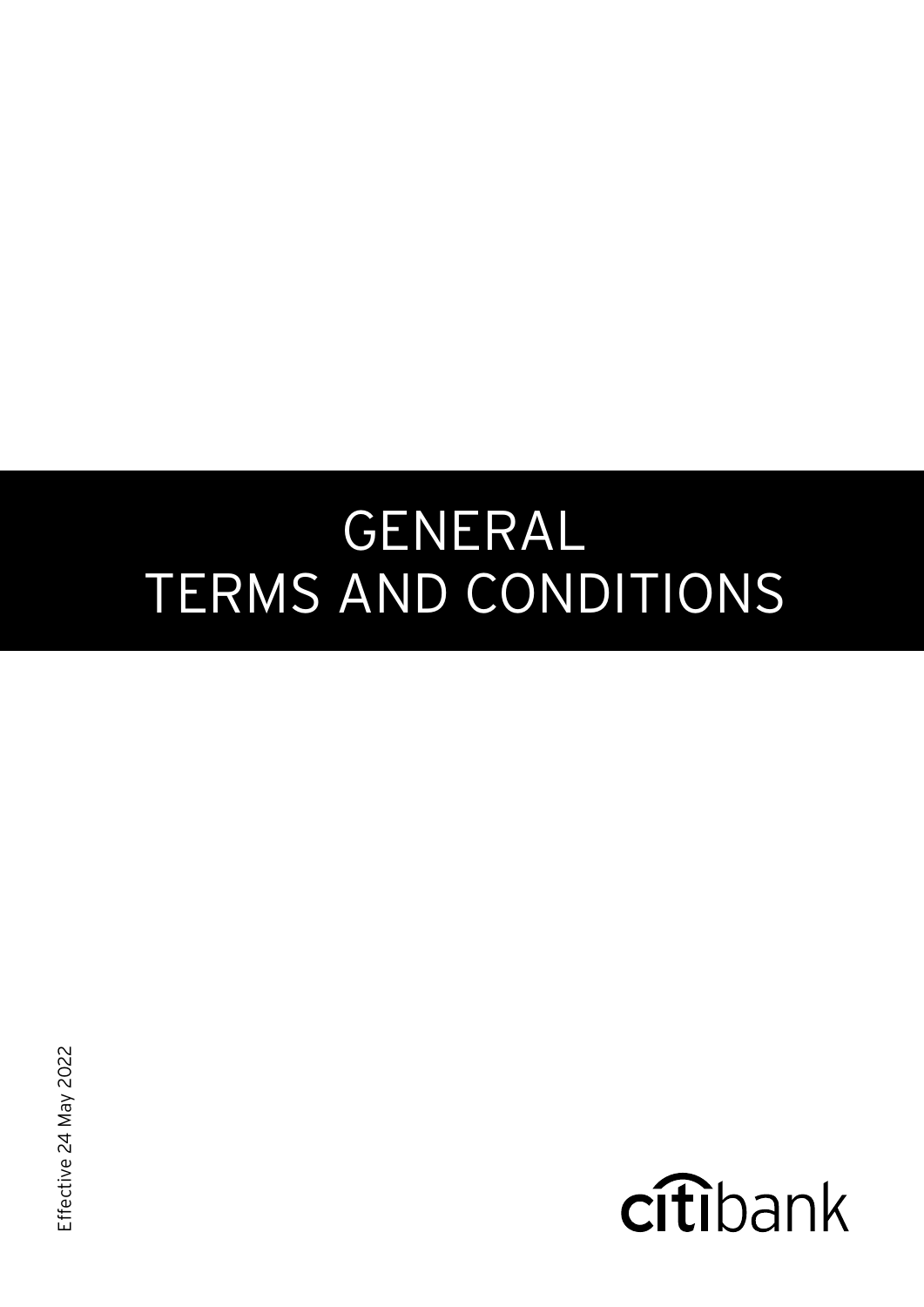# INDEX

#### DEFINITIONS

- A. [BANK ACCOUNTS](#page-8-0)
	- 1. [General Terms](#page-9-0)
	- 2. [Current Account/Advantage Account/Emirates Advantage Account/](#page-14-0) Checking Plus Account/Citibest Account
	- 3. [Fees And Charges](#page-16-0)
	- 4. [Savings Account](#page-16-1)
	- 5. [Call Account](#page-16-2)
	- 6. [Time Deposit Account](#page-17-0)
	- 7. [Foreign Currency Account](#page-18-0)
	- 8. [Revolving Credit Facility](#page-18-0)
	- 9. [Joint Accounts](#page-18-1)
	- 10. [Offshore Deposit Agreement](#page-19-0)

#### B. [ATM/DEBIT CARDS](#page-19-1)

- 1. [General](#page-20-0)
- 2. [Use of the card](#page-21-0)
- 3. [Fees and Charges](#page-23-0)
- 4. [Use of the card outside the UAE](#page-24-0)
- 5. [Personal Identification Number \("PIN"\)](#page-24-1)
- 6. [Lost or stolen atm/debit card or pin](#page-24-2)
- 7. [Termination/withdrawal of the atm/debit card and related service](#page-25-0)
- 8. [Daily and/or other limits](#page-25-1)
- 9. [Delivery](#page-25-2)
- 10. [Liability](#page-25-3)

#### C. [PERSONAL LOANS AND PERSONAL LOANS](#page-26-0) (WITHOUT SALARY TRANSFER)

- 1. [General](#page-26-1)
- 2. [Personal Loans](#page-28-0)

#### D. [CREDIT CARDS AND CREDIT RELATED PRODUCTS AND SERVICES](#page-29-0)

#### D (1). [CREDIT CARDS](#page-29-1)

- 2. [Collection of the card](#page-29-1)
- 3. [Use of the card](#page-29-2)
- 4. [Payment](#page-31-0)
- 5. [Cash Advances](#page-34-0)
- 6. [Supplementary Card/Joint and Several Liability](#page-34-1)
- 7. [Loss of card/Disclosure of a pin](#page-35-0)
- 8. [Termination/Conversion](#page-35-1)
- 9. [Exemptions and Exclusions](#page-36-0)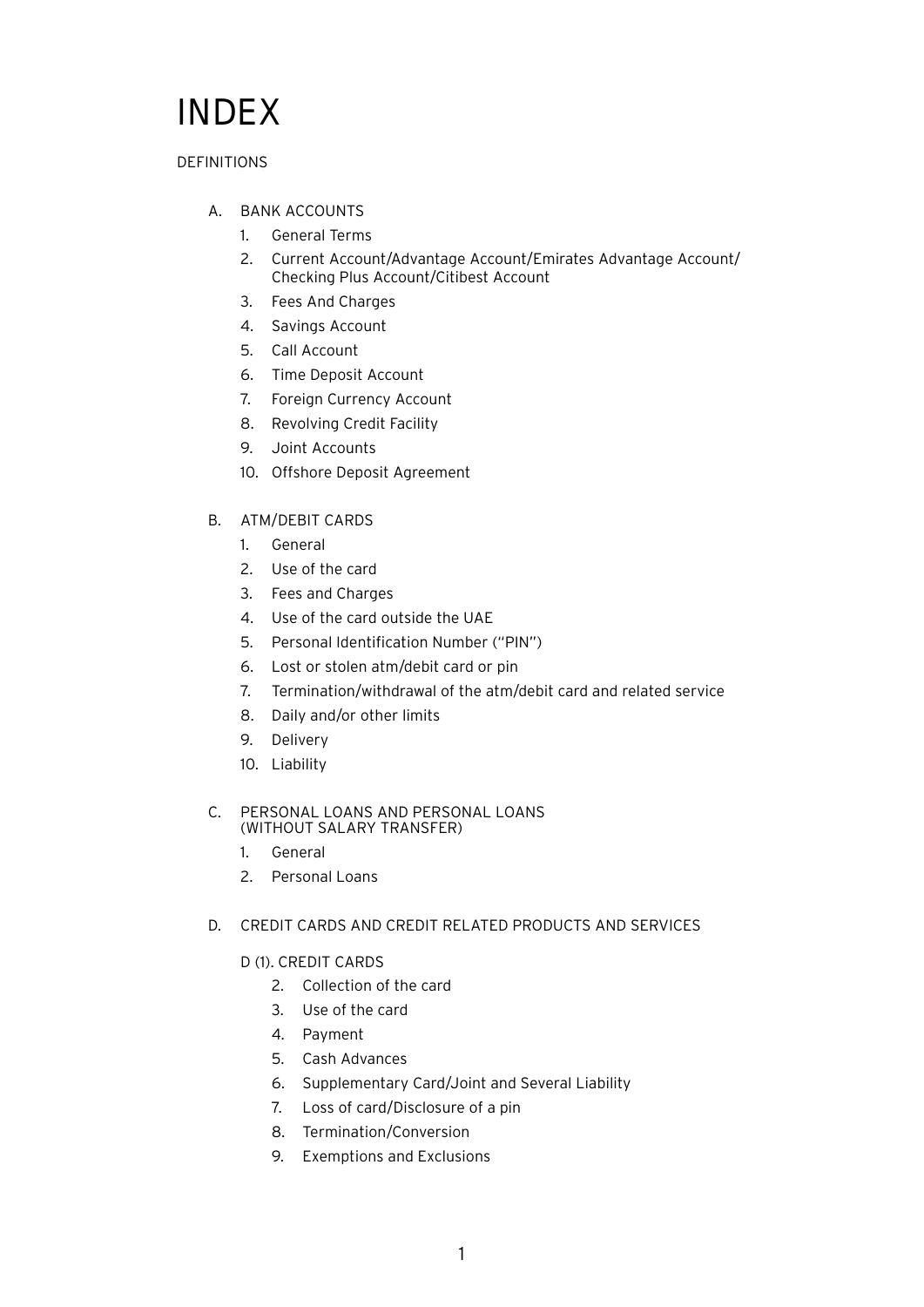#### D (2). [CREDIT RELATED PRODUCTS AND SERVICES](#page-37-0)

#### D (2)(A) [E-card terms and conditions](#page-37-0)

- 1. [Eligibility](#page-37-0)
- 2. [Collection of the e-card](#page-37-1)
- 3. [Use of the e-card](#page-38-0)
- 4. [Payment](#page-38-0)
- 5. [Miscellaneous](#page-38-1)
- D(2)(B) [LOAN ON CREDIT CARD](#page-38-2)
	- 1. [Eligibility](#page-38-2)
	- 2. [Amount of the LOC](#page-38-2)
	- 3. [Billing and Repayment of the LOC](#page-39-0)
	- 4. [Acceptance of internet and telephonic instructions](#page-39-1)
	- 5. [Miscellaneous](#page-40-0)
- D(2)(C) [Easy Installment Plan Terms and Conditions](#page-40-1)
	- 1. [General](#page-40-1)
	- 2. [Eligibility](#page-40-2)
	- 3. [Conducting an EIP transaction](#page-40-3)
	- 4. [Billing and payment of the EIP installments](#page-41-1)
	- 5. [Product Liability](#page-41-0)
	- 6. [Modifications, amendments and cancellation](#page-42-2)
	- 7. [Miscellaneous](#page-42-1)
- D(2)(D) [Bill Payment Service Terms and Conditions](#page-42-0)
	- 1. [Terms and conditions](#page-42-0)

[D\(2\)\(E\) Rewards Terms and Conditions](#page-43-0)

- E. [CITI LIFE PROGRAM](#page-46-0)
- F. [CITIMILES PROGRAM](#page-48-0)
- G. [CITIBANK ONLINE](#page-51-0)
- H. [CITIBANK ALERTING SERVICES](#page-52-0)
	- 1. [General](#page-52-0)
	- 2. [Availability](#page-53-1)
	- 3. [Process](#page-53-0)
	- 4. [Joint Accounts](#page-54-1)
	- 5. [Setting Triggers and receiving alerts](#page-54-1)
	- 6. [Withdrawal or Termination](#page-54-0)
	- 7. [Fees](#page-54-0)
	- 8. [Disclaimer](#page-55-1)
	- 9. [Disclosure](#page-55-0)
	- 10. [Liability and Indemnity](#page-55-0)
- I. [UNFIXED TIME DEPOSITS](#page-57-0)
- J. [GENERAL TERMS AND CONDITIONS](#page-57-0)
	- 1. [Disclosure of Information](#page-57-0)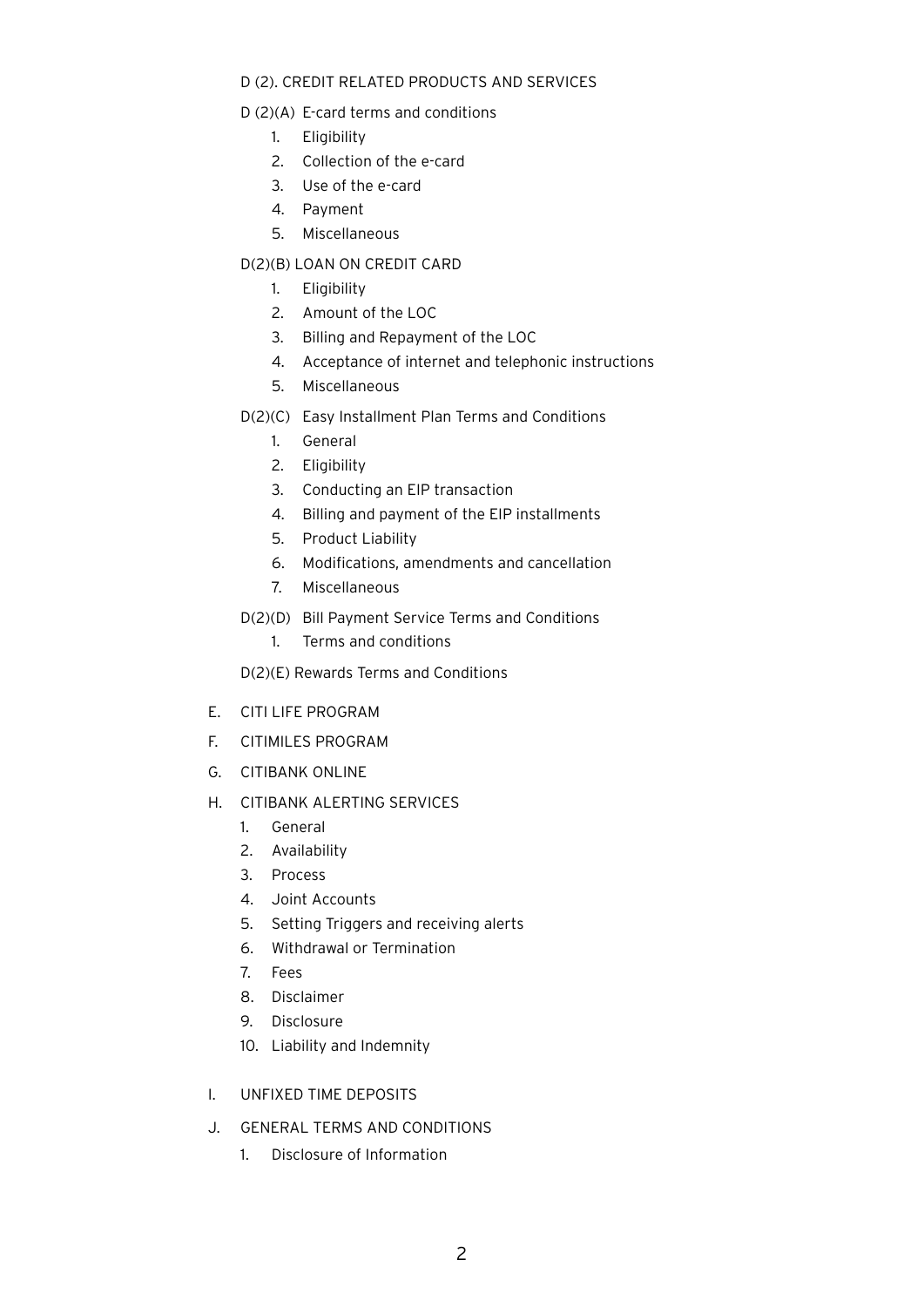- 2. [Indemnity, Limitation of Liability](#page-58-0)
- 3. [Acceleration](#page-59-0)
- 4. [Right of Set-off](#page-59-0)
- 5. [Notices; Instructions; Communications](#page-60-0)
- 6. [General](#page-61-0)
- 7. [Variation of Terms & Changes in fees](#page-65-3)
- 8. [Waiver](#page-65-2)
- 9. [Severance](#page-65-1)
- 10. [Bank's Books and Records](#page-65-1)
- 11. [Interpretation](#page-65-0)
- 12. [International Service](#page-66-1)
- 13. [Governing Law and Jurisdiction](#page-66-1)
- 14. [Statement of Account](#page-66-0)
- 15. [Dormant Accounts](#page-67-0)
- 16. [Cooling-off Period](#page-68-0)

#### K. [INVESTMENT TERMS AND CONDITIONS](#page-69-0)

- 1. [Interpretation](#page-69-0)
- 2. [Applicability and Scope](#page-70-0)
- 3. [Charges](#page-71-0)
- 4. [Customer Information](#page-72-2)
- 5. [Investment Instructions](#page-72-1)
- 6. [Processing of Instructions](#page-72-0)
- 7. [Confirmations](#page-74-2)
- 8. [Insufficient Funds](#page-74-1)
- 9. [Custody](#page-74-0)
- 10. [Corporate actions T&C changes in relation to certain voluntary corporate actions](#page-75-0)
- 11. [Joint Accounts](#page-76-1)
- 12. [Applicable Laws](#page-76-0)
- 13. [Limits of Responsibility and Liability](#page-77-1)
- 14. [Non-Confidentiality](#page-77-1)
- 15. [Banking Secrecy](#page-77-0)
- 16. [Force Majeure](#page-77-0)
- 17. [Execution of transaction through third parties](#page-77-0)
- 18. [Taxes](#page-78-2)
- 19. [Foreign Exchange](#page-78-1)
- 20. [Customer's Acknowledgement, Declaration and Consent](#page-78-0)
- 21. [Indemnification](#page-79-0)
- 22. [Security and Rights of the Bank on Default](#page-79-0)
- 24. [Termination and Closing of Investment Account](#page-80-0)
- 25. [Emerging Markets/Country Risk](#page-81-1)
- 26. [Intellectual Property](#page-81-0)
- 27. [Governing Law](#page-82-2)
- L. [SECURITIES BROKERAGE ACCOUNT TERMS AND CONDITIONS](#page-82-0)
	- 1. [Interpretation](#page-82-1)
	- 2. [Applicability and Scope](#page-83-0)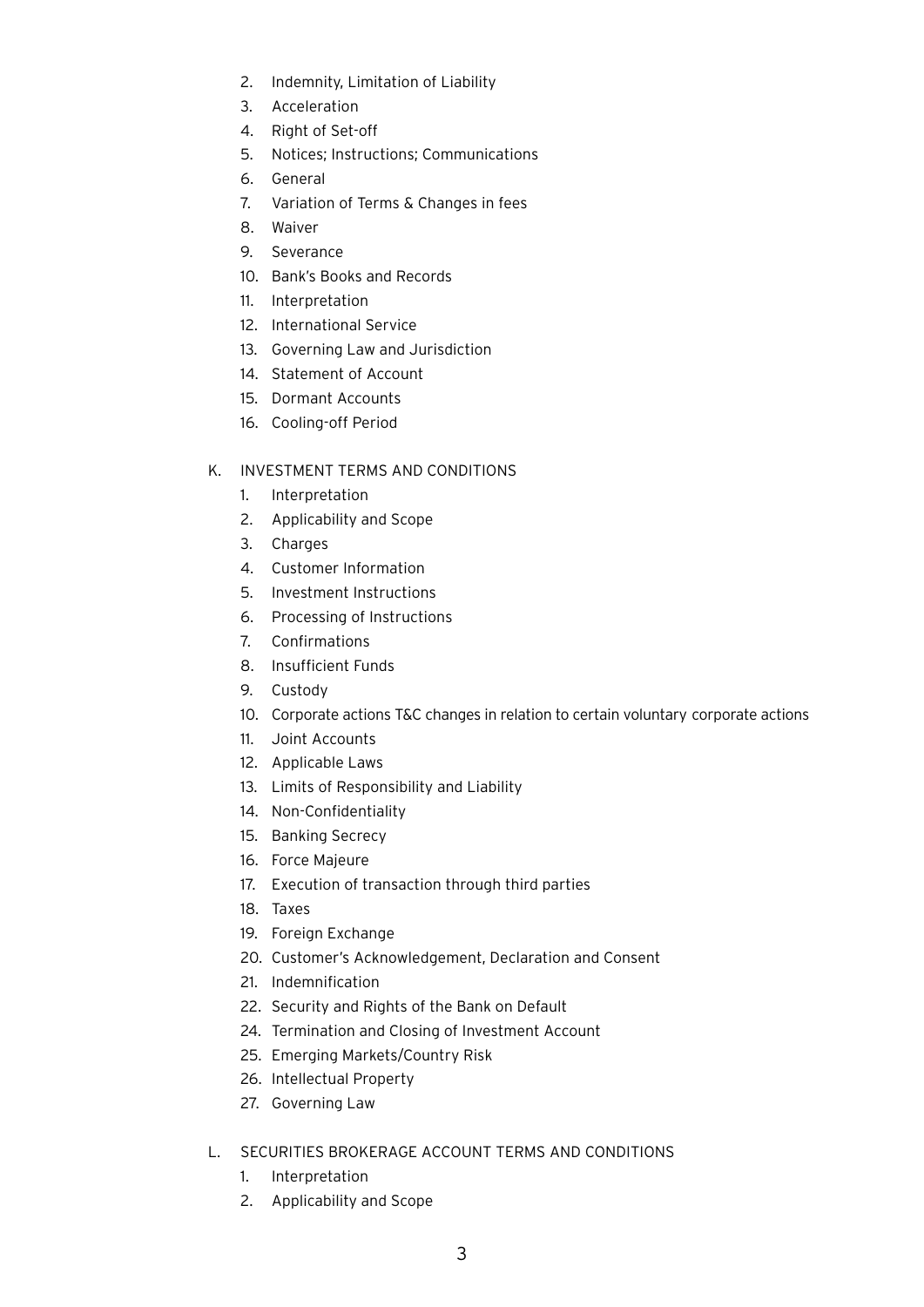- 3. [Charges](#page-84-0)
- 4. [E-brokerage and Website](#page-85-0)
- 5. [Electronic Orders](#page-85-0)
- 6. [Hyperlinks](#page-86-0)
- 7. [Custody](#page-86-0)
- 8. [Research and Recommendation](#page-88-0)
- 9. [Joint Accounts](#page-88-0)
- 10. [Applicable Laws](#page-89-0)
- 11. [Limits of Responsibility and Liability](#page-89-1)
- 12. [Non-Confidentiality](#page-89-1)
- 13. [Banking Secrecy](#page-89-2)
- 14. [Force Majeure](#page-89-2)
- 15. [Discontinuation of access and use of the e-Brokerage Service](#page-90-0)
- 16. [Customer's Acknowledgment, Declaration and Consents](#page-90-0)
- 17. [Indemnification](#page-92-0)
- 18. [Security and Rights of the Bank on Default](#page-92-1)
- 19. [Withholding and Set-Off](#page-93-1)
- 20. [Term/Termination](#page-93-2)
- 21. [Intellectual Property](#page-93-2)
- 22. [Governing Law](#page-93-2)

#### M. [INVESTMENT SERVICES AGREEMENT](#page-93-0)

- 1. [Appointment as servicing agent](#page-94-0)
- 2. [Account Relationship Types](#page-94-0)
- 3. [Profiling](#page-95-0)
- 4. [Execution of trade](#page-95-1)
- 5. [No guarantees, insurance or advice; risk disclosure](#page-95-1)
- 6. [Representation and warranties](#page-96-0)
- 7. [Subscription](#page-97-0)
- 8. [Additional investments](#page-97-0)
- 9. [Sale redemption/conversion](#page-97-0)
- 10. [Charges](#page-98-0)
- 11. [Purchase, exchange and redemption procedures](#page-98-1)
- 12. [Telephone inquiries](#page-98-1)
- 13. [Verbal instructions](#page-99-0)
- 14. [Statements](#page-99-1)
- 15. [Account closing/Redemption upon termination](#page-99-2)
- 16. [Account documentation](#page-100-0)
- 17. [Joint Account](#page-100-0)
- 18. [Indemnity; Limitation of liability](#page-101-0)
- 19. [Right of Setoff](#page-101-1)
- 20. [General/Interpretation](#page-101-2)
- 21. [Legal status](#page-102-0)
- 22. [Obligations of Citibank](#page-102-0)
- 23. [Disclosure of information](#page-102-1)
- 24. [Governing Law](#page-102-1)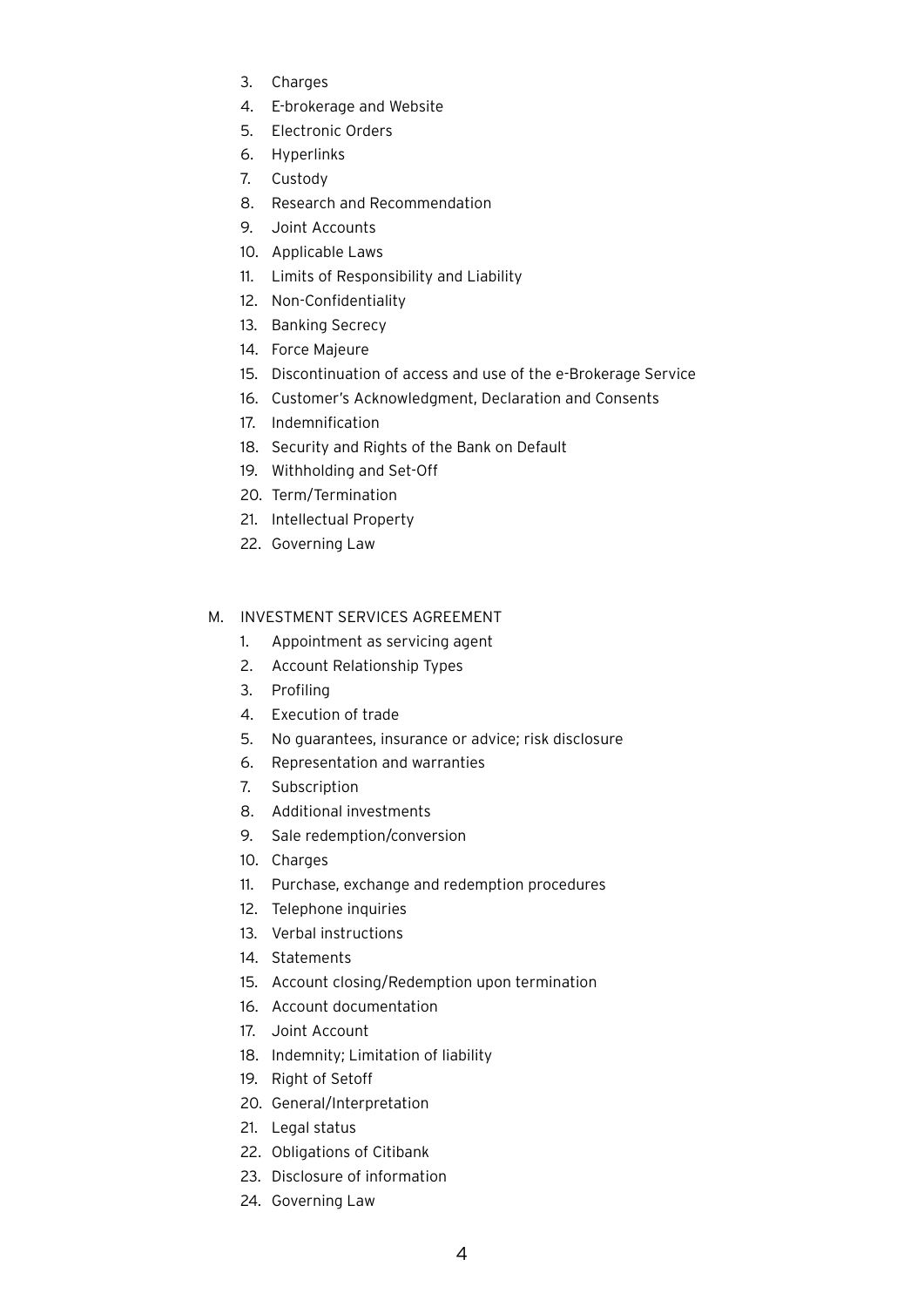In consideration of Citibank N.A., United Arab Emirates (hereinafter called "Citibank") agreeing to open an Account and/or making available a Personal Loan, Personal Loan (Without Salary Transfer), Auto Loan, Credit Card and/or any other product or service referenced herein to the applicant (hereinafter called, as the context requires the "Customer", the "Cardmember" or the "Borrower") at the Customer/ Cardmember/Borrower's request, the Customer/Cardmember/Borrower hereby agrees to the following terms and conditions (the "Terms and Conditions"):

# **DEFINITIONS**

In these Terms and Conditions where the context so requires the following expressions shall have the meanings herein:

- a) "ATM" means an automated teller machine or any card operated machine or device which belongs to Citibank or another participating bank or financial institution nominated which accepts a Card.
- b) "Account" or "Accounts" shall include a Current Account, CitiBest Account, Advantage Account, Emirates Advantage, Call Account, Time Deposit Account, Savings Account, Loan Account, Card Account, Investor Account Service and/or Salary Transfer Account (as defined herein below), as the context in each case may require.
- c) "Authority" means:
	- 1) the Abu Dhabi Distribution Company ("ADDC");
	- 2)the Dubai Electricity and Water Authority ("DEWA");
	- 3)the Sharjah Electricity and Water Authority ("SEWA");
	- 4)Etisalat; and/or
	- 5) any other UAE Federal or Emirate governmental authority designated by Citibank from time to time.
- d) "Authority Bill" means an invoice issued by:

ADDC, DEWA or SEWA for the consumption of electricity, water, sewage or other utilities, products or services provided by such Authority, Etisalat for the use of internet, fax, mobile, television and telephone, or other utilities, products or services provided by such Authority or any other Authority for use of such Authority's products or services. The singular "Bill" shall apply to the plural.

- e) "Alerts" refers to customized messages relating to pre-determined and linked Account of the Customer, in response to the Triggers sent by short messaging service ("SMS") over the Customer's mobile phone, e-mail, fax or other modes of communication.
- f) "Basic Cardmember" means the first named person on a Card Account.
- g) "Basic Card" means a Card belonging to a Basic Cardmember.
- h) "Bill Payment Center" or "BPC" means any machine or third party agent designated by Citibank for the purpose of accepting cash or cheque payments.
- (j) "BPS Instruction(s)" means any instruction given to Citibank to proceed with BPS whether:

1) by telephone communication; or

2) through Citibank Online.

"BPS Service" means the payment of an Authority Bill in accordance with these Terms and Conditions.

- k) "Card" means a Citibank VISA credit, and/or a Citibank MasterCard credit card, and/or an ATM/ Debit Card (as defined herein below) issued by Citibank to the Customer/Cardmember (as the case may be) and includes Basic, Supplementary and Replacement Cards.
- l) "CD Event of Default" means the occurrence of one or more of the following events:
	- 1) a breach of these Terms and Conditions;
	- 2)the bankruptcy, death, incapacity or insolvency of a Cardmember or a Supplementary Cardmember;
	- 3) an Event of Default (as defined herein below) occurring;
	- 4)a failure to pay either (i) the Current Balance or (ii) the Minimum Payment Due (as shown on a Statement of Account) on or prior to the Payment Due Date in cleared funds; and/or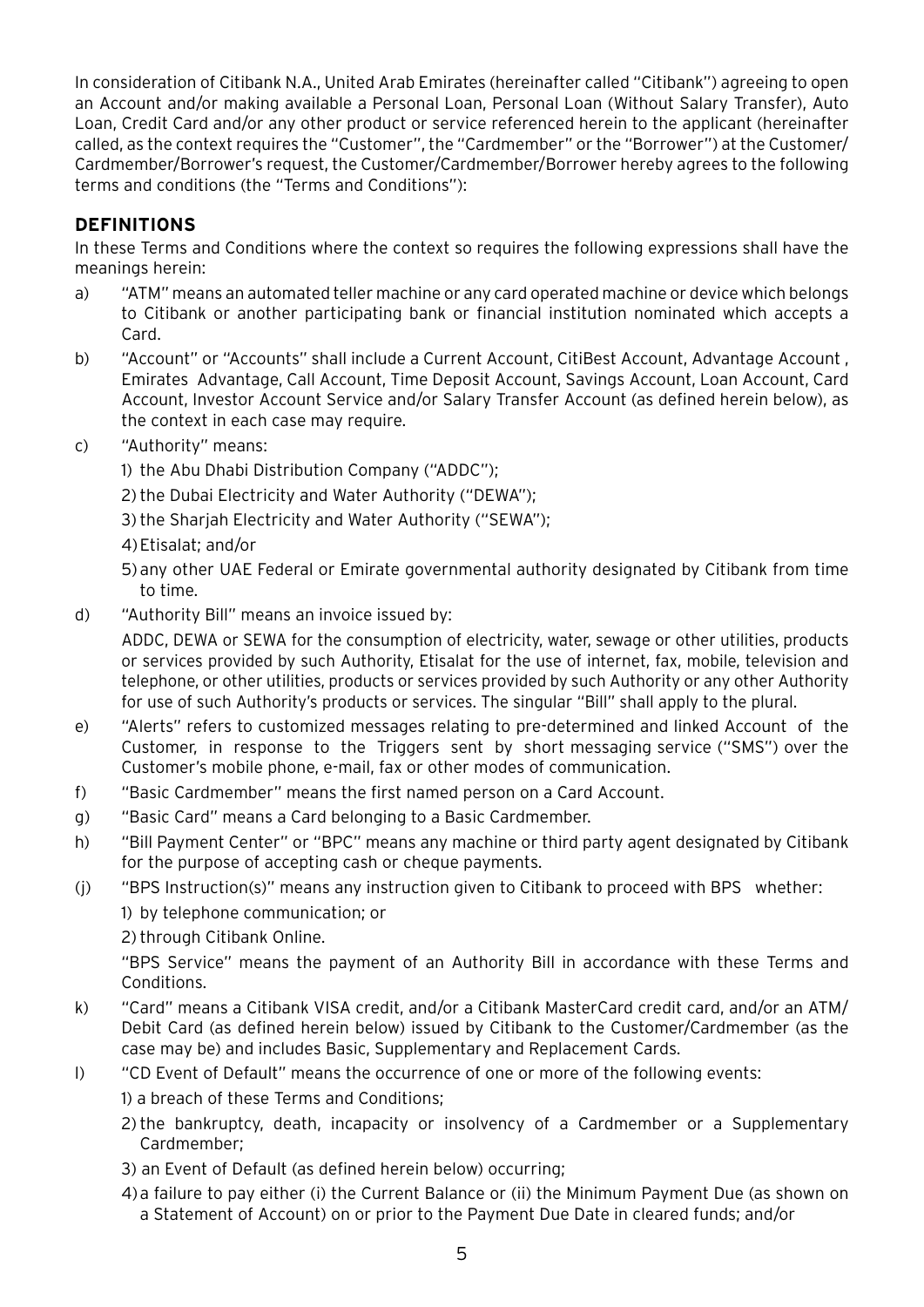5)use of a Card in breach of applicable law.

- m) "Card Account" means a Citibank VISA credit card and/or, Citibank MasterCard credit card, account opened by Citibank for the purpose of entering all credits and debits received or incurred by the Basic Cardmember and the Supplementary Cardmember, if any, under these Terms and Conditions.
- n) "Cardmember" means the Basic Cardmember and all Supplementary Cardmember(s).
- o) "Card Transaction" includes a Cash Advance made by a bank or the amount charged by Citibank or any Merchant for any goods, service, benefit or reservation (including, without limitation, any reservation made by a Cardmember or Customer (as the case may be) for air, ship, rail, motor or other transportation or hotel or other lodging or accommodation or other transport rental or hire, whether or not utilized by the Cardmember or Customer (as the case may be) obtained by use of a Card or a Card number or PIN or in any other manner including, without limitation, mail, telephone, internet or reservations authorised or made by the Cardmember, regardless of whether a sales or Cash Advance or other voucher or form was signed by the Cardmember.
- p) "Cash Advance" means any amount advanced to the Cardmember by Citibank or any other bank or financial institution whether in cash or other form of payment in relation to a Card Account.
- q) "Cash Advance Fee" means a fee, as set out in the Schedule of Fees and Charges and payable by the Cardmember pursuant to Clause D(1)(5.5).
- r) "Charges" means any amount payable by the Cardmember as a result of the issue or use of the Card(s), the Card number or the PIN or otherwise under these Terms and Conditions and includes without limitation, all Card Transactions, fees, charges, interest, expenses, damages, legal costs and disbursements.
- s) Citibank Internet Banking means an electronic service that permits you to access through the internet a number of banking services through the use of a personal computer terminal or mobile phone upon correct input of your identifier; Card number/User ID, Password / PIN and/or any other information required by Citibank.
- t) Citibank Online is a Citibank Internet Banking service available on www.citibank.ae
- u) Citibank Mobile is a mobile application available to enable the use of and access to Citibank Internet Banking.
- v) "CitiDollars" means reward points granted to the Cardholder for using his Card pursuant to Section D(2)(e).
- w) "Citi Life Card" means the Citi Life card issued by Citibank.
- x) "Citi Life Program" means the program enabling Cardmembers to use their Citi Life Card and redeem CitiDollars earned against rewards/benefits offered under the CitiDollars Program.
- y) "Citi Miles" means reward points earned by a Cardmember for retail purchases carried out by him using his Citi PremierMiles Elite and/or Citi Premier Miles Credit Card at the earn rate determined by Citibank from time to time thereby enabling the Cardmember to redeem the same against benefits/rewards available in terms of the Citi Miles Program.
- z) "CitiPremier Miles Program" means the program enabling Cardmembers to use their Citi PremierMiles Elite and/or the Citi PremierMiles Credit Card and redeem the Citi Miles earned against rewards/benefits offered under the Citi Miles Program.
- aa) "CitiPhone Banking" means the services offered by Citibank to its Customers, which can be availed by calling the number(s) advised by Citibank from time to time.
- ab) "Card Conversion Fee" means the fee, as set out in the Schedule of Fees and Charges payable by the Cardmember pursuant to Clause D(1)( 8.1).
- ac) "Credit Limit" means the maximum debit balance permitted by Citibank for the Card Account for the Basic Card and the Supplementary Card(s), if any, as notified to the Basic Cardmember from time to time.
- ad) "Current Balance" means the total debit balance outstanding as of the date of issuance of a Statement of Account including outstanding interest and fees payable to Citibank on such date, as determined by Citibank in accordance with its records.
- ae) "Citi-Alert Account" means any account the Customer has with Citibank, which may be a savings/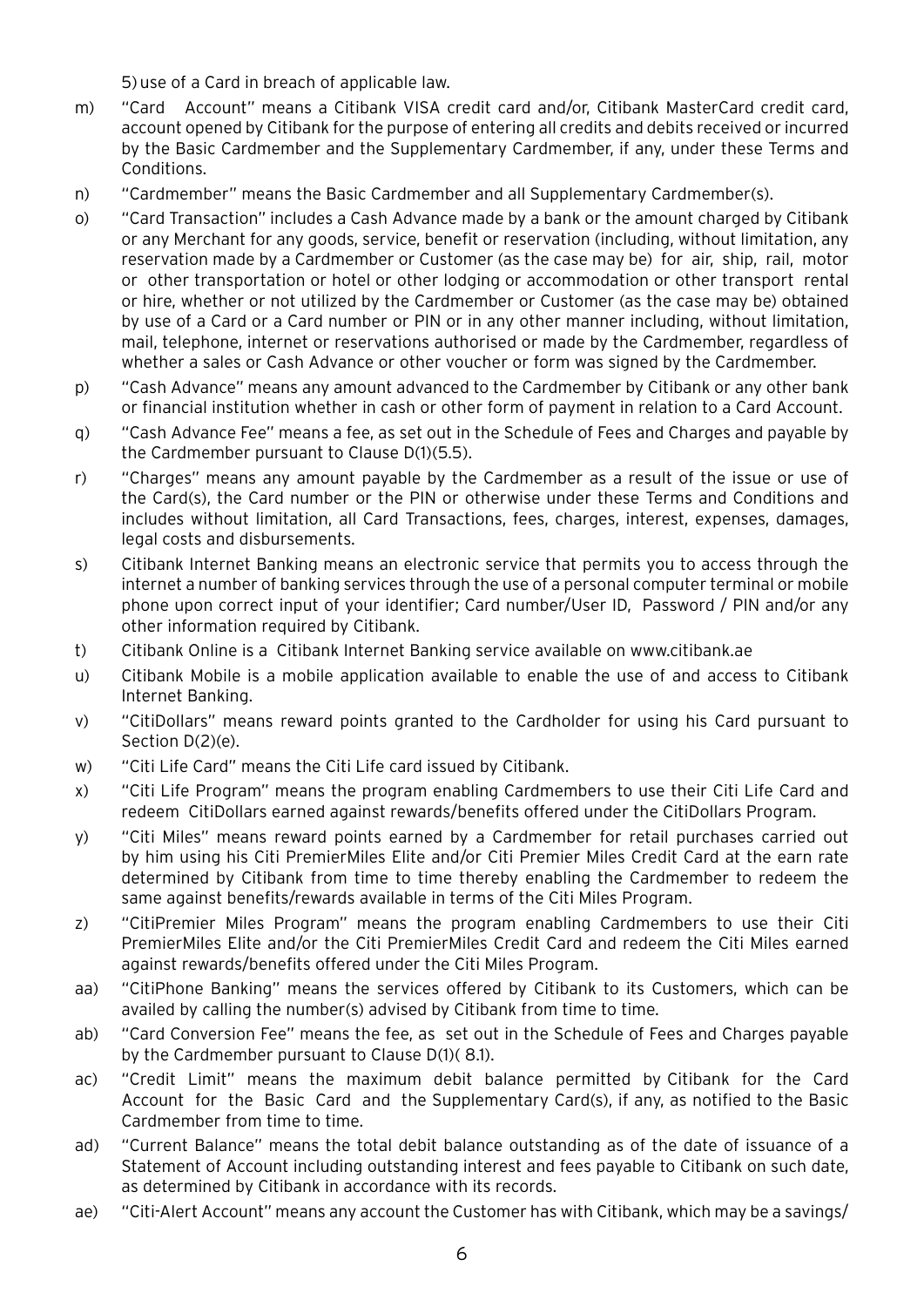current/fixed deposit/equity advance/credit card or any other account, for which the Citibank Alerting Services are utilized.

- af) "CSP" means the Cellular Service Provider with whom Citibank has an arrangement for providing the Citibank Alerting Services.
- ag) "Direct Debit System" means the electronic payments system operated by the UAE Central Bank in accordance with the Direct Debit System rules (including all appendices to such rules) as amended from time to time. "Dubai" means the Emirate of Dubai, United Arab Emirates.
- ah) "e-Statement" refers to the electronic Statement of Account that can be provided using the following methods:
	- i) "online-Statement" means the electronic Statement of Account available on Citibank Online, accessible directly and/or through the notification email and access URL sent to the Customer /Borrower /Cardmember's email address registered with Citi informing the Customer /Borrower/ Cardmember's that the Statement of Account has been issued.
	- ii) "e-mail Statement" means the electronic Statement of Account sent in an email as a password protected attachment to the Customer/Borrower/Cardmember's email address registered with Citibank.
- ai) "Finance Charge" means the charge in the amount set forth on the Schedule of Fees and Charges. Unless otherwise specified, interest applicable by way of Finance Charges is calculated on the basis of 365 days year (366 days for leap year).
- aj) "Emirates" means Emirates Airline, the airline owned and operated by the Emirates Group in the United Arab Emirates.
- ak) "Emirate" shall be a reference to an emirate of the UAE (as defined herein below).
- al) "e-card" means the e-card Card issued by Citibank to the Cardmember.
- am) "e-card Transaction" means a Card Transaction carried out by the use of the e-card or the e-card number.
- an) "Joint Account" means an Account that is held by more than one entity, in accordance with Clause A 9 of these Terms and Conditions.
- ao) "Loan Application" means the application form for a Loan executed by the Borrower for the purpose of requesting a Loan.
- ap) "Late Payment Fee" means the charge set out in the Schedule of Fees and Charges and payable by the Cardmember pursuant to Clause D(1)(4.10).
- aq) "Loan On Credit Card" or "LOC" means a loan to be granted to the Cardmember by Citibank according to these Terms and Conditions detailed in D(2)(c) and includes Loan On Phone ("LOP") which is granted within the approved credit limit and may not exceed the unutilized credit limit, InstaLoan which is loan on card granted beyond the approved credit limit, Balance Consolidation Facility ("BTF") which is a loan on card within the approved credit limit, transferred to the Cardmember's other credit card accounts.
- ar) "Manager's Cheque" means a cheque, or any other means of payment issued by Citibank in the Cardmember's favor upon approval of the LOC.
- as) "Easy Installment Plan" or "EIP" enable the Cardmember to convert certain transactions or the eligible outstanding balance of the credit card into monthly installments, in accordance with the terms and conditions detailed in D(2)(d).
- at) "Merchant" means any person supplying goods and/or services who accepts a Card.
- au) "Minimum Payment Due" means the amount calculated in accordance with the formula set out in the Schedule of Fees and Charges and payable by the Cardmember under Clause D(1)  $(4.5)$ .
- av) "Month" means a calendar month according to the Gregorian calendar.
- aw) "Over limit Fee" means the amount set out in the Schedule of Fees and Charges and payable by the Cardmember pursuant to Clause D(1) (4.2).
- ax) "Purchase" means a Card Transaction other than a Cash Advance.
- ay) "Payment Due Date" means the date specified in the Statement of Account by which the Customer must pay either the Current Balance, a part thereof or the Minimum Payment Due to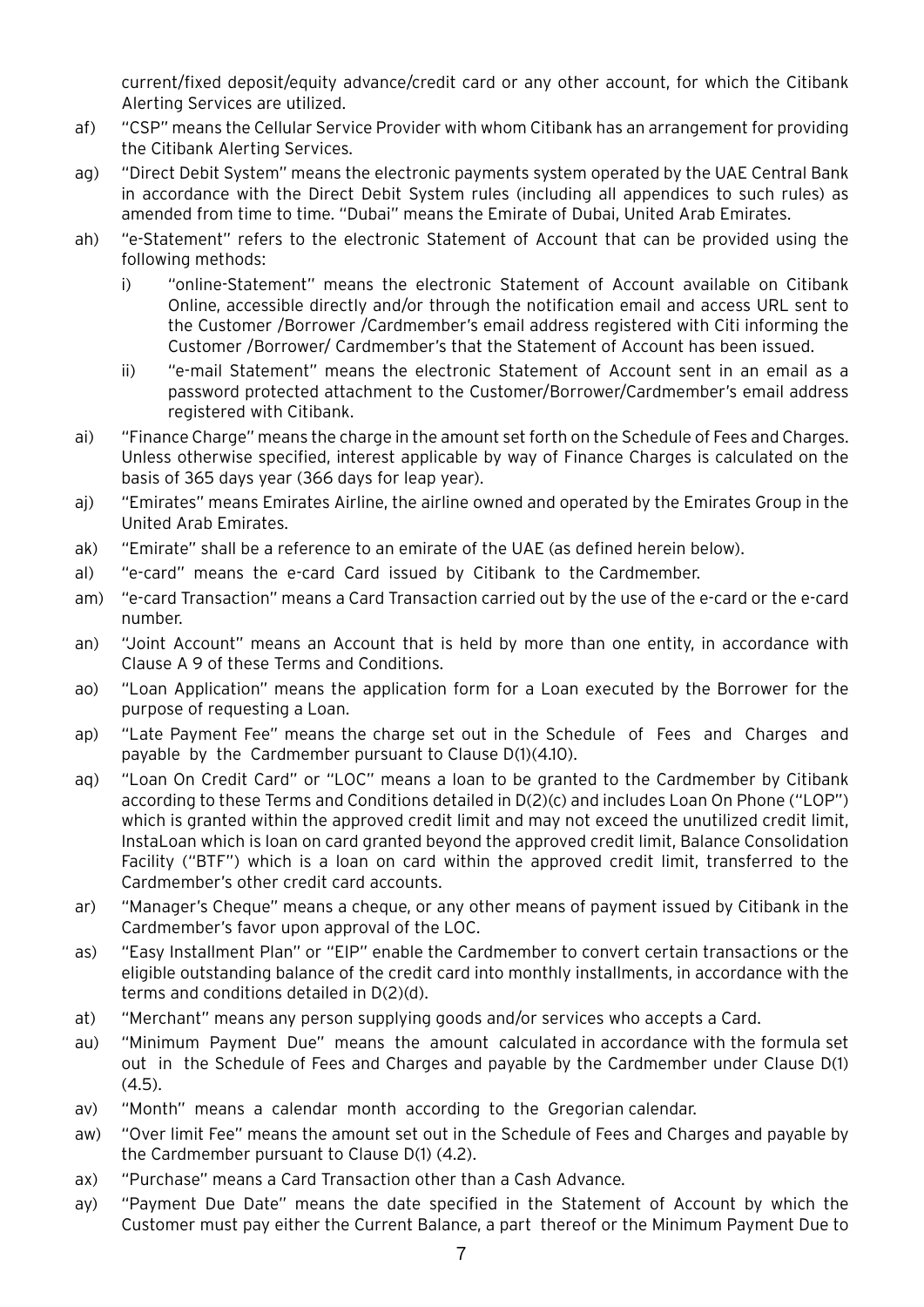Citibank in cleared funds.

- az) "Product" or "Products" shall have the meaning given to it under Section J hereof.
- aa1) "PIN" means the Personal Identification Number issued to or selected by the Cardmember.
- ab1) "Replacement Card" means a new Card issued to the Cardmember to replace an existing card.
- ac1) "Skywards" means the Emirates frequent flyer program managed and operated by Emirates, through which the Cardmember may be offered miles for using his Card, which can be exchanged for specific benefits and rewards, all in accordance with the terms and conditions determined by Emirates and/or Citibank (as applicable) from time to time.
- ad1) "Statement of Account" or "Statement" refers to Citibank's monthly or periodic statement of account provided to the Customer/Borrower/Cardmember as an e-statement showing particulars of the Current Balance incurred by the Customer/Borrower/Cardmember , if any, and payable to Citibank or such notification as defined under clause A.1.9 of these Terms and Conditions.
- ae1) "Supplementary Card" means a Card issued to a Supplementary Cardmember at the request of the Basic Cardmember.
- af1) "Supplementary Cardmember" means a person to whom a Supplementary Card is issued at the request of the Basic Cardmember.
- ag1) "Triggers" means the customized triggers to be set or placed by the Customer with Citibank with respect to specific events or transactions relating to the Citi-Alert Account in order to enable Citibank to send the corresponding Alerts to the Customer and generalized alert messages set by Citibank from time to time.
- ah1) "UAE" means the United Arab Emirates.
- ai1) "UAE Dirham" or "AED" means the lawful currency of the UAE.
- aj1) "VAT" means Value Added Tax introduced in UAE effective 1st Jan 2018. VAT will be collected on taxable supplies of goods and services in the UAE, wherever applicable. VAT is a consumption tax that end users shall pay and Citibank UAE will be only acting as a collection agent on behalf of the taxation authority.
- (ak1) Citibank Global Wallet is a mobile application feature linked to Citibank Debit Mastercard, which allows purchases overseas at point-of-sale or online, and cash withdrawals from Citi proprietary ATMs without incurring additional foreign currency conversion fees and administration fees.
- (al1) Foreign Currency Accounts refer to current and savings accounts in the currencies : US Dollar, Euro, Sterling Pound, Australian Dollar, Canadian Dollar, Swiss Franc, New Zealand Dollar and Japanese Yen.
- (am1) "Dormant Deposit Account" means a personal Current Account, Savings account, CitiBest Account, Advantage Account, Emirates Advantage, Checking Plus account, Call Account, Time Deposit, Manager's Check, Investment Account or Safe Deposit box where there have been no transactions (withdrawal or deposits) for the period specified by the UAE Dormancy regulation and as detailed in relevant chapters of this document. Dormancy will be considered at the customer level if the Customer does not hold any other active account with the bank, including no outstanding facility such as Credit Cards, Loans overdraft etc., the current address of the Customer is unknown and there has been no correspondence received from the Customer on the agreed channels as per these terms and Conditions.
- <span id="page-8-0"></span>(an1) "Cooling-off Period" means 5 business days after signing the contract and/or our written confirmation of your verbal consent for a Citibank product or service, within which period you can decide to refuse the product or service pursuant to Clause J(16)

# **A. BANK ACCOUNTS**

In addition to the terms, if any, set forth in the completed application form and/or approval letter, the following terms and conditions are applicable to an Account and related transactions with Citibank identified below.

The Customer's signature on Citibank's Account Opening Form(s) and applications, the subscription and/ or usage of any service /product offered by Citibank and the conduct of any transaction with or through Citibank shall constitute acceptance of these Terms and Conditions, as amended from time to time.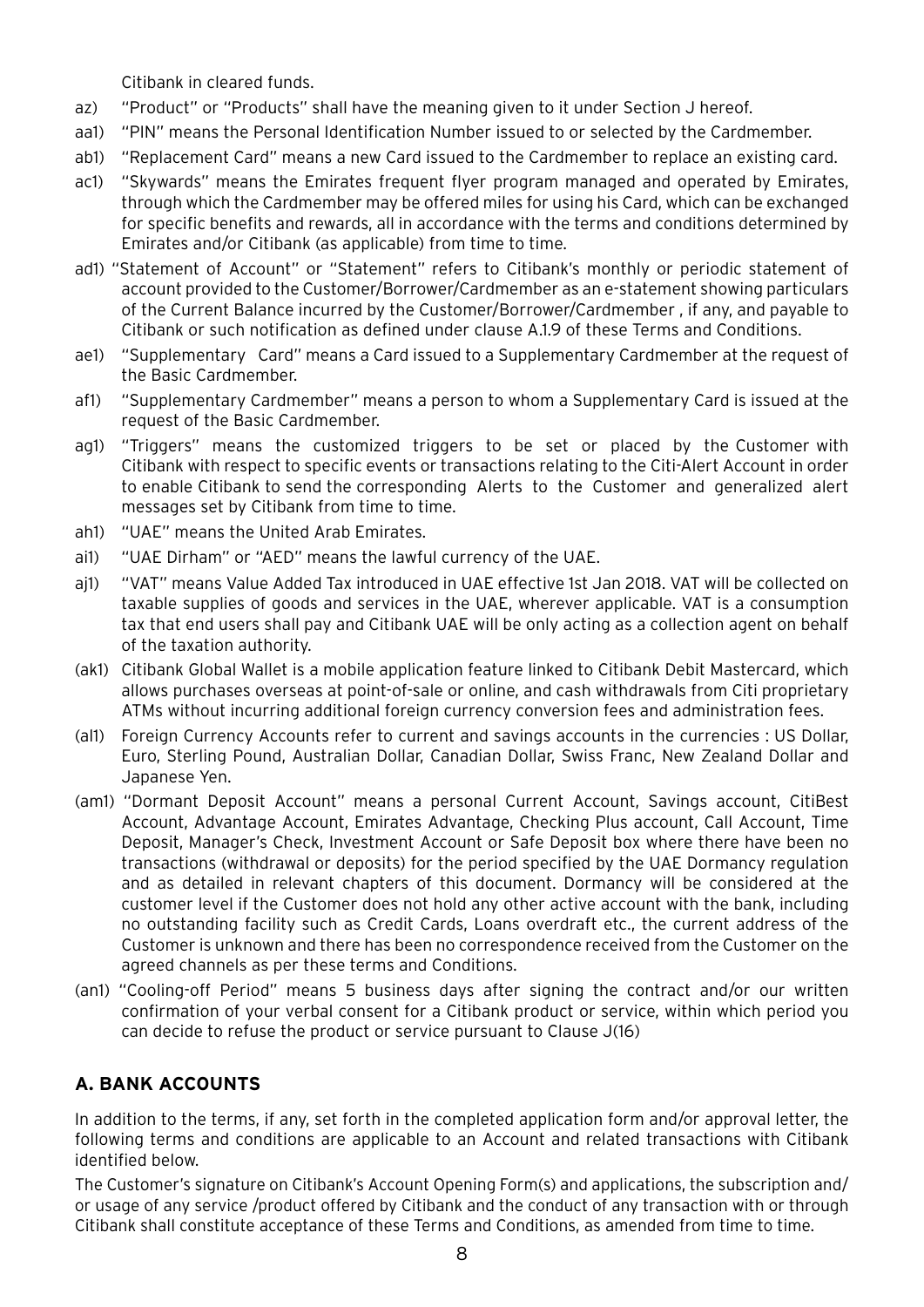#### <span id="page-9-0"></span>**1. GENERAL TERMS**

#### 1.1 Account Opening

The Customer acknowledges and agrees that no Account will be opened until all of the documentation required by Citibank is received.

#### 1.2 Deposits

Cash deposits which cannot be verified immediately are accepted by Citibank on the condition that any subsequent verification will be conclusive as to the sum deposited.

#### 1.3 Withdrawals

Withdrawals are permitted only on presentation of orders acceptable to Citibank as to form and signature or through acceptable electronic means. All transmission costs, service charges and any other charges and expenses whatsoever of any kind relating to withdrawals from an Account will be paid by the Customer in full without deduction or set-off immediately upon demand or by debit from the relevant Account.

#### 1.4 Cleared Funds

In accepting items for deposit, Citibank only acts as the Customer's collecting agent and assumes no responsibility for realization. Proceeds of deposits are not available for withdrawal by the Customer until cleared funds are collected and deposited by Citibank. Citibank reserves the right to debit any of the Customer's Account or to demand payment for any sums erroneously credited to such Account.

#### 1.5 Fees and Charges

The Customer acknowledges receipt of the schedule of fees and charges (the "Schedule of Fees and Charges") and understands that the fees and charges set out therein may be revised from time to time by Citibank. Citibank shall provide prior notice of such revisions to the Customer. Citibank may modify at any time the rate of interest, fees, charges or other amounts applicable to any Account, product or service. If, at any time, for any reason, the balance of an Account falls below Citibank's prevailing minimum balance limits during a Month, the Customer shall pay and Citibank shall be entitled to debit from the Account Citibank's applicable service charges. Citibank may charge interest on any debit balance in an Account at Citibank's prevailing rate of interest.

#### 1.6 Credits and Debits

- a) Citibank may debit an Account even if such action results in (or increases) a debit balance. Such right shall be without prejudice to Citibank's right to refuse to allow such debits. The Customer shall, at all times, be responsible for the debit balance in an Account and for obligations arising out of or in connection with the Account.
- b) Citibank is not obliged to credit an Account before receipt by Citibank of a corresponding and final payment in cleared funds. If Citibank does credit the Account before such receipt, Citibank may reverse all or part of the credit (including any interest thereon), make an appropriate entry to the Account and require repayment of an amount corresponding to any debit balance. If Citibank receives notification that the funds credited to an Account are un-cleared, and the Customer has withdrawn funds subsequent to the credit of the said un-cleared funds and such withdrawal has caused the Account to become overdrawn (or the amount by which the Account is overdrawn increases) or fall below the minimum balance specified by Citibank, then Citibank may charge the Customer interest, fees and charges as detailed in Clause A.1.4.
- c) Citibank is not obliged to make a debit from an Account which might result in or increase a debit balance. If the total amount of debits to an Account at any time would otherwise result in a debit balance or exceed the immediately available funds in an Account, Citibank may decide which debits it will make (in whole or in part and in the order it selects).
- d) Citibank may at any time cancel any extension of credit. The Customer will transfer to Citibank on closure of an Account and otherwise on demand from Citibank sufficient immediately available funds to cover any debit balance on an Account or any other extension of credit and any interest, fees and other amounts owed.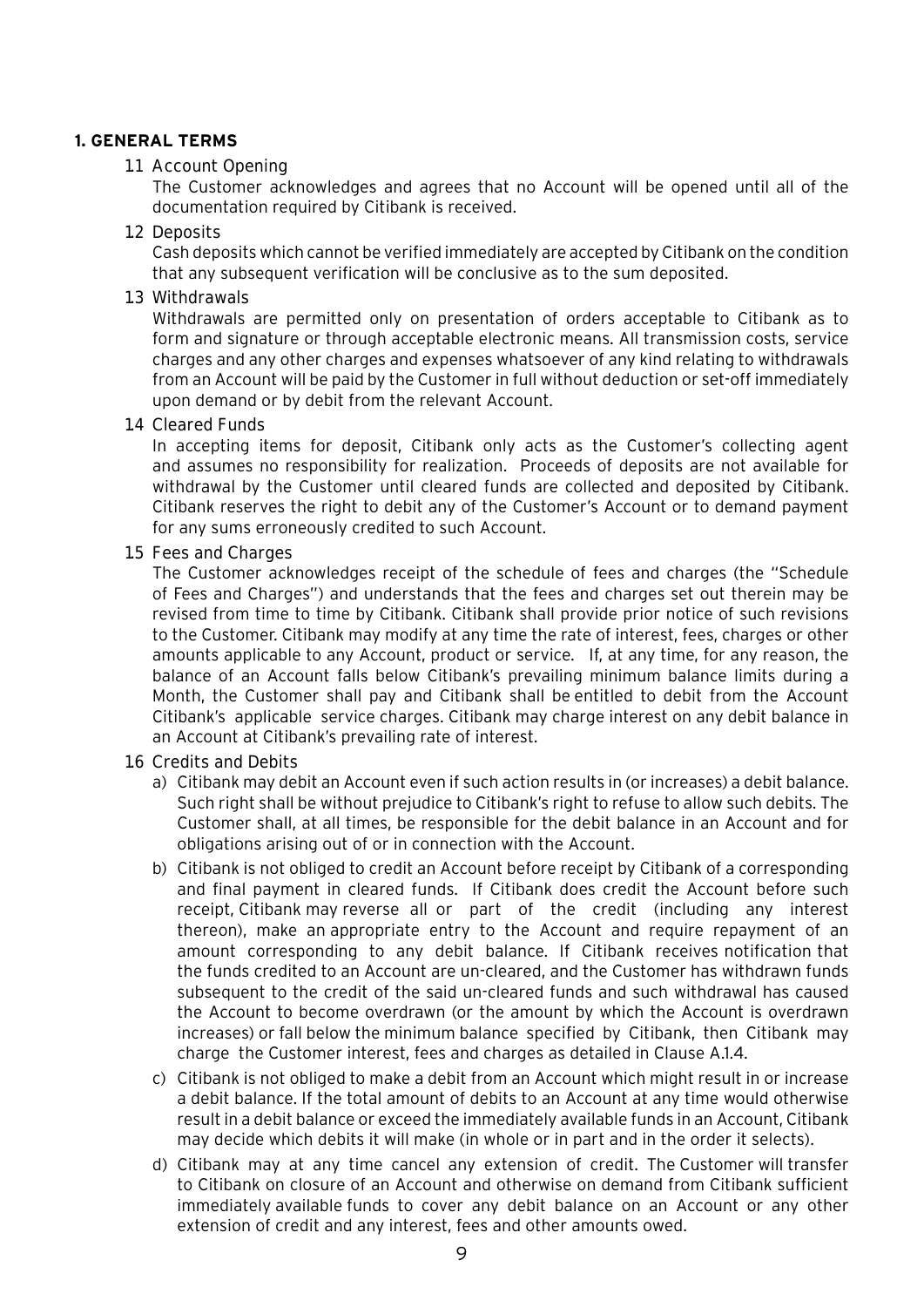# 1.7 Cheques and Payment Instruments

Citibank may, at its sole discretion, supply cheques, payment instruments and related materials to the Customer. The Customer or his representative may collect such materials from the branch at which the Account is maintained or the materials may either be sent by courier or mail at the Customer's sole responsibility and risk and without any liability on Citibank, to the address specified in the Account Opening Form.

The Customer will make all reasonable efforts to avoid any fraud, loss, theft, misuse or dishonor in respect of such cheques and/or payment instruments provided. The Customer will promptly notify Citibank in writing of the loss or theft of any cheque and/or payment instrument and will return to Citibank or destroy any unused cheques, payment instruments and related materials when the relevant Account is closed.

### 1.8 Assignment/Transfer

- a) Amounts deposited by the Customer or held in the Customer's name cannot be assigned or charged by the Customer to any third party by way of security without prior written approval from Citibank.
- b) UAE law does not recognize beneficial ownership and any purported declaration of trust and creation of beneficial interests in respect of an Account shall not bind Citibank.

#### 1.9 Liability

Citibank shall not be liable to the Customer if the value of the funds credited to the Customer's Account diminishes due to taxes, fees or depreciation. The Customer will not hold Citibank liable if the Customer is unable to obtain payment due to a restriction or any other cause beyond Citibank's control. All payment orders, exchange operations and sales or purchases of stocks, bonds or shares undertaken by Citibank for an Account of the Customer shall be at the Customer's sole cost, risk, and peril.

In the event of the death, incapacity, dissolution, insolvency or bankruptcy (or other analogous proceeding) of the Customer, Citibank shall not be liable for any loss which may arise from any transactions in an Account unless Citibank has received notice in writing of the same together with satisfactory supporting documents acceptable to Citibank. Upon receipt of such notice and satisfactory supporting documents, Citibank shall suspend all dealings on the Account until necessary action and in accordance with the applicable laws. The Customer accepts all costs, expenses, and risk whatsoever in connection with any

Account denominated in any currency including without limitation, any valid legal or regulatory restriction, whether international or domestic. Citibank shall not be liable for any loss or delay pursuant thereto. Withdrawals in foreign currency notes shall be subject to their availability at the concerned Citibank branch. Conversion from one currency to another shall be at Citibank's rate of exchange at the date of the transaction, as determined by Citibank from time to time.

#### 1.10Opening of Additional Accounts

Subject to any minimum balance, service fee and/or other requirements of Citibank, the Customer may request Citibank in writing, over the telephone or through Citibank Online (where possible) to establish additional Account in his name.

In such case, references to "an Account" or "Accounts" hereunder shall include any additional Account of the Customer. Such Accounts will be governed by these Terms and Conditions without any need for executing further account opening documentation.

#### 1.11 Freezing and Closing of Accounts

- a) Upon breach of any of these Terms and Conditions by the Customer, Citibank may refuse to process any pending or future orders or transactions regarding such Account and/ or close such Account. Citibank may close the Customer's Account at any time without cause by giving the Customer thirty (30) days prior written notice to
- his address, as registered with Citibank. Upon such closure Citibank will discharge its liability to the Customer against the credit balance in the closed Account (if any) after deducting any charges, and the Customer shall return to Citibank all related information and equipment supplied by Citibank to him.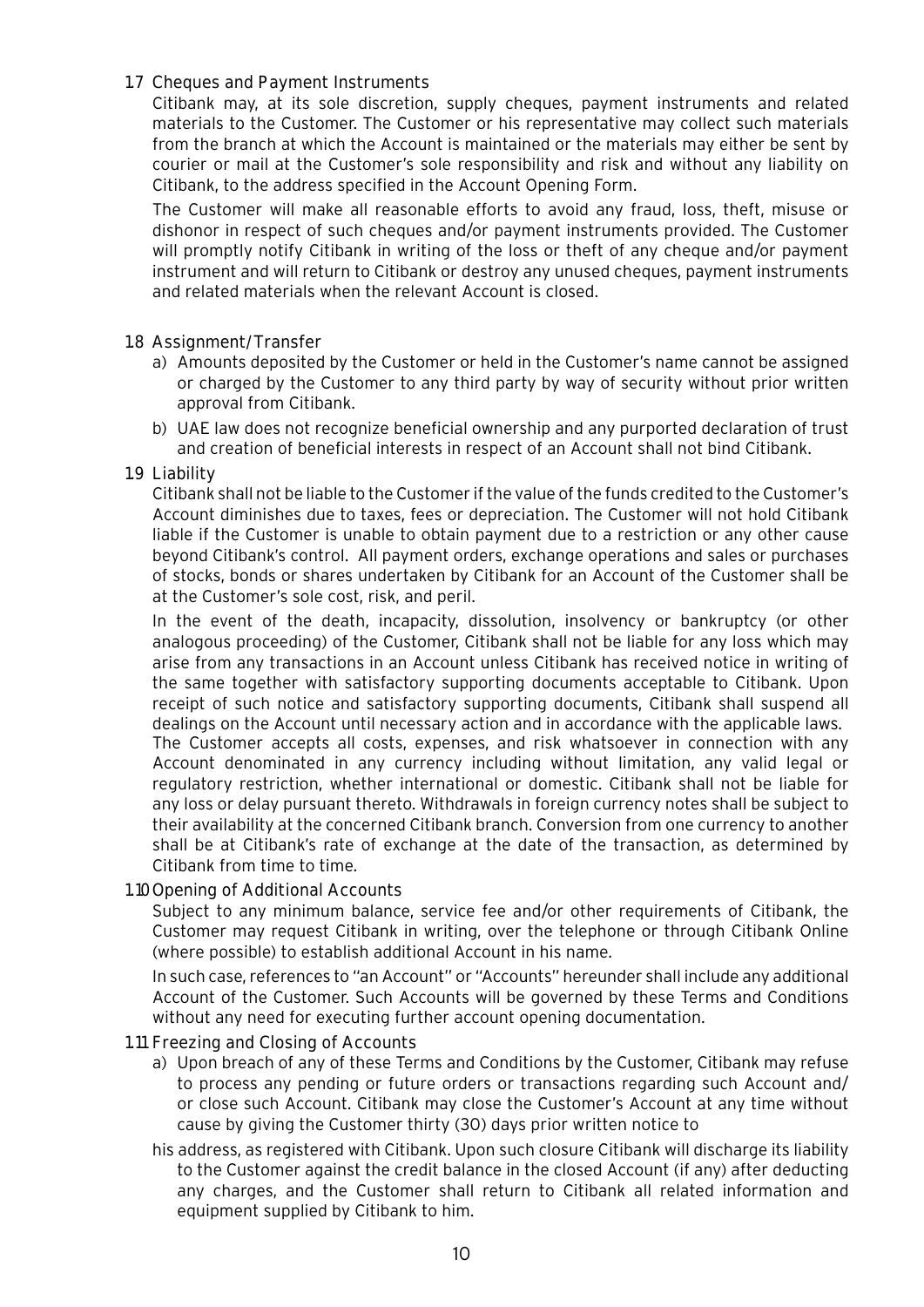- b) Without prejudice to the other provisions of these Terms and Conditions, Citibank is entitled by giving written notice to the Customer to close an Account if there is no credit balance in the Account for a period of one (1) Month. The Customer agrees that Citibank's action in closing an Account shall be effective and binding upon the Customer as from the date stated in the said notice to be the closure date, even if the Customer has not received the said notice. The Customer irrevocably waives any right, he may have against Citibank to challenge Citibank's decision to close an Account.
- c) The Customer agrees that Citibank shall abide by any instructions from competent authorities to freeze funds in the Customer's Account or to take any form of further action necessary if Citibank believes that funds have been obtained through illegal means or transactions. Citibank may report any suspected or confirmed money laundering or other suspicious or illegal activities or transactions in or related to the Account or other banking services to the competent authorities in the UAE. The Customer further agrees that Citibank shall have the right to freeze credit balances in any Account of the Customer with Citibank in execution of a competent court order, UAE Central Bank instructions or the instructions and/or order of any other competent authority.
- d) A personal Current Account, Savings account, CitiBest Account, Advantage Account, Checking Plus Account, Emirates Advantage or Call Account, where there have been no transactions (withdrawal or deposits) for a period of 3 years from the date of the last transaction on the account, other than transactions initiated by Citibank, such as interest and charges, will be considered a Dormant Deposit Account if the client does not hold any other active Account, the current address of the Customer is unknown, the customer's accounts are not subject to any litigations or requirements from regulatory authorities and there has been no correspondence received from the Customer on the agreed channels as per these terms and Conditions. Citibank will attempt to contact the Customer for reactivation of the account. In case of no response from the Customer whether written, electronic or verbal (recorded) after a period of 3 months, Citibank will transfer the money in the Dormant deposit Account to the dormant accounts ledger within the bank. Further details regarding Dormant Accounts can be found in Chapter J section 15 Dormant accounts.

#### 1.12Stop Payment Orders

In the event any funds are blocked under the instruction of any judicial, legal or UAE Central Bank instruction or as a result of a claim by Citibank against the Customer, the Customer shall irrevocably and unconditionally indemnify Citibank and hold Citibank harmless against any damages incurred by Citibank in connection with any such block of funds.

1.13Terms and Conditions Governing Telegraphic Transfers, Demand Drafts and Manager's Cheques or any other type of Fund Transfer

Notwithstanding any other provisions in these Terms and Conditions, this Clause A 1.13 governs telegraphic transfers, demand drafts, manager's cheques and any other type of fund transfer:

- a) the Customer understands and agrees that the Customer may be unable to obtain full value under a demand draft or manager's cheque or pursuant to a telegraphic transfer on account of exchange or other restrictions applicable in the country of payment or country of issue or as a result of charges, deductions and/or fees levied by the paying bank;
- b) purchase by Citibank of a demand draft or manager's cheque previously issued by Citibank will be at Citibank's sole discretion and processed at Citibank's buying rate for the currency of the draft or cheque;
- c) in the absence of special instructions, Citibank may convert all transfers to the Customer's Account into the currency of the Customer's Account at Citibank's buying rate for the currency on the date of the transaction;
- d) all transfers requested by the Customer shall be converted by the paying bank into the destination country's local currency at its buying rate;
- e) Citibank shall not be liable for any act or omission of any correspondent or paying bank or for any error or delay in transmission. The Customer agrees to indemnify and hold Citibank harmless against all losses, damages and expenses incurred by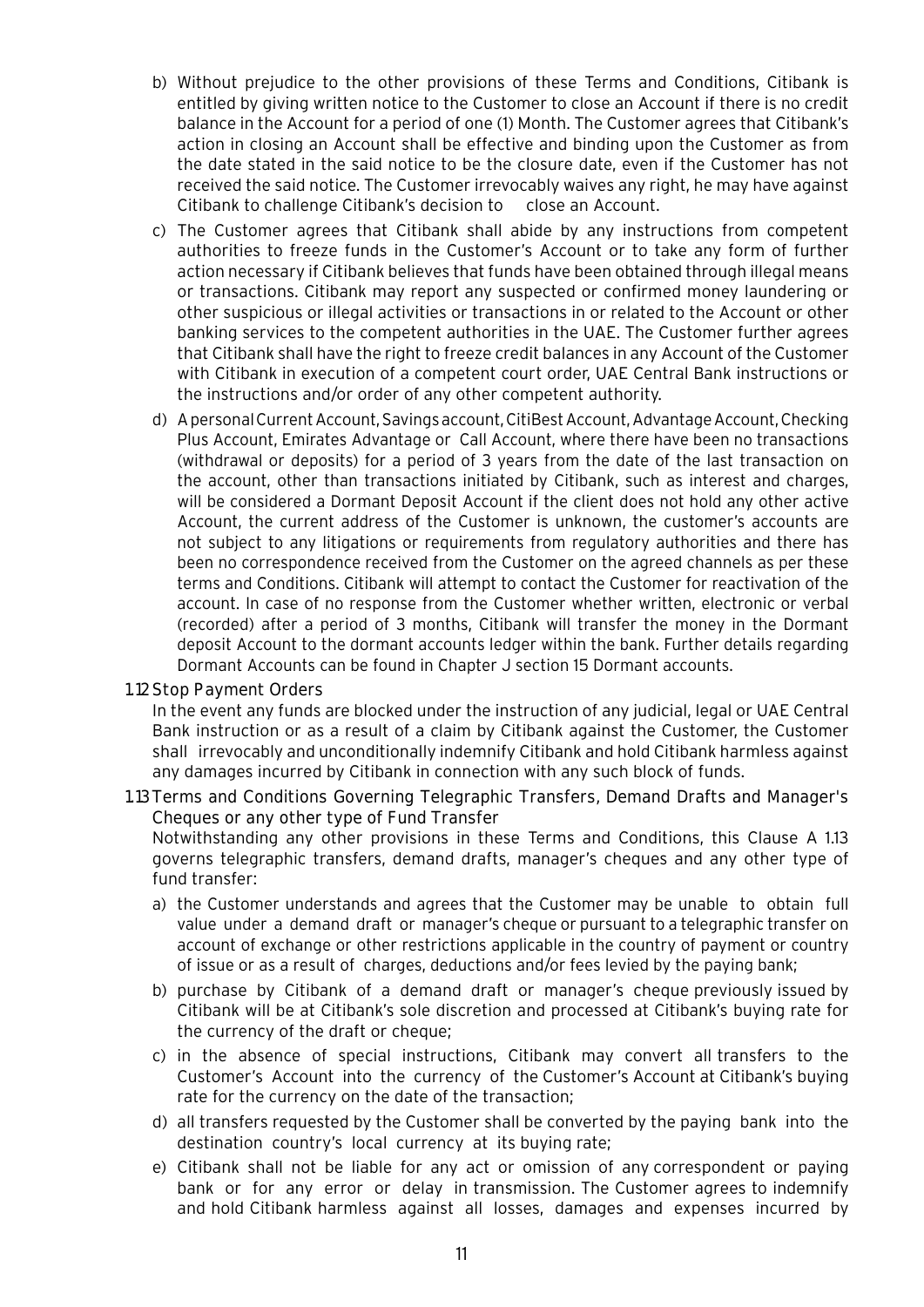Citibank in relation to any demand drafts or manager's cheques issued by Citibank or any telegraphic transfers made by Citibank on the Customer's instructions;

- f) if a manager's cheque or demand draft is lost, stolen or destroyed, the Customer will indemnify Citibank and agree to hold Citibank free and harmless from all liability with respect to such lost, stolen or destroyed cheque or draft if Citibank agrees, in its absolute discretion, to issue a replacement cheque or draft for the same value or refund the amount of the cheque or draft;
- g) the Customer is fully aware of and consents to the risks associated with transmitting instructions for funds transfer to Citibank via telephone, messenger or similar methods (the "Manual Instruction Methods"). The Customer authorizes and directs Citibank to act upon instructions for funds transfer transmitted through the Manual Instruction Methods where such instructions are purportedly issued by, believed by Citibank to be issued by or originate from the Customer or an authorized signatory of the Customer's Account as identified in the Account opening form or related documentation (the "Instructions"); and
- h) Citibank is irrevocably authorized to rely on the Instructions as constituting genuine, true, accurate, complete and enforceable Instructions, and the Customer agrees that he shall not challenge the Instructions. Citibank shall have no duty to obtain confirmation or make enquiries as to the authenticity, accuracy or genuineness of such Instructions. Citibank may at its sole discretion, decline to act upon Instructions or request verification of the Instructions including, without limitation, verification by means of a confirmation telephone call to an authorized signatory of the Account as identified in the instructions, or to a representative nominated by the Customer (a "Confirming Call"). The Confirming Call may be made to a number made available by the Customer to Citibank orally or otherwise in relation to the Customer's Account.
- i) Manager's check and Demand drafts, which have been issued at the request of a Customer against a cash deposit or by debit to his/her Account that have not been claimed by the beneficiary and remain unclaimed by the beneficiary or the Customer for a period of 1 year (despite the efforts of the bank to contact the Customer) will be considered unclaimed. Citibank will attempt to inform the Customer of the unclaimed instruments and in case no claims are received within 3 months of the communication, whether written, electronic or verbal (recorded), the dormant balances will be moved to an unclaimed balances account within the bank. Further details regarding Dormant Accounts can be found in Chapter J section 15 Dormant accounts.

#### 1.14Death of Signatory

If the Customer has appointed two persons (other than himself) to operate an Account jointly and one of such joint authorized signatories should die or lose his legal capacity, Citibank will not allow the other signatory to conduct any activity on the Account without fresh instructions from the Customer. The Customer is required to notify Citibank of the death or loss of capacity of one or more of his appointed joint authorized signatories in writing, promptly and in all events within a period not exceeding ten (10) days from the death or loss of legal capacity.

#### 1.15U.S. Persons

The Customer agrees that if the Customer is, or becomes, a national, resident or taxpayer of the United States of America, Citibank has the right to disclose to governmental authorities in the United States of America details of all transactions in the Account without Citibank incurring any obligation or liability in respect of such disclosure or the accuracy thereof.

#### 1.16 Obligations of Citibank, N.A., United Arab Emirates

All obligations of Citibank which may arise pursuant to the products and services contemplated in these Terms and Conditions are the obligations of the specific branch of Citibank N.A in the UAE alone. The Customer accepts and agrees that neither Citigroup, Citibank nor any of their affiliates shall be liable for non-availability of sums due to restrictions on convertibility or transferability or otherwise, requisitions, involuntary transfers, acts of war or civil strife or other similar causes beyond Citibank's control and the Customer agrees that in such circumstances no other office, branch, parent, subsidiary or affiliate of Citibank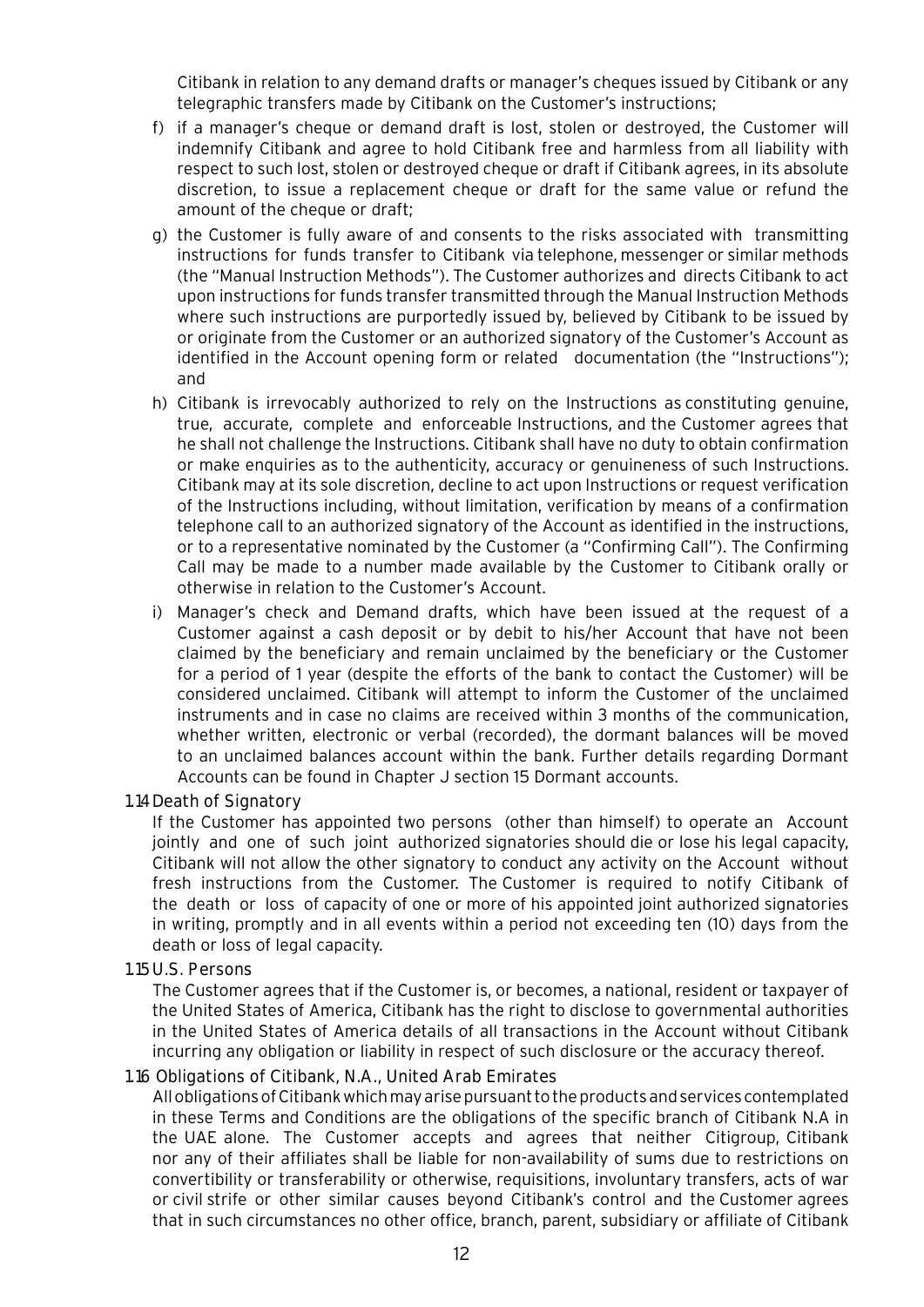shall be responsible to the Customer. Should any obligation arise for Citibank to pay any amounts on the Customer's behalf or to the Customer then the Customer accepts and agrees that such sum(s) shall be limited only to the sum(s) deposited in any of the Customer's Account and will be due from the particular branch of Citibank, N.A., UAE only.

#### 1.17 Standing Instructions

- a) Citibank will process any standing instruction from the Customer if the Customer has sufficient cleared funds available in the relevant Account.
- b) If on two (2) successive occasions there are not sufficient cleared funds available in the relevant Account for Citibank to process a standing instruction, Citibank may in its discretion cancel that standing instruction without prior notification to Customer.
- c) Citibank may in its discretion determine the order of priority of payment of standing instructions over cheques drawn on, or other payments to be withdrawn from, the Customer's Account.
- d) Citibank may in its discretion make a payment pursuant to a standing instruction in circumstances where the Customer does not have sufficient clear funds available in the relevant Account for such payment. The amount of any shortfall shall constitute an overdraft. The Customer shall be liable to repay the amount of such overdraft and any applicable interest and charges on overdraft arising as a result of payment of a standing instruction.
- e) Citibank will not be responsible for any delays, losses in transit, errors of transmission, or other errors of Citibank or any correspondent.
- f) The Customer may amend or cancel any standing instruction by giving Citibank prior notice. Cancellation or amendment of a standing instruction shall only be effective in respect of payments which are due to be made more than 15 days after receipt of such notice by Citibank.

#### 1.18 Account Identification Numbers

The Customer agrees that Citibank has ownership rights and interests with respect to Account identification numbers and that Citibank has the right and privilege to modify or altogether change Account identification numbers.

#### 1.19 Opening of Account Before License Granted

Individuals opening Accounts for a company, firm or partnership before the effective establishment of such company, firm or partnership accept full personal responsibility for these Accounts notwithstanding that such Accounts may be opened under the name of a legal person. Individuals opening such Accounts irrevocably undertake to unconditionally indemnify Citibank from all consequences of the use of such designation or Accounts until effective establishment of the company, firm or partnership.

#### 1.20 Collateral

All funds, securities, bonds, shares, shipping documents, banknotes, coins, gold, valuables and property, of whatever nature, which are held in the name of the Customer by Citibank whether in the Account or any other banking facility, agreement or loan granted shall be so held as security to guarantee the settlement of any debit balance due to Citibank arising under these Terms and Conditions.

Furthermore, the Customer agrees to keep such assets within Citibank's possession as "collateral against credit facilities and loans" until the Customer fully repays his indebtedness to Citibank including due interest, commission, expenses and other charges.

#### 1.21 Customer Details

The Customer must immediately notify Citibank of any change in the information provided in the account opening form completed and signed at the time of opening of the Account (the "Account Opening Form").

#### 1.22 Erroneous Transactions

Citibank reserves the right, and the Customer does hereby authorize Citibank to debit the Customer's Account (in case of insufficient balance, to overdraw) with respect to any funds erroneously credited to the Customer's Account due to a computer system error, technical error or malfunction, human error, clearing system error or any other reason, without any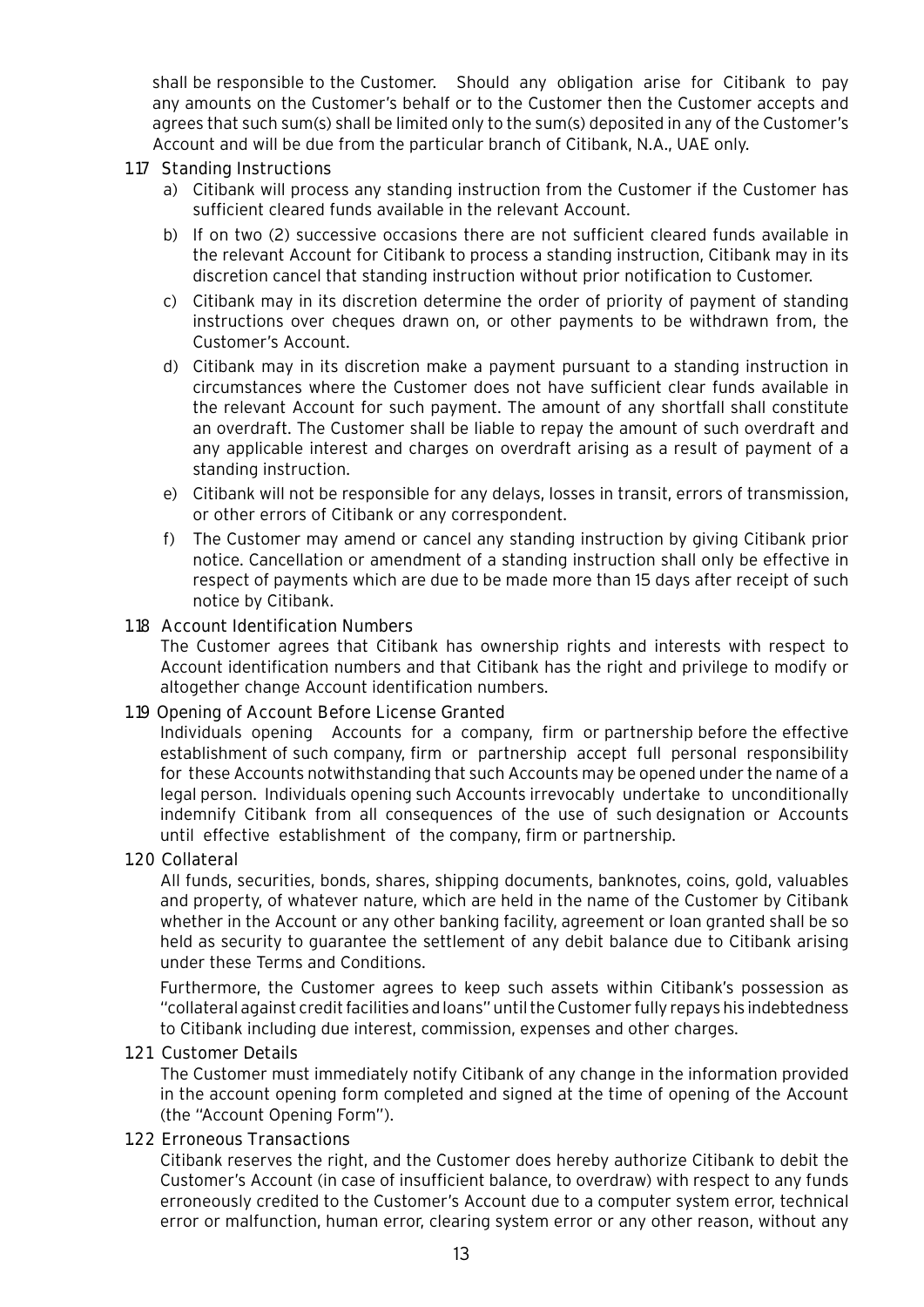liability and/or claim arising against Citibank.

1.23 Closure

The Customer may close the Account by giving prior written notice at any time to Citibank after payment of all monies due to Citibank. Citibank may also close, freeze and/or suspend dealings on the Account with prior notice to the Customer.

1.24 Inquiries

The Customer hereby authorizes Citibank to make inquiries, without reference or prior notification to the Customer, with other banks and financial institutions, the Customer's employer (if any), and/or any other entity as Citibank may, in its sole discretion, deem appropriate at any time. Such inquiries may relate to financial and/or non-financial information relating to the Customer and/or his identity, including, but not limited to, details of banking facilities, income, the Customer's general financial position and/or other information relating to the Customer.

The Customer also authorizes Citibank to make inquiries regarding his residential address within or outside the UAE. Citibank is hereby authorized to make such enquiries either directly or through its agents, officers or employees.

### <span id="page-14-0"></span>1.25 Recovery

The Customer hereby acknowledges and agrees that Citibank has the right to authorize and retain any lawyers and/or collection agencies ("Professionals"), both within and outside the UAE to collect any sums due from the Customer. The Customer hereby authorizes Citibank to provide such Professionals with any information and/or documents pertaining to the Account or the Customer. The Customer further acknowledges and agrees that such Professionals may be authorized by Citibank to take any and all necessary and appropriate measures to collect sums due from the Customer.

# **2. CURRENT ACCOUNT/ADVANTAGE ACCOUNT/EMIRATES ADVANTAGE ACCOUNT/ CHECKING PLUS ACCOUNT/ CITIBEST ACCOUNT**

#### 2.1 Qualification

a) Subject to Citibank's sole discretion and the laws and regulations applicable in the UAE, the Customer is only eligible to open a Current Account, Advantage Account, Emirates Advantage Account, CitiBest Account, or a Checking Plus Account if the Customer is resident (as defined by the UAE Central Bank from time to time) in the UAE and has full legal capacity.

b) The Checking Plus Account is available only in UAE Dirham.

#### 2.2 Cheque Book

Citibank may issue a cheque book to the Customer to enable him to operate his Account. Such cheque book may only be issued to Customers who are resident in the UAE. Customers who are or who subsequently become nonresidents of the UAE are not eligible for the issuance or utilization of cheque books. The Customer may request Citibank to issue a cheque book provided that the Customer shall pay all costs related to the issuance of such a cheque book. Cheque books issued by Citibank may be sent by regular mail and/or courier to the Customer or made available for collection by the Customer or his authorized representative from the branch at which the Account is maintained. If the Customer chooses to have cheque books delivered to him, he shall be liable for any loss or damage resulting from any failure or delay in the delivery of the cheque book to him.

The Customer hereby agrees to keep the cheque book in safe custody and to avoid any misuse of or fraudulent actions using the cheques book by third parties. Upon becoming a non-resident of the UAE, the Customer hereby agrees to promptly return any unutilized cheque book leaves to Citibank.

In the event of loss or theft of the cheque book or an individual cheque(s), the Customer agrees that he shall promptly notify the competent authorities to obtain an order issued to Citibank to stop payment on any lost or stolen cheque(s).

The Customer acknowledges that he shall bear any loss and/or damage arising out of any payments made by Citibank on such lost cheques which prima facie comply with legal and/ or customary banking requirements and regulations.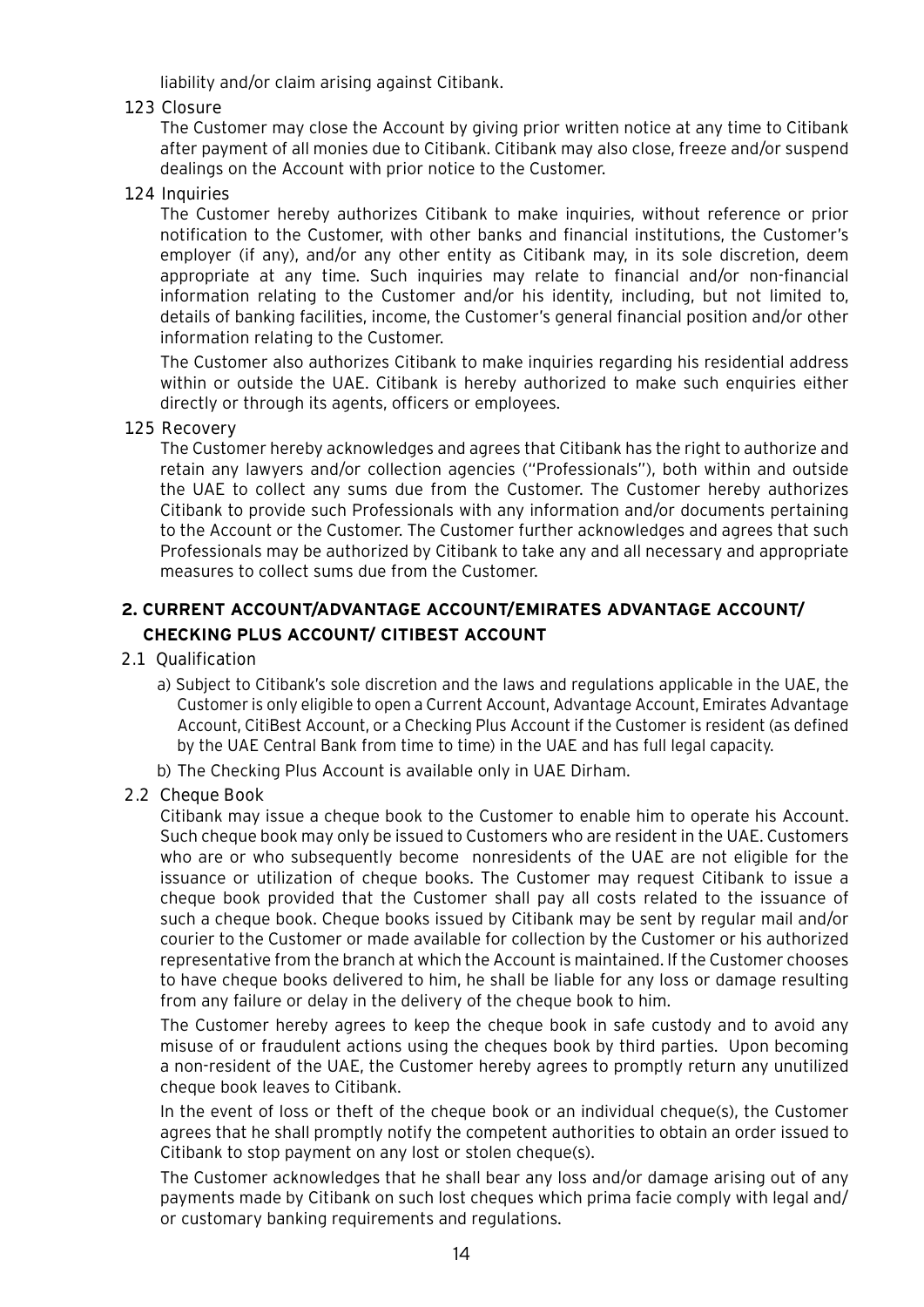# 2.3 Stop Payment

The Customer acknowledges and agrees that instructions to stop payment on any cheques(s) shall be accepted if issued in accordance with UAE law. Citibank accepts no responsibility for any failure to comply with instructions issued by the Customer and shall not be held liable for any consequences, loss, damages and/or costs, including, but not limited to, legal fees and/or penalties with regard to such instructions.

#### 2.4 Closure of Account

If cheque(s) issued on the Customer's Current Account, CitiBest Account, Emirates Advantage Account, Advantage Account or Checking Plus Account are returned unpaid on account of inadequate funds, Citibank may close the Customer's Account in accordance with UAE law. Upon closure of the Account, the Customer will return to Citibank all cheque books relating to his Account. The Customer understands that Citibank will report such Account and related details to the UAE Central Bank and any other relevant authorities.

#### 2.5 Overdraft

- a) Unless the Customer obtains an overdraft facility, cheques (or other instructions) causing the Customer's Account to be overdrawn will not be honoured. In the event that the Customer does obtain an overdraft facility, cheques (or other instructions) causing the Customer's Account to be overdrawn in excess of the permissible limit will not be honoured. If such instructions are inadvertently honored by Citibank, the Customer shall repay the amount overdrawn together with interest at Citibank's overdraft rate and Citibank's prevailing charges on demand.
- b) If the Customer's Account is overdrawn for any reason, the Customer understands that Citibank will charge the Customer interest (calculated on a daily basis based on a 360 day year) at Citibank's prevailing overdraft rate and Citibank's prevailing fees and charges, all of which may be debited to the Account. Unless otherwise agreed in writing, the Customer will promptly and without any requirement of notice from Citibank deposit funds in the Customer's Account in an amount not less than the amount overdrawn. Unless otherwise agreed in writing, the Customer understands that Citibank is not obliged to permit an overdraft in the Customer's Account or to continue to permit overdrafts in the Customer's Account after having done so previously.

#### 2.6 Return of Cheques

In respect of the Current Account, CitiBest Account, Emirates Advantage Account, Advantage Account or Checking Plus Account, it is agreed that Citibank shall return any unpaid cheque(s) along with other posting media back to the Customer through ordinary or registered post as Citibank deems fit to the last given address and in consideration of this service Citibank shall not be held liable for any losses due to postal errors, theft or for any other liability which may arise from this service to the Customer.

#### 2.7 Interest

- a) Unless otherwise agreed to the contrary with Citibank, the Customer agrees that he is not entitled to interest on credit balances in his Current Account.
- b) Subject to any minimum balance requirements, the interest rate on the Advantage Account and Citi Best Account shall be calculated on a "tiered" basis, i.e., higher rates for higher balance ranges in accordance with Citibank's prevailing rates.

Interest at the rates described above shall be computed on the daily average balance in the Customer's Advantage Account and Citi Best Account. Interest will be payable monthly and credited on a monthly basis to the Advantage Account and CitiBest Account.

- c) Subject to any minimum balance requirements, the amount of interest on the Checking Plus Account will be computed monthly on the minimum monthly balance maintained in the Account, and the said interest will be credited to your account on a monthly basis.
- d) The miles payout on the Emirates Advantage account will be calculated based on account's quarterly average balance in the Account and debit card spend. Accounts with an average quarterly balance of less than the minimum amount required for this product, as mentioned on Citibank website, will not be eligible for miles payout and there is no carry forward of miles for such accounts. Above terms are subject to change at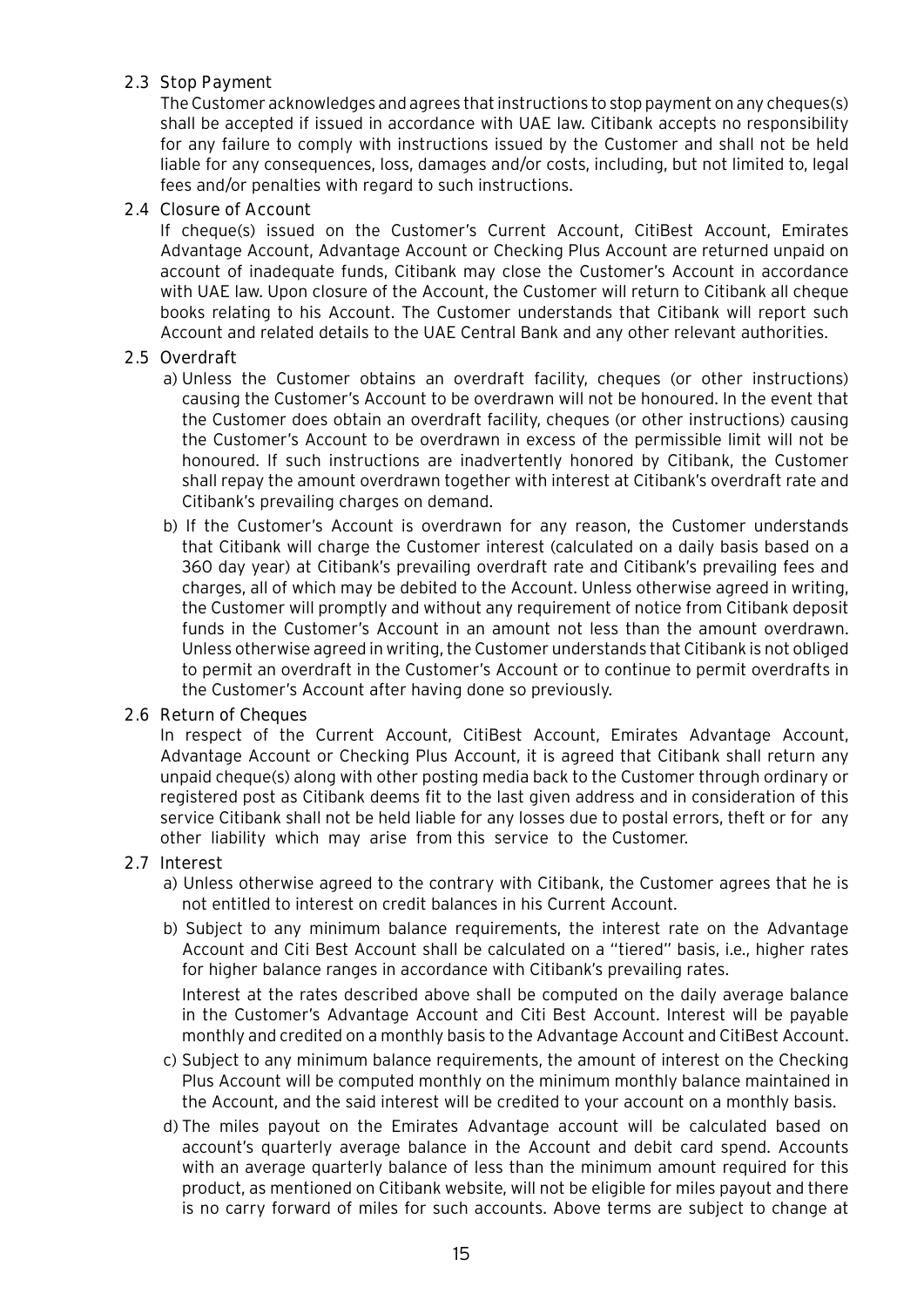Citibank's discretion.

- e) The interest rate shall be Citibank's prevailing rate for the subject account.
- f) All charges and fees will apply as set forth in the Citibank Schedule of Fees and Charges.
- g) Interest rate, tiers, miles, crediting cycles and any other features of the Checking Plus Account, Advantage Account, Emirates Advantage Account and CitiBest Account shall be subject to change with prior notification

# <span id="page-16-0"></span>2.8 Unpaid Cheque(s)

Citibank shall not be liable or responsible for failure to give notice of non-payment or dishonor of any cheque(s) in connection with any claims, losses or expenses which may arise as a result of a cheque failing to clear. Citibank reserves the right to debit the Customer's Account with the amount of any cheque(s) drawn or endorsed in favour of the Customer (whether or not the cheque(s) is drawn on Citibank, its branches, affiliates or subsidiaries) that has been credited to the Account and subsequently fails to clear.

# **3. FEES AND CHARGES**

- <span id="page-16-1"></span>3.1 The Customer shall pay to Citibank all applicable fees and charges listed in the Schedule of Fees and Charges, which charges may include (but will not be limited to) fees and charges in relation to an Account, a cheque book and/or an ATM/Debit Card, and the Customer hereby authorizes Citibank to debit his Account with Citibank without prior notice in order to effect payment of all fees and charges payable to Citibank hereunder. A handling charge as listed in the Schedule of Fees and Charges, is payable by the Customer to Citibank immediately upon the request of Citibank for the issue of a replacement ATM/Debit Card and/or cheque book. Additional charges, as listed in the Schedule of Fees and Charges or as otherwise prescribed by Citibank, are payable by the Customer to Citibank immediately upon the request of Citibank, for the provision of copies of sales/cash advance drafts and any further services Citibank may provide from time to time.
- 3.2 All transactions and all charges and fees shall be debited to the Customer's Account in the currency of the Account and shall be listed in the Statement.

# **4. SAVINGS ACCOUNT**

4.1 Cash Withdrawals

Cash withdrawal slips available at Citibank at branches or other forms of instruction acceptable to Citibank shall be used to make withdrawals from the Savings Account.

4.2 Interest

a) Subject to any minimum balance requirements, interest on sums deposited in to a Savings Account will be computed monthly on the minimum monthly balance in the Customer's Savings Account and credited monthly.

- <span id="page-16-2"></span>b) The interest rate shall be Citibank's prevailing rate for Savings Account.
- c) All charges and fees will apply as set forth in the Citibank Schedule of Fees and Charges.
- d) Interest rates, tiers, crediting cycles and any other features of the Savings Account shall be subject to change with prior notification
- 4.3 No Cheque Book

No cheque book will be issued to the Customer in relation to a Savings Account.

# **5. CALL ACCOUNT**

#### 5.1 Account Opening

Subject to Citibank's sole discretion and minimum balance requirements Citibank may open a Call Account for the Customer.

#### 5.2 Interest

Interest at a rate determined by Citibank in accordance with prevailing market returns in respect of Call Accounts shall be payable on the daily balance in the Customer's Call Account. Interest will be computed monthly and credited semi-annually, or prior to that upon the withdrawal of the Call deposit.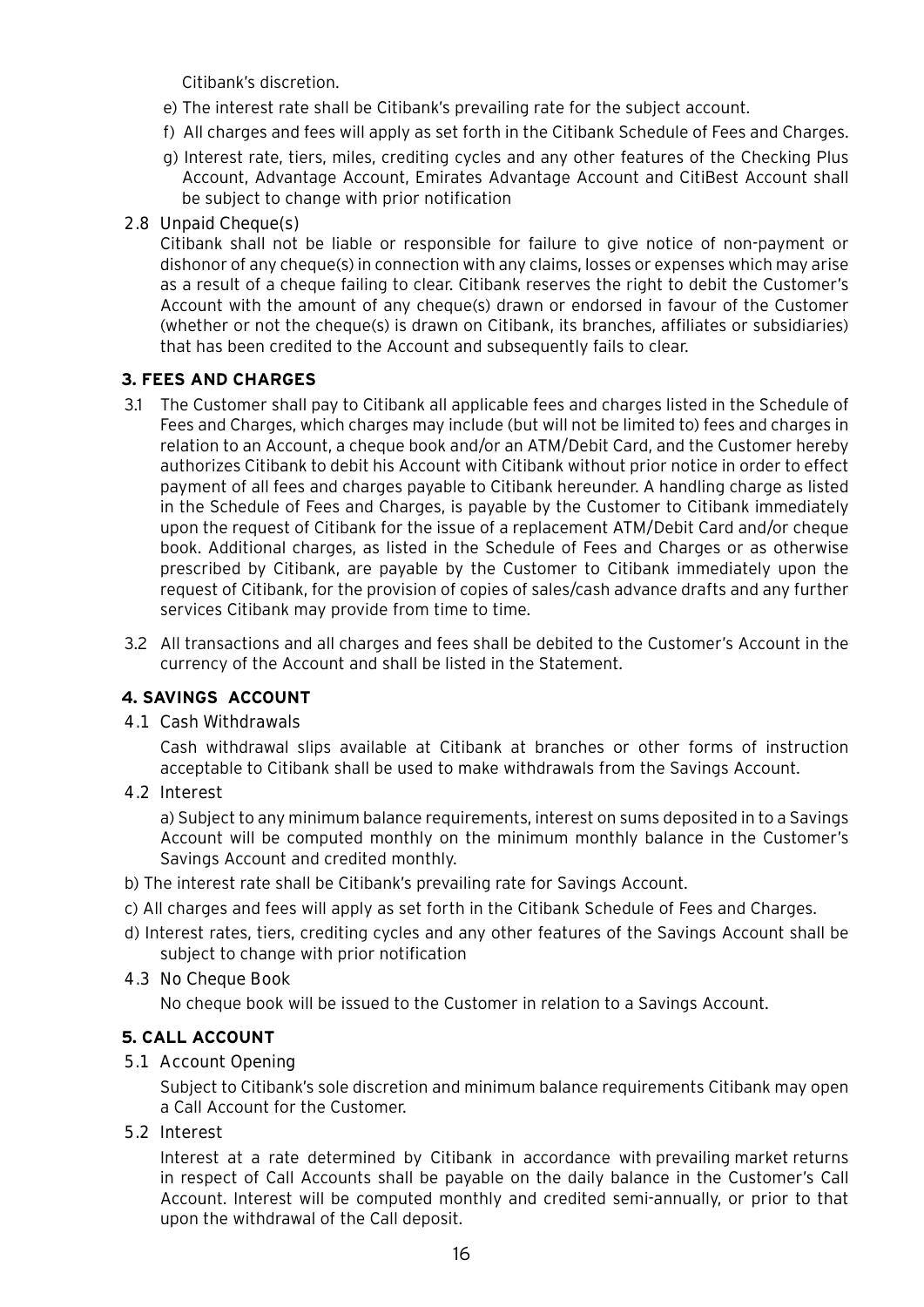The applicable interest rate on the Call Account shall be advised at Citibank's branches and website. Interest rates, tiers, crediting cycles and other features of a Call Account are subject to change.

#### 5.3 Closure of Account

All Call Accounts are subject to Citibank's prevailing minimum balance limits. If the balance falls below the minimum at any time during a Month, Citibank shall have the right to close the Call Account and/or levy Citibank's prevailing service charge.

# 5.4 Cheques

The Customer shall not draw cheques on a Call Account.

# <span id="page-17-0"></span>5.5 Withdrawal

To withdraw funds from the Customer's Call Account, the Customer must give Citibank prior written notice or notify Citibank through electronic means acceptable to Citibank, in each case subject to an agreed number of days (subject to change by Citibank in its sole discretion) and such conditions or restrictions as Citibank may from time to time, in its sole discretion, determine.

### 5.6 Early Withdrawal

If the Customer withdraws funds from the Customer's Call Account without giving adequate prior notice (as set out in Clause 5.4 above), the Customer acknowledges that Citibank will withhold interest on the funds withdrawn for the agreed notice period.

# **6. TIME DEPOSIT ACCOUNT**

6.1 Subject to Citibank's sole discretion and minimum balance requirements, as determined from time to time, the Customer may open a Time Deposit Account.

#### 6.2 Confirmation Advice

On the opening of a Time Deposit Account, Citibank will issue a confirmation advice stating the principal sum, term and rate of interest payable on the deposit.

#### 6.3 Minimum Balance Limit

A Time Deposit Account is subject to the minimum balance limit determined by Citibank from time to time.

#### 6.4 Renewing Time Deposits

Unless otherwise instructed by the Customer by selecting one of the maturity options or by any other means accepted by Citi, on or before the date of maturity, the Time Deposit may at Citibank's discretion, be automatically renewed for the same tenor at the interest rate determined by Citibank to be in accordance with prevailing market rates of return in respect of such deposits, as published on Citibank's website at the date of rollover.

#### 6.5 Early Withdrawal of Time Deposits

If a Customer withdraws a Time Deposit prior to its maturity, such withdrawal will be subject to the payment of such fee, penalty and/or charge as Citibank deems appropriate in the circumstances and which may be modified from time to time. The following provisions shall apply in such case:

- a) The Customer shall not earn any interest on a Time Deposit if the Customer withdraws such deposit within seven (7) days from the date on which the Customer made such deposit (the "First Seven Days").
- b) If the Customer withdraws the Time Deposit at any time after the first seven days but before the expiry of the tenure for which the Time Deposit was originally made (the "Original Tenure"), the Customer will only earn interest for the tenure for which the Time Deposit was actually maintained (the "Shorter Tenure") (even if such early withdrawal is for purpose of investing in any other Citibank product/services). The rate of interest on an early withdrawal of a Time Deposit shall be calculated as follows:
- (i) where Citibank offers an interest rate for a period exactly equivalent to the Shorter Tenure (the "Equivalent Rate"), the rate of interest shall be the Equivalent Rate less one percent (1%);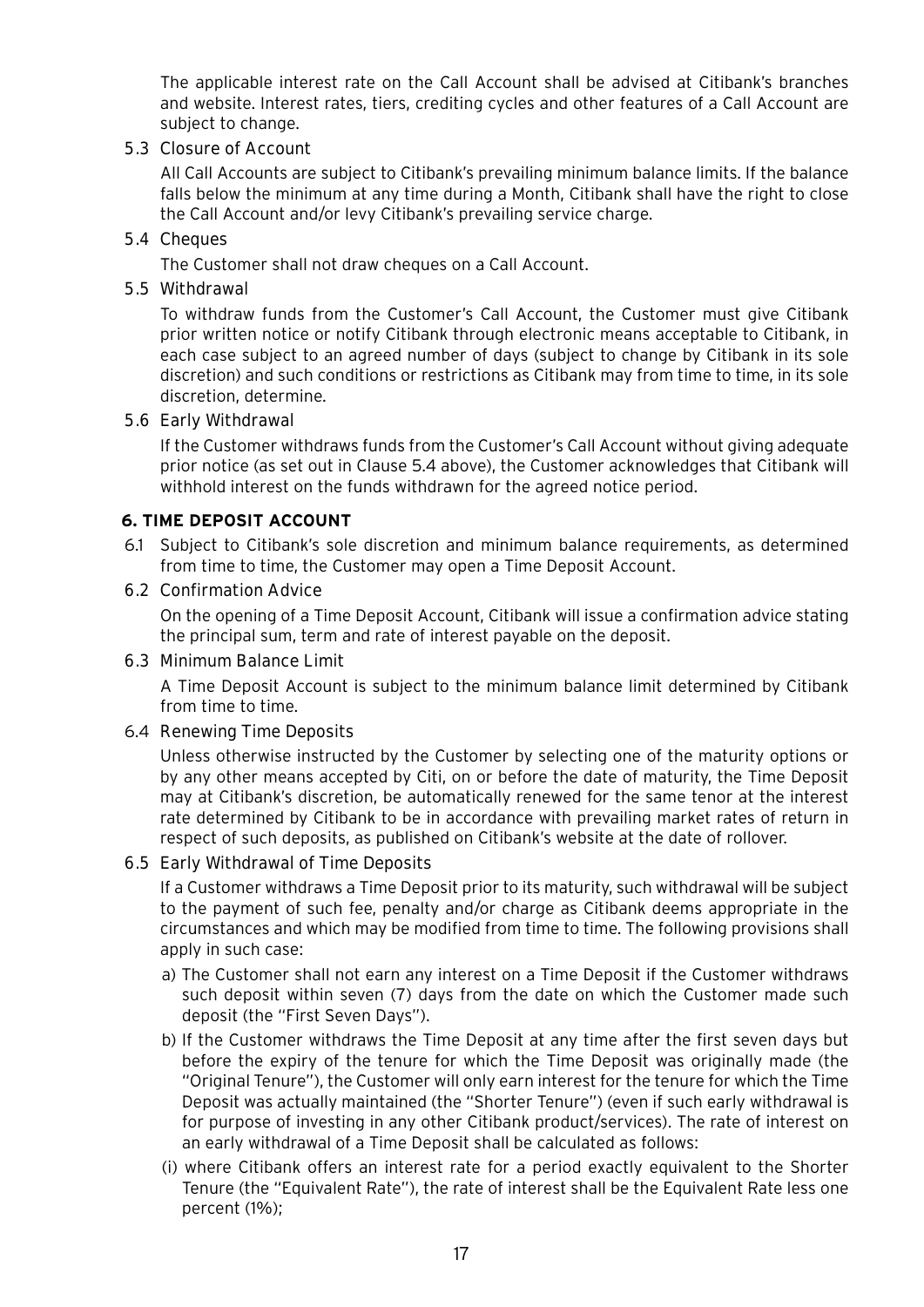- (ii) where Citibank does not offer an interest rate for a period equivalent to the Shorter Tenure, the rate of interest shall be the interest rate applicable to such tenure which is shorter than the Shorter Tenure in respect of which Citibank offers an interest rate (the "Preceding Period Rate") less one percent (1%) subject to a minimum of zero (i.e. no negative rate charges on time deposits)
- c) Citibank shall deduct a fee of up to AED 50 from the amount of interest earned where there is any early withdrawal of a Time Deposit.
- d) The Customer acknowledges that Citibank may at its discretion vary the provisions applicable to early withdrawal of Time Deposits including but not limited to the interest rate and the basis of calculation of the interest rate applicable from time to time.
- 6.6 Interest Payment

Interest on the Time Deposit(s) will be paid on maturity.

6.7 Dormant time deposits:

A time deposit account where there is no automatic renewable clause and the deposit has matured, where neither the renewal or claim request has been made in the past 3 years since the deposit has matured (or) where there is an automatic renewable clause, but there is no communication (whether written, electronic or verbal) from the customer within a period of 3 years from the date of first maturity, the account will be considered a Dormant Deposit Account. If Citibank has not received any response from the Customer after three months of attempting to contact him /her following the date and the client does not hold any active Account with the bank, the account becomes a Dormant Deposit Account, Citibank will transfer relevant unclaimed balances to the dormant accounts ledger within the bank. Further details regarding Dormant Accounts can be found in Chapter J section 15 Dormant accounts.

# <span id="page-18-0"></span>**7. FOREIGN CURRENCY ACCOUNT**

<span id="page-18-1"></span>Withdrawals from the Customer's Foreign Currency Account may be made only by bank drafts or telegraphic transfers.

# **8. REVOLVING CREDIT FACILITY**

A revolving credit facility may be made available to the Customer if the Customer satisfies Citibank's requirements to be determined by Citibank in its sole discretion. If the Customer obtains a revolving credit facility and unless agreed otherwise in writing, the Customer shall repay any amount outstanding under the facility to Citibank on demand with interest at the rate determined by Citibank. The Customer shall also pay the annual service fee for the right to use the revolving credit facility.

# **9. JOINT ACCOUNTS**

9.1 Title

The Customer agrees that the title of a Customer's Account will not give any person any right to the benefit of any particular current, savings, call, fixed or other Account and that the Account Opening Form or related documentation will determine whether the particular current, savings, call, fixed or other Account is single or joint.

- 9.2 The Customer hereby agrees that any balance now or hereafter deposited in a Joint Account shall be jointly owned on an equal basis unless so agreed otherwise.
- 9.3 Conflicting Instructions

If Citibank receives conflicting instructions from different signatories to the Customer's Account, Citibank may, at its discretion, require a fresh mandate from all signatories or Account holders before giving effect to any instructions.

#### 9.4 Death of Joint Account Holder

In case of the death, incapacity, insolvency or death of a Joint Account Holder(s), the surviving Joint Account Holder(s) shall inform Citibank of the same in writing immediately and not later than ten (10) days from the death or loss of legal capacity. Upon receipt of such notice, Citibank shall suspend withdrawals from the Joint Account until evidence is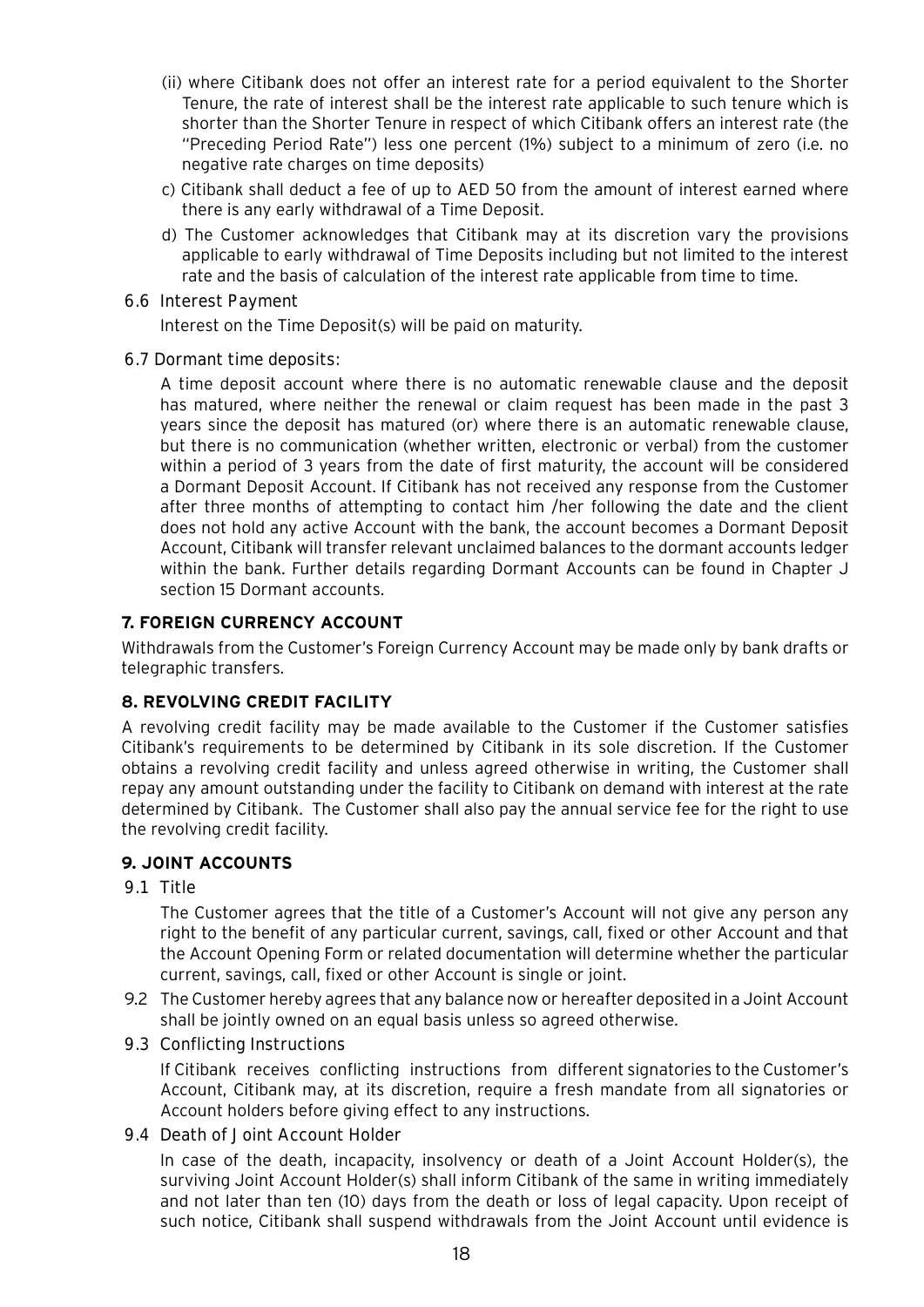provided to Citibank's satisfaction that the representative of the heirs or successors of the deceased or incapacitated Joint Account Holder has been appointed in accordance with UAE law. Citibank shall not be liable for any withdrawals that might take place prior to Citibank's receipt of the notice required by this Clause 9.4.

- 9.5 Unless all Joint Account Holders have in writing provided Citibank with a different mandate, each Joint Account Holder has sufficient authority to individually carry out transactions, and issue instructions, pertaining to that Joint Account either through Citibank Online or by issuing duly signed written instructions. Such act(s) of the Joint Account Holder shall be valid and binding on all other Joint Account Holders.
- 9.6 Joint account Holders may apply for new products and/or services made available by Citibank to its Customers from time to time. Where the Joint Account(s) is/are operated with a single signing authority, either Joint Account Holder may apply for such new products and/or services either through Citibank Online or by issuance of a duly signed written instruction, as applicable. The application (online or in writing) by a Joint Account Holder shall be sufficient for Citibank to process the request and shall be binding on the other Joint Account holders. No consent of, or notice to, the other Joint Account Holders shall be required for a Joint Account Holder to avail of new products or services with respect to the relevant Joint relationship. The agreement by a Joint Account Holder to the terms and conditions of a particular Citibank product or service under the Joint Account Relationship shall be deemed to be an agreement by the other Joint Account Holder(s) to such terms and conditions which shall be binding on them;
- 9.7 Unless specified in writing otherwise, the rights and obligations of each Joint Account Holder shall be joint and several with respect to the Joint Account and/or any other Citibank product or service availed of by such Joint Account Holder under the joint relationship. Such liability shall not be discharged by reason of the invalidity, unenforceability, amendment or changes in or waiver of any personal guarantees held by Citibank with respect to the Account and/or any other form of security held by or arrangement made with Citibank.
- <span id="page-19-0"></span>9.8 The customer acknowledges that the joint accounts will be treated distinctly from individual accounts of their holders (individual/entities) for the UAE dormancy regulation. Any activity in joint accounts will not impact dormancy classification in individual accounts held by the joint account holders and vice versa.

# **10. OFFSHORE DEPOSIT AGREEMENT**

#### 10.1 Authorization

If the Customer uses the offshore deposit facility, Citibank will be authorized to deposit offshore with Citibank's branches outside the UAE all or part of the Customer's funds held with Citibank. The Customer's offshore deposits may be held in the Customer's name or in Citibank's name, at Citibank's discretion.

<span id="page-19-1"></span>10.2 Risk

The offshore deposit will be made at the Customer's risk and the Customer will bear all exchange, transfer and other risks relating to the offshore deposit. Citibank's sole obligation in relation to the offshore deposit will be to transfer amounts from the Account upon receipt of instructions from the Customer to the designated Account and to credit the Account with the principal and interest upon maturity of any offshore deposit. The Customer understands and agrees that in the event that any restrictions are placed on the Customer's offshore deposit, the Customer will not have any recourse to Citibank or any other office, branch, affiliate, parent or subsidiary of Citibank. Citibank's obligations to pay any amounts deposited in the Account are limited to Citibank's receipt of such payment in the UAE.

# **B. ATM /DEBIT CARDS**

In addition to the terms, if any, set forth in the completed application form and/or approval letter, the following terms and conditions are applicable to Citibank ATM Cards and Debit Cards and related transactions with Citibank.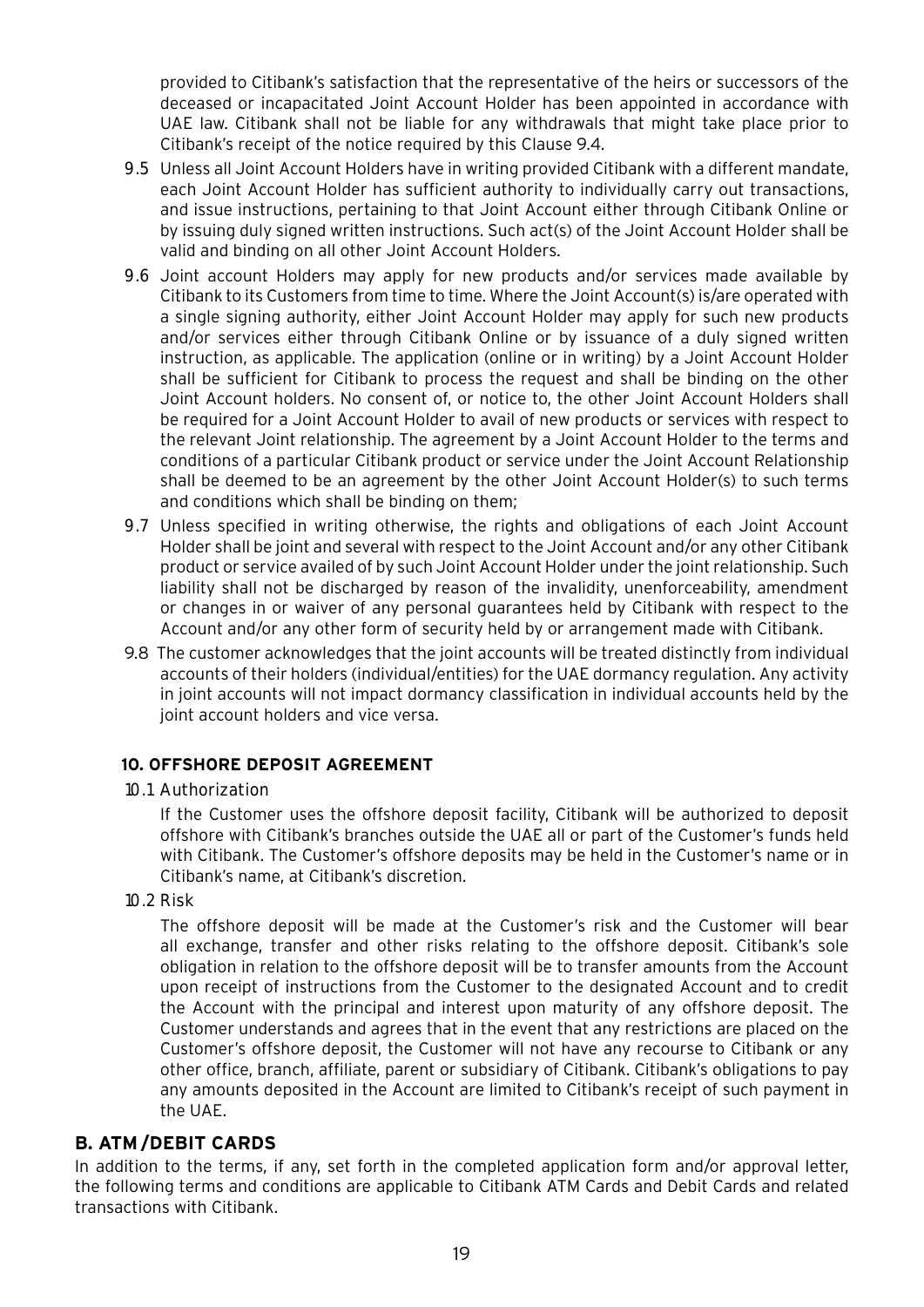<span id="page-20-0"></span>In consideration of Citibank making available the ATM Cards and Debit Card(s), the Customer hereby acknowledges, accepts and understands the following:

# **1. GENERAL**

- 1.1 Citibank may, in its sole discretion, issue a Debit and/or ATM Card to a Customer who maintains an Account or banking service and/or product with Citibank at a Citibank branch within the UAE to enable the Customer to have direct access to his Account or such banking service or product (as the case may be) or to effect banking transactions through Citibank Online or by electronic means at any ATM, customer activated terminal or easy pay terminal or may enable the Customer to pay for purchases or make reservations of goods or services at VISA or Mastercard merchant outlets worldwide.
- 1.2 References in this Section B to "ATM/Debit Cards" are references to either an ATM Card and/or a Debit Card.
- 1.3 The Customer's use of an ATM/Debit Card shall constitute the Customer's acceptance of these Terms and Conditions.
- 1.4 ATM/Debit Cards shall remain Citibank's property and will be surrendered to Citibank immediately upon the request of Citibank.
- 1.5 Citibank may change from time to time at its discretion and without prior notice the available benefits and the scope of the services provided by Citibank in relation to the ATM/Debit Card.
- 1.6 The Customer accepts Citibank's record of all Card Transactions as conclusive and binding for all purposes.
- 1.7 No ATM/Debit Card is transferable, and the Customer may not pledge an ATM/Debit Card as security to obtain credit.
- 1.8 Citibank shall not be liable to the Customer for any failure in performing Citibank's obligations or providing any service in connection with any computer, telecommunications or other technical failure.
- 1.9 The Customer understands that all withdrawals (whether in AED or a foreign currency) will be subject to limits determined from time to time by Citibank.
- 1.10 Use of an ATM/Debit Card does not change the terms and conditions of any other agreement between Citibank and the Customer.
- 1.11 Citibank shall not be responsible for or be in any way liable for any loss or damage howsoever incurred or suffered by the Customer by reason of Citibank, any member institution of VISA or Mastercard, any other bank or financial institution, any ATM or terminal or any other party refusing to allow a transaction or accept or to honor the ATM/Debit Card or the ATM/ Debit Card numbers or the PIN.
- 1.12 In case of an ATM/Debit Card being issued with respect to a Joint Account, the Customers shall be jointly and severally liable to Citibank.
- 1.13 The Customer shall only use the ATM/Debit Card for purchases that are legally acceptable within the UAE and/or the country of purchase. Citibank reserves the right (subject to applicable laws and regulations) to refuse settlement of any Card Transaction if it is of the reasonably belief that the card transaction is for goods/services which are illegal in the UAE or in the country of use.
- 1.14 Citibank reserves the right , at all times and without any notice to the Customer, to refuse to authorize any purchase or cash advance, cancel or suspend the right to use any Card or PIN in respect of a specific Card Transaction or all transactions and to refuse to renew and/ or replace any Card.
- 1.15 The Customer agrees that in case of a Card or supplementary Card linked to a Joint Account, fast cash transactions performed on Citibank ATM's, other transactions carried out through an alternative ATM and/or purchases carried out with the Card will be recorded only on the primary Card Account and the Account in relation to which the main Card was issued.
- 1.16 Customer participation in any promotions will subject to the relevant promotional terms and conditions, as announced by the merchant and Citibank shall bear no responsibility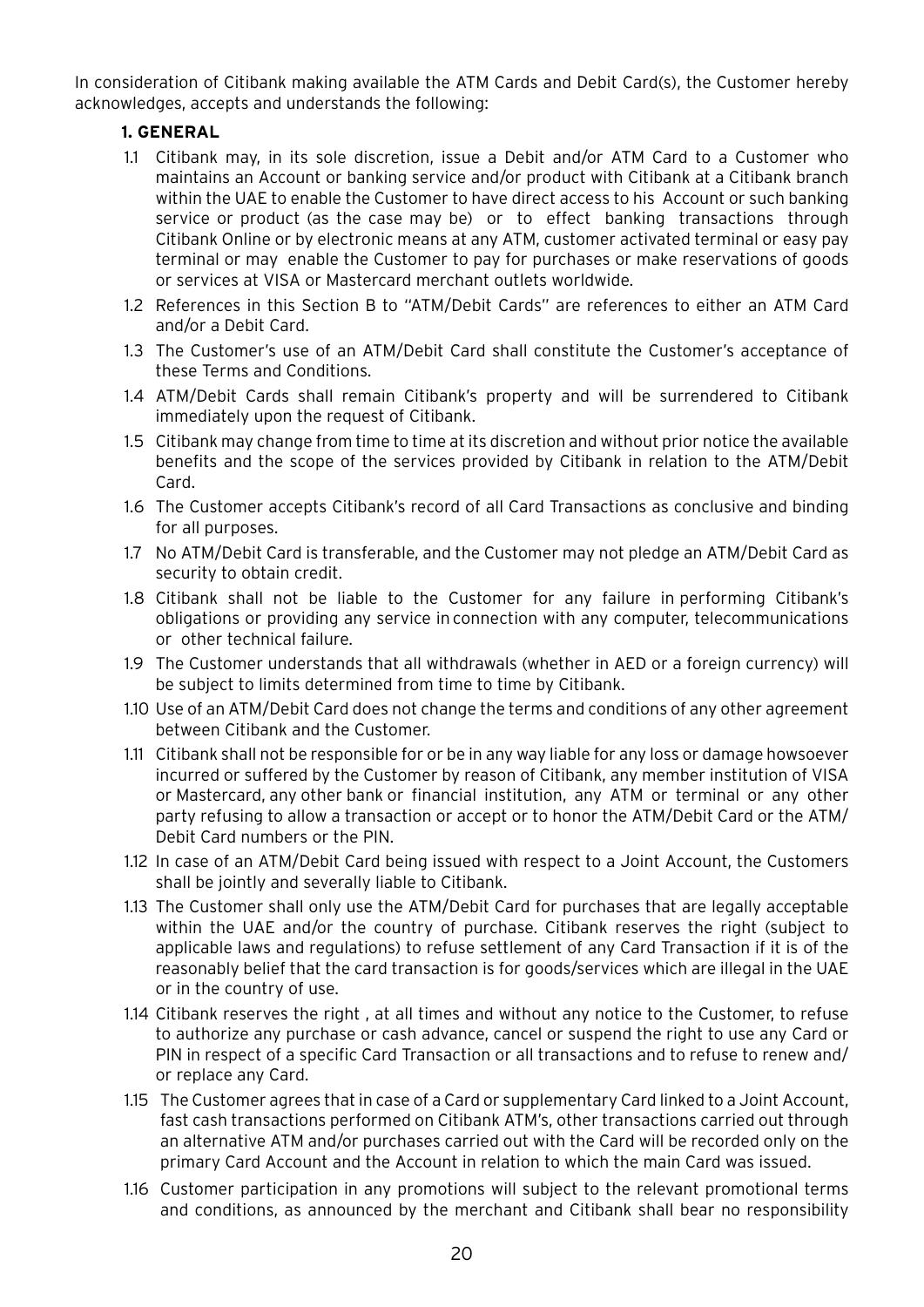with respect to such promotions.

# <span id="page-21-0"></span>**2. USE OF THE CARD**

- 2.1 The Customer may collect the ATM/Debit Card from Citibank or, at the sole risk of the Customer, may request for the ATM/Debit Card to be sent by post to the address notified by the Customer to Citibank. Citibank may at its discretion require that the Customer complete mandatory procedures in order to activate the ATM/Debit Card. Until such procedures (if any) have been completed, no transactions may be undertaken with the ATM/Debit Card. Upon receipt of an ATM/Debit Card, the Customer or authorized user shall sign the ATM/ Debit Card. In the event the Customer does not wish to have an ATM/Debit Card, he shall promptly inform Citibank through CitiPhone Banking (defined below) and cease use of the ATM/Debit Card, cut the ATM/Debit Card in half and return both halves to Citibank.
- 2.2. The Customer will be responsible for all transactions processed by use of a ATM/Debit Card regardless of whether (1) the transactions were processed with the Customer's knowledge or express or implied authority or (2) the transactions may be the result of a fraudulent act. The Customer hereby authorizes Citibank to debit the Customer's Account for any withdrawal, transfer or transaction in accordance with Citibank's record of transactions.
- 2.3 Before using or attempting to use an ATM/Debit Card, the Customer must ensure that sufficient funds are available in the Customer's Account or that a prior arrangement with Citibank has been made.
- 2.4 If the Customer undertakes any transaction that exceeds the available balance(s) of the Account or facility(ies) tied to an ATM/Debit Card, Citibank may refuse to permit such transaction. If, however, for whatever reason, the Customer exceeds any such available balance or facility, the Customer shall forthwith pay to Citibank, upon demand by Citibank, the full sum by which such available balance or facility is exceeded and Citibank may at its discretion charge the Customer its prevailing fees or charges.
- 2.5 The Customer authorizes Citibank to debit any of the Customer's Accounts with the amount of any withdrawal or other transaction effected by use of an ATM/Debit Card.
- 2.6 Citibank shall have discretion to set or change the daily cut-off time, without notice or responsibility to the Customer. Any transaction carried out using an ATM/Debit Card after such cut-off time shall be treated as a next working day value transaction.
- 2.7 Cash, cheques or instruments deposited at any terminal using an ATM/Debit Card will only be credited to the Customer's Account after Citibank's verification of the deposit. The amount of the deposit verified by Citibank shall be deemed the correct amount of the deposit. The record issued by any terminal shall only represent what the Customer claims to have deposited. Cheques that are deposited will be sent for collection and proceeds of such cheques will be available only after the cheques have cleared in accordance the applicable terms and Citibank policies and procedure.
- 2.8 All transactions and obligations arising from the use of an ATM/Debit Card in relation to a Joint Account shall be binding on, and be the joint and several obligations of, all the Joint Account holders. If requested, Citibank may in its discretion make available more than one ATM/Debit Card to the Customer according to such further terms and conditions as Citibank may require. Additional ATM/Debit Cards may be made available to additional authorized users for the Account or for supplementary ATM/Debit Card holders (who, for purposes of the ATM/Debit Card, shall also be considered authorized users for the Account). For the avoidance of doubt, these Terms and Conditions and all transactions thereunder will be binding on all Account holders and authorized users (including any supplementary ATM/ Debit Card holders). In addition to the aforesaid, and as a separate undertaking, the account holders shall be fully liable (on a joint and several basis) to Citibank for all transactions and obligations arising from the use of an ATM/Debit Card by all authorized users (including any supplementary ATM/Debit Card holders) notwithstanding any legal disability or incapacity of the authorized user, and the account holders shall indemnify Citibank (on a joint and several basis) against any loss, damage, liability, costs and expenses, incurred or suffered by Citibank by reason of any breach of these Terms and Conditions by any authorized user (including any supplementary ATM/Debit Card holders). A supplementary ATM/Debit Card holder may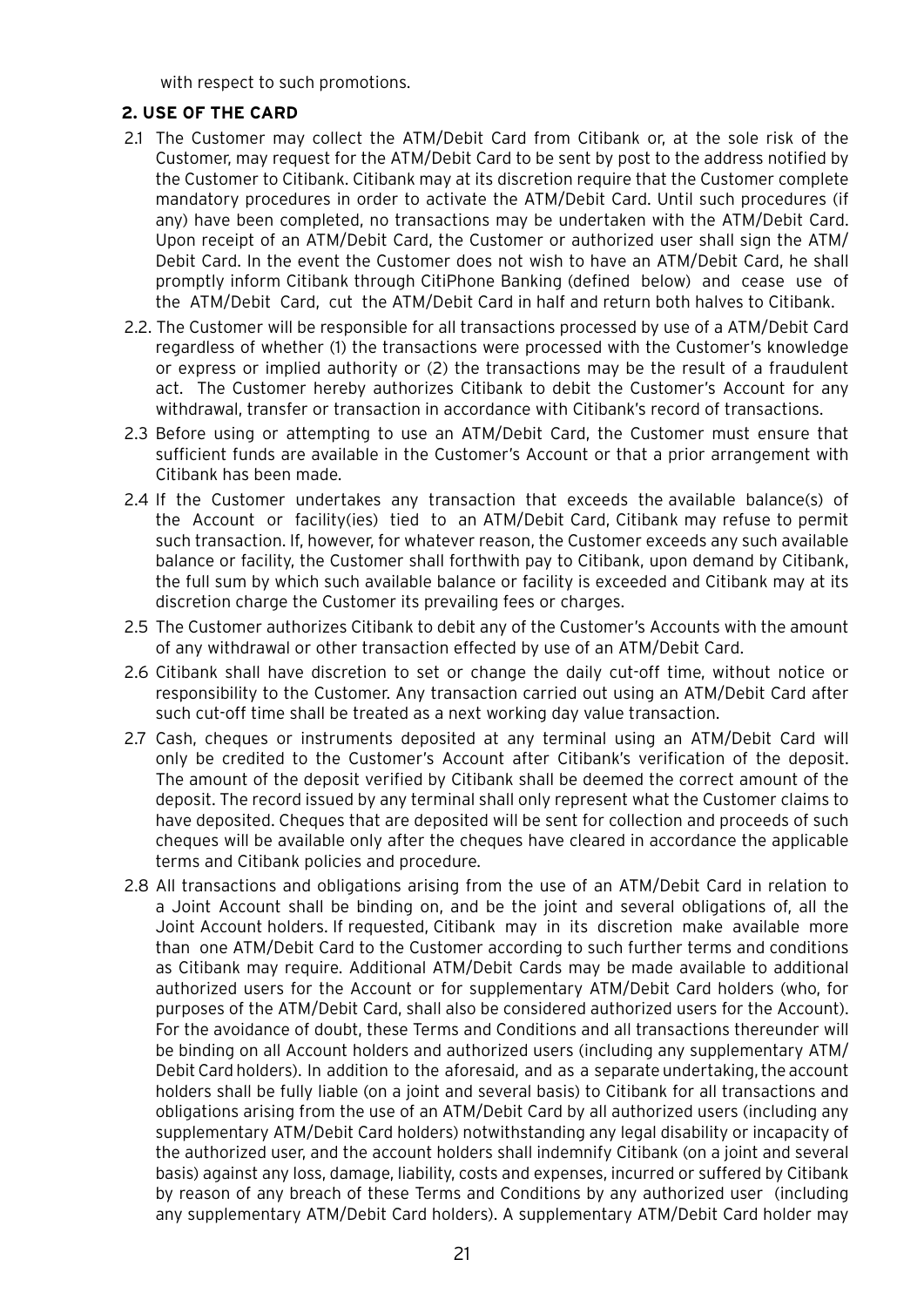be assigned a specific limit that shall constitute the maximum transaction limit for such Card. Notwithstanding this, if a supplementary ATM/Debit Card holder completes a transaction that exceeds the limit, the transaction will be binding on the Account holder(s). Other than the authorized users (including any supplementary ATM/Debit Card holders) for the relevant Account, the Customer will not allow any other person to use an ATM/Debit Card.

- 2.9 To enable use of an ATM/Debit Card at any terminal or electronic network in or outside the UAE, the Customer consents to (1) Citibank's participation from time to time in any network permitting such use, (2) the release and transmission of data and information with respect to any of the Customer's Account by any participants in such network and (3) the storage and processing by any means of such data and information by any participants in such network. The Customer further consents to the compliance by Citibank and the said participants of such network with the laws and regulations of their respective jurisdictions governing disclosure of Account information to which Citibank and the said participants may be respectively subject.
- 2.10 With respect to goods or services acquired with an ATM/Debit Card, Citibank shall not be responsible or in any way liable to the Customer or any third party (1) for any defect or deficiency in such goods or services, (2) for any breach or non-performance by a third party or (3) for any loss or injury including by reason of any mechanical or other malfunction of any such goods.
- 2.11 Citibank shall not be liable to the Customer or to any third party if the ATM/Debit Card is not honored or accepted nor if the Customer (or any third party) incurs any loss or injury including by reason of any mechanical or other malfunction.
- 2.12 Citibank shall be entitled to treat the following as evidence of a transaction properly concluded by the Customer through the use of an ATM/Debit Card:
	- 1) any sales draft, transaction record, credit voucher, cash disbursement draft or other charge record bearing the imprint or other reproduction of embossed information printed on an ATM/Debit Card and duly completed; or
	- 2) Citibank's record of any Card Transactions including but not limited to any record in any medium related to Card Transactions effected via mail order, the telephone or the internet.
- 2.13 If a Card Transaction disputed by the Customer is subsequently proven to have been originated by him, Citibank retains the right to chargeback, as from the date when the transaction took place, the transaction amount along with Citibank's prevailing fees or charges and any additional fees and expenses incurred by Citibank in the investigation thereof.
- 2.14 Citibank will credit the Customer's Account with the amount of a refund (if any) only upon receipt of a properly issued credit voucher from Merchant, establishment or third party.
- 2.15 In the event of any dispute between the Customer and any Merchant, establishment, bank or financial institution or any other third party, the Customer's liability to Citibank shall not in any way be affected by such dispute or any counterclaim or right of set-off that the Customer may have against such merchant, bank or financial institution or person.
- 2.16 The Customer acknowledges that electronic funds cannot be credited to the Account by means of an electronic debit card transfer.
- 2.17 Subject to Citibank's sole discretion and prior written approval, the Customer may be allowed to use the ATM/Debit Card to purchase goods and services via the internet, telephone, mail order or by any other means where such ATM/Debit Card is not physically presented at the time of the transaction. The Customer may also be allowed to access ATM machines accepting the ATM/Debit Card and access to the Bank Interactive Voice Response (IVR) (if available).
- 2.18 The Customer hereby agrees to indemnify Citibank against all loss, damage and/or liability howsoever caused resulting from the issuance and/or use of an ATM/Debit Card.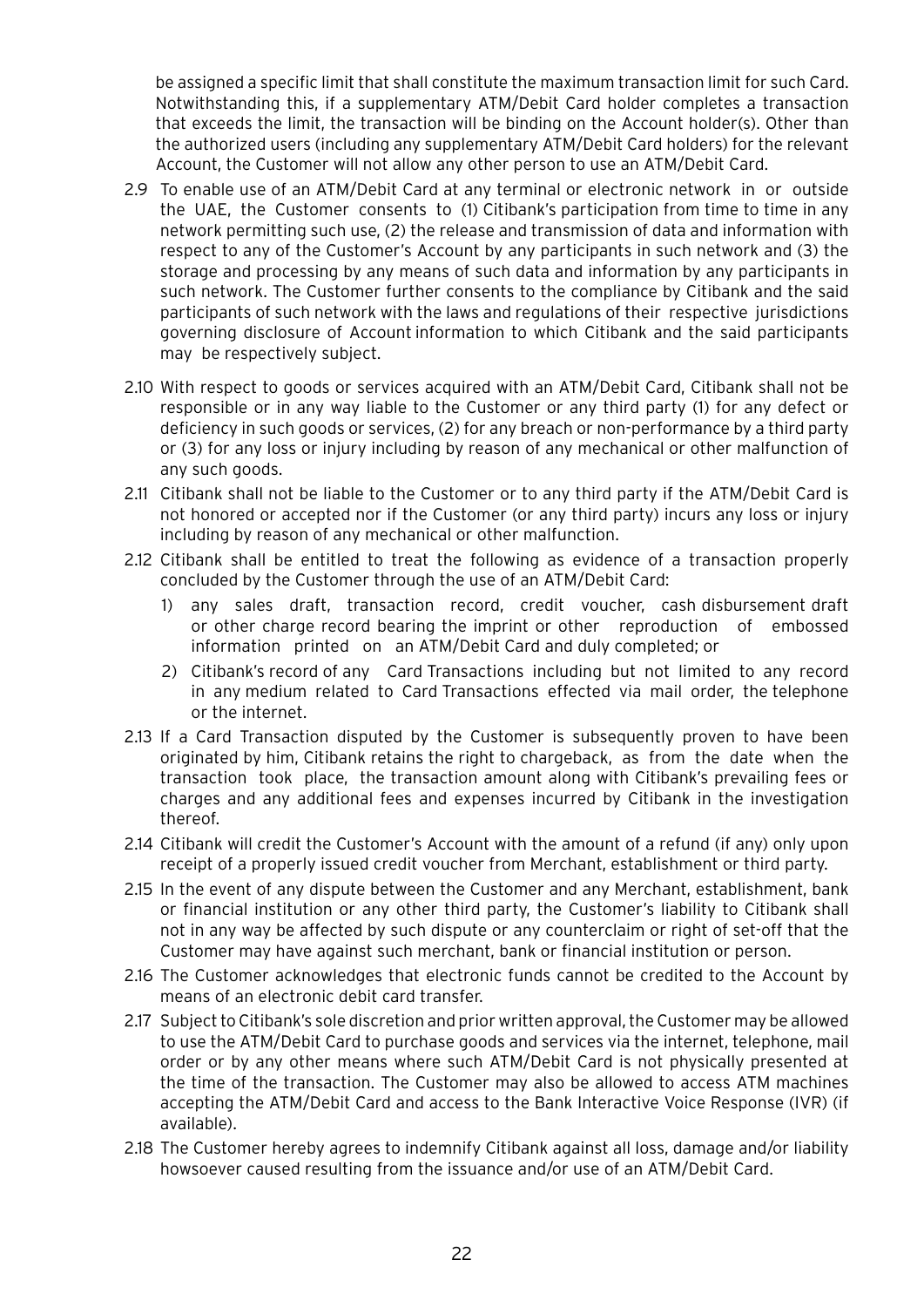<span id="page-23-0"></span>2.19 In the event of any unauthorised transactions on your ATM/Debit Card, which maybe fraudulent in nature, you have the right to raise a formal dispute with the bank. All such disputes would be fairly investigated, and all findings and outcomes will be shared with you. In case any client negligence is established, liability to pay would remain with the client. Dispute investigations may take up to 120 days.

# **3. FEES AND CHARGES**

- 3.1 The Customer shall pay to Citibank the fees and charges listed in the Schedule of Fees and Charges for the ATM/Debit Card, and the Customer hereby authorizes Citibank to debit his Account with Citibank without prior notice in order to effect payment of all fees and charges payable to Citibank hereunder. A handling charge, listed in the Schedule of Fees and Charges, is payable by the Customer to Citibank immediately upon the request of Citibank for the issue of a replacement ATM/Debit Card. Additional charges, as listed in the Schedule of Fees and Charges or as otherwise prescribed by Citibank, are payable by the Customer to Citibank immediately upon the request of Citibank, for the provision of copies of sales/cash advance drafts and any further services Citibank may provide from time to time. Citibank may, at its discretion, impose charges for transactions processed through the ATM machines of other banks, whether within or outside the UAE.
- 3.2 All transactions and all charges and fees shall be debited to the Account in the currency of the Account and shall be listed in the Statement of Account.
- 3.3 Debit Card transactions (including online and overseas transactions, if applicable) effected in US Dollars will be converted into the currency of the account linked to the Debit Card. Debit Card transactions effected in foreign currencies other than US Dollars will be first converted to US Dollars before being converted into the currency of the account linked to the Debit Card. The conversion will take place on the date on which the transaction is received and recorded by us ("posting date"). The currency conversion will be based on our prevailing foreign exchange rate or an exchange rate determined by VISA, MasterCard International, American Express or such other network as may be applicable, depending on whether the conversion is done by us, VISA, MasterCard International, American Express or such other network, as applicable. In addition, the transaction may be subject to administrative fees as mentioned in the Schedule of Fees and Charges.
- 3.4 If your Debit Card transaction (including online and overseas transactions, if applicable) is converted into local currency via dynamic currency conversion (i.e. a service offered at certain ATMs and merchants which allows a card member to convert a transaction denominated in a foreign currency to local currency at the point of withdrawal/sale), you acknowledge that the process of conversion and the exchange rates applied will be determined by the relevant ATM operator/ merchant or dynamic currency conversion service provider, as the case may be. We do not determine whether a card transaction will be converted into local currency via dynamic currency conversion and, where your transaction is for a retail purchase, you may have to check with the relevant merchant whether such conversion was effected
- 3.5 For Debit Card transactions initiated in local currency, but processed outside the country, when such transactions (including online transactions) are effected:
	- With a local merchant whose payments are processed through an overseas intermediary; or
	- With a merchant who is registered as an overseas merchant regardless of its actual location,

you acknowledge that the process of conversion and the exchange rates applied will be determined by the relevant merchant. You may have to check with the relevant merchant whether such transaction is being processed outside the country where the card was issued.

3.6 Where Citi Global Wallet is activated , all point of sale and online transactions and ATM cash withdrawals in currencies supported by Citi Global Wallet will be directly authorized from the respective Foreign Currency Accounts, provided that that there are sufficient funds in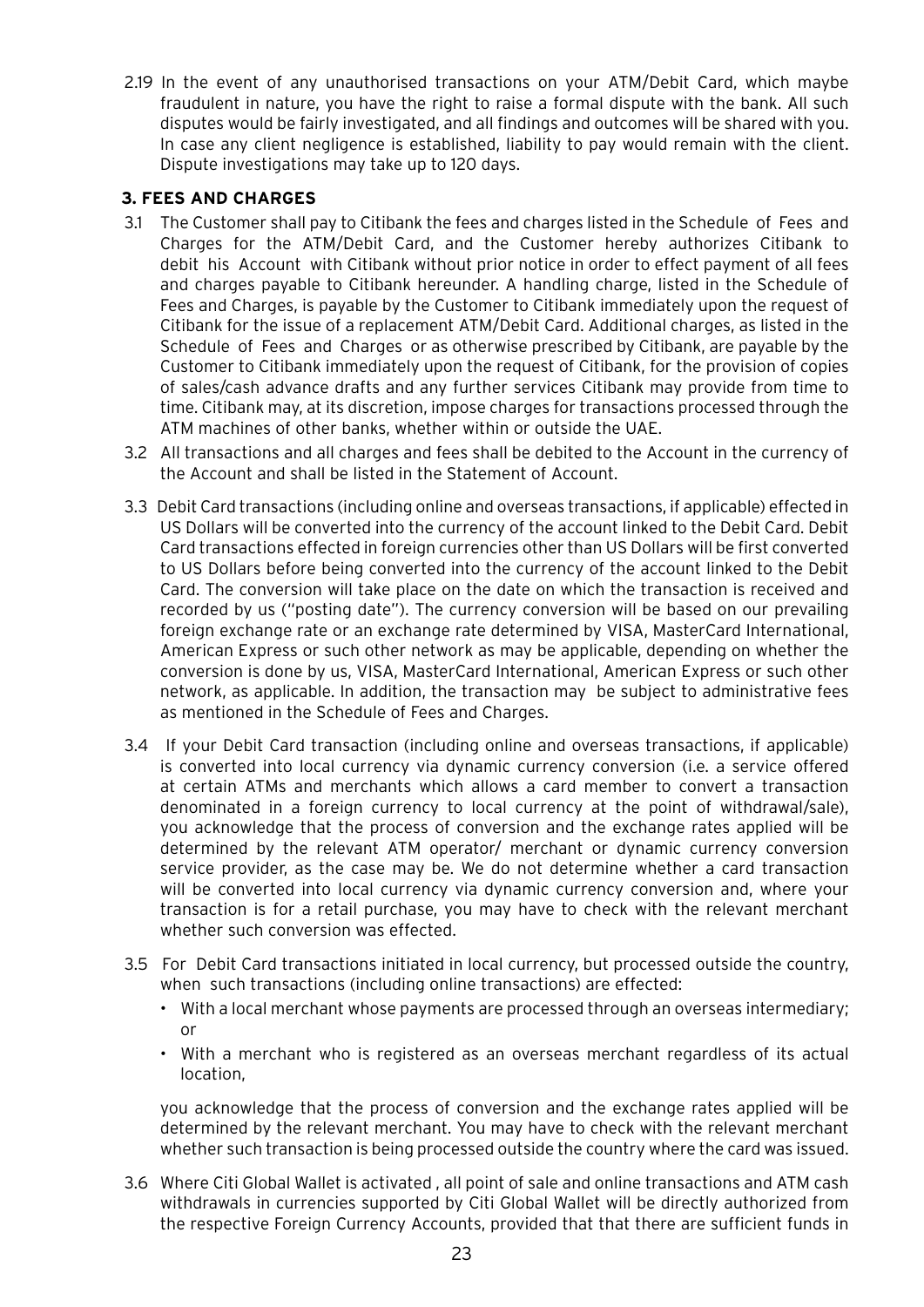the relevant account. In case of insufficient funds, the transaction will be debited from the primary account linked to the Citi Debit Card.

# <span id="page-24-0"></span>**4. USE OF THE CARD OUTSIDE THE UAE.**

- 4.1 All withdrawals and other transactions made with an ATM/Debit Card outside the UAE or otherwise in a foreign currency constitute a payment at Citibank's branches in the UAE and a remittance to the country where the withdrawal or transaction is effected (at Citibank's prevailing rates of exchange). Citibank may in its discretion charge a processing fee plus other charges at Citibank's prevailing rates for all foreign currency transactions. Citibank shall apply the prevailing rate of exchange, as determined it, at the time and date on which the transaction is debited to the Account. The Customer will reimburse Citibank for all costs and expenses incurred by it as a result of such transactions.
- 4.2 The number, amount and currency of withdrawals shall be limited and subject to any restrictions of the terminal or outlet required under applicable laws and regulations or by these Terms and Conditions.
- <span id="page-24-1"></span>4.3 Use of an ATM/Debit Card outside the UAE shall not in any way (i) cause an Account domiciled in the UAE to be treated as or deemed to be an Account domiciled in any other country or jurisdiction in which Citibank is located or (ii) cause or give rise to any liability to any other branch, subsidiary, parent or affiliate of Citibank.
- 4.4 The Customer agrees that the Customer's right to make a withdrawal and the number and amount of withdrawals are subject to the laws, rules and regulations (including without limitation, any exchange controls, regulations or limitations) of the UAE, the country in which such withdrawal is requested and the institution that owns the terminal.

#### **5. PERSONAL IDENTIFICATION NUMBER ("PIN")**

- 5.1 Citibank may issue a PIN to the Customer for use at ATMs and terminals that accept the ATM/Debit Card. The Customer agrees that:
	- 1) the PIN may be sent by post to the Customer at his risk.
	- 2) the Customer shall not disclose the PIN to any person and shall take all possible care to prevent discovery of the PIN by any person; and
	- 3) the Customer shall be fully liable to Citibank for all transactions made with the PIN whether with or without the knowledge or authorization of the Customer.
- <span id="page-24-2"></span>5.2 The Customer shall take all reasonable precautions to prevent the loss or theft of an ATM/ Debit Card and shall not disclose the PIN to any party;

#### **6. LOST OR STOLEN ATM/DEBIT CARD OR PIN**

- 6.1 The Customer shall take all reasonable precautions to prevent the ATM/Debit Card from being lost, misplaced or stolen. The Customer also undertakes not to give physical possession of the card to another person.
- 6.2 In the event that an ATM/Debit Card is lost or stolen or the PIN is disclosed to any other party, the Customer shall immediately, thereafter, report the said loss, theft or disclosure, together with the particulars of the ATM/Debit Card, to Citibank by telephone or in person and to the Police of the country or jurisdiction where such loss or theft or disclosure occurred. Until the loss, theft or disclosure (as the case may be) is reported to Citibank, the Customer will be responsible for all transactions processed by use of the ATM/Debit Card. Where notice of the loss, theft or disclosure of PIN referred to in (a) above is given to Citibank orally, it must be confirmed in writing by the Customer to Citibank at the branch at which his Account is maintained within forty-eight (48) hours of the receipt of the oral notice to Citibank.
- 6.3 Citibank may at its discretion issue a replacement ATM/Debit Card for any lost or stolen ATM/Debit Card or issue a new PIN subject to these Terms and Conditions or such other terms and conditions as Citibank may require (at its discretion).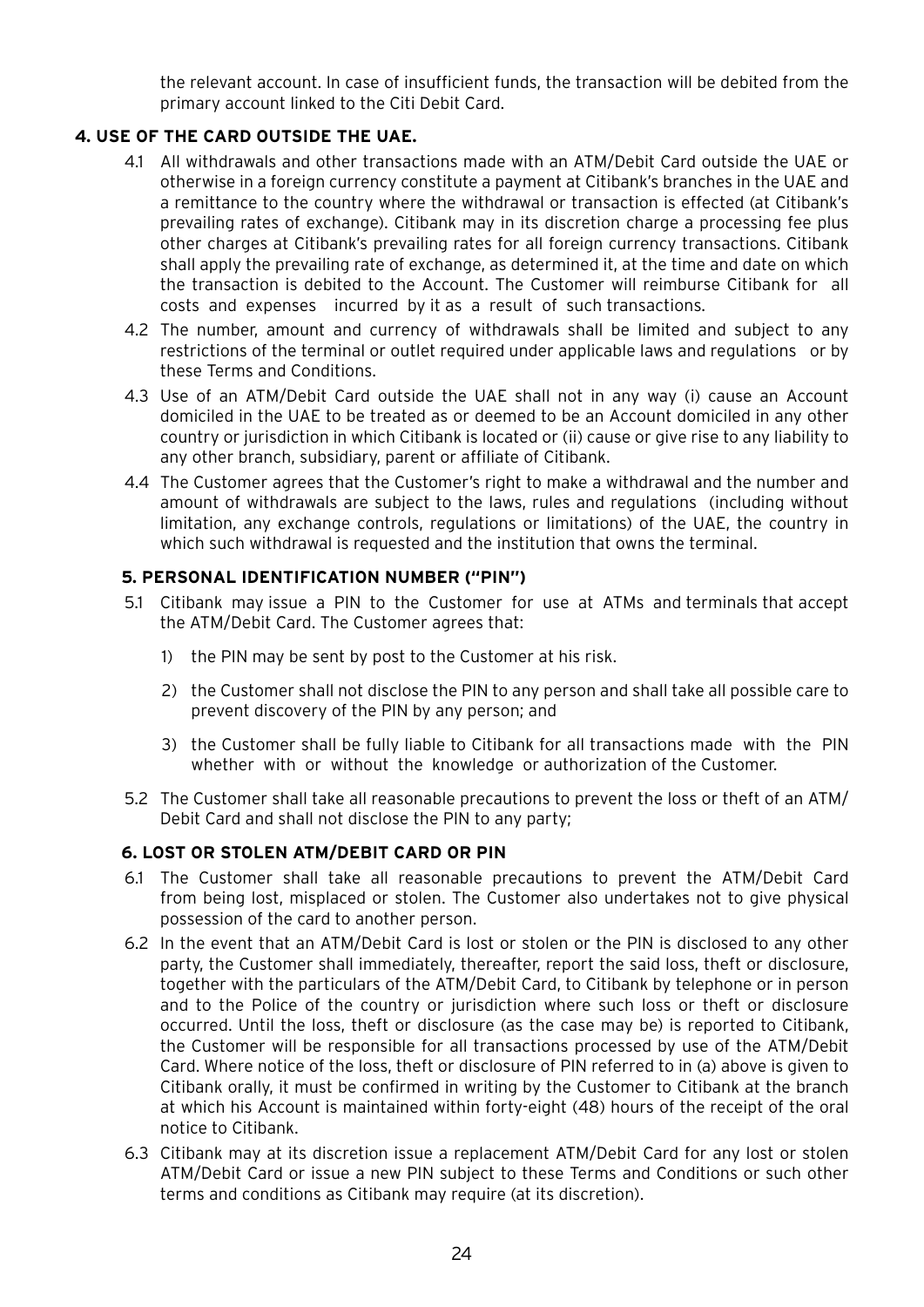- 6.4 In the event that the lost or stolen card is recovered by the Customer, he shall immediately return the same cut in half to Citibank without using it. The Customer shall not use the PIN after reporting the disclosure thereof to Citibank.
- 6.5 The Customer shall, at all times, remain liable for any and all transactions made using the ATM/Debit Card and shall indemnify Citibank for all losses and/or damages howsoever caused by the unauthorized use of the ATM/Debit Card or its related PIN. For the purposes of ascertaining the transactions so conducted, Citibank's record of transactions processed through the ATM/Debit Card electronically or otherwise shall be conclusive and binding evidence.

# <span id="page-25-0"></span>**7. TERMINATION/WITHDRAWAL OF THE ATM/DEBIT CARD AND RELATED SERVICE**

- 7.1 Citibank may terminate this service (at its discretion) by giving the Customer seven (7) days' prior written notice. Upon such termination the Customer must immediately cease all use of the relevant ATM/Debit Card(s) and return the ATM/Debit Card(s) to Citibank, and all applicable fees and charges shall be immediately due and payable to Citibank. All covenants, duties and obligations of the Customer contained herein shall continue in full force and effect notwithstanding the termination of an ATM/Debit Card.
- 7.2 Citibank may at any time, at its discretion, without prior notice, without giving any reason and without any liability to the Customer, refuse to authorize any ATM/Debit Card Transaction, or withdraw, restrict or suspend the Customer's right to use the ATM/Debit Card or impose limits on certain categories of transactions carried out with an ATM/Debit Card notwithstanding, inter alia, that the Customer has an adequate credit balance in relation to the Account or facility(ies) of the Customer tied to the ATM/Debit Card.
- <span id="page-25-1"></span>7.3 The use of an ATM/Debit Card shall be suspended or terminated immediately upon the suspension or termination (as the case may be) of the Account or facility(ies) of the Customer tied to the ATM/Debit Card. In such case, the Customer shall promptly return the ATM/Debit Card to Citibank.

# <span id="page-25-2"></span>**8. DAILY AND/OR OTHER LIMITS**

- <span id="page-25-3"></span>8.1 The Customer may utilize the ATM/Debit Card for cash withdrawals or for purchases within the daily and/or other limits prescribed by Citibank at its sole discretion.
- 8.2 Citibank may, at its sole discretion, change the daily cash withdrawal and purchase limit(s) with immediate effect.

# **9. DELIVERY**

- 9.1 Citibank may deliver the ATM/Debit Card to the Customer by regular mail or by courier, at its discretion, at the address provided by the Customer, as maintained in Citibank's records. Such delivery shall be at the Customer's costs and consequences.
- 9.2 Upon receipt of the ATM/Debit Card, the Customer acknowledges and agrees that he must sign the signature strip at the back of the ATM/Debit Card and that such signature and any subsequent activation and/or use of the ATM/Debit Card shall constitute binding and conclusive evidence of the Customer's agreement to these Terms and Conditions.
- 9.3 In the event that the ATM/Debit is not collected or received by the Customer within four (4) weeks from the date of issuance of the ATM/Debit Card (or an alternative period, as determined by Citibank from time to time), the ATM/Debit Card may be cancelled by Citibank and the Customer shall bear the cost and/or expenses of the issuance of the ATM/ Debit Card and shall also be liable to bear a replacement fee as per Citibank's Schedule of Charges.

#### **10. LIABILITY**

Citibank shall not be responsible for any loss and/or damage resulting directly or indirectly from any malfunction and/or failure of the ATM/Debit Card or the ATM machine or the temporary insufficiency of cash in such machine or failure of any retailer and/or supplier to accept or honour the ATM/Debit Card and/or the manner in which such refusal may be communicated to the Customer.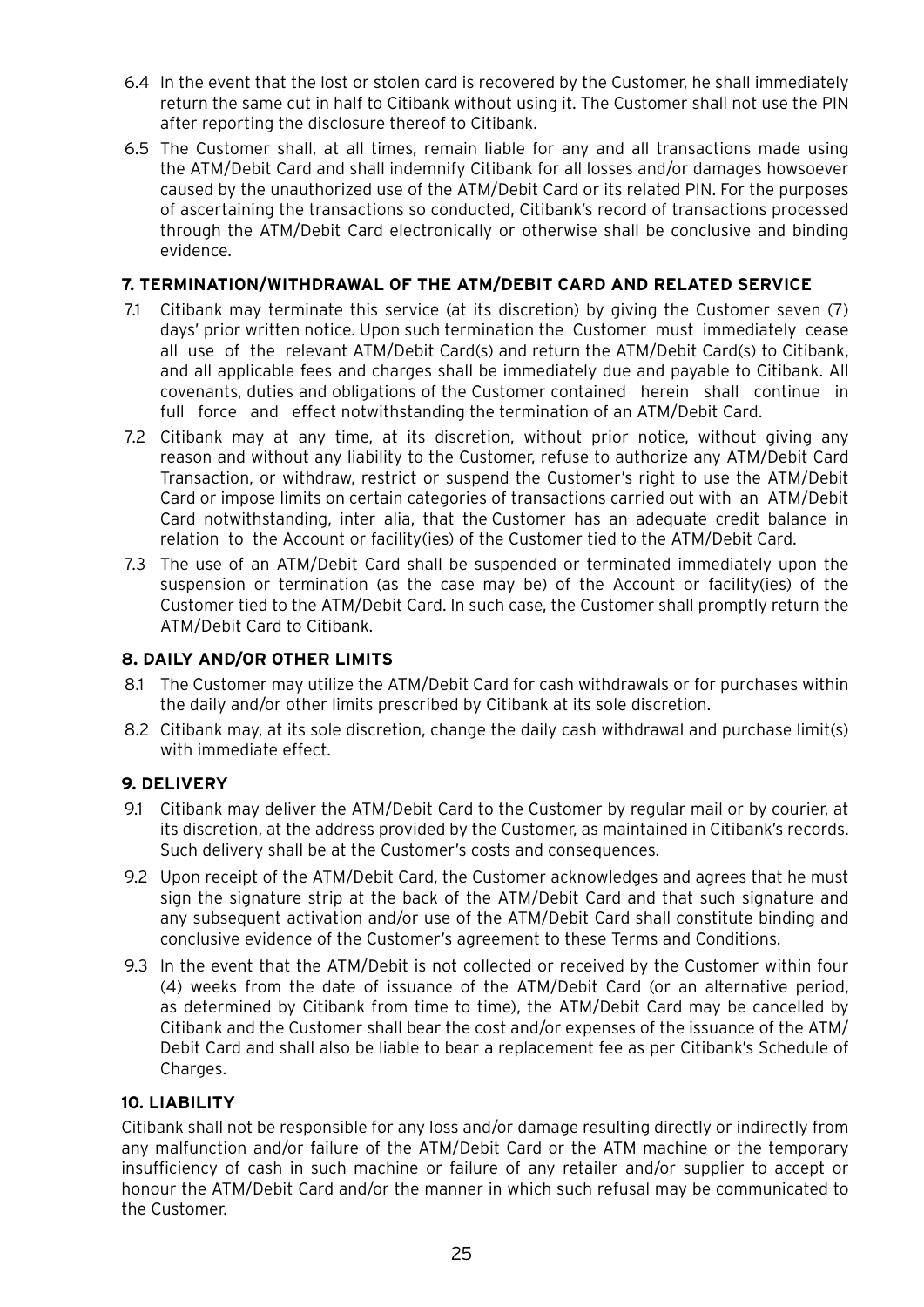The Customer understands that it is the Customer's responsibility to seek legal and tax advice regarding the legal and tax consequences of transactions. If the Customer changes residence, citizenship, nationality or place of work, it is the Customer's responsibility to understand how transactions are affected by such change and comply with all applicable laws and regulations as and when such becomes applicable. The Customer understands that the Bank does not provide legal and tax advice and is not advising the Customer on the laws pertaining to the transactions.

#### **LEGAL STATUS**

<span id="page-26-0"></span>Customer understands that it is his/her responsibility to seek legal and/or tax advice regarding the legal and tax consequences of his/her investment transactions. If customer changes residence, citizenship, nationality, or place of work, it is his/her responsibility to understand how his/her investment transactions are affected by such change and comply with all applicable laws and regulations as and when such becomes applicable. Customer understands that Citibank does not provide legal and/or tax advice and are not responsible for advising him/her on the laws pertaining to his/her transaction.

# <span id="page-26-1"></span>**C. Personal Loans and Personal Loans (Without Salary Transfer)**

In addition to the terms, if any, set forth in the completed loan application form and/or approval letter, the following terms and conditions are applicable to Personal Loans and Personal Loans (Without Salary Transfer) (each, a "Loan"). Unless expressly stated or required by the context all of the following terms and conditions apply to each of Personal Loans and Personal Loans (Without Salary Transfer).

In consideration of Citibank making Personal Loans and Personal Loans (Without Salary Transfer) at the Borrower's request, the Borrower hereby acknowledges, agrees to and understands the following:

# **1. GENERAL**

- 1.1 "The Borrower must be at least 21 years at the date of the Loan Application. As an exception to this minimum age criteria, Citibank may accept applicant aged 18-21 years subject to providing the Bank with a valid letter of consent signed by the legal guardian. The Borrower must provide evidence, in the form required by the Bank, of a minimum monthly salary of AED 10,000."
- 1.2 The terms Principal Amount, Total Loan Amount, Total Interest Charges, Monthly Installment, Number of Installments, Installment Start Date, Applicable Interest Rate shall bear the meaning ascribed to them in the completed loan application in respect of a Loan.
- 1.3 In consideration for Citibank agreeing to make available to the Borrower the Principal Amount, the Borrower agrees to pay (by Monthly Installment on the Payment Dates) the Total Loan Amount to Citibank. The Total Loan Amount is the aggregate of the (i) Principal Amount, (ii) payment protection premium, (iii) commission charges and (iv) all amounts and interest charges which may be payable pursuant to or in connection with such Loan.
- 1.4 Disbursement of a Loan is conditional upon receipt or confirmation of all documents and requirements requested by Citibank in form and substance satisfactory to Citibank and payment to Citibank of all applicable fees and charges.
- 1.5 The Borrower agrees to provide Citibank N.A. collateral cheques as a guarantee of financial obligation. The value of these cheques will amount to 120% of the borrowed amount and these cheques shall be used to recover outstanding balances in case of default. If all due amounts have been paid and the Loan Account is closed, the Borrower consents to the safe destruction of cheques relating to this loan
- 1.6 Citibank may by notice to the Borrower cancel or reduce Citibank's commitment in relation to a Loan.
- 1.7 The Borrower hereby irrevocably authorizes Citibank to debit from the Account any amount due and payable to Citibank, without notice to the Borrower.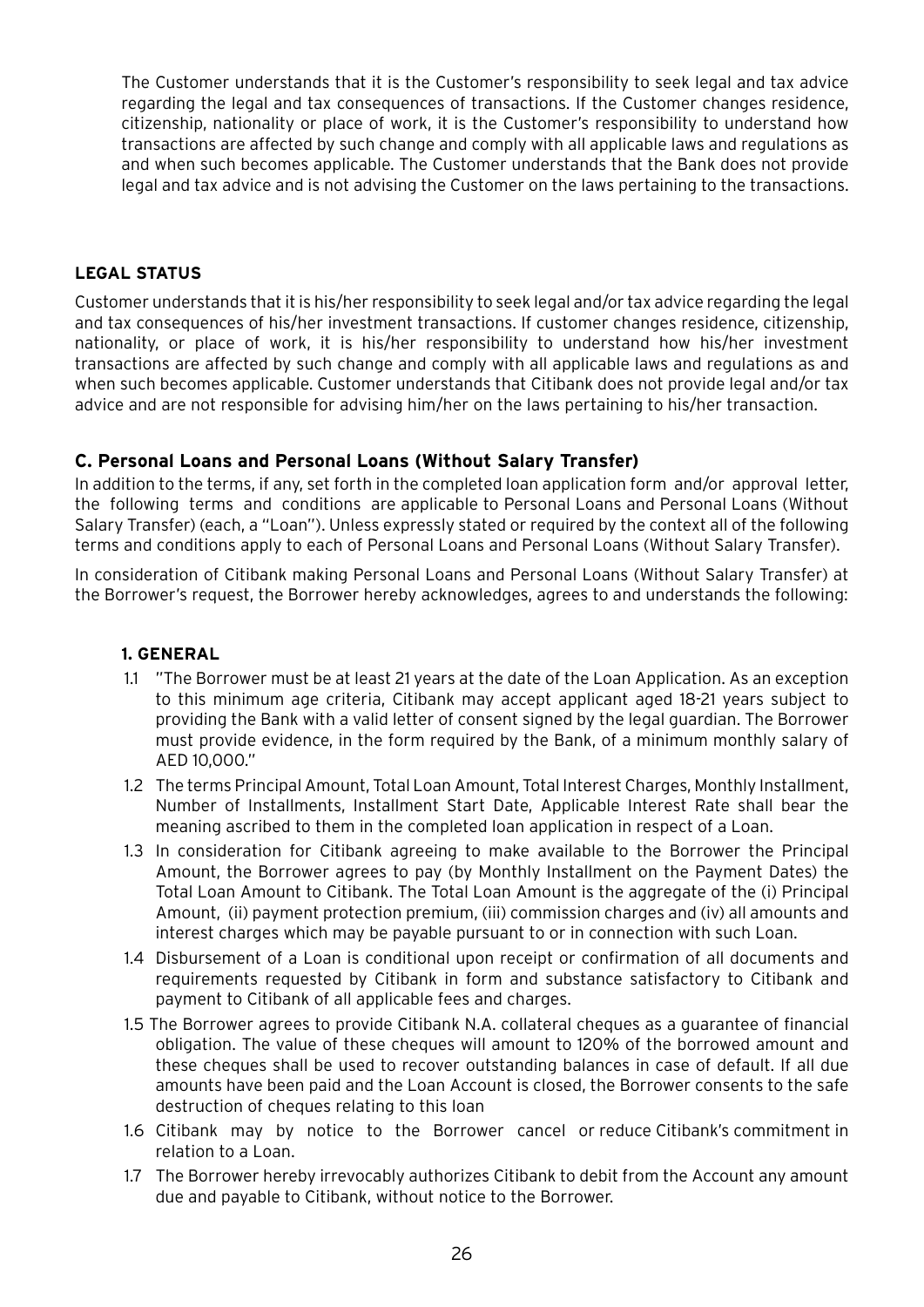- 1.8 The Borrower shall be in Default ("Default" or "Event of Default") if:
	- i) he fails to pay three consecutive monthly installments or six non-consecutive monthly installments without obtaining Citibank's prior approval in writing;
	- ii) there is a breach of any of the term(s) of a Loan;
	- iii) the Borrower's employment is terminated, payment of his monthly salary stopped or his work permit or residence visa (if any) are cancelled;
	- iv) any information provided in the Loan Application form is or becomes false, incorrect or misleading;
	- v) the Borrower's monthly salary (in case of a Personal Loan) or any part thereof is transferred to an entity other than Citibank without Citibank's prior written approval;
	- vi) the Borrower or his guarantor(s) (if any) goes into bankruptcy, insolvency, liquidation, loses his legal capacity or dies; or
	- vii) the Borrower is in default under any other obligation or agreement to Citibank.
- 1.9 On the occurrence of a Default by the Borrower, the outstanding balance of all Loans along with all accrued interest, charges and fees shall immediately become due and payable by the Borrower and/or the guarantor(s), if any, and Citibank shall have the right to demand the immediate payment of all such amounts. On receipt of any payment from the Borrower, where the Borrower is in Default of a Loan, such payment shall be applied by Citibank to repay such liabilities of the Borrower to Citibank as Citibank may see fit.
- 1.10 The Borrower hereby acknowledges and confirms that a Default in respect of any Loan shall constitute a Default for the purpose of all loans of the Borrower from Citibank.
- 1.11 If the Borrower is in Default, Citibank shall have the right to:
	- i) demand the immediate payment of all amounts in relation to such Loan;
	- ii) enforce any security provided to Citibank in respect of Loans or any other loan or financing between the Borrower and Citibank (this includes set-off and/or enforcement of security, provided for other Citibank loans, over assets of the Borrower);
	- (iii) take any and all action and exercise such rights and remedies as are provided for herein or as are otherwise available to Citibank under applicable law; and/or
	- (iv) present all cheques (and to insert dates on any un-dated cheques) provided to Citibank by the Borrower for payment.
- 1.12 If any Monthly Installment is not paid on its due date, the Borrower shall be liable to pay Delayed Payment Penal Interest Charges on such delayed payments at the rate set forth on Citibank's Schedule of Fees and Charges for an Account, Personal Loan and Personal Loan (Without Salary Transfer), Credit Card and additional Product and service plus any other additional fees or charges set forth in the Schedule of Fees and Charges.
- 1.13 If the Borrower wishes to prepay all or part of the Loan, the Borrower must notify Citibank. Citibank shall advise the Borrower of the outstanding Principal Amount, Total Interest Charges, Monthly Installment(s), early repayment charges, penalties and other amounts due to Citibank under the Loan on such prepayment. The Borrower acknowledges that if it chooses to prepay the Monthly Installments in cash, Citibank will charge on a monthly basis the administrative fee listed in the Schedule of Fees and Charges for such option/service.
- 1.14 Unless Citibank decides otherwise, payments by the Borrower in connection with a Loan may be applied in the following order: (a) in or towards payment of costs and expenses (b) in or towards payment of fees (c) in or towards payment of interest and (d) in or towards repayment of principal. Within these categories, all payments may, unless otherwise decided by Citibank, be applied by Citibank first to the outstanding amounts that have been unpaid for the longest period of time.

In case the payment received is higher than the due amount required based on the agreed repayment schedule, any excess funds will be used to reduce the outstanding Principal Amount and will be subject to the partial payment fee as per the Schedule of Fees and Charges and the remaining loan tenor will be adjusted accordingly

- 1.15 Citibank may allow the Borrower to re-borrow all or part of the principal amount of the Loan in its sole discretion.
- 1.16 The acceptance by Citibank, of any partial payment of any installments, which are then due from the Borrower, does not constitute a waiver by Citibank, of any right to full repayment.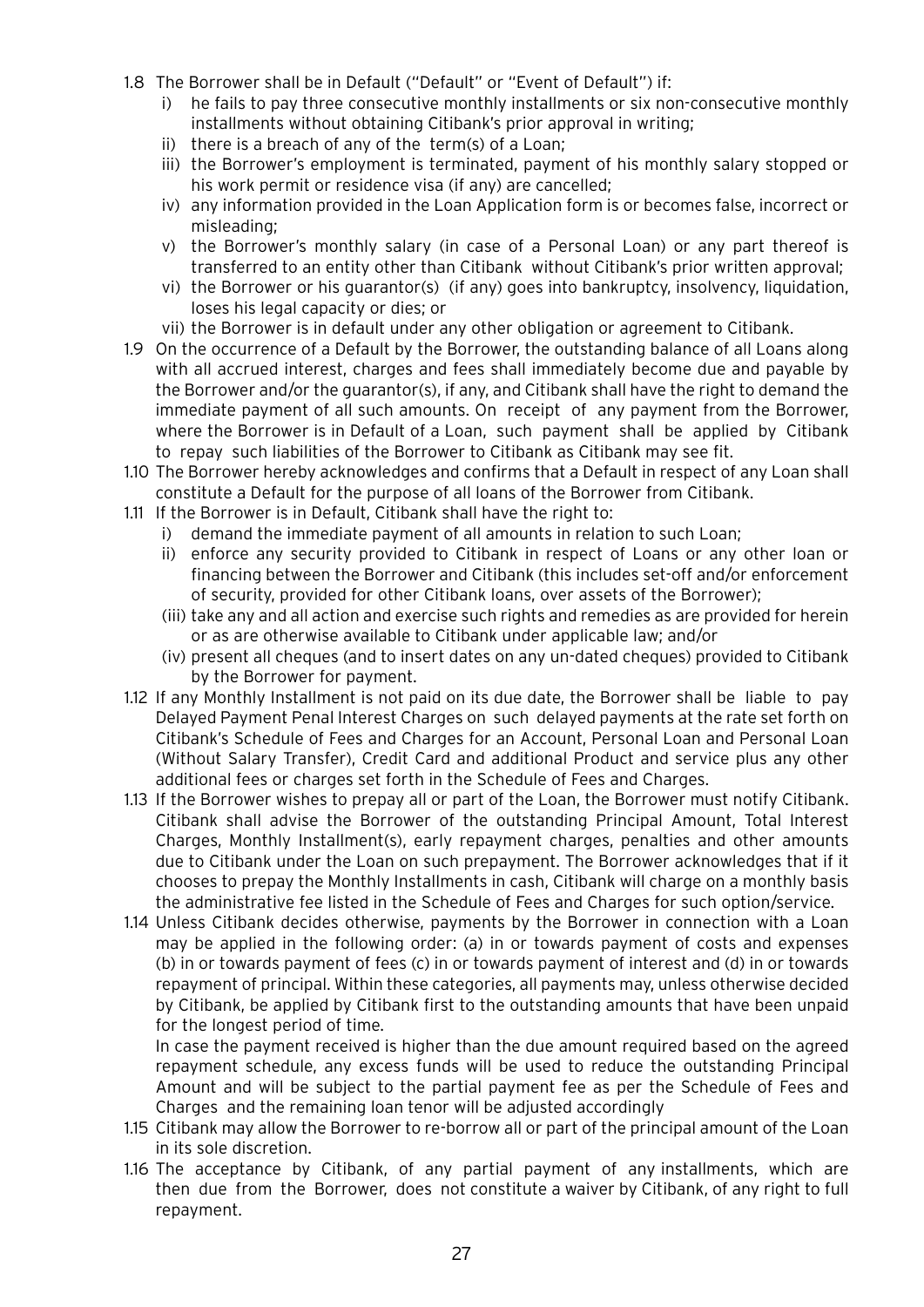- 1.17 Joint Borrowers shall be jointly and severally liable.
- 1.18 By signing an application for the Loan, the Borrower warrants and represents that the information given therein is true and accurate and the Borrower hereby authorizes Citibank to make such enquiries as it considers necessary or appropriate to confirm this information.
- 1.19 The Borrower agrees that Citibank may charge the Returned Cheque Fee (as set out in the Schedule of Fees and Charges) for a returned cheque. In addition, if the Borrower chooses to pay any Monthly Installments in advance, then Citibank will charge an Administrative Fee as set out in the Schedule of Fees and Charges in respect of each Monthly Installment paid in advance.
- 1.20 Unless otherwise stated or required, interest charged on personal loans is calculated on a reducing balance basis, in accordance with UAE Central Bank regulations. Interest accrues on a daily basis and is calculated on the basis of a 365 day year (366 day year in case of a "leap" year).
- 1.21 Citibank may in its sole discretion approve further Loans to the Borrower in writing, by telephone or on Citibank online.
- <span id="page-28-0"></span>1.22 Without prejudice to any other provision of these Terms and Conditions and, to the extent permitted by law, the Borrower acknowledges and agrees that the final Monthly Installment payable by him may vary depending on his repayment history in relation to a Loan, including:
	- i) if the Borrower has delayed repayment of a Monthly Installment, there may be additional interest, Charges and/or Delayed Payment Penal Interest Charges which are added to the final Monthly Installment;
	- ii) if the Borrower chooses to pre-pay the Loan in part or in full, the Borrower will not be charged interest for the period by which such pre-payment has been made, and
	- iii) the Borrower hereby consents to such variation.

# **2. PERSONAL LOANS**

The following shall apply where the Loan is in the form of a Personal Loan:

- 2.1 The Borrower undertakes:
	- i) to deposit any monthly salary and/or other income with Citibank;
	- ii) to deposit with Citibank cheques in relation to all monthly installments;
	- iii) to take steps to ensure, that his employer shall pay his end of-service benefits to Citibank; and
	- iv) not to create any lien, encumbrance or other charge on the Borrower's monthly salary or end-of-service benefits.
- 2.2 To avoid a change of employment constituting a Default pursuant to Clause C 1.6 above, the Borrower should notify Citibank of the proposed change of employment in advance of the change whereupon Citibank will consider continuing the Loan notwithstanding the change of employment and (without prejudice to its right to demand immediate repayment) continue the Loan if the Borrower provides a letter (in a form acceptable to Citibank) irrevocably agreeing to transfer the Borrower's salary and end-of-service benefits from the new employer to Citibank.
- 2.3 If the Borrower is in receipt of advance salary payments (i.e. salary payments for more than one (1) Month in advance) Citibank may, at its discretion, debit the Account for future installments (which will be due in respect of future installments of the Loan) on receipt into the Borrower's Account of such amounts.
- 2.4 In the event that the Borrower ceases (or fails) to transfer his salary to Citibank, Citibank may, in its sole discretion, with notice to the Customer and in accordance with applicable law, increase the existing Loan's interest rate, as set out in Citibank's Schedule of Fees and Charges.

# **D. CREDIT CARDS AND CREDIT CARD RELATED PRODUCTS AND SERVICES**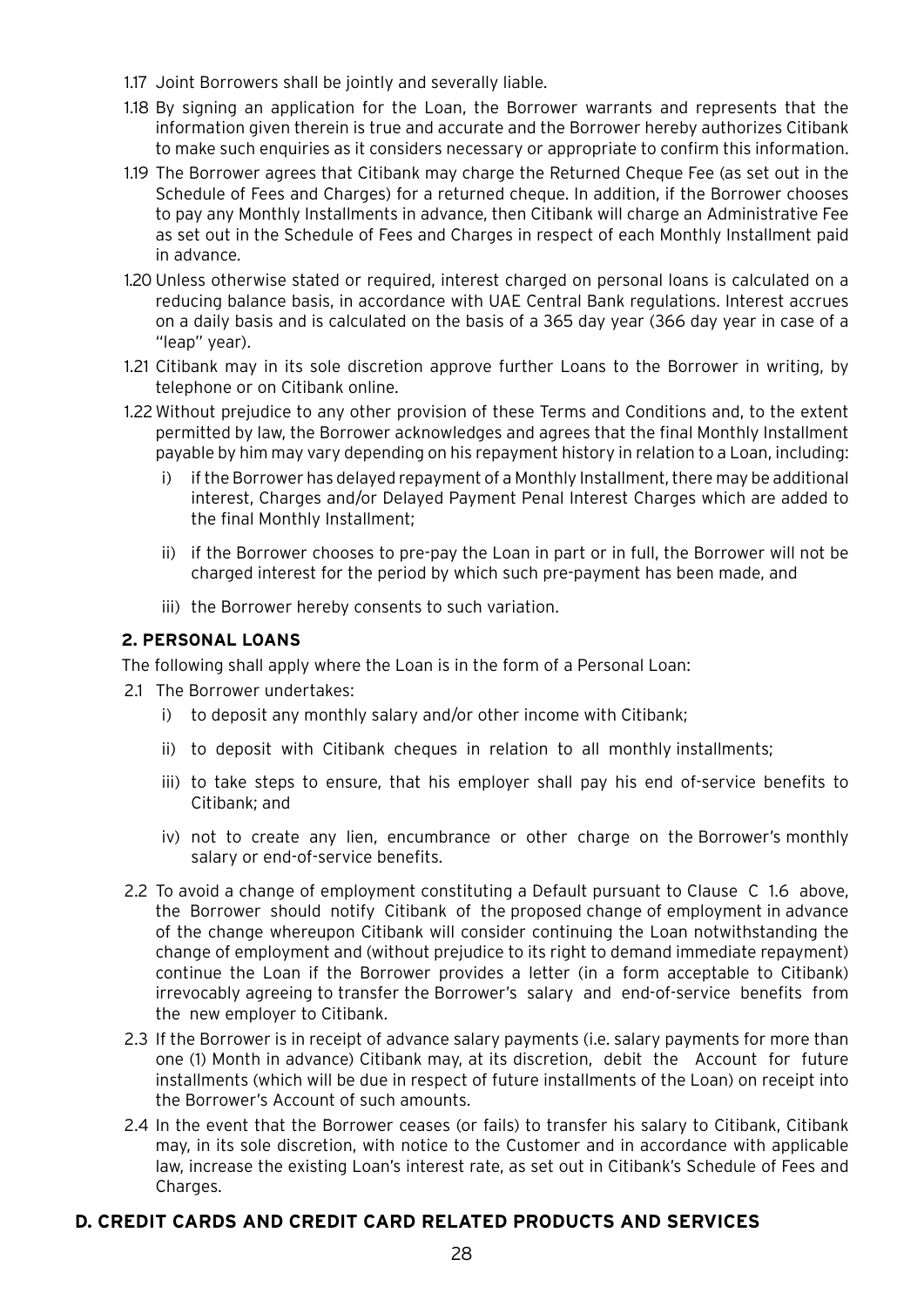# <span id="page-29-1"></span><span id="page-29-0"></span>**GENERAL**

" The Cardmember must be at least 21 years at the date of the Card Application. As an exception to this minimum age criteria, Citibank may accept applicant aged 18-21 years subject to providing the Bank with a valid letter of consent signed by the legal guardian. The Cardmember must provide evidence, in the form required by the Bank, of a minimum monthly salary of AED 5,000."

# **1. D(1) CREDIT CARDS**

In addition to the terms, if any, set forth in the credit card application form and/or approval letter, the following terms and conditions are applicable to Cards (as hereinafter defined).

# **2. COLLECTION OF THE CARD**

- 2.1 The Card may be collected by the Cardmember from Citibank or, at the risk of the Cardmember, it may be sent by post, or delivered to the address notified by the Cardmember to Citibank.
- 2.2 The Cardmember shall receive from Citibank, at Citibank's discretion, either: (a) a nonactivated Card or (b) a pre-activated Card.
	- a) In the event that the Cardmember is provided an un-activated Card, upon receipt of the Card, the Cardmember shall either (i) call Citibank at the number specified in order to activate the Card or (ii) activate the Card online by utilizing the password provided by Citibank for such activation The Cardmember shall identify himself and advise of his Account number and any other confidential information to identify himself. The Cardmember's activation of the Card shall constitute binding and conclusive evidence of the Cardmember's receipt of the Card and agreement to these Terms and Conditions.
	- b) In the event that the Cardmember receives a pre-activated Card the Cardmember may use the Card without further action. The Cardmember's use of the Card shall constitute binding and conclusive evidence of the Cardmember's acceptance of these Terms and Conditions.
- 2.3 Upon receipt of the Card, the Cardmember shall sign the Card. In the event that the Cardmember does not accept these Terms and Conditions, the Cardmember must cut the Card in half and return both halves to Citibank (either by delivery or pre-paid post) and Clause D (1) (8) hereof shall then be applicable.
- <span id="page-29-2"></span>2.4 The Card is and will be, at all times, the property of Citibank and shall be surrendered to Citibank immediately upon request by Citibank or its duly authorized agent. Citibank reserves the right to withdraw the Card in its absolute discretion and/or terminate the Card with or without.
- 2.5 The Card is not transferable and shall be used exclusively by the Cardmember to whom it is issued. The Card may not be pledged by the Cardmember as security for any purpose whatsoever.

# **3. USE OF THE CARD**

- 3.1 The Card is issued for use in connection with facilities made available by Citibank from time to time at its absolute discretion including, but not limited to the following:
	- a) The payment for any purchase or reservation of goods and/or services for which payment may be charged to the Card Account;
	- b) Any ATM transaction effected through the Cardmember's other Account with Citibank;
	- c) Cash Advances, as set out under Clause D(1)(5) hereof; and/or
	- d) Other facilities, subject to pre-arrangement with Citibank, if applicable.
- 3.2 Where an ATM facility has been incorporated into the Card, the Cardmember shall be responsible for all transactions whether processed with the Cardmember's knowledge or by his express or implied authority. The Cardmember hereby authorizes Citibank to debit the Card Account for any withdrawal and all fees, charges, and interest relating thereto. Subject to manifest error the Cardmember accepts Citibank's record of the transaction as conclusive and binding for all purposes.
- 3.3 Citibank may issue an ATM/Retail Personal Identification Number (APIN) Telephone Personal Identification Number (T-PIN) or One Time Password (OTP) or Citi Mobile token (Soft Token) to the Cardmember for use at any ATM and/or POS (Point of Sale) terminals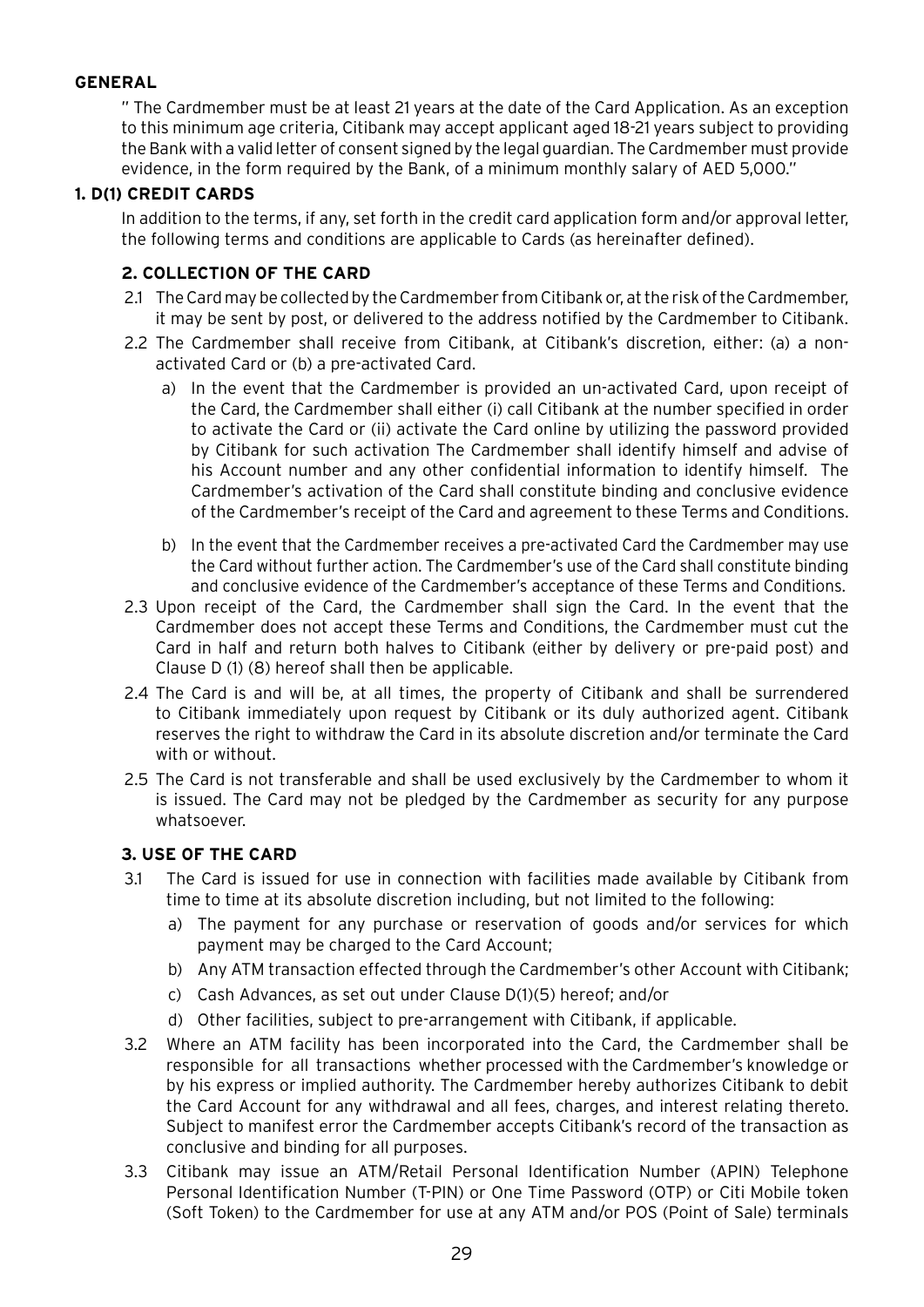that will accept the Card and for Cash Advances and/or a purchase instead of signing a transaction receipt

- a) the APIN, T-PIN, OTP or Soft Token may be sent or issued by post or by any other means to the Cardmember at his/her risk;
- b) the Cardmember shall not disclose the APIN, T-PIN, OTP or Soft Token to any person and shall take all possible care to prevent discovery of the APIN, T-PIN, OTP or Soft Token by any person; and
- c) the Cardmember shall be fully liable to Citibank for all Card Transactions made with the APIN, T-PIN, OTP or Soft Token whether with or without the knowledge of the Cardmember.
- 3.4 Any ATM/BPC deposits effected through the use of the Card on any ATM/BPC installed by Citibank, whether by cheques or by cash, shall be subjected to verification by two (2) Citibank employees. The amount so verified by the said two (2) employees shall be deemed to be the correct amount of the deposits so affected. The proceeds of cheques deposited in the BPC shall be available for use only after the cheque has cleared or collection has been completed.
- 3.5 Citibank may, at any time and without prior notice and without giving any reason and without liability towards the Cardmember, withdraw and restrict the Cardmember's right to use the Card or refuse to authorize any Card Transaction.
- 3.6 If the Card is used outside the UAE, the currency of the transactions will be converted to UAE Dirham at the exchange rate prevailing on the date the amount is charged to the Card Account rather than the date the Card is used as determined by VISA or MASTERCARD, as applicable. All international and/or foreign currency transactions will be subject to a processing fee as listed in the Schedule of Fees and Charges plus other charges at Citibank's prevailing rates, and the Cardmember will reimburse Citibank for all costs or expenses it incurs as a result of such transactions.
- 3.7 Citibank shall not be responsible towards the Cardmember for Skywards or the activities and benefits offered by Skywards. Citibank shall also not be responsible for any claims made or damages incurred by the Cardmember in respect of the activities and benefits offered by Skywards, which are at all times subject to the terms and conditions determined by Emirates from time to time.
- 3.8 Citibank shall not be responsible towards the Cardmember for any rewards or benefits offered by a third party. Citibank shall also not be responsible for any claims made or damages incurred by the Cardmember in respect of the activities and benefits offered by any third party, which are at all times subject to the terms and conditions determined by such third party from time to time.

PLEASE NOTE THAT THE U.S.GOVERNMENT HAS IN PLACE SANCTIONS AGAINST CERTAIN COUNTRIES, RELATED ENTITIES, BANKS AND INDIVIDUALS. UNDER THESE SANCTIONS CITIBANK N.A. IS PROHIBITED FROM ENGAGING IN TRANSACTIONS THAT MAY FALL WITHIN THE GUIDELINES OF THE SANCTIONS (INCLUDING BUT NOT LIMITED TO THE CLEARING OF INCOMING/OUTGOING CHEQUES DRAWN ON/PRESENTED BEFORE ALL SANCTIONED BANKS) AND IS COMPELLED TO REJECT SUCH TRANSACTIONS AND BLOCK THE RELATED FUNDS, AS PER THE SANCTIONS GUIDELINES. FOR A FULL LIST OF SANCTIONED COUNTRIES, RELATED ENTITIES, BANKS AND INDIVIDUALS, PLEASE CONTACT US DIRECLY.

3.9 In the event of any unauthorised transactions on your Card, which maybe fraudulent in nature, you have the right to raise a formal dispute with the bank. All such disputes would be fairly investigated, and all findings and outcomes will be shared with you. In case any client negligence is established, liability to pay would remain with the client. Dispute investigations may take up to 120 days. In some disputes, a temporary credit on Card, may be given, subject to conditions. Citibank retains the right to reverse the temporary credit based on the outcome of the investigation.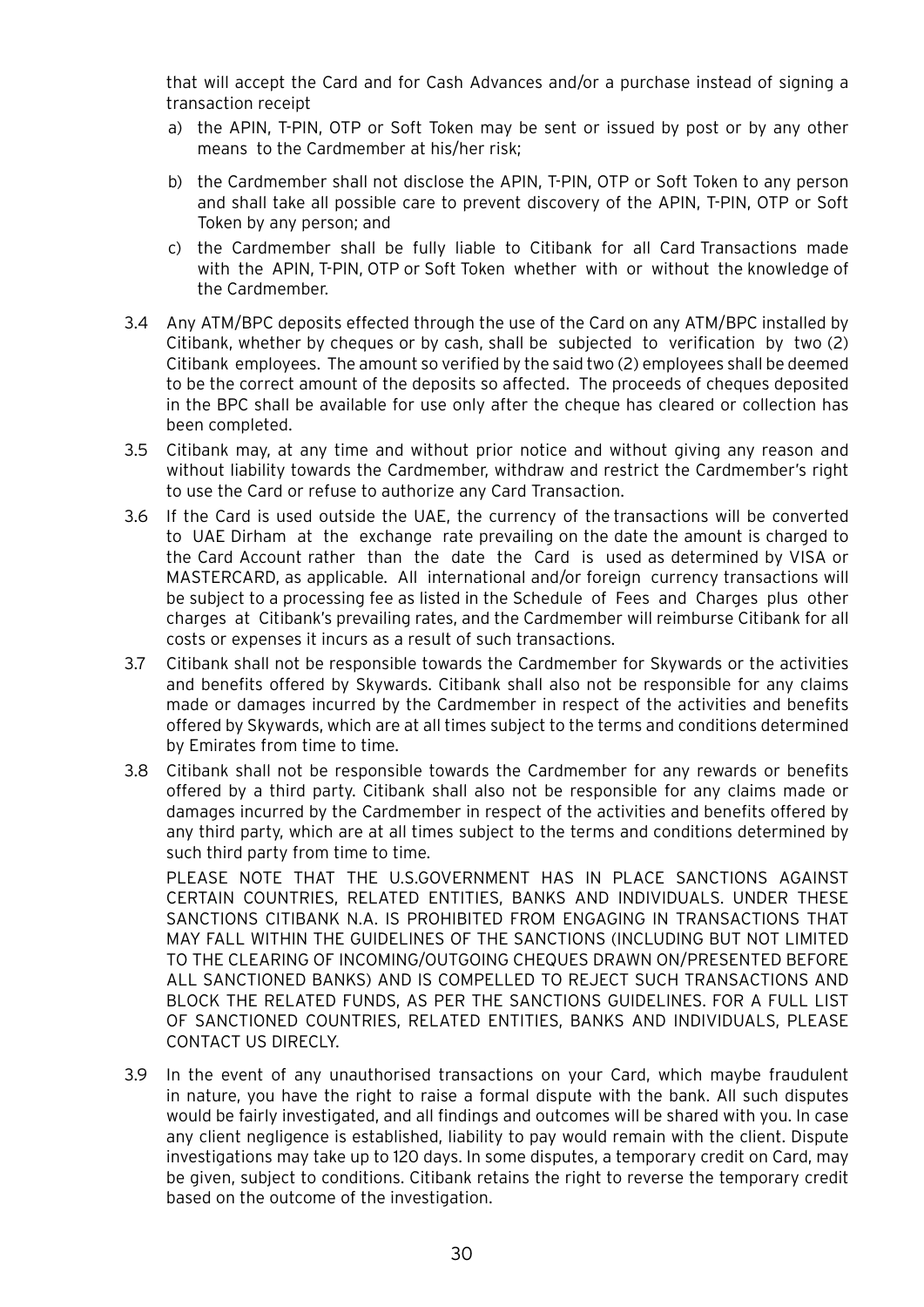# <span id="page-31-0"></span>**4. PAYMENT**

- 4.1 The Cardmember agrees to pay Citibank the annual fee listed in the Schedule of Fees and Charges for the Card, and each Supplementary Card. A handling charge, listed in the Schedule of Fees and Charges, is payable by the Cardmember to Citibank immediately upon the request of Citibank for the issue of a Replacement Card. Additional charges, as listed in the Schedule of Fees and Charges or as otherwise prescribed by Citibank, are payable by the Cardmember to Citibank immediately upon the request of Citibank for the provision of copies of sales/cash advance drafts, invoices, vouchers or transaction slips and any further services Citibank may provide from time to time.
- 4.2 The Cardmember undertakes to restrict use of the Card so as to remain within the credit limit, unless prior approval to exceed the credit limit is obtained by the Cardmember from Citibank in writing. Citibank is authorized in its sole discretion, to increase or decrease the credit limit and/or waive the credit limit fully or partially. The Cardmember further undertakes to effect no purchase or transactions which may cause the aggregate outstanding balance of the Cardmember's obligations to Citibank under all such purchases and transactions to exceed such credit limit. If, in contravention of this provision, the Cardmember exceeds the credit limit, the Cardmember shall, in addition to the amounts payable under Clause D(1)(4.5) hereof, be obliged to repay Citibank (i) the full sum by which the credit limit is exceeded including any unbilled amounts pertaining to an Easy Installment Plan or Loan on Credit Card plus (ii) Overlimit Fee. In the event of a failure by the Cardmember to pay such sums to Citibank the full sum demanded as aforesaid the whole outstanding balance on the Cardmember's Account shall become immediately due and payable and the provisions of Clause D(1) (8.9) shall be applicable.
- 4.3 All payments to be made by the Cardmember shall be in the billing currency of the Card Account. If payment is made in any other currency, the Cardmember shall pay to Citibank all exchange, commission and other charges or losses charged or incurred by Citibank in converting such payment to the billing currency. Such conversion shall be effected at such rate of exchange which will be conclusively determined by Citibank at the date on which the payment is recorded in the Account. Any payment made to Citibank by the Cardmember in the billing currency of the Card Account will be credited to the Card Account on the date of Citibank's posting of the funds to the Card Account in Dubai and where payment is made in any currency other than the billing currency, such payment shall be credited after such payment is converted into the billing currency or when the relevant funds have been received for value by Citibank in Dubai and transferred to the Card Account. For all foreign currency transactions made with the Card, a processing fee will be levied.
- 4.4 The following Card Transactions shall be debited to the Card Account:
	- a) any sales draft, transaction record, credit voucher, cash disbursement draft, and/or other charge record bearing the imprint or other reproduction of embossed information printed on the Card and duly completed; and/or
	- b) Citibank's record of Cash Advances or of any other transactions effected by the use of the Card including but not limited to transactions effected via mail order, telephone or internet.
- 4.5 Payment of the Current Balance as specified on the Statement of Account in full is due and payable not later than the Payment Due Date. The Cardmember shall not incur any Finance Charge on any purchases using a Card, for a period of up to fifty two (52) days from the date of such purchases save in relation to Cash Advances, LOC or EIP if payment of the Current Balance is received in full by Citibank on or before the Payment Due Date. Should the Cardmember choose not to settle the Current Balance in full on or before Payment Due Date, Finance Charges will be applied on the current balance from the transaction date until payment in full. If there is a Current Balance of less than one (1) dirham and there is no pending Card Transaction to be billed, no Statement of Account will be issued and no interest will be charged. Under no circumstances, shall Citibank charge interest on interest.
- 4.6 Subject to the Clause D(1).8.9 hereof, if the previous Minimum Payment Due specified in the previous statement is not paid in full, Citibank may in its absolute discretion and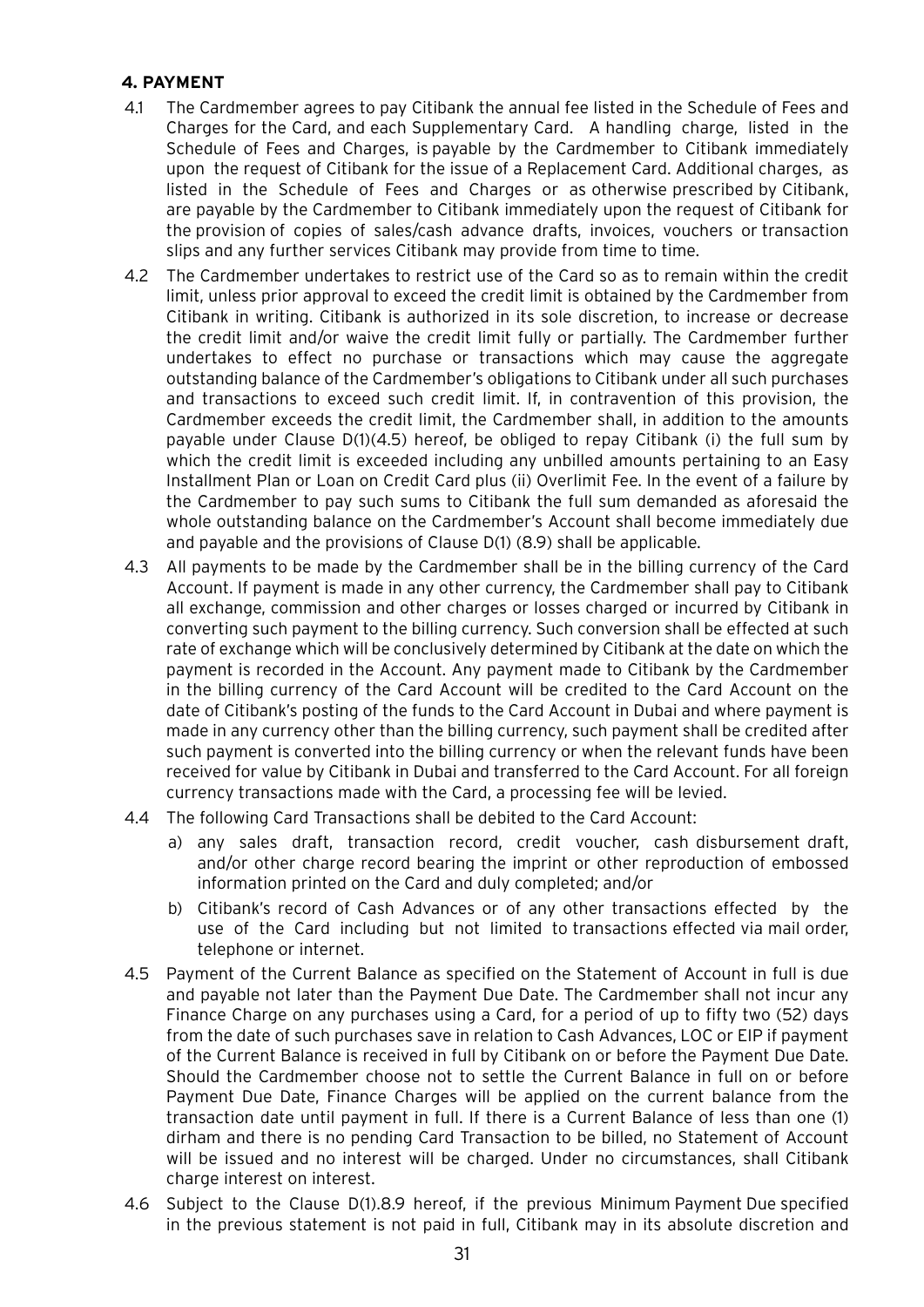without prejudice to any of its rights hereunder allow the Cardmember to pay the sum of the current Minimum Payment Due and previously unpaid Minimum Payment Due.

- 4.7 If the Cardmember pays an amount by the Payment Due Date which is less than the Current Balance or if no payment is made or if payment is made after the Payment Due Date, interest calculated on a daily basis will be added to the Current Balance from the date(s) of the card transaction(s) until any payments are credited to the Card Account. If the Customer makes a partial payment of the Current Balance, the total interest charged to the Card Account in the following Statement will be reduced by an amount calculated in accordance with Citibank's credit card interest rate per Month from the date the Customer makes the part payment to the date of the subsequent Statement. Notwithstanding the foregoing, interest and fees for Cash Advances, LOC and EIP will continue to apply (from the date of such Cash Advance, LOC and EIP). in case of full payment of the Current Balance on or before the Payment Due Date.
- 4.8 If the Cardmember pays an amount which is in excess of the Current Balance of the Card, Citibank retains the right as it deems necessary, to verify the reasons for such excess payments and accordingly to process or not to process such payments and to return the payments to the Cardmember.
- 4.9 Without prejudice to the foregoing provisions, if the Cardmember is traveling or outside the UAE on the Payment Due Date or on any other date when a payment is due to Citibank, under these Terms and Conditions or under the Card Account, or for any other reason or cause that Citibank may deem fit in its absolute discretion, Citibank reserves the right at any time and without any notice, to combine, consolidate and setoff or transfer any sum standing to the credit of all Account and wheresoever located and whether in AED or in any other currency, including a Joint Account, in or towards discharge of all Charges, fees and/or sums due to Citibank, and the Cardmember hereby authorizes Citibank to convert and transfer such sums in his Account at Citibank's prevailing exchange rates determined by Citibank at its sole discretion.
- 4.10 Without prejudice to any other right or remedy of Citibank, if the Cardmember fails to pay the Minimum Payment Due by the Payment Due Date, a Late Payment Fee shall be debited to the Card Account, and Citibank reserves the right, in its discretion, to increase the Finance Charge to include delay interest.
- 4.11 All Card Transactions and all other Charges shall be debited to the Card Account in the billing currency and shall be listed in the Statement of Account. Citibank shall be entitled, in its sole discretion, from time to time to vary the rate or method of calculation of the Charges and the specified Minimum Payment Due.
- 4.12 All payments received by Citibank from the Cardmember in relation to the Card Account may be applied in payment of amounts due from the Cardmember to Citibank, in the following order, or in such other order of priority, as Citibank may think fit, in respect of:
	- a) interest and principal payment which has been billed for LOC/EIP;
	- b) interest charged on Cash Advances, which has been billed;
	- c) Cash Advance Fees, which have been billed;
	- d) interest charged on Purchases, which has been billed;
	- e) Charges which have been billed;
	- f) Late Payment Fees and Over limit Fees;
	- g) Card insurance charges and fees (if any);
	- h) Card membership fees (if billed);
	- i) Cash Advances which have been drawn and billed;
	- j) Purchases which have been made and billed;
	- k) Cash Advances which have been drawn but not billed;
	- l) Purchases which have been made and but not billed; and
	- m) Interest, fees and charges which have been accrued but not billed.

For the sake of clarity, the provisions of this Clause D (1)(4.12) shall apply to the payments received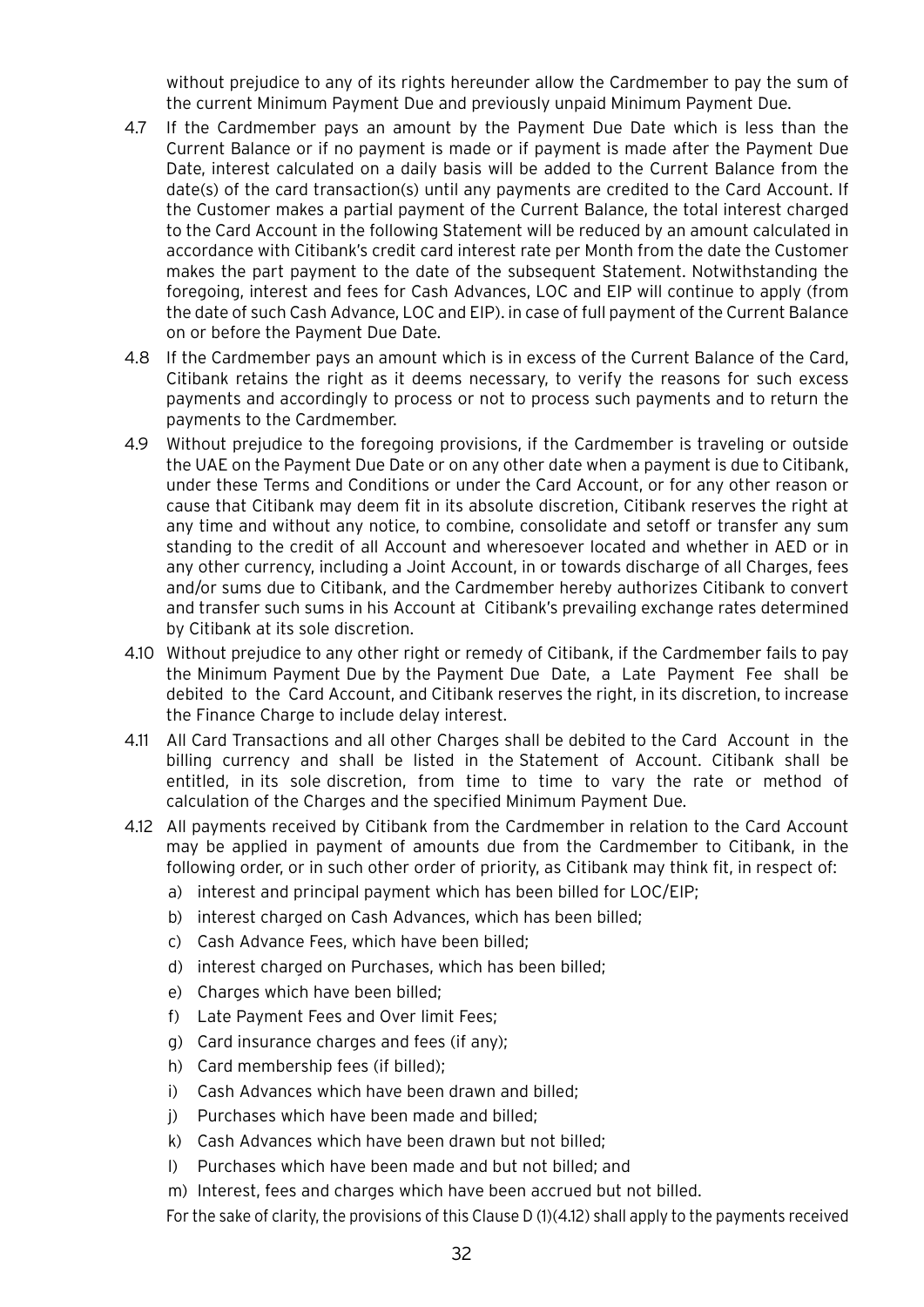by Citibank in respect of all its Card related products and services listed in Section D(2).

- 4.13 Within the categories set forth in Clause D(1) (4.12), all payments and credits may, unless otherwise decided by Citibank, be applied by Citibank first to the outstanding amounts that have been billed to the Card Account for the longest period of time.
- 4.14 If a Card Transaction disputed by the Cardmember is subsequently proven to have been originated by him, Citibank retains the right to charge-back, as from the date when the Card Transaction took place, the Card Transaction amount along with the Finance Charge and any additional fees and expenses incurred by Citibank in the investigation thereof.
- 4.15 Citibank's acceptance of late payments or partial payments or cheques or money orders marked as constituting payment in full or otherwise of the Card Account or any indulgence granted by Citibank in the failure to collect the amounts due from the Cardmember as and when they are so entitled under these Terms and Conditions shall not operate as a waiver by Citibank nor modify these Terms and Conditions in any respect nor prevent Citibank from later enforcing any of its rights under these Terms and Conditions to collect the amounts due hereunder.
- 4.16 The Cardmember hereby expressly agrees that if any sums shall be due from the Cardmember to Citibank at any time under the Card Account or if other amounts are overdue from the Cardmember to Citibank in any manner whatsoever, or the Cardmember commits default in relation to other banking or credit facilities granted by Citibank to the Cardmember, then and in such event all amounts relating to the Card shall become immediately due and payable and the provisions of Clause D(1).8.9 hereof shall be applicable.
- 4.17 Notwithstanding the exercise by Citibank of any of its rights hereunder or the termination of the Card Account hereunder, all Charges shall continue to be chargeable on any of the sums of money which remain due and unpaid after the exercise of any of Citibank's rights, the commencement of judicial proceedings and in the event that a judgment is obtained in relation to any sum wherein it is adjudged that any sum of money be paid to Citibank. Charges shall also be payable on such sum of money so adjudged to be payable to Citibank from the date of such judgment until the date of full payment thereof.
- 4.18 Citibank may in its absolute discretion, demand as a condition for the approval of any application to obtain a Card, that the applicant deposit a cheque and/or pledge cash collateral in favour of Citibank for any amount which Citibank may require. Citibank may also, at any time, demand that the Cardmember deposit a cheque and/or pledge cash in favour of Citibank in an amount which Citibank may require even where such cheque and/ or pledge of cash was not demanded when the Card was issued to the Cardmember. The Cardmember authorizes Citibank to present such cheque for payment against any amount due to Citibank.
- 4.19 A Cardmember may choose to effect payment by depositing cash or cheques in any of the BPC/ATM designated by Citibank. Citibank shall not be liable for any loss or delay caused by the use of the BPC/ATM. Cash deposited at a BPC/ATM shall only be credited to the Card Account after verification by Citibank (which verification shall be conclusive and binding against the Cardmember) and any statement issued on making a deposit shall only represent what the Cardmember purports to have deposited and shall in no way bind Citibank as to its correctness.
- 4.20 The Cardmember agrees that subject to manifest error the records of Citibank of any Card Transaction effected by the use of the Card shall be conclusive and binding on the Cardmember for all purposes.
- 4.21 A Cardmember will not be allowed to transfer funds from one Card Account to another in settlement of dues of a Card Account.
- 4.22 If the Cardmember holds other Cards issued by Citibank, and any of these Cards is cancelled for any reason whatsoever, then Citibank may in its absolute discretion without notice, combine or consolidate the account of the cancelled Card, whether in AED or in any other currency, with the Card Account, and may do so notwithstanding that the balances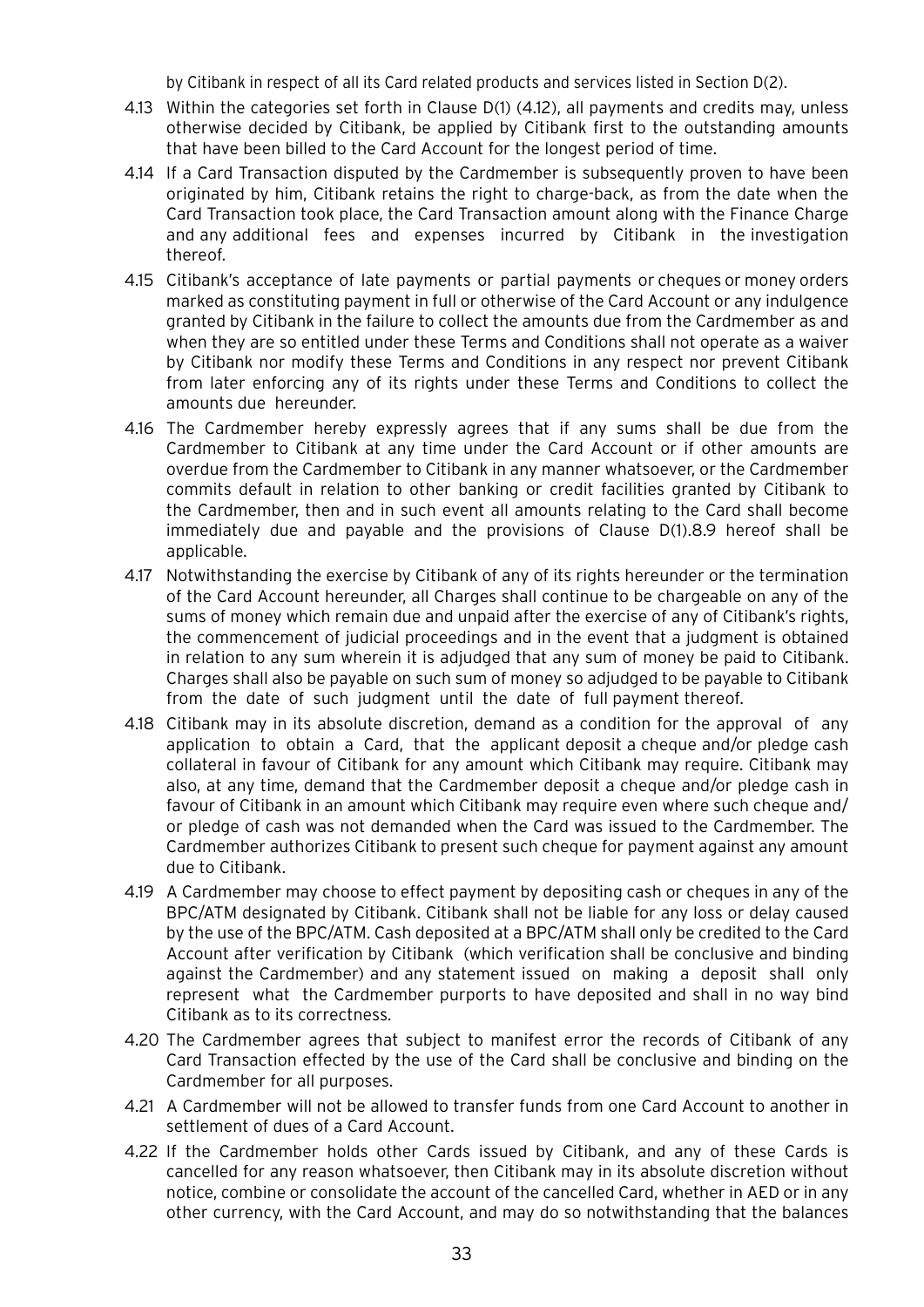<span id="page-34-0"></span>on such accounts may not be expressed in the same currency, and the Cardmember hereby authorizes Citibank to offset any such combination or consolidation with the necessary conversion at Citibank's prevailing exchange rates, which shall be determined by Citibank in its sole discretion.

4.23 All payments by the Customer to Citibank with regard to the Card Account shall be made net of any taxes, withholdings, fees, levies or other deductions.

# **5. CASH ADVANCES**

- 5.1 The Cardmember may obtain Cash Advances in such amount as may be acceptable to Citibank, from time to time at its absolute discretion, by:
	- a) presenting the Card at any office of Citibank or any member institution of MasterCard/Visa International that offers such facility together with evidence of his identity and signing the necessary transaction record; or
	- b) use of the Card at any ATM of Citibank or at any other bank or institution with whom Citibank has an arrangement(s) for the use of the ATM (in which case the amount of each advance will be further subject to the applicable daily withdrawal limit of the ATM).
- 5.2 The use of the Card by the Cardmember to obtain a Cash Advance shall be deemed to constitute the agreement of the Cardmember to pay interest on each Cash Advance and a Cash Advance Fee, as detailed in Clauses D(1)(5.4) and D(1)(5.5) hereof.
- 5.3 Any cash withdrawals from the Cardmember's other Account effected through the use of the Card on any ATM installed by Citibank shall be subject to the daily withdrawal limit of the ATM and shall be subject to verification by Citibank. The amount so verified by Citibank shall be deemed to be the correct amount of the withdrawal so effected.
- 5.4 Interest at the prevailing rate applied by Citibank to Cash Advances and calculated on a daily basis shall accrue on each Cash Advance from the date of the Cash Advance until repayment in full.
- 5.5 The Cash Advance Fee shall be assessed on the amount of each Cash Advance and charged to the Card Account.

# <span id="page-34-1"></span>**6. SUPPLEMENTARY CARD/JOINT AND SEVERAL LIABILITY**

- 6.1 Citibank may in its absolute discretion issue one or more Supplementary Card(s) to the person(s) nominated by the Cardmember and approved by Citibank. The issue of Supplementary Card(s) shall be subject to such terms and conditions, which Citibank may deem necessary. The Cardmember and the Supplementary Cardmember shall be jointly and severally liable for all amounts due and expenses incurred pursuant to use of the Supplementary Card.
- 6.2 All terms and conditions applicable herein to the Cardmember shall apply mutatis mutandis (that is, with the necessary changes for the Supplementary Cardmember and for such purpose the terms "Cardmember" and "Card" shall include the terms "Supplementary Cardmember" and "Supplementary Card"). Upon the occurrence of a CD Event of Default, Citibank may in its absolute discretion commence an action or proceedings against the Basic Cardmember or the Supplementary Cardmember or both.
- 6.3 The undertakings, liabilities and obligations of the Basic Cardmember and Supplementary Cardmember to Citibank and Citibank's rights shall not be affected in any way by any dispute or counterclaim or right of setoff which the Basic Cardmember and the Supplementary Card member may have against each other. In addition to the aforesaid, and as a separate undertaking, the Basic Cardmember shall be fully liable to Citibank for all Charges and other liabilities incurred by the Basic Cardmember and the Supplementary Cardmember notwithstanding any legal disability or incapacity of the Supplementary Cardmember, and the Basic Cardmember shall indemnify Citibank against any loss, damage, liability, costs and expenses, whether legal or otherwise, incurred or suffered by Citibank by reason of any breach of these Terms and Conditions by the Supplementary Cardmember.
- 6.4 The credit limit assigned to the Cardmember is inclusive of the credit limit of the Supplementary Cardmember. The Basic Cardmember and the Supplementary Cardmember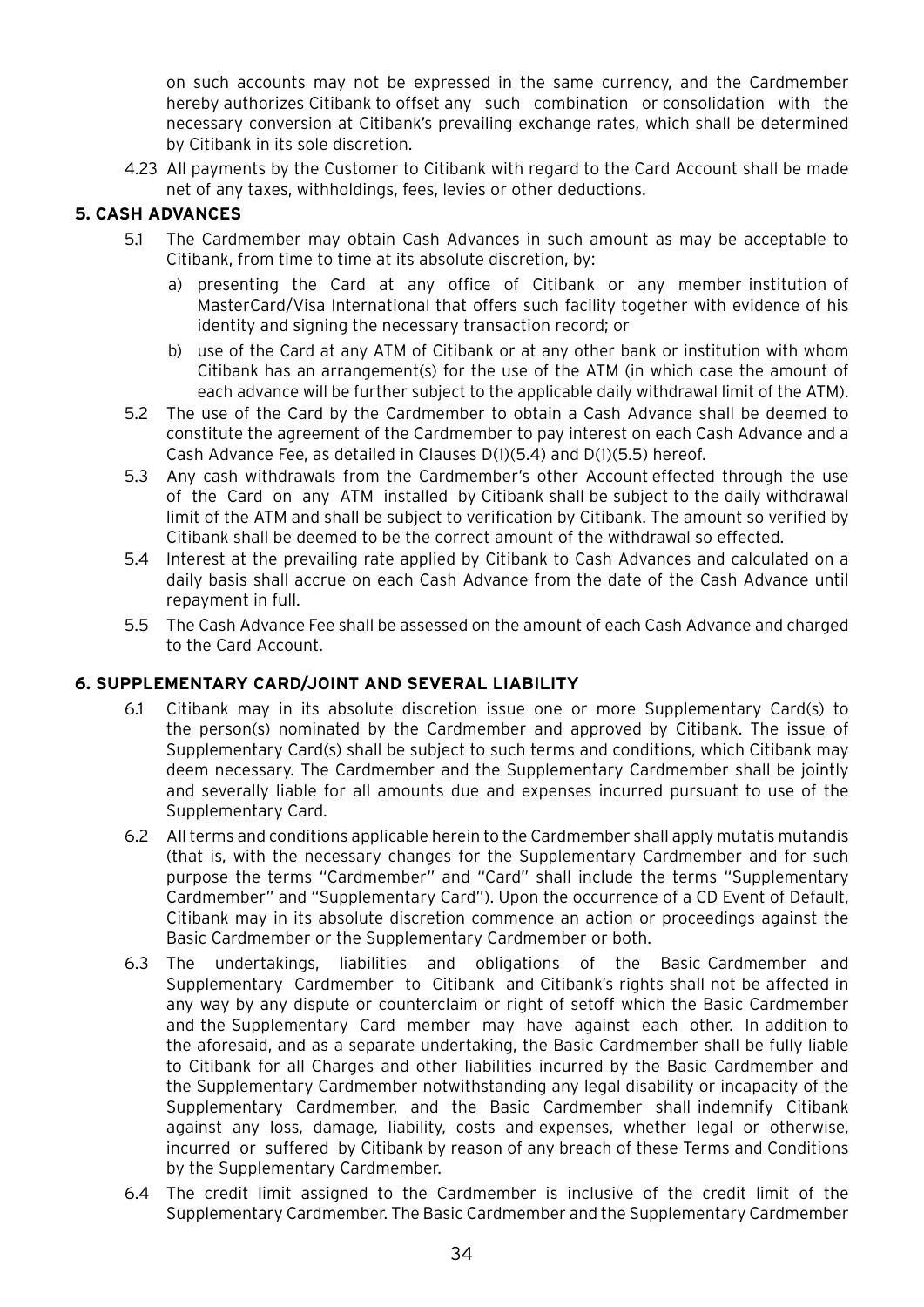shall not permit the total of the Charges incurred under or through their respective Cards to exceed the said credit limit. A Supplementary Cardmember may be assigned a specific limit that shall constitute the maximum credit limit on the Supplementary Card. However, this in no way absolves the Basic Cardmember from being fully liable to Citibank for debts incurred by the Supplementary Cardmember in excess of the maximum credit limit assigned to the Supplementary Cardmember.

- <span id="page-35-0"></span>6.5 The validity of the Supplementary Card is dependent upon the validity of the Basic Card. Upon termination of the Basic Card or the Basic Cardmember's Card Account with Citibank, for whatever reason, the Supplementary Cards(s) shall also be terminated. Termination of the Supplementary Card by itself shall not terminate the Basic Card or the Card Account.
- 6.6 Although the Card Transaction concluded by the Supplementary Cardmember will be credited to the Basic Cardmember's Card, the Supplementary Cardmember will not be entitled to benefit from any benefit or reward resulting from membership of Skywards.

# **7. LOSS OF CARD/DISCLOSURE OF APIN**

- 7.1 Citibank may issue an APIN to the Cardmember for use at any ATM that will accept the Card and for a purchase instead of signing a transaction receipt
- 7.2 The Cardmember agrees that the APIN may be sent or issued by post or by any other means to him at his own risk.
- 7.3 The Cardmember shall be fully liable to Citibank for all Card Transactions made with the APIN whether with or without the knowledge of the Cardmember.
- 7.4 The Cardmember shall take all reasonable precautions to prevent the loss or theft of the Card and shall not disclose the APIN to any party.
- 7.5 In the event that the Card is lost or stolen or that the APIN is disclosed to any other party, the Cardmember shall immediately, thereafter, report the said loss, theft or disclosure, together with the particulars of the Card, to Citibank and the Police of the country where such loss or theft or disclosure occurred.
- 7.6 For the avoidance of doubt, the Cardmember is liable for all charges and transactions on or through the card prior to notification to Citibank for lost/stolen status of the card. The Cardmember shall be and shall remain fully liable for the payment to Citibank for any debit to the Card Account arising from any Card Transactions, goods or services supplied by merchants, Cash Advances or ATM transactions effected through the use of the Card by any person whether with or without the knowledge of the Cardmember and irrespective of whether they were authorised by the Cardmember or not.
- <span id="page-35-1"></span>7.7 Citibank may at its absolute discretion issue a Replacement Card for any lost or stolen Card or new APIN on these Terms and Conditions or such other terms and conditions as Citibank may deem fit.
- 7.8 In the event that the lost or stolen card is recovered by the Cardmember, he shall return the same cut in half immediately to Citibank (by delivery or pre-paid post) without using it. The Cardmember shall not use the APIN after reporting the disclosure thereof to Citibank.

#### **8. TERMINATION/CONVERSION**

- 8.1 The Cardmember may at any time notify Citibank in writing of his intention to convert his Card to any other Citibank Visa Card or Citibank MasterCard. The request of the Cardmember shall be subject to approval by Citibank, payment of the Card Conversion Fee and to terms and conditions relating to a specific Card.
- 8.2 If Citibank approves the request of the Cardmember to convert his Card, all Charges and other liabilities under the Card Account shall be transferred to the new Card Account. It is also understood that, if Citibank approves the conversion, the miles or other benefits earned on the Card by virtue of Skywards or any other customer loyalty or similar plan or benefit shall not be converted into CitiDollars, which are points earned by the Visa Card and MasterCard Cardmembers, or any other program or benefit.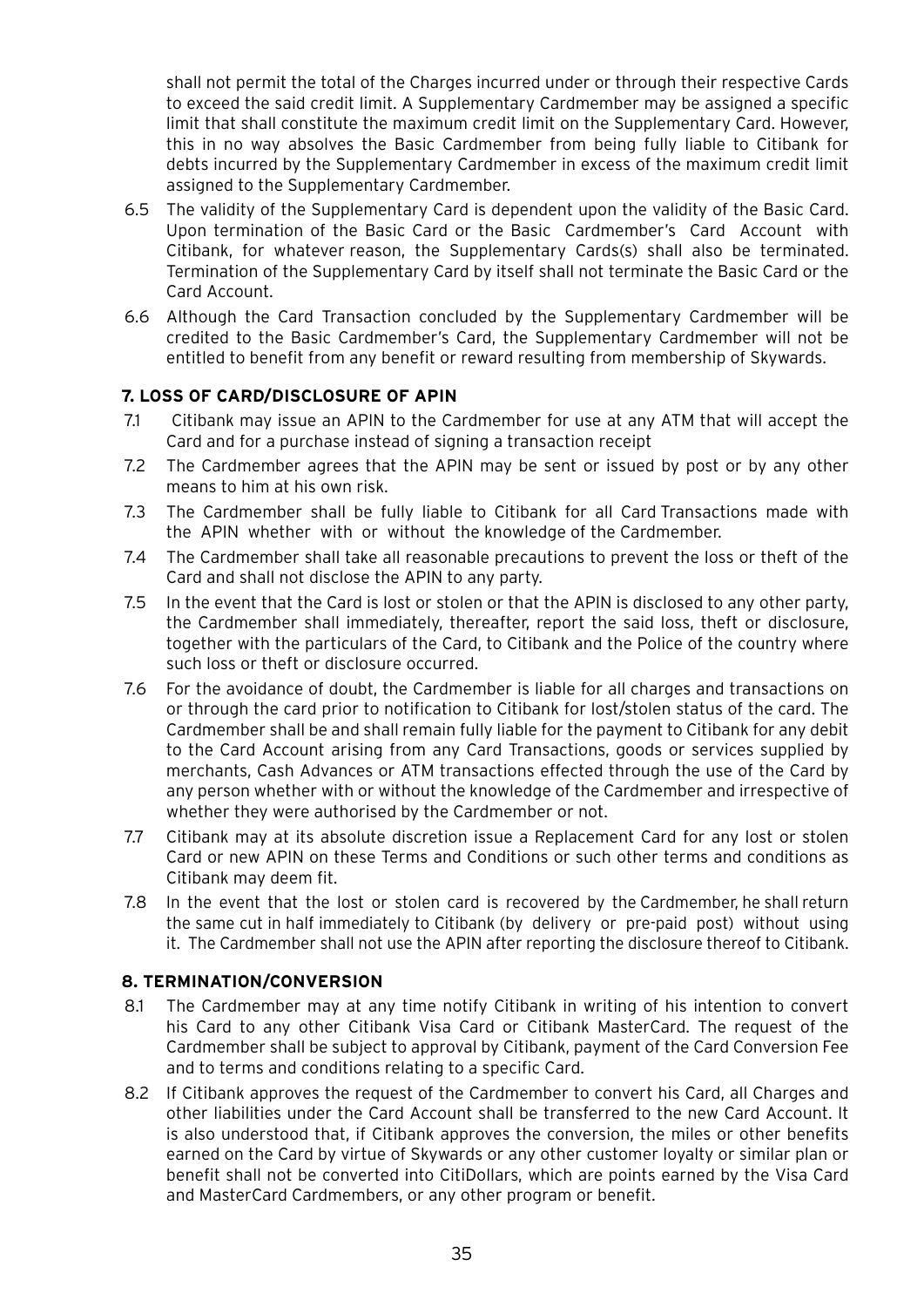- 8.3 The Cardmember may at any time notify Citibank of his intention to close the Card Account and terminate the use of all Cards by giving notice in writing and returning all the Cards, cut in half, to Citibank. The Card Account shall be closed after receipt of full payment of all Charges and other liabilities under the Card Account.
- 8.4 The Basic Cardmember or any Supplementary Cardmember may at any time terminate the use of the Supplementary Card by giving notice in writing and by returning the Supplementary Card, cut in half to Citibank. In such event, all Cardmembers, including the Supplementary Cardmember whose use of the Card has been terminated, shall be and shall continue to be jointly and severally liable to Citibank for all Charges and other liabilities in accordance with these Terms and Conditions, save that the Supplementary Cardmember, whose use of the Card has been terminated, shall not be liable for Charges and other liabilities incurred by the Basic Cardmember and any other Supplementary Cardmembers (if any) after Citibank's receipt of the cancelled Supplementary Card.
- 8.5 Citibank may at any time for any reason recall, cancel, suspend or refuse to renew a Card(s) in accordance with applicable law and, where required to do so by law, prior notice in writing. The Cardmember shall immediately after such cancellation or non-renewal return the Card(s) cut in half to Citibank and make full repayment of all outstanding amounts, Charges and other liabilities to Citibank.
- 8.6 The use of the Card and the Card Account shall terminate immediately upon the death, incapacity, bankruptcy or insolvency of the Cardmember or when the whereabouts of the Cardmember becomes unknown to Citibank due to any cause not attributed to Citibank. In such a situation, the holder(s) of the Supplementary Card(s) will immediately cease use of the Card(s) and return them to Citibank.
- 8.7 The whole of the Current Balance on the Cardmember's Card Account together with any outstanding amount incurred by the use of the Card but not charged to the Cardmember's Card Account shall become due and payable to Citibank on the termination of the Card by either Citibank or the Cardmember or on the death, incapacity, bankruptcy or insolvency of the Cardmember or at Citibank's written request or at Citibank's discretion without any notice, if the Cardmember is in breach of these Terms and Conditions. The Cardmember and/or his estate, administrator, executor and/or guardian will be responsible to settle outstanding balances on the Card Account and shall keep Citibank indemnified for all costs (including legal fees) and expenses incurred in recovering such outstanding balances.
- 8.8 Citibank shall not be liable to refund the annual fee or any part thereof in the event of the cancellation or termination of the Card(s).
- 8.9 Notwithstanding the Payment Due Date specified in the Cardmember's Statement of Account, the whole of the outstanding balance on the Cardmember's account shall become due and payable upon the cancellation or termination of the Card. Upon the cancellation or termination of the Card, all Charges, Finance Charges and all late payment and all other charges shall be immediately due and payable to Citibank. It is hereby expressly agreed by the Cardmember and Citibank that all covenants, duties and obligations of the Cardmember contained herein shall continue in full force and effect notwithstanding the cancellation or termination of the Card. All further monies debited to the Card Account after cancellation or termination of the Card shall become immediately due and payable.
- 8.10 In the event that any security is held by Citibank as collateral for the issuance of the Card, Citibank reserves the right to retain such security for a period of at least seventy five days following the cancellation or termination of the Card and the return of the Card to Citibank.

## **9. EXEMPTIONS AND EXCLUSIONS**

- 9.1 Citibank shall not be liable for any loss or damage howsoever incurred or suffered by the Cardmember by reason of Citibank or a Merchant or other bank or financial institution or any ATM or other party refusing to allow a Card Transaction or accept the Card or the Card numbers or the APIN or to extend or provide Cash Advances up to the credit limit or at all.
- 9.2 Citibank shall not be responsible for the refusal of any Merchant or member institution of Visa/MasterCard International to honour or accept the Card or for any defect or deficiency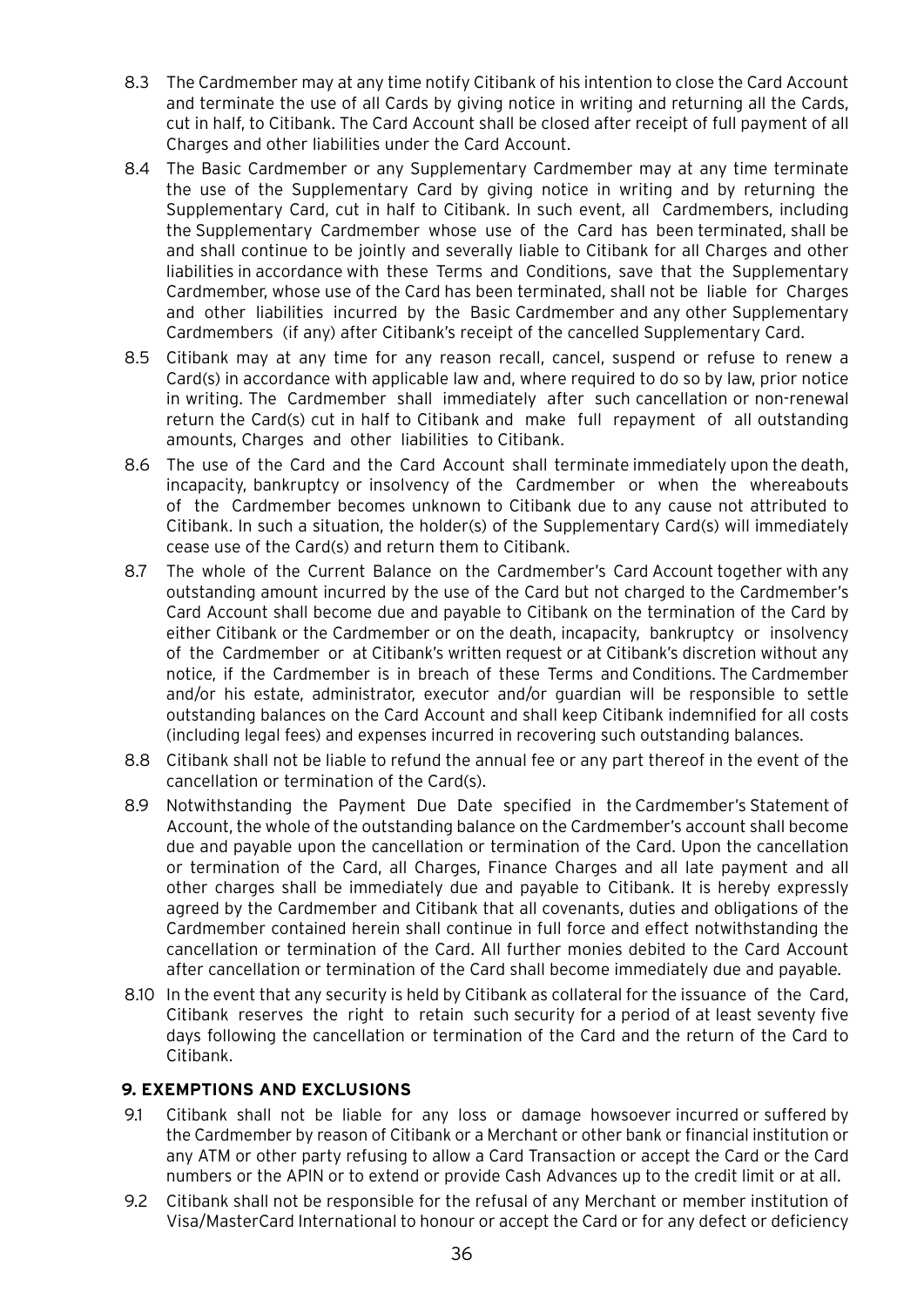in the goods or services supplied to the Cardmember by any Merchant or, where applicable, for any breach or non-performance by a Merchant.

- 9.3 In the event of any dispute between the Cardmember and any Merchant or bank or financial institution or any other person, the Cardmember's liability to Citibank shall not be affected by such dispute or any counterclaim or right of setoff which the Cardmember may have against such Merchant or bank or financial institution or person.
- 9.4 Citibank will credit the Card Account with the amount of any refund only upon receipt of a properly issued credit voucher from the Merchant or other establishment.
- 9.5 Citibank shall not be liable in any way to the Cardmember for any loss or damage of whatever nature due to or arising from any disruption or failure or defect in any ATM or other machine or communication system or facilities or data processing system or transmission link or any industrial or other dispute or any cause, whether beyond the control of Citibank or otherwise.
- 9.6 The Cardmember acknowledges the risk that data received/delivered through the internet/ e-mail including any confidential information may be accessed/seen by third parties. Therefore, in the event or other communications are sent through the internet/e-mail, the Customer accepts all responsibility and Citibank will not be liable for any loss, expense or claims resulting from the use of the internet/e-mail for purposes of delivering or other communications.
- 9.7 Citibank may in its sole discretion apply caps and/or award reduced, or nil, Skywards Miles/ CitiDollars/ or any similar rewards program to certain spending.

## **D (2) CREDIT CARD RELATED PRODUCTS AND SERVICES**

The terms and conditions of this Clause D(2) shall be without prejudice to the terms and conditions in Section D hereof governing the issuance and use of Citibank Cards, which shall also apply to each of the products and services covered in this Clause D(2).

## **D (2)(a) e-card TERMS AND CONDITIONS**

In addition to the terms, if any, set forth in the completed application form, the following terms and conditions are applicable to an e-card.

## **1. ELIGIBILITY**

- 1.1 The e-card shall be available only to Basic Cardmembers provided that they meet Citibank's criteria for issuing an e-card.
- 1.2 The validity of the e-card/or is dependent upon the validity of the Card. Upon closure of the Card Account and/or termination of the use of the Card, for whatever reason, the e-card issued hereunder shall also be terminated. Termination of the use of the e-card, for whatever reason, shall terminate the use of the e-card only and shall not terminate the Card or result in a closure of the Card Account.

## **2. COLLECTION OF THE e-card**

- 2.1 The e-card may be collected by the Cardmember or at the risk of the Cardmember sent by post to the address notified by the Cardmember to Citibank.
- 2.2 Upon receipt of an e-card, the Cardmember shall either (i) call Citibank at the phone number specified in order to activate the e-card or (ii) activate the e-card online, using the password provided by Citibank. In the event the Cardmember calls Citibank, he Cardmember shall identify himself and advise of his Account number and any other confidential information that Citibank may require. The Cardmember consents to the recording of the Customer's telephone calls with Citibank and accepts that such recordings may be used by Citibank as evidence in a court of law or any arbitral or legal proceeding. The Cardmember's signature on the e-card is proof of delivery and shall constitute receipt of the e-card.
- 2.3 Upon receipt of the e-card, the Cardmember shall sign the Card immediately and such signature and/or any use of the e-card shall constitute binding and conclusive evidence of the confirmation of the Cardmember to be bound by these Terms and Conditions notwithstanding that Citibank is not notified of the Cardmember's receipt of the e-card. In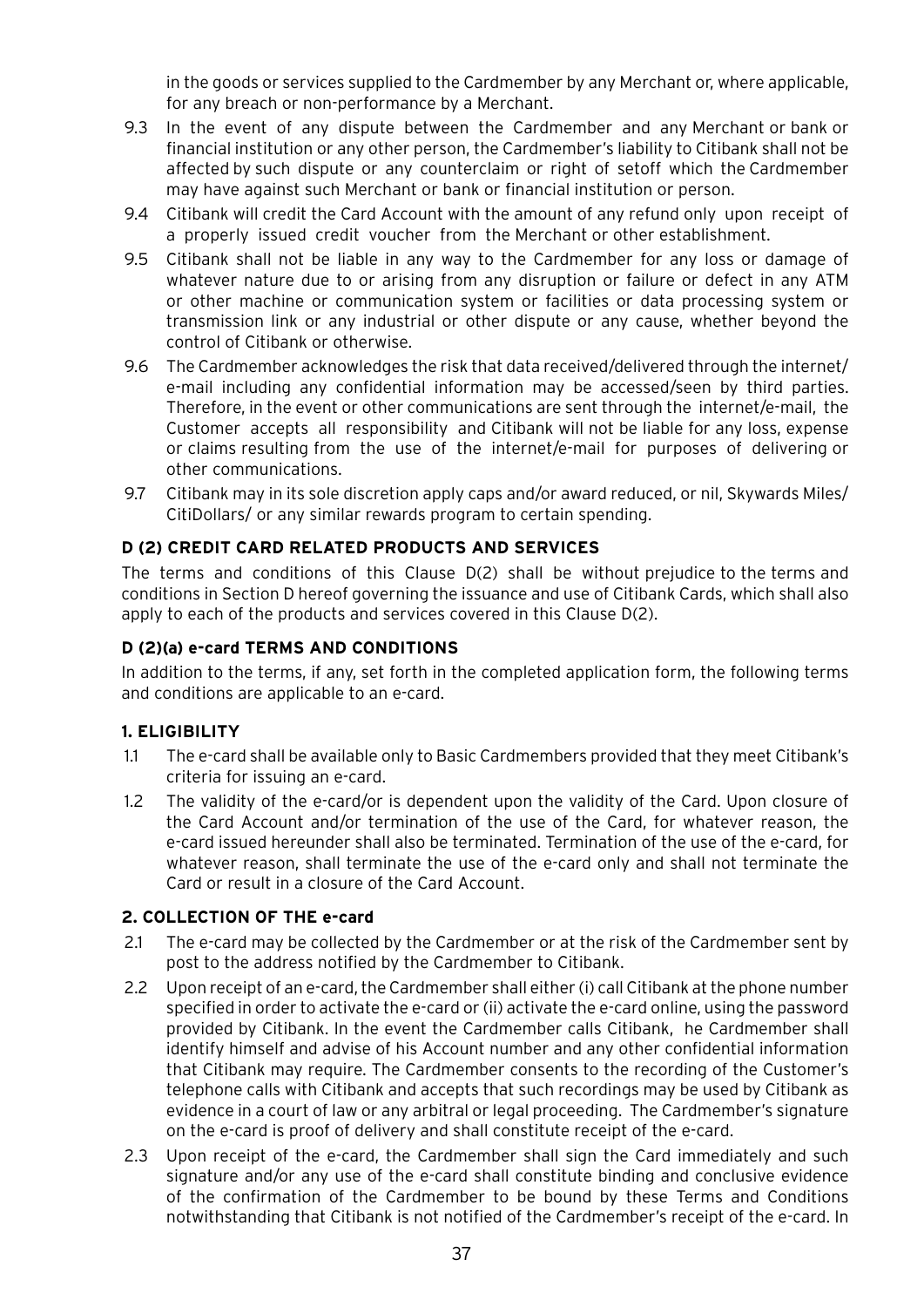the event that the Cardmember does not wish to be bound by these Terms and Conditions, the Cardmember shall cut the e-card in half and return both halves to Citibank before activating the e-card as specified in Clause D(2)(a)(2.2) hereof.

## **3. USE OF THE e-card**

- 3.1 The e-card is issued for payment of any purchase of goods and/or services on the internet that may be charged to the Card Account.
- 3.2 The e-card cannot be used for the purchase of goods and/or services other than those described in Clause D(2)(a)(3.1) hereof, including without limitation, at outlets, stores and shops using points of sale or requiring the physical presence of the Cardmember or the e-card at the outlet, store or shop. The e-card cannot be used for any ATM transaction effected through the Cardmember's other Account.

## **4. PAYMENT**

- 4.1 The Cardmember agrees to pay Citibank the annual fee prescribed by Citibank for the e-card. Citibank may, from time to time, change the amount of fees or charges payable by the Cardmember in connection with the e-card and the period of time within which such fees or charges are payable. Such changes shall apply from the effective date specified by Citibank or if no effective date is specified, immediately.
- 4.2 Citibank shall be entitled to treat any sales draft, transaction record, other charge record bearing the name of the Cardmember, the e-card number and/or the expiry date of the e-card as evidence of a debt properly incurred by the Cardmember to be debited to the Card Account.
- 4.3 The credit limit assigned to the Cardmember's Card is inclusive of the credit limit of the Cardmember's e-card and the total of the Charges incurred under or through the Card and e-card shall not exceed the said credit limit.
- 4.4 All e-card Transactions shall be debited to the Card Account and included in the Card Statement of Account.

## **5. MISCELLANEOUS**

- 5.1 Citibank may at any time recall or cancel the e-card. The Cardmember shall immediately after notice of such recall or cancellation return such e-card(s) cut in half and make full repayment of all Charges and liabilities to Citibank.
- 5.2 The Cardmember shall take all reasonable precautions to prevent the loss or theft of the e-card and the disclosure of the e-card number and expiry date, and the Cardmember shall bear all responsibilities and liabilities resulting from the loss or theft of the e-card or the disclosure of the e-card number or expiry date.

## **D(2)(b) LOAN ON CREDIT CARD**

The following terms and conditions are applicable to the Loan on Credit Card product.

## **1. ELIGIBILITY**

- 1.1 The LOC is offered exclusively to Cardmembers who meet the criteria determined by Citibank from time to time for this product and to whom the offer to participate in such product has been communicated by Citibank. Only Basic Cardmembers may be eligible for the LOC.
- 1.2 The Cardmember shall only be eligible for the LOC if he is within Citibank's criteria determined in accordance with Clause D(2)(c)(1.1) above.
- 1.3 Citibank shall grant the LOC requested by the Cardmember at its sole discretion and reserves the right to refuse to grant an LOC to any Cardmember without revealing the reasons for such refusal. Citibank may by notice to the Cardmember cancel Citibank's commitment to make available an LOC or reduce the amount of LOC.

## **2. AMOUNT OF THE LOC**

- 2.1 The amount of any LOC shall be determined by Citibank at its sole discretion and for LOP it shall not in any case exceed the Cardmember's unutilized credit limit.
- 2.2 The Cardmember may request an LOC within the limit described in Clause D(2)(c)(2.1) above.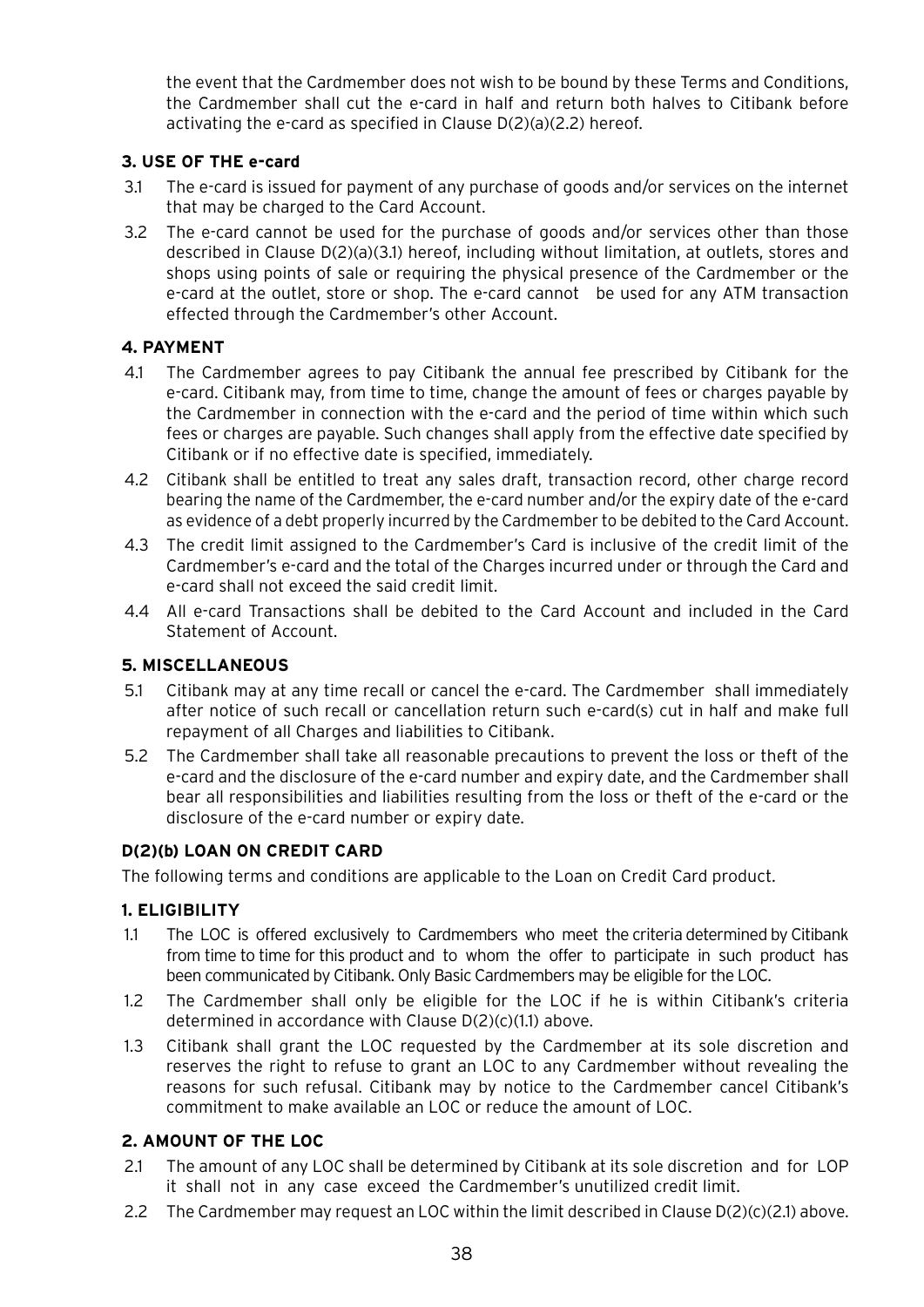2.3 Citibank shall have the right to determine the LOC it grants in its sole discretion.

## **3. BILLING AND REPAYMENT OF THE LOC**

- 3.1 In consideration of Citibank agreeing to make available the LOC to the Cardmember, the Cardmember agrees to repay the principal amount of the LOC plus all interest, charges and fees relating to the LOC.
- 3.2 The Cardmember shall repay the principal amount of LOC plus all the interest to Citibank in monthly installments over the term of the LOC. Any other charges and fees will either be paid at the time of booking and/or subsequent to maturity and/or early termination.
- 3.3 The amount of each LOC monthly installment shall be computed by dividing the Total LOC Amount (as defined in Clause D(2)(c)(3.4) below) by the number of Months of the term of the LOC.
- 3.4 The Total LOC Amount is computed by adding the principal amount of the LOC and the interest that shall accrue thereon during the term of the LOC.
- 3.5 Interest accrues at the rate determined by Citibank and published in the Schedule of Fees and Charges, on a daily basis and is calculated on the basis of 365 days year (366 days for leap year) on a reducing balance basis (which means interest is only calculated on the outstanding LOC amount every month). Interest applicable to instalments booked prior to 24 May 2022 is calculated on the basis of 360 days year for the term of booked loan.
- 3.6 LOC monthly installments shall be equal in amount with the exception of the final LOC monthly installment which is adjusted to allow for corrections in interest charged on the LOC amount on actual days basis.
- 3.7 The LOC monthly installments shall be billed to the Cardmember in the Card Statement of Account. Billing shall commence from the first Card Statement of Account sent to the Cardmember following the booking of the LOC.
- 3.8 If the Cardmember pays less than the Minimum Payment Due by the Payment Due Date specified in the Card Statement of Account, charges and delayed payment interest as per these terms and conditions and the terms and conditions for Credit Cards set forth in Section D D (1)(4) hereof and the Schedule of Fees and Charges will be applicable.
- 3.9 The Cardmember may repay the Total LOC Amount to Citibank in one lump sum. An early settlement fee shall be charged to the Cardmember in this case as per the Schedule of Fees and Charges.
- 3.10 If the Cardmember fails to make payment in full of two consecutive LOC monthly installments, the entire outstanding balance of the Total LOC Amount shall immediately become due and payable by the Cardmember, and the Citibank shall have the right to demand immediate payment thereof.
- 3.11 If the Card is cancelled prior to the payment in full of the LOC, the unbilled amount of the LOC will be immediately billed to the Cardmember. The entire outstanding balance of the Card Account shall immediately become due and payable by the Cardmember and Citibank shall have the right to demand the immediate payment thereof at its discretion. An early settlement fee shall be charged to the Cardmember in this case as per the Schedule of Fees and Charges

## **4. ACCEPTANCE OF INTERNET AND TELEPHONIC INSTRUCTIONS**

- 4.1 The Cardmember authorizes Citibank to accept telephonic instructions and instructions via any electronic form including internet, fax, SMS, given by the Cardmember to Citibank to grant the LOC and with respect to the terms of the LOC.
- 4.2 The Cardmember agrees that confirmation of the Cardmember's identity, by the Cardmember's provision of the personal details required by the Citibank, will be sufficient evidence for Citibank to identify the Cardmember and to act upon the Cardmember's instructions.
- 4.3 The Cardmember hereby consents to the recording of all electronic communication and storage of electronic media by Citibank and agrees that such recordings and electronic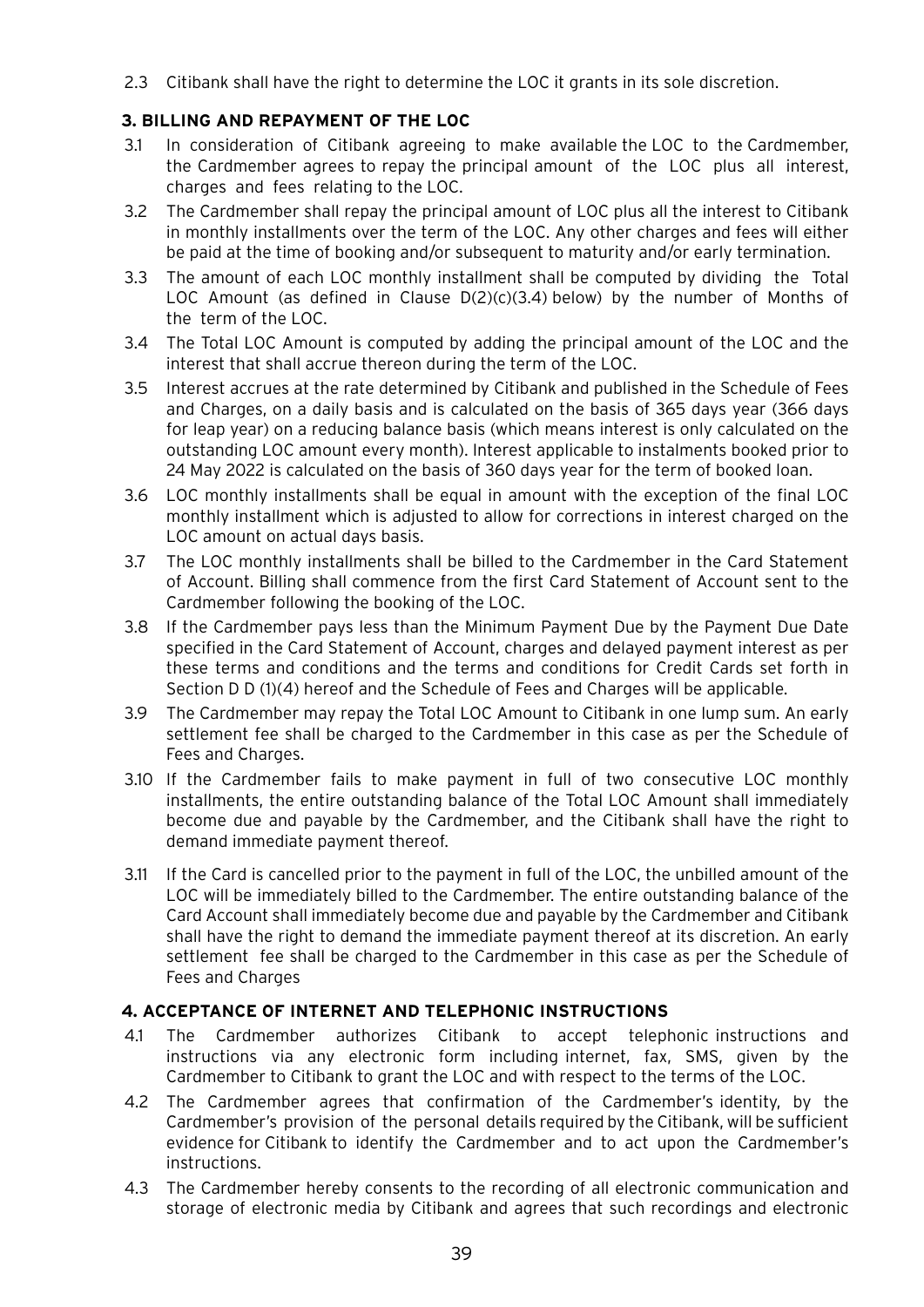media may be presented and used by Citibank before any court, legal or arbitral tribunal or other body with jurisdiction in proceedings (including without limitation any UAE court, legal or arbitral or other body) with regard to the terms of the LOC including, but not limited to, the grant of the LOC, the amount of the LOC and the number of installments. The Cardmember consents to such recordings, and the use of such recordings by Citibank.

4.4 The Cardmember agrees that the Citibank's records (be they electronic, written or otherwise) pertaining to the LOC will be final and binding and that the Cardmember shall not deny the validity of the transactions made in relation to the LOC.

## **5. MISCELLANEOUS**

- 5.1 Citibank, may, in its discretion, allow the Cardmember to re-borrow any part of the principal amount of a LOC that has been repaid.
- 5.2 The Cardmember certifies that the information provided to Citibank in connection with the LOC is true, accurate and not misleading.
- 5.3 The Cardmember agrees that the Cardmember's usage of the LOC service establishes the Cardmember's consent to these Terms and Conditions.
- 5.4 Citibank reserves the right to terminate the LOC service without prior notice.

### **D(2)(c) EASY INSTALLMENT PLAN TERMS AND CONDITIONS**

The following terms and conditions are applicable to the Easy Installment Plan.

### **1. GENERAL**

- 1.1 The Easy Installment Plan is available to Citibank Cardmembers. It is hereinafter referred to as the "EIP".
- 1.2 The purpose of the EIP is to enable the Cardmember to purchase selected goods and services offered by specific merchants determined by Citibank from time to time using the credit limit available on the Cardmember's Card Account and repaying the amount of the purchase in equal monthly installments in accordance with these EIP terms and conditions.

### **2. ELIGIBILITY**

The EIP is offered exclusively to the Cardmember, as long as the Cardmember's Card Account is in good standing and is maintained in accordance with these Terms and Conditions. Every Cardmember is automatically eligible to participate in the EIP. The EIP is available for both Basic Cards and Supplementary Cards.

### **3. CONDUCTING AN EIP TRANSACTION**

- 3.1 The EIP will be available for selected goods and services offered by specific Merchants determined by Citibank from time to time and for outstanding balance.
- 3.2 When availing of the EIP for selected goods and services, the Cardmember shall be required to pay all interest, charges and fees for use of the EIP. The total amount payable to Citibank (the "Total EIP Price") shall be the transaction amount converted to EIP plus all the interest to Citibank in monthly installments over the term of the EIP. Any other charges and fees will either be paid at the time of booking and/or subsequent to maturity and/or early termination.
- 3.3 The selected goods and services offered by specific Merchants, the applicable interest rate charges and the number of monthly installments to be paid (the "EIP Term") with respect to each good and service shall be determined by Citibank from time to time and communicated to the Cardmember (hereinafter referred to as the "Offer").
- 3.4 The interest, charges and fees and the EIP Term may vary from one Offer to another. In case where Offer is available at 0% interest with or without processing fee, the Cardmember shall be required to pay all other charges and fees for use of the EIP.
- 3.5 EIP Monthly Installments shall be equal in amount with the exception of the final EIP Monthly Installment which is adjusted to allow for corrections in interest charged on the EIP amount on an actual days basis. In case where Offer is available at 0% interest with or without processing fee, EIP Monthly Installments shall be equal in amount.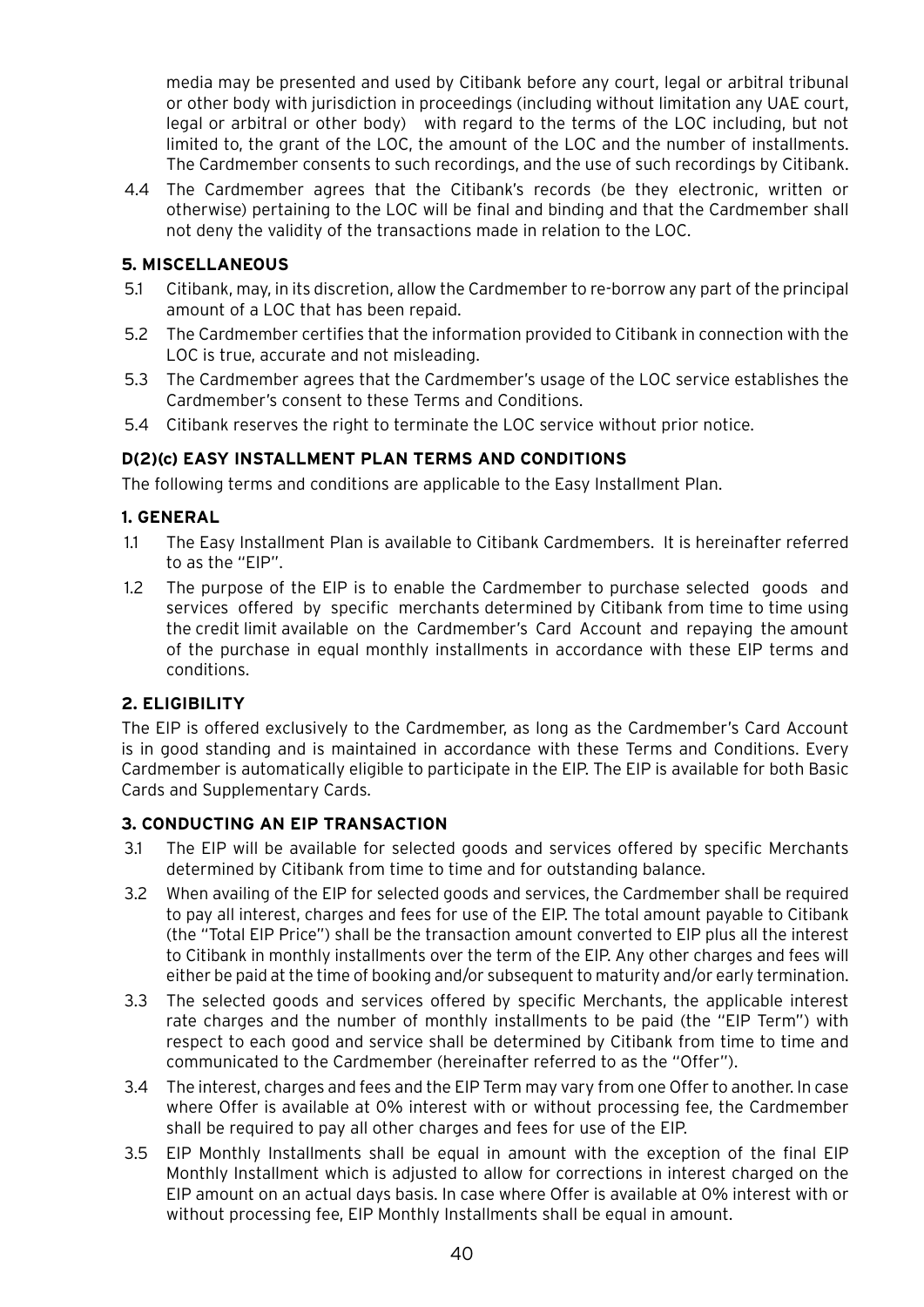3.6 If the Cardmember pays less than the Minimum Payment Due by the Payment Due Date specified in the Card Statement of Account, charges and delayed payment interest as per these Terms and Conditions and the terms and conditions for Credit Cards set forth in Section D (1)(4) hereof and the Schedule of Fees and Charges will be applicable.

## **4. BILLING AND PAYMENT OF THE EIP INSTALLMENTS**

- 4.1 The Cardmember shall repay the Total EIP to Citibank in monthly installments over the term of the EIPThe amount of each EIP monthly installment is computed by dividing the Total EIP by the EIP Term
- 4.2 The EIP Monthly Installments will be charged to the Card Account starting from the Card Statement of Account immediately following the date of booking and every Month thereafter until the Total EIP Price has been charged in full.
- 4.3 Interest accrues at the rate determined by Citibank on a daily basis and published in the Schedule of Fees and Charges, and is calculated on the basis of 365 days year (366 days for leap year) on a reducing balance basis (which means interest is only calculated on the outstanding EIP amount every month). Interest applicable to instalments booked prior to 24 May 2022 is calculated on the basis of 360 days year for the term of booked loan.
- 4.4 When a Cardmember makes a purchase(s) under the EIP, the Minimum Payment Due for the Card Account will be the sum of the EIP Monthly Installment(s) plus all other outstanding transactions multiplied by the required payment percentage determined by Citibank, plus any excess amounts over the credit limit and all past due amounts, if any.
- 4.5 EIP Monthly Installments shall be equal in amount with the exception of the final EIP Monthly Installment which is adjusted to allow for corrections in interest charged on the EIP amount on an actual days basis. In case where Offer is available at 0% interest with or without processing fee, EIP Monthly Installments shall be equal in amount.
- 4.6 If the Cardmember pays less than the Minimum Payment Due by the Payment Due Date specified in the Card Statement of Account, charges and delayed payment interest as per these Terms and Conditions and the terms and conditions for Credit Cards set forth in Section D (1)(4) hereof and the Schedule of Fees and Charges will be applicable.
- 4.7 The Cardmember may request a reduction in the EIP Term, i.e., the number of EIP Monthly Installments. Citibank will review the request and may in its discretion agree to the Cardmember's request, charging a fee determined by Citibank in its discretion to the Card Account for processing the request and published in the Schedule of Fees and Charges.
- 4.8 The Cardmember may prepay the Total EIP Price in one (1) lump sum prepayment. There will be an early settlement fee determined by Citibank in its discretion to process the request and published in the Schedule of Fees and Charges.
- 4.9 If the Cardmember fails to make payment in full of two (2) consecutive EIP Monthly Installments, the entire outstanding balance of the Card Account shall immediately become due and payable by the Cardmember, and Citibank shall have right to demand the immediate payment thereof at its discretion.
- 4.10 If the Card is cancelled prior to the payment in full of the Total EIP Price, the unbilled amount of the Total EIP Price will be immediately billed to the Cardmember. The entire outstanding balance of the Card Account shall immediately become due and payable by the Cardmember and Citibank shall have the right to demand the immediate payment thereof at its discretion.

# **5. PRODUCT LIABILITY**

Citibank will not be liable for any damage or loss incurred by the Cardmember in connection with the good(s) and/or services including, but not limited to, liability arising out of the purchase, installation, use of the good(s) and/or service(s) under the EIP. Citibank shall not be responsible in any way for the quality of the goods and/or services purchased under the EIP. Any complaint as to the quality of the goods purchased or services rendered through the EIP shall be referred to the relevant supplier or merchant and shall not affect the Cardmember's obligation to continue paying the EIP Monthly Installments to Citibank. The purchase of the goods and/or services under the EIP shall be subject to the terms and conditions of the seller or provider of the goods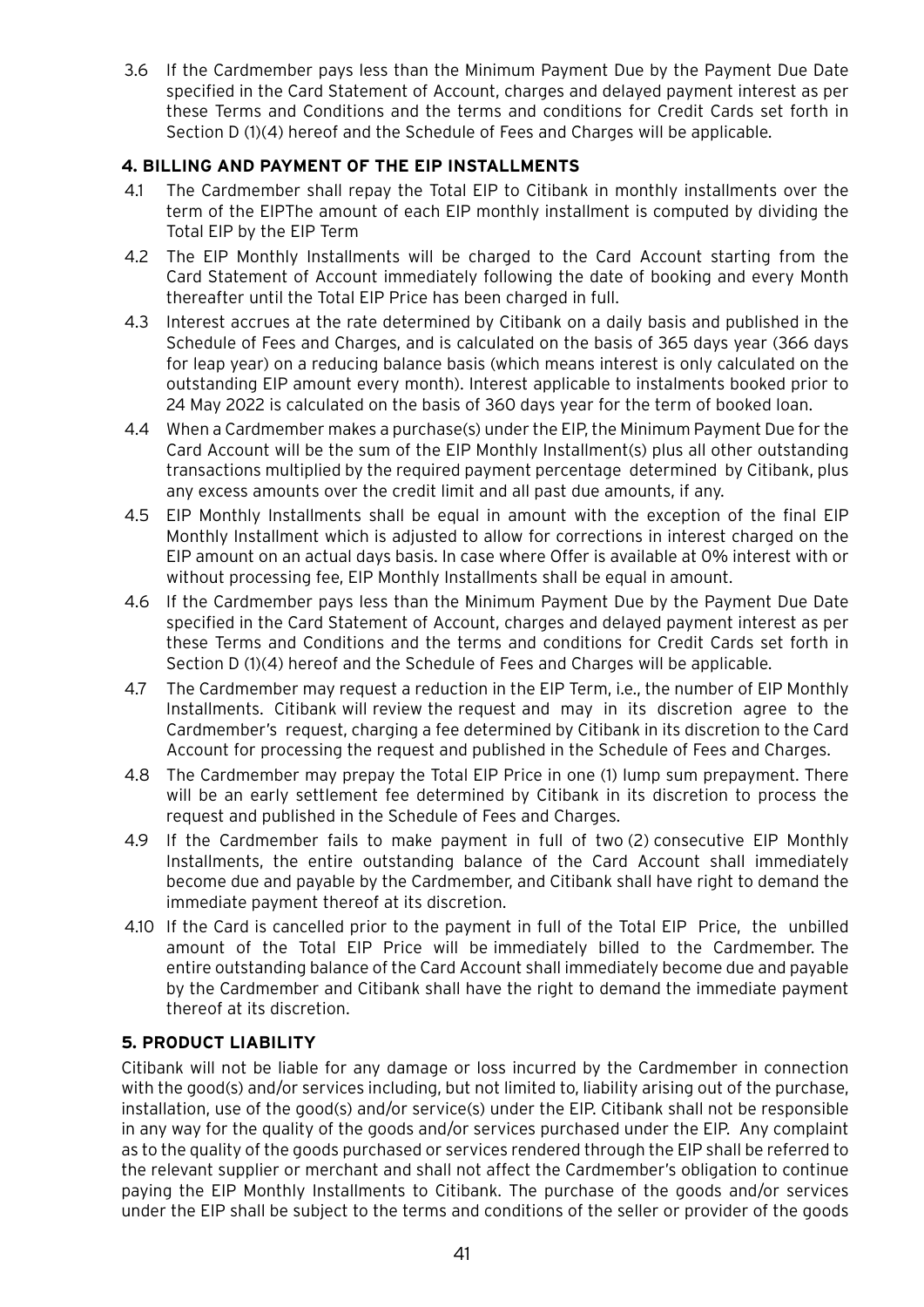and/or services, which are of no concern to Citibank or to the obligation of the Cardmember to pay the EIP Monthly Installments to Citibank.

# **6. MODIFICATIONS, AMENDMENTS AND CANCELLATION**

- 6.1 Citibank is entitled at any time and without any prior notice or liability to the Cardmember in any manner whatsoever to terminate the EIP or cancel or vary its benefits or features, or vary, or add or delete any of the EIP terms and conditions. However, such termination, cancellation or variance shall not affect transactions concluded by the Cardmember and accepted by Citibank under the EIP before such decision nor the Cardmember's obligations to pay the EIP Monthly Installments with respect to such transactions. Citibank is also entitled to determine a minimum purchase price for goods and services under the EIP.
- 6.2 Citibank reserves the right to disqualify any Cardmember from further participation in the EIP, if in its judgment, that Cardmember has in any way violated any of these Terms and Conditions. Suspension and disqualification shall not lead to termination of transactions already concluded by the Cardmember and accepted by Citibank before such decision nor the Cardmember's obligation to pay the EIP Monthly Installments with respect to such transactions.
- 6.3 Citibank shall be entitled to disallow or refuse any transaction submitted by the Cardmember to it under the EIP without providing any reason whatsoever.

### **7. MISCELLANEOUS**

- 7.1 Citibank shall not be responsible for any delay in the transmission to Citibank of evidence of an EIP transaction by the specified merchants or any other third party.
- 7.2 Citibank reserves the right to terminate the EIP without prior notice.

### **D(2)(d) BILL PAYMENT SERVICE TERMS AND CONDITIONS**

In addition to the terms, if any, set forth in the completed application form, the following terms and conditions are applicable to the Citibank Bill Payment Service ("BPS").

### **1. TERMS AND CONDITIONS**

- 1.1 The Cardmember hereby authorizes Citibank to accept BPS Instructions given to Citibank to debit the Cardmember's Card Account and to pay the Authority Bill whenever it receives BPS Instructions from the Cardmember. The Cardmember agrees that confirmation of the Cardmember's identity by provision of the personal details required by Citibank will be sufficient evidence for Citibank to identify the Cardmember and that Citibank can thereafter debit the Cardmember's Card Account as detailed by the Cardmember and pay the Authority Bill within three (3) or more working days of receiving such instructions.
- 1.2 The Cardmember agrees that the use of the BPS Service by the Cardmember shall constitute binding and conclusive evidence of the confirmation of the Cardmember to be bound by these Terms and Conditions.
- 1.3 The Cardmember agrees that Citibank's records of transactions processed through the BPS Service shall be final and binding.
- 1.4 The Cardmember hereby consents to the recording of BPS Instructions by Citibank and accepts that such recordings may be used by Citibank as evidence in a court of law or any arbitral or legal proceedings.
- 1.5 Upon Citibank's recital of an approval number as confirmation of receipt of BPS Instructions, the Cardmember agrees that the Cardmember cannot, thereafter, dispute or reverse the transaction.
- 1.6 The Cardmember accepts that payments made using the BPS Service may take three (3) or more working days from Citibank's receipt of BPS Instructions to be credited to the Cardmember's Account with the Authority and that any disconnection effected or other action taken in the interim by the Authority, as a result of non-payment or delayed payment shall be at the Cardmember's risk. Citibank shall not be liable for any loss, damage or consequences arising out of such non-payment or delayed payment (as the case may be).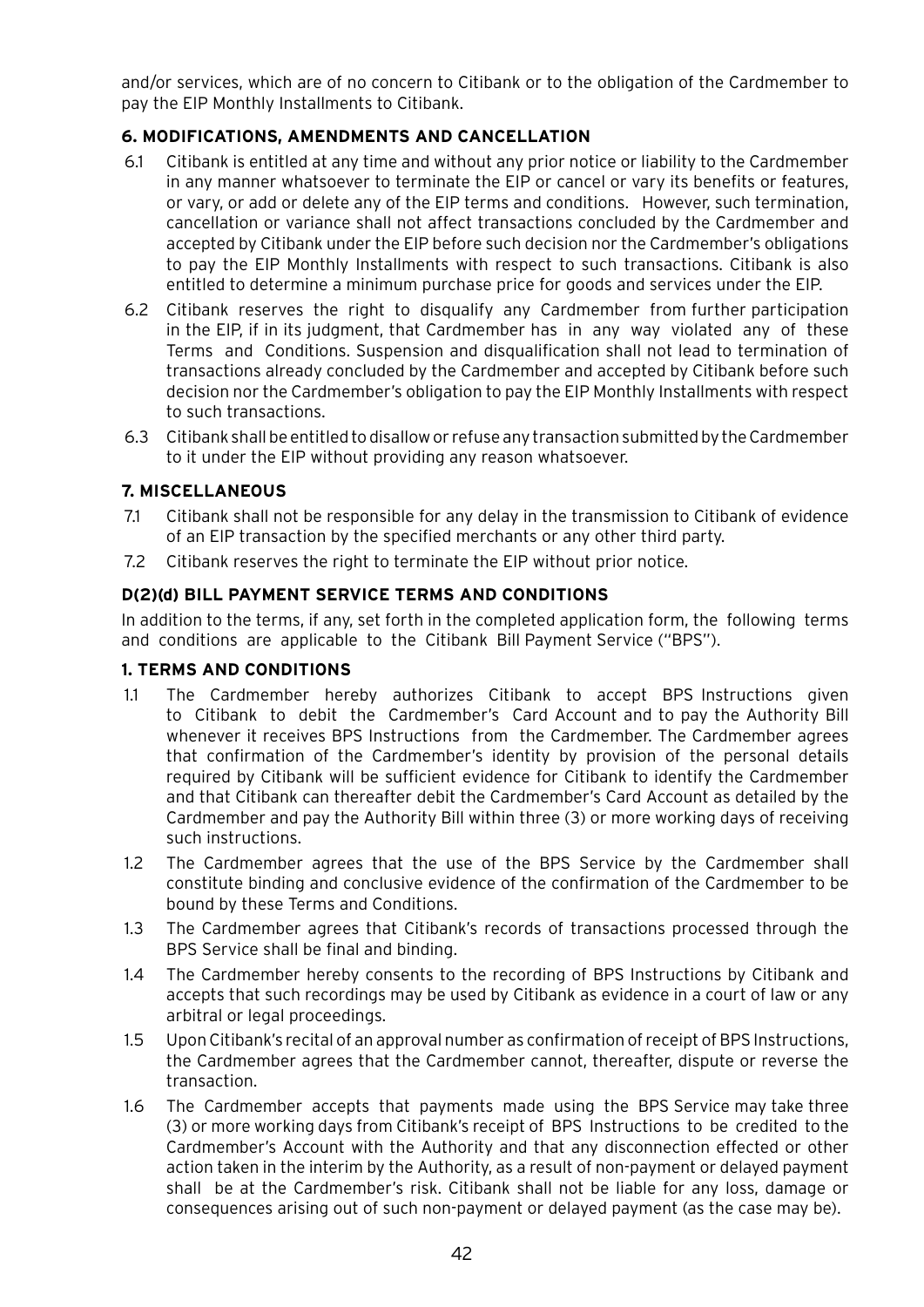The Cardmember acknowledges that (according to current policy):

- a) ADDC's electricity and water lines are disconnected after three (3) months of nonpayment, and ADDC charges a reconnection fee (as decided by ADDC, and as applicable from time to time).
- b) DEWA's electricity and water lines are disconnected after three (3) months of nonpayment, and DEWA charges a reconnection fee (as decided by DEWA, and as applicable from time to time).
- c) SEWA's electricity and water lines are disconnected after two (2) months of nonpayment, and SEWA charges a reconnection fee (as decided by SEWA, and as applicable from time to time).
- d) There is a mass termination of lines by Etisalat at the beginning of each month, and Etisalat charges a reconnection fee (as decided by the Etisalat, and as applicable from time to time) if payments are not received within seven (7) days of such disconnection.
- 1.7 The Cardmember agrees that Citibank retains the absolute discretion not to carry out any BPS Instructions for whatever reason and that the Cardmember shall not hold Citibank liable in any way whatsoever for failing to carry out any BPS Instructions. The Cardmember accepts and agrees that Citibank provides the BPS Service at the Cardmember's own risk and that Citibank shall not be held liable in any way whatsoever for failing to provide this service or failure to carry out any BPS Instructions in whole or in part. The Cardmember agrees that Citibank shall not be responsible for any delay in the execution or non-execution of BPS Instructions that are, in Citibank's opinion, unclear or invalid or those BPS Instructions which Citibank deems cannot be executed.
- 1.8 The Cardmember agrees that Citibank is under no obligation to provide a remittance advice or receipt representing payment of the Authority Bill to the Cardmember and that only an approval number will be given as confirmation of receipt of such BPS Instructions.
- 1.9 The Cardmember accepts that the BPS Service shall only be available to Basic Cardmembers and to such Supplementary Cardmembers who have a TPIN and that the BPS Service cannot be used by a Cardmember calling from outside the UAE.
- 1.10 The Cardmember agrees to take all necessary precautions to prevent unauthorized use of the BPS Service, the Cardmember shall not disclose the Cardmember's personal details to others and the Cardmember shall personally bear all risk and responsibility should the Cardmember fail to abide by these Terms and Conditions. The Cardmember undertakes to notify Citibank immediately upon any unauthorized use of the BPS Service or disclosure of any of its details to others, and the Cardmember undertakes to confirm the same in writing.
- 1.11 The Cardmember authorizes Citibank to instruct the Authority to debit or credit the Cardmember's Account with the said Authority if Citibank, in its sole discretion, believes that payment has been credited or debited to the Cardmember's Account with the Authority in error through use of the BPS Service.
- 1.12 The Cardmember hereby accepts and agrees that Citibank shall not be liable for any failure or delay or error on the part of the Authority, including, without limitation, any failure, delay or error with respect to recording and effecting any payment that the Cardmember instructs Citibank to make using the BPS Service.
- 1.13 Should Citibank be found liable by any court of law or in any legal proceedings for a failure to render or any error or delay in rendering the BPS Service or for any other related reason, the Cardmember hereby agrees that the maximum liability of Citibank shall be limited to the minimum sum required to reconnect the Cardmember's Authority line(s). The Cardmember expressly agrees that Citibank shall not be liable for any indirect or consequential losses resulting from any disconnection of the line(s) or any failure on Citibank's part to carry out any BPS Instructions in whole or in part.
- 1.14 The Cardmember hereby accepts and agrees to be bound by all the prevailing terms and conditions of the Authority as may be changed from time to time.

## **D (2)(e) REWARDS TERMS AND CONDITIONS**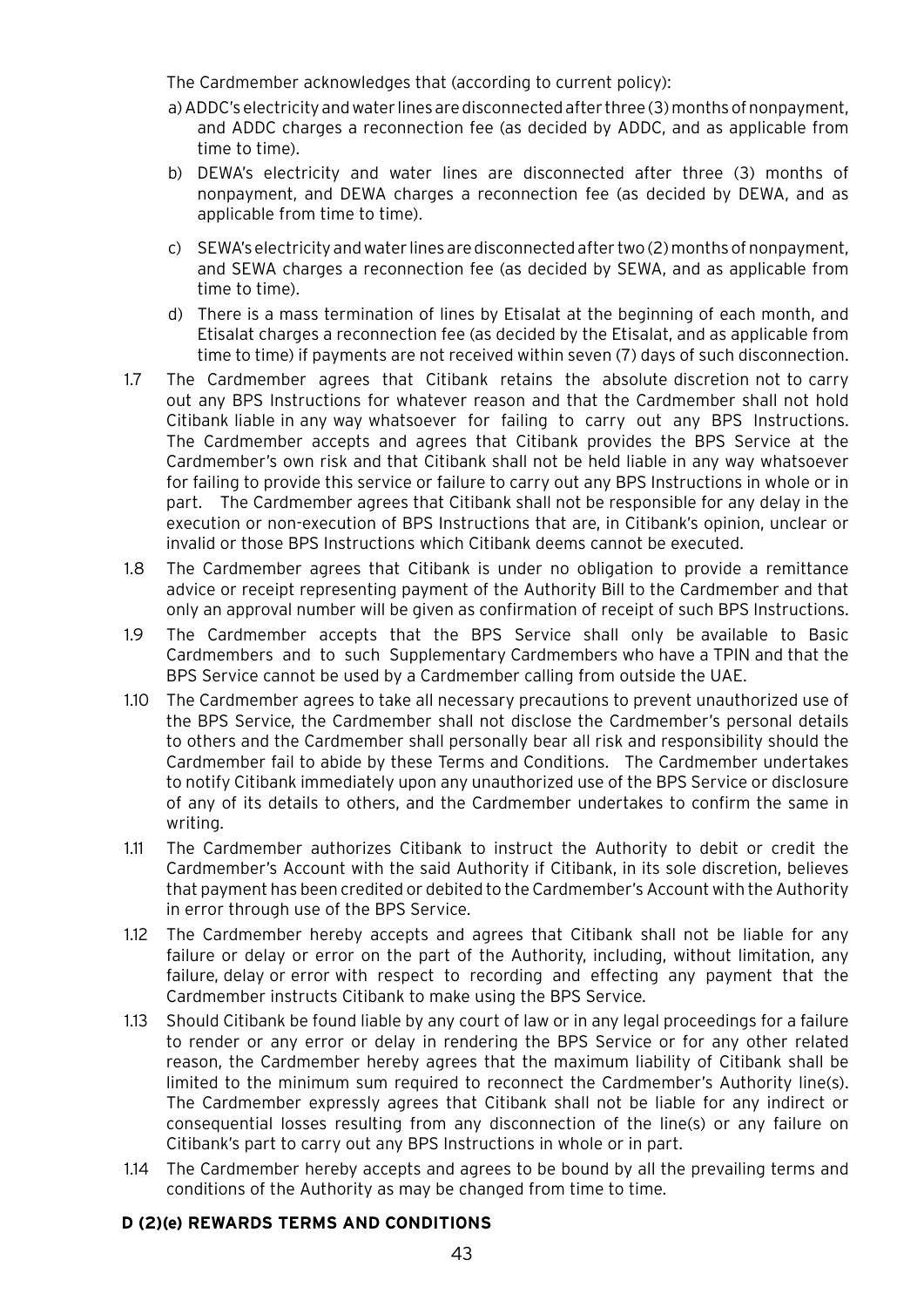- 1) Citibank N.A. customers holding a Citibank VISA and/or MasterCard credit cards ("Cardholders") may be eligible to participate in the Citibank Rewards Program, provided that the Citibank Visa and/or Master credit card belongs to a category of cards which offers rewards to the Cardholders for using their Citibank Visa and MasterCard credit cards ("Citibank Rewards"). For the avoidance of doubt, the Citibank Rewards do not apply to all Citibank Visa and/or MasterCard. Benefiting from Citibank Rewards shall be at all times subject to the terms and conditions outlined hereinafter.
- 2) In order for a Cardholder to benefit from Citibank Rewards his Citibank Visa and/or MasterCard credit cards, as applicable, must be valid and in good standing as per the criteria and standards applied by Citibank from time to time. The Cardholder's shall be deemed to have accepted the terms and conditions outlined hereinafter upon redemption of CitiDollars.
- 3) Citibank reserves the right to change the ratio between (a) a CitiDollar to be awarded; and (b) the specified amount charged to the Cardholder's Citibank VISA or MasterCard credit card.
- 4) Unless otherwise stated, all transactions charged to a Cardmember's Citibank VISA or MasterCard Credit Cards are eligible for CitiDollars except for the following: (i) annual fee payment(s) related to the Cardmember's Citibank VISA or Mastercard Credit Cards and fast track redemptions; (ii) cash advances; (iii) Finance Charges; (iv) late payment charges; (v) traveler's cheques, balance transfer, repayment of bank loans/fees/charges and/or other unauthorized charges; (vi) purchase of foreign currency; (vii) contributions, premiums or other payments in relation to Invest Plus, Credit Shield/Credit Shield Plus products/programs/any other insurance programs or products that Citibank may choose to offer/distribute; (viii) utility bill payments made through Citibank Online and/or by utilizing any other payment channel provided by Citibank (ix) transactions conducted at exchange house(s); (x) purchase of saving certificates, bonds and other debt instruments; or (ix) transactions conducted at exchange house(s); (x) purchase of savings certificates, bonds and/or other debt instruments; (xi) transactions that Citibank decides are disputed, erroneous, unauthorized, illegal and/or fraudulent; (xii) any transaction undertaken through or using the UAE Direct Debit System; and (xiii) transactions converted into EIP with a zero percent reducing balance rate per annum. Furthermore, misuse of the Card to effect fictitious transactions through POS terminals at merchant outlets or through other means shall not be eligible for CitiDollars.
- 5) Citibank may, at its sole discretion and without prior notice to the Cardholder, add to, or remove from, the above list of eligible charges and transactions. Citibank's decision as to what constitutes an eligible charge shall be final, conclusive and binding.
- 6) CitiDollars awarded to the Cardholder will be shown in the Cardholder's monthly Statement, and will be redeemable in such manner as set out in the Citibank Rewards Catalog for Goods and Services, which will be made available to the Cardholder upon his request.
- 7) The Cardholder may only redeem those CitiDollars registered and credited to the Citibank Visa and/or MasterCard Card Account of the Cardholder at the time of making the redemption. The books and records of Citibank shall be conclusive evidence in respect of the number of CitiDollars registered and credited to the Cardholder's Citibank Visa and/or MasterCard Card Account.
- 8) In addition to any other conditions outlined in these Terms and Conditions, CitiDollars accumulated under the Cardholder's Citibank VISA or MasterCard credit cards Account are only redeemable by the Cardholder if the Cardholder's Citibank VISA or MasterCard Card Account is current (not cancelled or terminated by the Cardholder or Citibank) .
- 9) Any CitiDollars, Skywards Miles, Citi Miles and/or any similar benefits (as applicable) accumulated will be cancelled if the Cardholder's Citibank VISA or MasterCard Card Account is a) closed; b) not in good standing in the opinion of Citibank; c) the Cardholder's Citibank VISA or MasterCard credit card has expired; d) there has been a breach of the Citibank VISA or MasterCard Agreement; or e) any other event, which, in the sole discretion of Citibank should result in the cancellation of the CitiDollars, Skywards Miles, Citi Miles and/or any similar benefits (as applicable). For the avoidance of doubt, the Cardholder's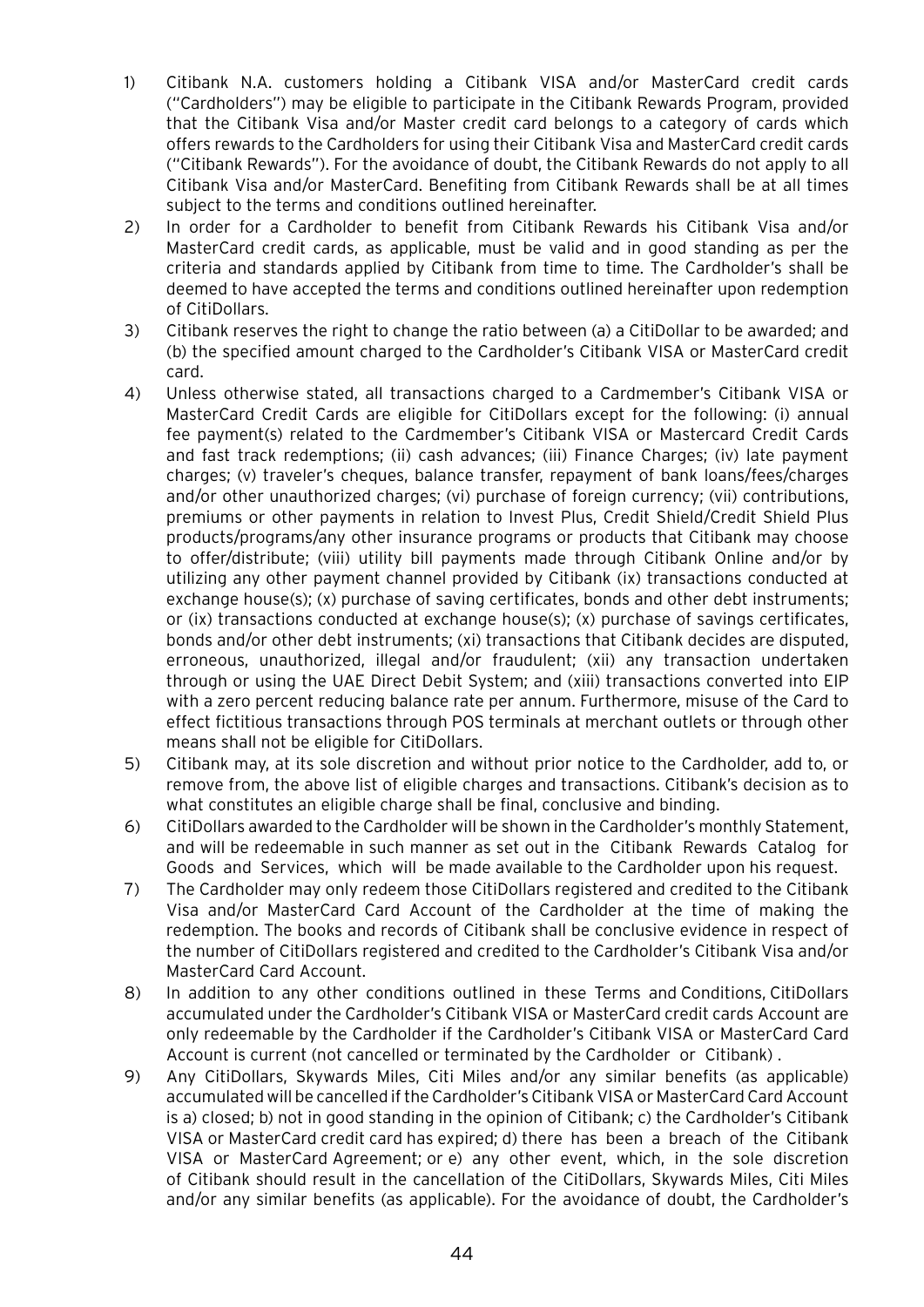CitiDollars and/ or "Skywards Miles" and/ or "Citi Miles" and/or similar benefits shall stand cancelled notwithstanding any full or partial payment of any Charges due and payable to Citibank which the Cardholder failed to pay on the Payment Due Date or on any other date when a payment of whatsoever description or nature was due to Citibank, whether under these Terms and Conditions or under the Card Account.

- 10) Without prejudice to the foregoing, Citibank reserves its right, to be exercised at any time without prior notice to the Cardholder, to apply time limitations on the validity of the CitiDollars earned by the Cardholder and credited to the Cardholder's Citibank Visa and/ or MasterCard Card Account. Any unprocessed redemption order for CitiDollars that have been cancelled, shall not be processed by Citibank despite the fact that such redemption order was received before the Cardholder's relevant CitiDollars cancellation.
- 11) Any order placed for the redemption of CitiDollars for any of Citibank Rewards in the Citibank Rewards Catalogue is subject to Citibank's approval, the availability of the Citibank Reward at the time the redemption order is placed by the Cardholder, as well as, any restrictions applied by the suppliers of the redeemed Citibank Reward. Citibank may without prior notice to the Cardholder withdraw or substitute any of Citibank Rewards for another reward of comparable value or nature. Redemption orders may be placed through CitiPhone Banking or through Citibank Online by logging on to www. citibank.ae.
- 12) Citibank shall only be responsible for forwarding the Cardholder's order for Citibank Rewards to the supplier of the Citibank Reward requested by the Cardholder. Citibank is not and shall not be considered at any time as the supplier of the Citibank Rewards available under the Citibank Rewards Program.
- 13) Citibank shall not be liable for any loss of profit, savings, contract, revenue, interest or goodwill or any consequential, indirect, incidental, special or punitive loss, damage or expenses or loss of data sustained by the Cardholder as a result of redeeming the Citibank Reward(s) and/or possessing and/or using the redeemed Citibank Reward(s) nor shall Citibank be responsible or held liable for any amount payable by the Cardholder to any third party arising out of the purchase, supply, quality, installation, use or otherwise of Citibank Rewards, or of any negligence, breach of statutory or other duty on the part of Citibank and/or the supplier.
- 14) Citibank gives no warranty whatsoever (whether expressed or implied) and undertakes no liability in respect of the quality of Citibank Rewards or their suitability or fitness for any purpose.
- 15) Should a Citibank Reward arrive damaged or faulty, the Customer may notify CitiPhone Banking no later than two (2) days from the date of receipt of the Citibank Reward giving full details. Citibank shall use its best endeavors to convey the Cardholder's complaint to the supplier of the Citibank Reward and arrange for a replacement thereof, if possible. Notwithstanding the foregoing, Citibank shall not be held responsible in any way whatsoever for any damaged or defective Citibank Rewards.
- 16) Citibank Rewards items, which are stocked by Citibank, will be delivered within seven (7) working days from the date Citibank approves the redemption request. The redemption confirmation letter for Citibank Rewards items, which have to be picked up from Merchants, will be sent to the Cardholder within ten (10) working days from the date Citibank approves the redemption request. Such letter shall authorize the Customer to pick up the Citibank Rewards item from the relevant Merchant.
- 17) Redemption orders once submitted to Citibank cannot be cancelled, revoked or changed by the Customer.
- 18) Citibank reserves the right to disqualify any Cardholder from further participation in the Citibank Rewards Program, if in Citibank's sole judgment, that Cardholder has in any way violated these Terms and Conditions and/or the terms and conditions of Citibank Visa and/or MasterCard credit card Agreement. Suspension and disqualification may result, at Citibank's sole discretion, to the cancellation and nullification of all CitiDollars earned by the Cardholder.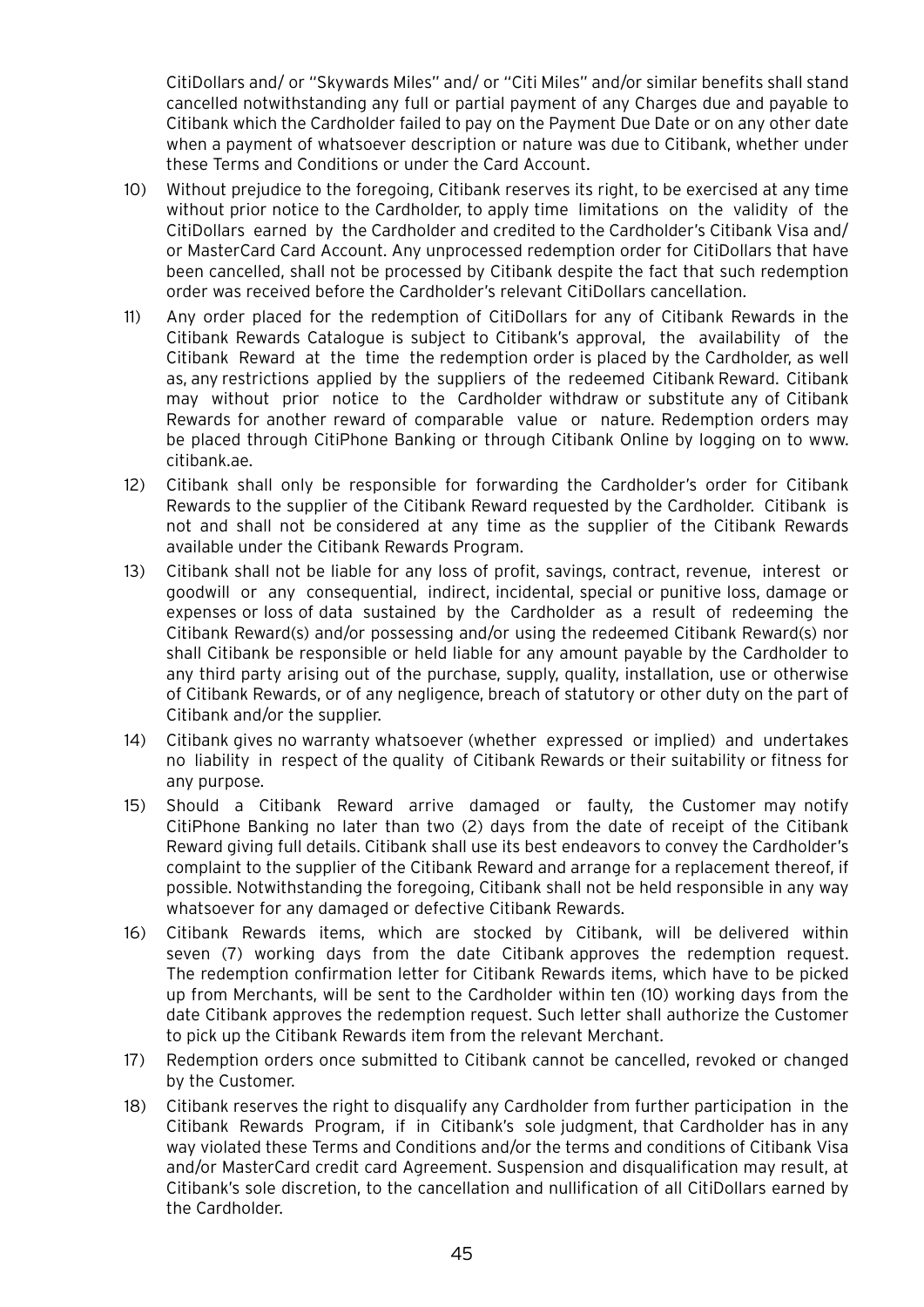- 19) Citibank is entitled, at any time and without any prior notice or liability to the Cardholder in any manner whatsoever, to terminate Citibank Rewards Program and/or cancel and/ or vary its benefits or features, and/or vary, add to or delete any of the terms and conditions outlined herein, and/or withdraw or change the participants of Citibank Rewards Program, and/or modify or limit the value of CitiDollars and/or the manner of their redemption even though any of such acts may diminish the value of the CitiDollars already accumulated. The latest provisions in this regard shall be available on Citibank's website. It is the Cardmember's responsibility to ensure that he is apprised of the provisions and any changes thereto relating to the Card at all times. Citibank's decision on all matters relating to the CitiDollar's Program shall be final and binding on the Customer.
- 20) Cash coupons, offered under Citibank Rewards Program, are not exchangeable, refundable, or redeemable for cash or credit under any circumstances. Such cash coupons are not replaceable in the event of loss or destruction after being issued and are subject to such terms and conditions as may be prescribed by the issuer of the same.
- 21) Details of specific rewards are set out in the Citibank Rewards Catalog which is subject to change from time to time as may be determined by Citibank without prior notice to the Cardholder. All Citibank Rewards selections are non-returnable. When deemed necessary by Citibank and/or merchant partners of the Citibank Rewards, they may make similar substitution without advance notice to the Cardholder. Citibank Rewards offers are void where prohibited by law.
- 22) For the avoidance of doubt, the Cardholder acknowledges and agrees that in the (i) event of the death or incapacity of the Cardholder and/or (ii) termination of the Cardholder's Card Account; all Citidollars, Skywards Miles, Citi Miles and any similar benefits/rewards (as applicable) accumulated in the Cardholder's Card Account shall be automatically forfeited, no additional Citidollars shall accrue in the Cardholder's Card Account and any unprocessed Citibank Rewards redemption requests shall be cancelled immediately.
- 23) For the avoidance of doubt, the Cardholder acknowledges and agrees that the Citibank Rewards are non-transferrable.
- 24) Every effort has been made to ensure that the information contained in the Citibank Rewards Catalog, which may be dispatched to the Cardholder, from time to time is accurate. Citibank is not responsible for any errors or omissions, which may appear on the Citibank Rewards Catalogue.

# **E. CITI LIFE PROGRAM**

The following terms and conditions are applicable to Citibank's Citi Life Program.

- 1. A Cardmember whose Card Account is valid and in good standing, as determined by Citibank at its sole discretion, is entitled to participate in the Citi Life Program and earn CitiDollars which can subsequently be redeemed against rewards/benefits offered through the CitiDollars Program. The CitiDollars earned under the Citi Life Program will be governed by terms stated in Section D(2)(f) of these Terms and Conditions.
- 2. A Cardmember will be entitled to receiving, on a monthly basis, CitiDollars which will be credited to his Card Account at the rate determined by Citibank for every AED / Dollar equivalent (earn rate) charged to his Account for retail purchases. Citibank reserves the right, to be exercised at any time and without prior notice to the Cardmember, to change the ratio between a) CitiDollars to be awarded, and b) the specified amount charged to the Cardmember's Card. Citibank shall also have the right to determine the maximum number of CitiDollars that can be earned by a Cardmember as well as the transactions that shall be excluded from earning CitiDollars in accordance with provisions stated in Section J(6) Clause 6.10, Clause 6.10(a) and Clause 6.10(b) of these Terms and Conditions. Eligible retail purchases charged by a Supplementary Cardmember will be aggregated with the retail purchases charged by a Basic Cardmember for the purposes of calculating the amount of CitiDollars earned. The aggregated CitiDollars will reflect in the Basic Cardmember's Card Account.
- 3. Reversals / part reversals of Card Transaction(s) for whatever reason, will result in the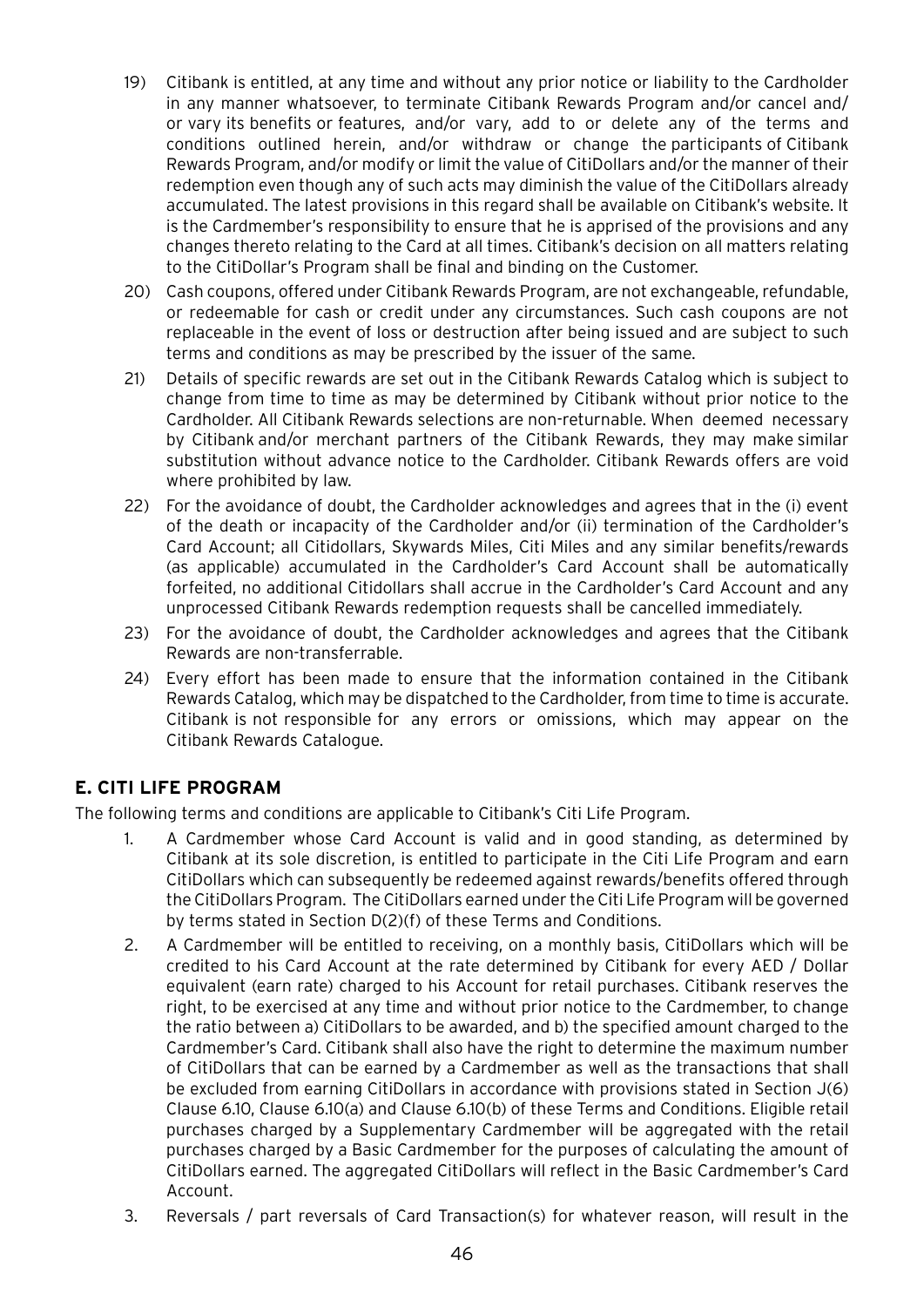respective Citi Dollars being reversed in the Statement of Account period in which the Card Transaction(s) has been reversed/ part-reversed which may differ from the Statement of Account period in which the corresponding Card Transaction was originally completed

CitiDollars will be awarded only if the cumulative value of the CitiDollars earned through new Card Transaction(s) in a Statement of Account period is higher than the value of the CitiDollars reversed due to Card Transaction(s) reversed/ part-reversed

- 4. Citibank shall be entitled to debit CitiDollars even if such debits cause the Card Account to have a negative CitiDollars balance. CitiDollars shall be debited at the conversion rate applicable at the time of the Card Transaction(s) refunds / reversals / part reversals, which maybe different to the conversion rate that applied at the time of original respective Card Transaction(s) if during such time the conversion rate used by Citi has changed, as per www.citibank.ae
- 5. Subject to the provisions stated herein, each CitiDollar earned will be valid for redemption for a maximum period of three (3) years. Citibank reserves the right to change, at its discretion, the validity of the CitiDollars earned by the Cardmember at any time and without providing prior notice to the Cardmember in such respect.
- 6. The Cardmember may only transfer/ redeem those CitiDollars registered and credited to the Card Account of the Basic Cardmember at the time of making the transfer/ redemption. The books and the records of Citibank shall be conclusive evidence with respect to the number of CitiDollars registered and credited to the Cardmember's account.
- 7. Provided that the Card Account is in good standing as determined by Citibank and that there are sufficient CitiDollars, a Cardmember may select and redeem any one or more of the CitiDollars rewards, based on the qualifying CitiDollars amount, via such redemption channel as Citibank may from time to time inform the Cardmember. The Cardmember agrees that the use of any channel will be governed by its applicable terms and conditions. Unless expressly stated herein, CitiDollars are not transferable and not exchangeable for cash or credit. Redemption instructions with respect to CitiDollars, once submitted to Citibank cannot be cancelled, revoked or changed by the Cardmember.
- 8. Citibank shall not, in any way, be liable to the Cardmember or any third party for any goods or services or the quality or performance of such goods or services redeemed from/ supplied by any partner, service provider, merchant or any third party under/ pursuant to the CitiDollars Program. Cardmembers should seek redress and direct any complaints or comments with respect to such goods and services to the respective partner, service provider, merchant or third party.
- 9. The CitiDollars Catalogue Redemption program is available to be utilized only by Citi Life Infinite, Citi Life Platinum, Citi Life Titanium, Citi Life Gold and/or Citi Life Silver Credit Cardmembers.
- 10. For the avoidance of doubt, the Cardholder acknowledges and agrees that in the event of the death or incapacity of the Cardholder, all Citidollars accumulated in the Cardmember's Card Account shall be automatically forfeited, no additional Citidollars shall accrue in the Cardholder's Card Account and any unprocessed Citibank Rewards redemption requests shall be cancelled immediately.

## **Citi Dollars Transfer Program**

- 11. Citibank will from time to time enable the Cardmember to avail Citi Dollar transfer facilities from participating loyalty programs "Loyalty Program" so that the Cardmember can use his CitiDollars to redeem Loyalty Program points. The transfer rate for redemption shall be determined by Citibank and may be revised from time to time at Citibank's discretion. The Cardmember shall be responsible for checking the applicable transfer rate at the time of redemption. Citibank may impose an administrative fee to the Cardmember for each request to use his CitiDollars to redeem Loyalty Program points. The Cardmember can use his CitiDollars to redeem for Loyalty Program points through entities/ partners intimated by Citibank from time to time. For the avoidance of doubt, Citibank shall have absolute discretion in choosing participating partners with respect to the Loyalty Program.
- 12. The Cardmember agrees that he must also be a member of the Loyalty Program before he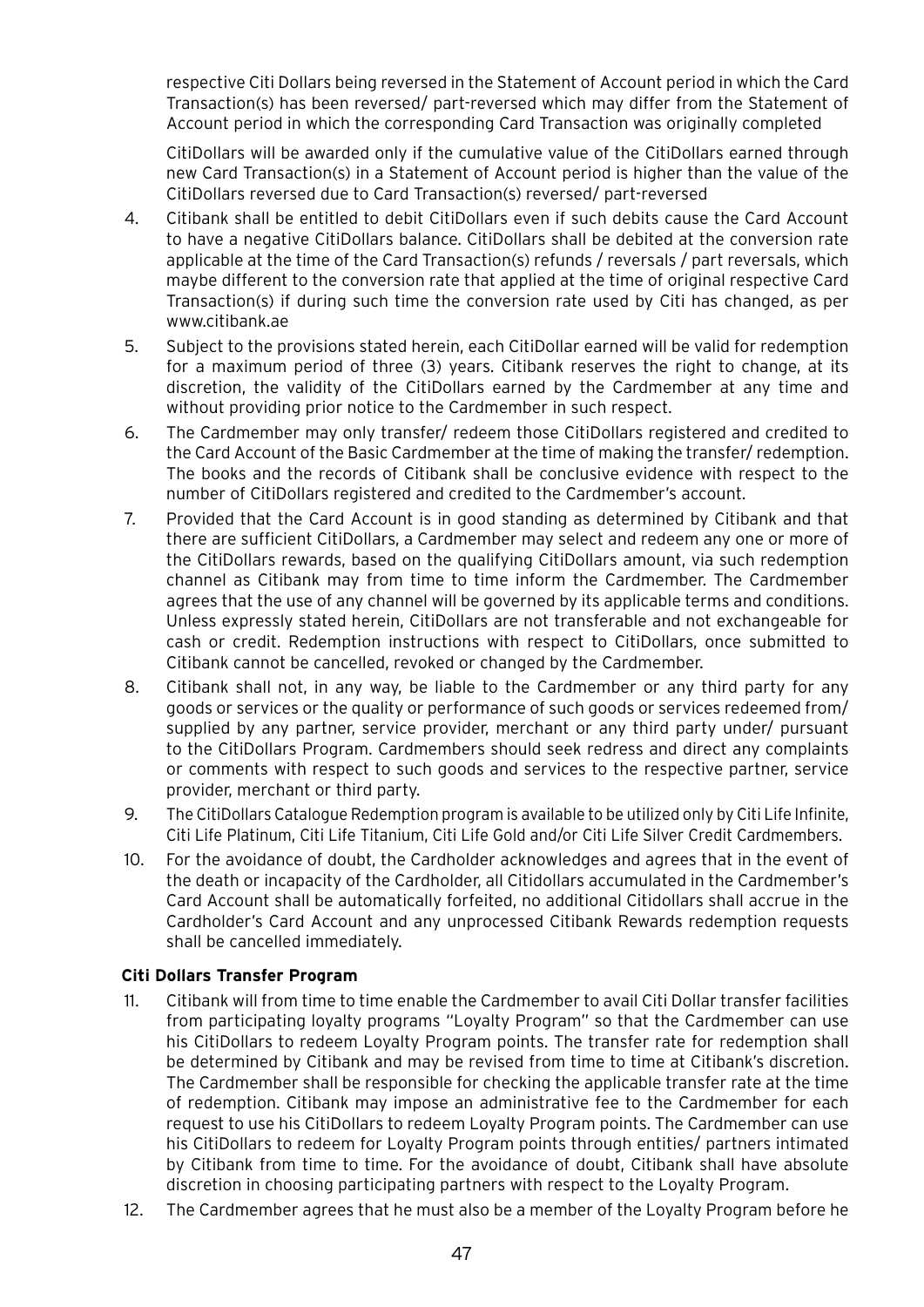can transfer his CitiDollars to the said Loyalty Program. The Cardmember must request to transfer CitiDollars to Loyalty Programs at least 1 (one) Month prior to the required date by which he wishes to transfer the points in his Loyalty Program's account. Citibank is not liable to compensate the Cardmember for changes initiated by the participating partner in the Loyalty Program points redemption values required for a specific reward during the process of the transfer or due to unavoidable delays in the transfer from Citibank. The Cardmember further acknowledges and agrees that usage of his CitiDollars to redeem for Loyalty Program points will be subject to such terms and conditions, as may be imposed by Citibank and/or the respective Loyalty Program.

- 13. No cancellation of the transfer request is allowed. CitiDollars cannot be credited back once the transfer from Citibank to the participating Loyalty Program is complete.
- 14. To enable transfer of CitiDollars to Loyalty Programs, the Cardmember's current CitiDollars balance must be at least equal to a) the minimum CitiDollars required to enable the transfer, and b) total CitiDollars required by the Cardmember to achieve the Loyalty Program points equivalent required in value.
- 15. It is entirely the Cardmember's responsibility to provide authentic and accurate information with respect to his Loyalty Program's membership number and/or other membership account details required to successfully transfer the CitiDollars to the respective Loyalty Program partner. Citibank will not be liable for any CitiDollars transferred based on inaccurate information provided by the Cardmember.
- 16. The selection of participating Loyalty Program and other partners in the CitiDollars Program is at the discretion of Citibank and subject to change without prior notice.
- 17. This feature can be utilized only by Citi Life Infinite, Citi Life Platinum, Citi Life Titanium, Citi Life Gold and/or Citi Life Silver Credit Cardmembers.

## **F. CITIMILES PROGRAM**

- 1. A Cardmember whose Account is valid and in good standing, as determined by Citibank at its sole discretion, is entitled to participate in the Citi PremierMiles Program and earn Citi Miles which can subsequently be redeemed against rewards/ benefits offered through the Citi Miles Program ("Citi Miles Program").
- 2. Citibank is entitled, at any time and without any prior notice or liability to the Cardmember in any manner whatsoever, to terminate the Citi Miles Program and/or cancel and/or vary its benefits or features, and/or vary, add to or delete any of the terms and conditions outlined herein, and/or withdraw or change the participants of the Citi Miles Program, and/or modify or limit the value of Citi Miles and/or the manner of their redemption even though any of such acts may diminish the value of the Citi Miles already accumulated and the Cardmember shall be bound by such variations and amendments. The latest provisions in such connection will be available on the Citibank website. It is the Cardmember's responsibility to ensure that he is apprised of the provisions and any changes thereof relating to the Card at all times. Citibank's decision on all matters relating to the Citi Miles Program shall be final and binding on the Cardmember.
- 3. A Cardmember will be entitled to receiving, on a monthly basis, Citi Miles which will be credited to his Card Account at the rate determined by Citibank for every US Dollar equivalent (earn rate) charged to his Card Account for retail purchases. Citibank reserves the right, to be exercised at any time and without prior notice to the Cardmember, to change the ratio between a) Citi Miles to be awarded, and b) the specified amount charged to the Cardmember's Card. Citibank shall also have the right to determine the maximum number of Citi Miles that can be earned by a Cardmember as well as the transactions that shall be excluded from earning Citi Miles in accordance with provisions stated in Section J Clause 6.10 of these Terms and Conditions.
- 4. Citi Miles shall be calculated on the amount of eligible retail purchases accumulated on a daily basis, rounded down to the nearest Citi Mile. Eligible retail purchases charged by a Supplementary Cardmember will be aggregated with the retail purchases charged by a Basic Cardmember for the purposes of calculating the amount of Citi Miles earned. The aggregated CitiMiles will reflect in the Basic Cardmember's Card Account.
- 5. Reversals / part reversals of Card Transaction(s) for whatever reason, will result in the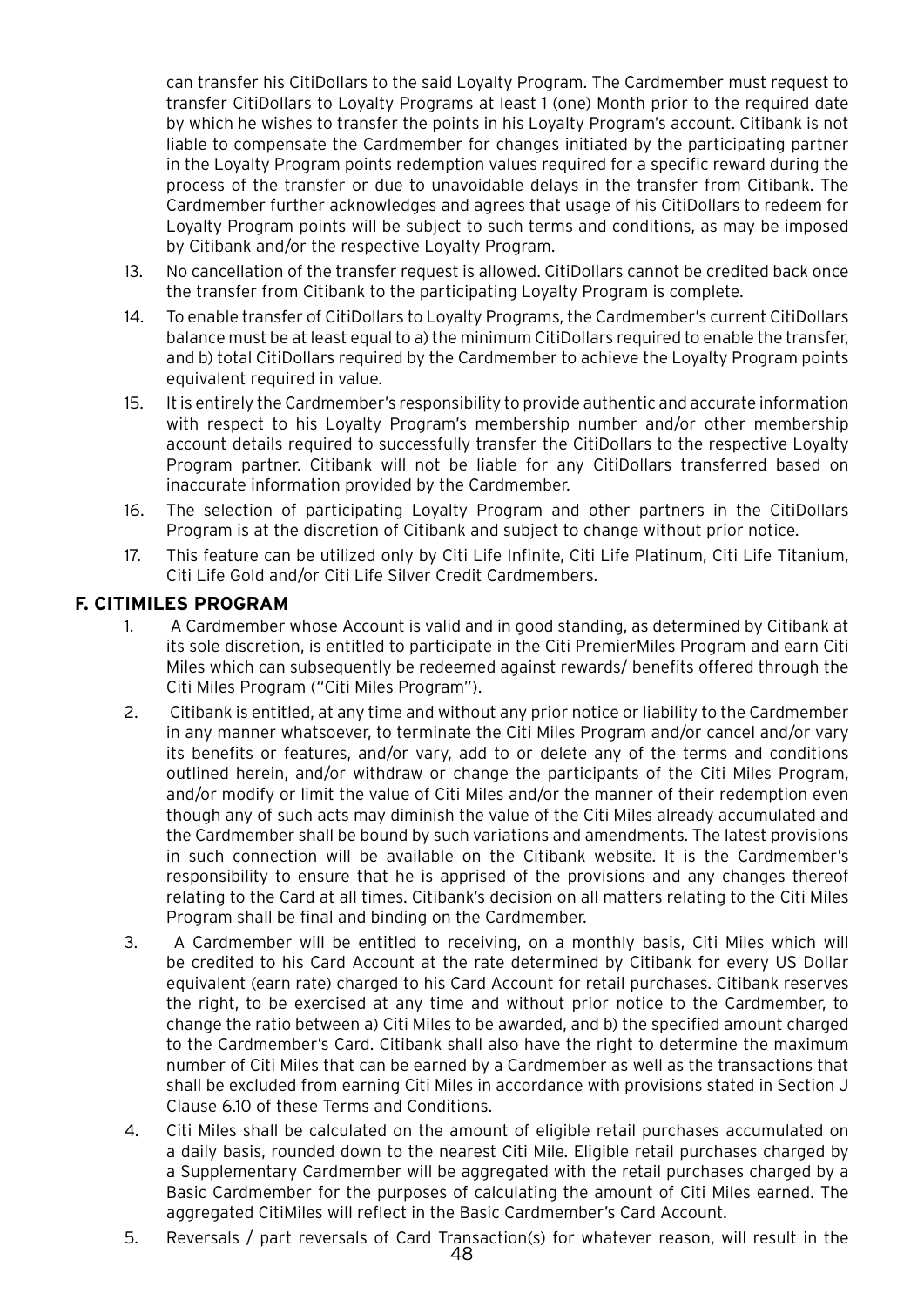respective Citi Miles being reversed in the Statement of Account period in which the Card Transaction(s) has been reversed/ part-reversed which may differ from the Statement of Account period in which the corresponding Card Transaction was originally completed

Citi Miles will be awarded only if the cumulative value of the Citi Miles earned through new Card Transaction(s) in a Statement of Account period is higher than the value of the Citi Miles reversed due to Card Transaction(s) reversed/ part-reversed

- 6. Citibank shall be entitled to debit Citi Miles even if such debits cause the Card Account to have a negative Citi Miles balance. Citi Miles shall be debited at the conversion rate applicable at the time of the Card Transaction(s) refunds / reversals / part reversals, which maybe different to the conversion rate that applied at the time of original respective Card Transaction(s) if during such time the conversion rate used by Citi has changed, as per www.citibank.ae
- 7. Subject to the provisions stated herein, a Citi Mile shall have no expiry period. Citibank reserves the right to change, at its discretion, the validity of Citi Miles earned by the Cardmember at any time and without providing prior notice to the Cardmember in such respect.
- 8. The Cardmember may only transfer/ redeem those Citi Miles registered and credited to the Card Account of the Basic Cardmember at the time of making the transfer/ redemption. The books and the records of Citibank shall be conclusive evidence with respect to the number of Citi Miles registered and credited to the Cardmember's Account.
- 9. Provided that the Account is in good standing as determined by Citibank and that there are sufficient Citi Miles, a Cardmember may select and redeem any one or more of the Citi Miles rewards, based on the qualifying Citi Miles amount, via such redemption channel as Citibank may from time to time inform the Cardmember. The Cardmember agrees that the use of any channel will be governed by its applicable terms and conditions. Unless expressly stated herein, Citi Miles are not transferable and cannot be exchanged (or converted) for cash or credit. Redemption instructions with respect to Citi Miles once submitted to Citibank cannot be canceled, revoked or changed by the Cardmember.
- 10 Citibank shall not, in any way, be liable to the Cardmember or any third party for any goods or services or the quality or performance of such goods or services redeemed from/ supplied by any partner, service provider, merchant or any third party under/ pursuant to the Citi Miles Program. Cardmembers should seek redress and direct any complaints or comments with respect to such goods and services to the respective partner, service provider, merchant or third party.
- 11. For the avoidance of doubt, the Cardholder acknowledges and agrees that in the event of the death or incapacity of the Cardmember, all Citi Miles accumulated in the Cardmember's Card Account shall be automatically forfeited, no additional Citi Miles shall accrue in the Cardmember's Card Account and any unprocessed redemption requests shall be cancelled immediately.
- 12. The Cardmember hereby authorizes Citibank to disclose information regarding himself and his Card Account to such third parties as Citibank deems necessary for the purposes of the Citi Miles Program.
- 13. Citibank will from time to time partner with airlines, hotels and other entities so that the Cardmember can use his Citi Miles to redeem FFP miles/Loyalty Program points. The applicable transfer rate for redemption shall be determined by Citibank and may be revised from time to time at Citibank's discretion. The Cardmember shall be responsible for checking the applicable transfer rate for redemption, at the time of redemption. Citibank may impose an administrative fee at its absolute discretion without notice to the Cardmember for each request to use his Citi Miles to redeem FFM miles/Loyalty Program points. The Cardmember can use his Citi Miles to redeem FFM miles or other Loyalty Program points through entities/partners intimated by Citibank from time to time. For the avoidance of doubt, Citibank shall have absolute discretion in choosing participating partners in the Citi Miles Program.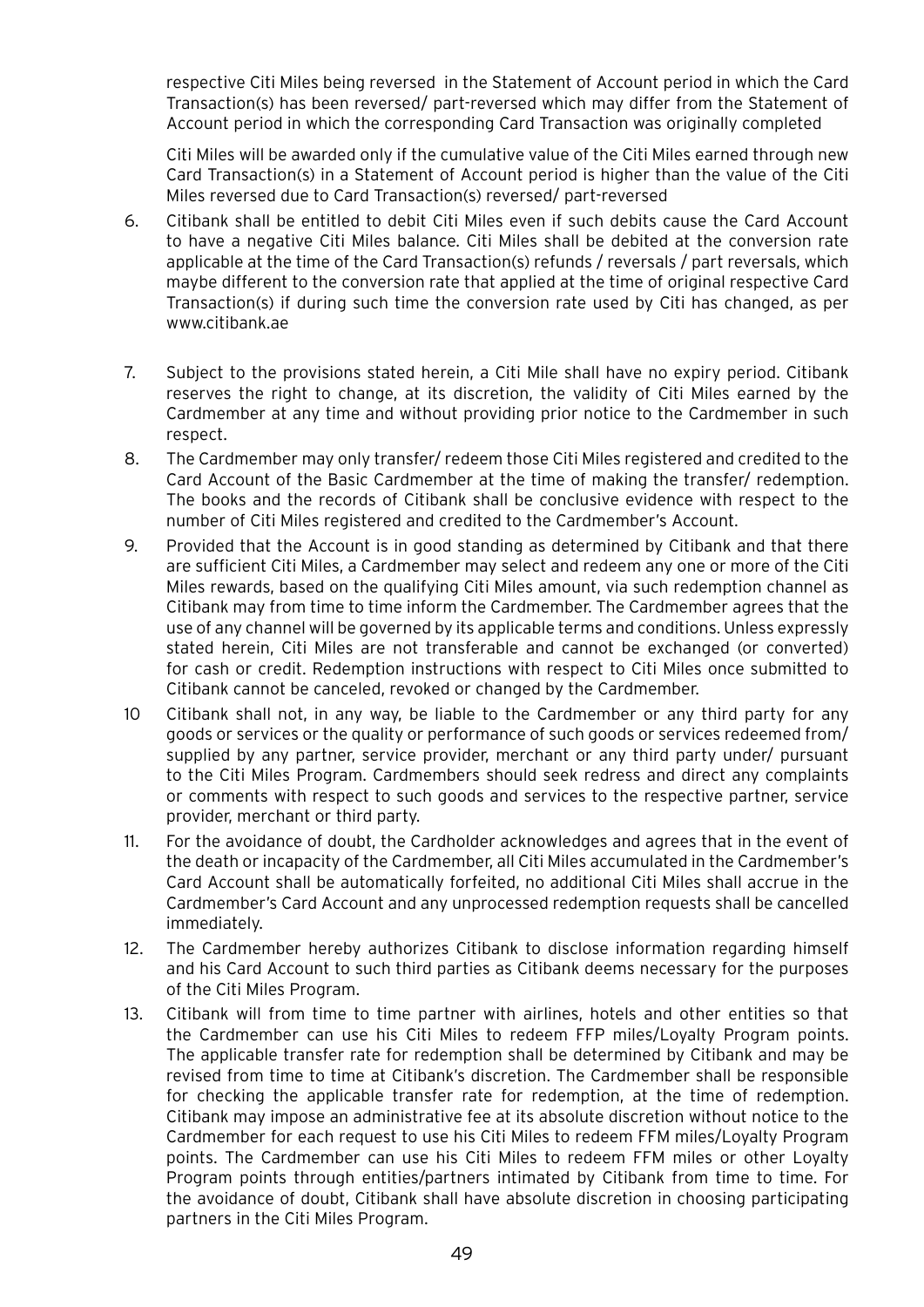- 14. The Cardmember agrees that he must also be a member of the FFP/Loyalty Program before he can transfer his Citi Miles to such FFP/Loyalty Program. The Cardmember must also request to transfer Citi Miles to FFP/Loyalty Program at least one (1) Month prior to the required date by which he wishes to have the miles/points (as applicable) in his FFP/Loyalty Program account. Citibank is not liable to compensate the Cardmember for changed initiated by the participating partner for the FFP miles/Loyalty Program points, including any changes relating to redemption values for a specific reward during the process of transfer or due to delays in such transfer from Citibank. The Cardmember further acknowledges and agrees that use of Citi Miles to redeem FFP miles/Loyalty Program points will be subject to such terms and conditions as may be imposed by Citibank and/or the respective FFP/Loyalty Program.
- 15. No cancellation of the transfer request is allowed. Citi Miles cannot be credited back once a transfer from Citibank to the relevant participating FFP/Loyalty Program is complete.
- 16. To enable transfer of Citi Miles to a FFP/Loyalty Program, the Cardmember's current Citi Miles balance must be at least equal to (a) the minimum Citi Miles required to enable the transfer, and (b) the total Citi Miles required by the Cardmember to achieve the FFP miles/ Loyalty Program points equivalent required in value.
- 17. It is entirely the Cardmember's responsibility to provide information that is true, accurate and not misleading with respect to his FFP miles/Loyalty Program membership number and/or other membership/account details required to successfully transfer Citi Miles to the respective FFP/Loyalty Program partner. Citibank will not be liable for any Citi Miles transferred based on false, inaccurate or misleading information provided by the Cardmember.
- 18. The selection of participating FFP miles/Loyalty Program partners for the Citi Miles Program is at the discretion of Citibank and is subject to change without prior notice.
- 19. Cardmembers will be entitled to redeem Citi Miles earned against rewards/benefits available as listed under the Citi Miles Program Catalogue ("Catalogue"). Any order placed for the redemption of Citi Miles for any rewards/benefits available for the Citi Miles Program is subject to Citibank's approval, the availability of the reward/benefit at the time of placing the redemption order by the Cardmember and any restrictions applied by the supplies of the redeemed Citi Miles reward/benefit. The redemption rate shall be determined by Citibank from time to time. Citibank may, without prior notice to the Cardmember, withdraw or substitute any reward/benefit listed in the Catalogue for another reward/ benefit of comparable value (in the event of a substitution). Redemption orders may be placed at www.citibank.ae or any other channel as Citibank may, from time to time, inform the Cardmember.
- 20. Citibank shall only be responsible for forwarding the Cardmember's order for rewards/ benefits to the supplier of the reward/benefit requested by the Cardmember. Citibank is not and shall not be considered at any time the supplier of the reward/benefit available under the Catalogue. All reward items/benefits are made available on a best-efforts basis and at Citibank's sole discretion. Citibank makes no representations or warranties and assumes no liability or responsibility with respect to the products and services provided by the relevant supplier/Merchant/partner. The terms and conditions of the relevant supplier/Merchant/partner apply. Citibank shall not be responsible in any way whatsoever for the quality/suitability/fitness of the reward/benefit or for any damaged, defective or unsatisfactory reward/benefit received by the Cardmember at any time.
- 21. Cash coupons offered through the Citi Miles Program cannot be exchanged, converted, refunded or redeemed for cash or credit under any circumstances. Such cash coupons, once issued, are not replaceable in the event of loss or destruction and are subject to such terms and conditions as may be prescribed by the issuer of such coupon.
- 22. Details of specific rewards are set out in the Catalogue (which is subject to change from time to time as determined by Citibank, without prior notice to the Cardmember). All Citi Miles rewards/benefits selections are non-returnable/non-reversible. When deemed necessary by Citibank and/or Merchant partners, a similar substitution may be made without advance notice to the Cardmember.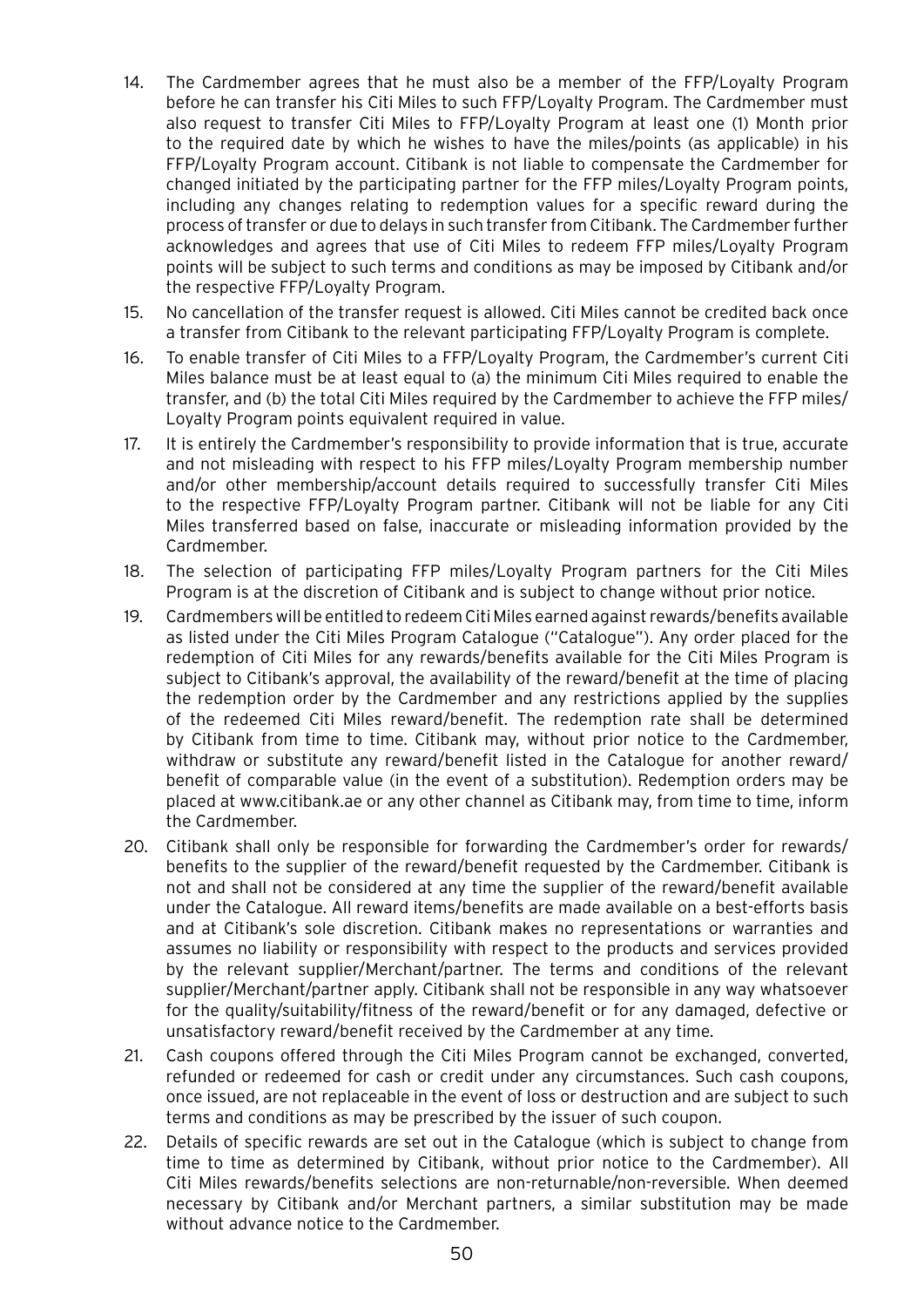- 23. The Cardmember may use his Citi Miles to redeem rebates, which will be given by Citibank in form of a statement credit on travel related eligible retail purchases. The rebate redemption rate shall be determined by Citibank from time to time. Travel related retail purchases may include travel expenses such as purchases of airline/cruise/rail tickets, hospitality related accommodation charges, car rental charges and tours/travel agency fees charged to the Card Account. For the avoidance of doubt, Citibank is entitled, at its absolute discretion, at any time, without notice and without providing a reason, to take into account or disqualify any travel related retail purchases for which a rebate credit can be given.
- 24. Redemption requests must be made within sixty (60) days from the date the eligible retail purchases appear on the Cardmember's subsequent Statement of Account following a request.

# **G. CITIBANK ONLINE**

In addition to the terms and conditions, if any, provided on the relevant website, the following terms and conditions are applicable to Citibank Online.

In consideration of Citibank making available Citibank Online, the Customer/Borrower/Cardmember hereby acknowledges, accepts and understands the following:

- 1. By using Citibank Online, the Customer/Borrower/Cardmember has accepted and agreed to be bound by these Terms and Conditions, as amended by Citibank from time to time.
- 2. Citibank Online is generally available 24 hours a day, seven days a week. However, some or all of the banking services that may accessed through Citibank Online may not be available from time to time due to maintenance or non-availability of certain features of Citibank Online. In the event of such unavailability, please call CitiPhone Banking to conduct your banking transactions.
- 3. Specific charges may apply to the use of Citibank Online, including daily transaction limits on funds transfers. These are set out in the Schedule of Fees and Charges available from citibank.ae, CitiPhone Banking and/or from any Citibank branch. The Customer/Borrower/ Cardmember agrees to pay all fees, expenses or charges applicable to the Citibank Online, which Citibank may (i) change from time to time in its discretion and (ii) directly debit to the Customer/Borrower/Cardmember's Account.
- 4. The Customer/Borrower/Cardmember irrevocably and unconditionally accepts as binding any transaction and/ or instruction made or given in connection with Citibank Online at the Customer/Borrower/Cardmember's own risk and responsibility. Citibank's records of any transaction or instructions processed in connection with Citibank Online shall constitute binding and conclusive evidence of such transaction or instruction for all purposes.
- 5. The Customer/Borrower/Cardmember agrees that all security procedures used and implemented by Citibank are reasonable and adequate. The Customer/Borrower/ Cardmember shall safeguard, maintain as confidential and shall diligently safeguard from disclosure and/or use by any other person(s) the Customer/Borrower/Cardmember's PIN, User ID's, passwords ("ID&P") and all other items included in the security procedures, or any other authentication methods/devices, as Citibank may provide from time to time, from being disclosed to any third parties or unauthorized personnel and indemnifies Citibank against any loss incurred from any negligence of the Customer/Borrower/Cardmember to protect such security procedures or ID&P and the unauthorized use of Citibank Online as a result,
- 6. The Customer/Borrower/Cardmember further agrees and undertakes that:
	- a) Citibank is not required to make any investigations regarding the identity of the user gaining access to this service, other than the ID&Pprovided during the security procedure, and any other additional security methods/ devices implemented by Citibank at its discretion;
	- b) The Customer/Borrower/Cardmember will be liable for the usage of the ID&P and any other authentication methods/devices used to access this service by authorized personnel, unauthorized personnel or any other third parties; and
	- c) Citibank can reasonably rely on the authenticity of transactions conducted by a user accessing this service by use of the security procedures. If Citibank has reason to doubt the genuineness of any instruction or transaction, Citibank may, in its discretion, choose not to process the instruction and/or transaction initiated through this service.
- 7. Citibank owns all information stored and transmitted through Citibank Online and shall have the right to review, monitor, change or delete such information for security, administrative or any other purpose. The Customer/Borrower/Cardmember acknowledges that Citibank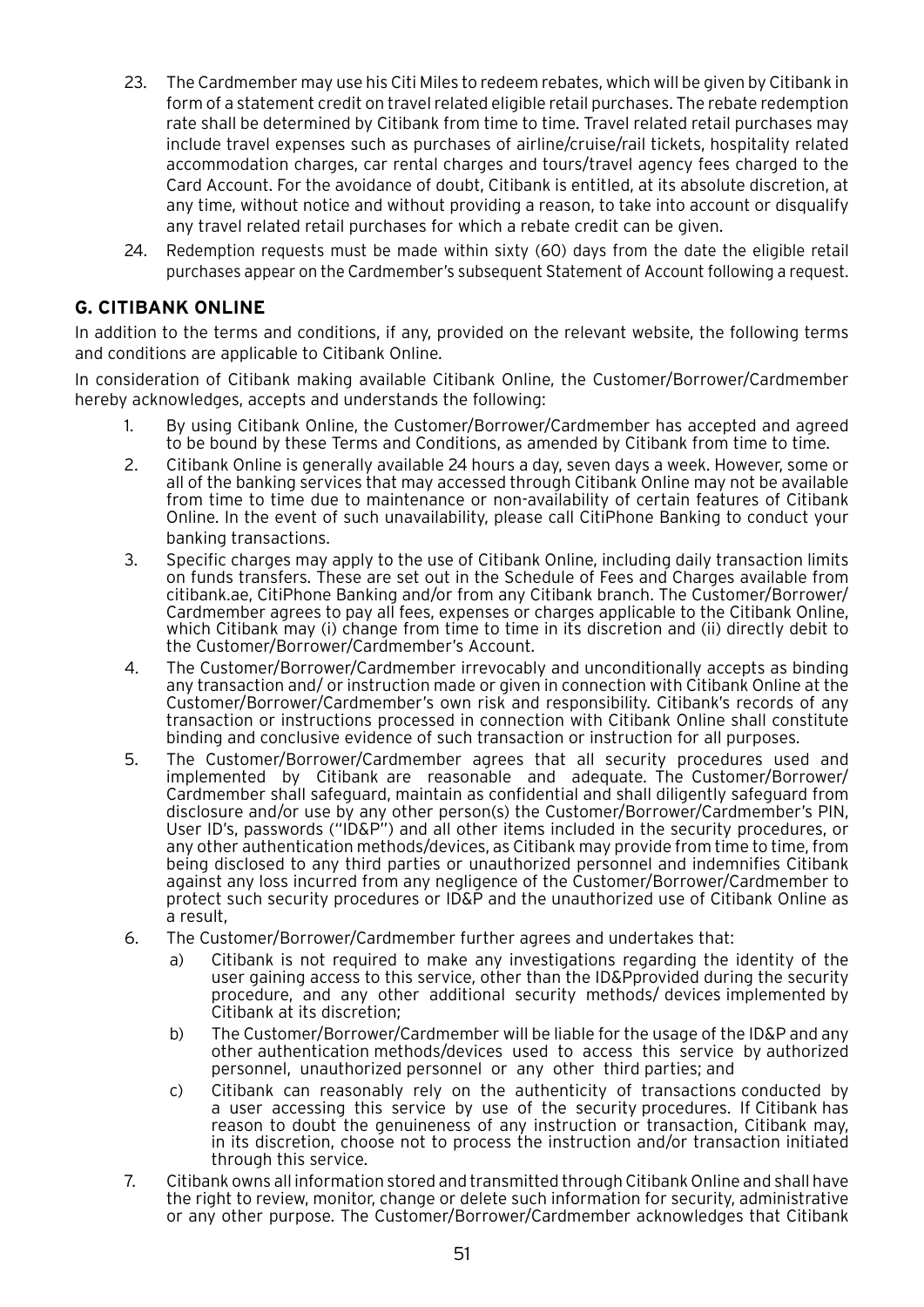shall not be obliged to provide the Customer/Borrower/Cardmember any type of hardware and/or software for enabling the usage of Citibank Online.

- 8. The Customer/Borrower/Cardmember agrees that Citibank may at its own discretion:
	- a) include additional banking products or services in connection with this service or discontinue some of the banking products and services provided in connection with this service;
	- b) restrict the usage of the ID&P and/or any other authentication methods/devices; and
	- c) restrict or terminate the Customer/Borrower/Cardmember's use of this service.
- 9. The Customer/Borrower/Cardmember acknowledges that access to some of the banking products or services available through Citibank Online may require additional processing within Citibank which may take time because of differences in time, business hours and business days between the place where the instruction or transaction is received and the place of Account to be debited or credited.
- 10. The Customer/Borrower/Cardmember agrees that Citibank Online is provided exclusively for the benefit of the Customer/Borrower/Cardmember. Citibank shall not be liable in any manner or form for providing Citibank Online, including but not limited to, any of the following:
	- a) if the Customer/Borrower/Cardmember is unable to access and/or utilize Citibank Online due to maintenance down-time and/or security reasons or reason beyond Citibank's control including any technical, communication or network malfunction or breakdown;
	- b) for any loss or damage that may arise or be incurred directly or indirectly by reason of Citibank's carrying out the Customer/Borrower/Cardmember's transactions or instructions or from any malfunction or failure of Citibank Online;
	- c) for any change, alteration, additions or deletions to these Terms and Conditions, Citibank Online, the systems of operation of Citibank Online or the daily cut-off times; or
	- d) for any partial, incomplete, late or failed transfer or bill payment to any payee nominated under Citibank Online
- 11. The accuracy, completeness and timeliness of information set out or included on Citibank Online is not guaranteed by Citibank. Any information set out or included on Citibank Online is subject to amendment, variation and change from time to time.
- 12. Citibank shall not be held liable for any harm caused by the transmission through Citibank Online, of a computer virus, or other computer code or programming device that might be used to access, modify, delete, damage, corrupt, deactivate, disable, disrupt, or otherwise impede in any manner the operation of Citibank Online or any of the Customer/ Borrower/Cardmember's software, hardware, data or property.
- 13. Citibank Online will not be available until all documentation required by Citibank is received. Citibank will notify the Customer/Borrower/Cardmember if the Customer/Borrower/ Cardmember`s application is missing any documentation.

## **H. CITIBANK ALERTING SERVICES**

In addition to the terms, if any, set forth in the completed application form and/or approval letter, the following terms and conditions are applicable to the Citibank Alerting Services. In consideration of Citibank making available the Citibank Alerting Services, the Customer acknowledges, accepts and understands the following:

### **1. GENERAL**

- 1.1 The Customer understands that under the Citibank Alerting Services, Citibank will send the Customer customized alert messages with respect to events/transactions relating to the Customer's Account with Citibank (which may be a savings/current/ fixed deposit/equity advance/ any other Account). The Customer understands that to receive the alert messages, the Customer will need to provide to Citibank set triggers either (i) over Citibank's website through Citibank Online; (ii) through CitiPhone Banking or (iii) through written instructions. The alert messages will be sent to the Customer via SMS through the Customer's mobile phone or via e-mail. The Customer may also receive the alert message as an e-mail on the Customer's personal computer or as a fax message on the Customer's fax machine or any other device, from time to time as and when the service is offered by Citibank.
- 1.2 The Customer understands that registration for Citibank Alerting Services shall be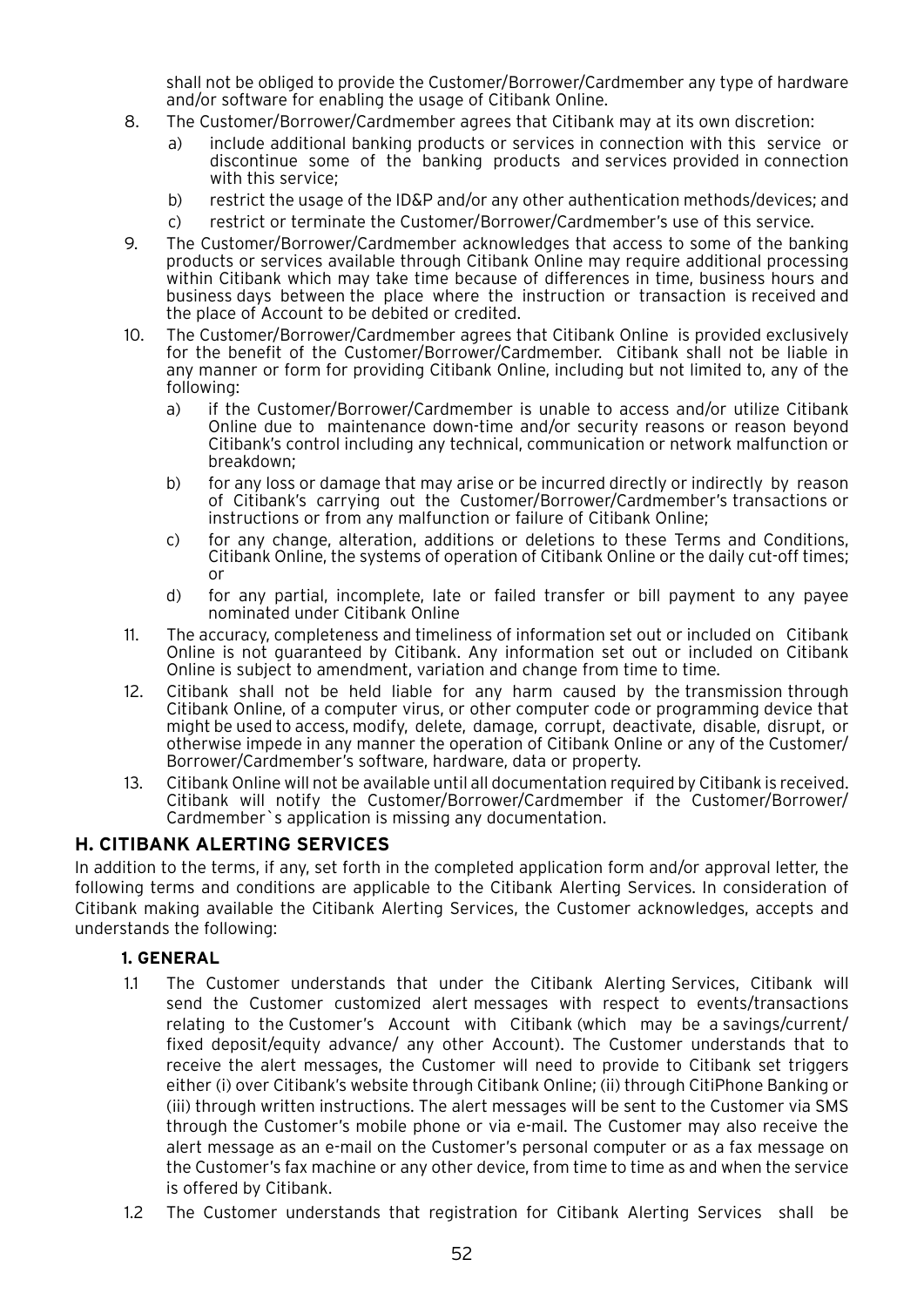treated as registration for Citibank Onlines and evidence of the Customer's consent to be bound by these Terms and Conditions. Citibank reserves the right to accept or refuse the Customer's registration application without providing any reason whatsoever. The Customer understands that Citibank may, from time to time, send the Customer additional Citibank Alerting Services that are relevant to the Customer's Account or Citibank's products, which may be of interest to the Customer. The Customer may request Citibank not to send the Customer information that is irrelevant to the Customer's Account at any point in time as the Customer so desires. The Customer gives Citibank its consent to receive such information.

1.3 The Customer shall advise Citibank immediately in the event of any change in any of the information it provides to Citibank in connection with the Citibank Alerting Services, i.e. the Customer's mobile number, e-mail account, fax number. Citibank will in no way be liable for the Customer's lack of receipt of a message alert should the Customer fail to provide updated information to Citibank. The Customer agrees to provide any additional information required by Citibank, from time to time, for the purpose of making this service available to the Customer. The Customer certifies that the details in the Customer's relationship record with Citibank are correct. The Customer shall advise Citibank immediately in the event there are any changes to the details of the Customer's relationship record. The Customer agrees to avail of this service on the terms and conditions set out below and accepts and agrees to be bound by such terms and conditions.

### **2. AVAILABILITY**

- 2.1 This service is made available to the Customer at the Customer's request. At the sole discretion of Citibank, this service may be discontinued at any time, without notice.
- 2.2 The Alerts will be sent to the Customer only if the Customer is within the cellular circles of the CSPs or in circles forming part of the roaming network of such CSPs.
- 2.3 Citibank may, if feasible, extend this service to other cellular circles as well as to subscribers of other cellular telephone service providers, as will be notified by Citibank from time to time.

### **3. PROCESS**

- 3.1 To receive Alerts, the Customer may select and set all or any of the Triggers available on Citibank's UAE website www.citibank.ae. The Customer may also set any Triggers with Citibank through CitiPhone Banking or by conventional written instructions to Citibank.
- 3.2 The Customer is responsible for informing himself with the process for using Citibank Alerting Services and Citibank is not responsible for any error by the Customer in setting the Triggers.
- 3.3 To set Triggers through Citibank's UAE website, the Customer may be required to use Citibank Online and the terms and conditions relating thereto will apply. To set Triggers through CitiPhone Banking the Customer will be required to use his TPIN and the terms and conditions relating to CitiPhone Banking will apply. The terms and conditions relating to Citibank Online and CitiPhone Banking must be read in conjunction with and in addition to these terms and conditions. To set the Triggers by conventional written instructions, the Customer will fill in the prescribed application form and sign the same and deliver it by fax/courier to Citibank in order for Citibank to set the Alerts for the Customer after following Citibank's internal verification process of such application.
- 3.4 The Customer acknowledges that Citibank Alerting Services will be implemented in stages and Citibank may at a later stage, as and when feasible, send Alerts via additional mediums of communication. Initially, Alerts shall be sent via e-mail and through SMS messages to the mobile phone of the Customer. Citibank may, from time to time, change the features of any Trigger or Alert. The Customer will be responsible for keeping himself updated as to the available Triggers or Alerts, which will be notified by Citibank over its UAE website. The Customer may, from time to time, change or add to the Triggers he has selected without the necessity of a new registration.

### **4. JOINT ACCOUNTS**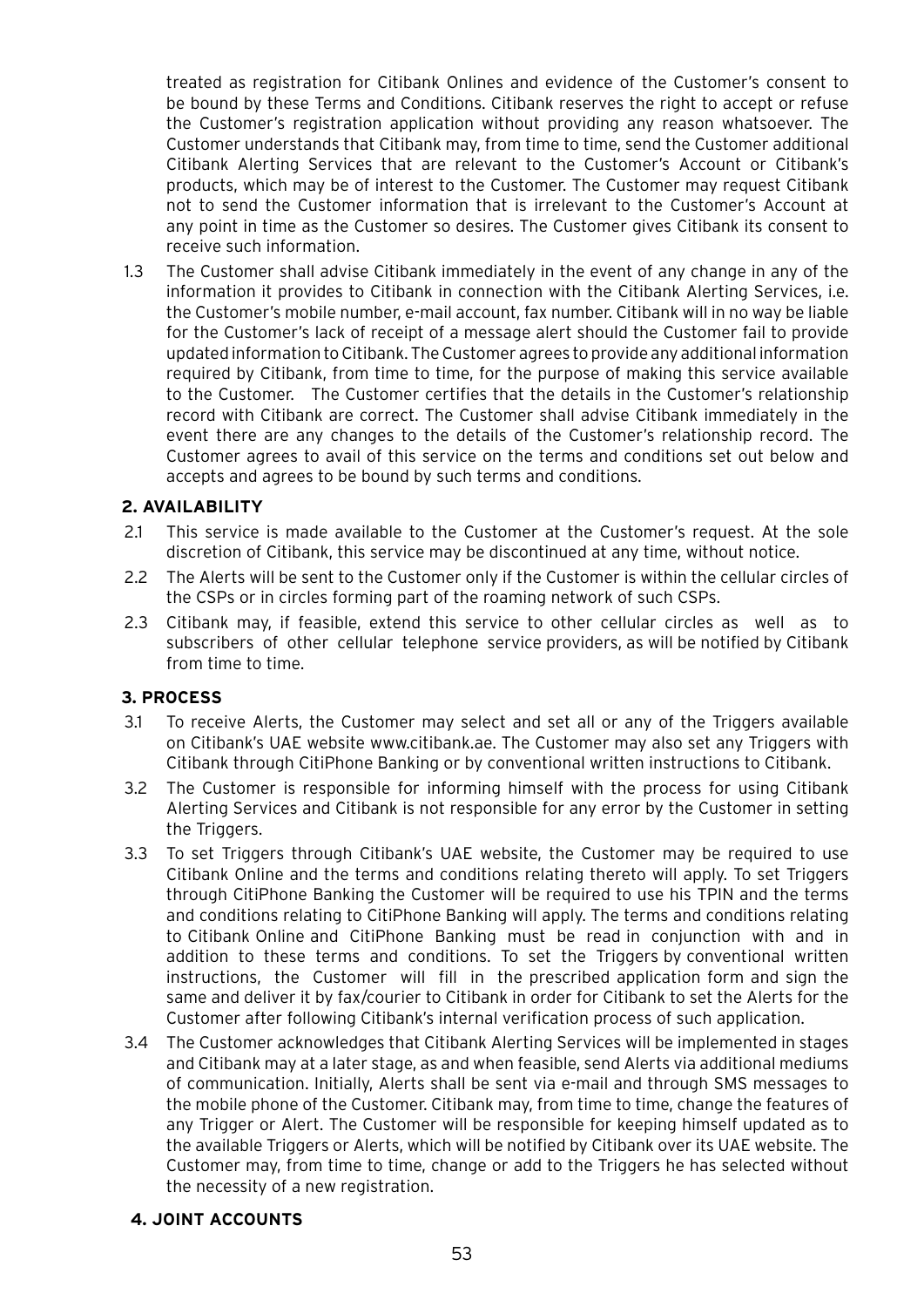This service will be available for Account held in one person's name or, in case of a Joint Account only to the primary or first named signatory for the Joint Account.

## **5. SETTING TRIGGERS AND RECEIVING ALERTS**

- 5.1 Citibank, at no time, will acknowledge receipt of any instructions or Triggers sent by the Customer nor will Citibank be responsible to verify any instructions or Triggers or the Customer's TPIN or mobile phone number. Citibank will endeavour to give effect to instructions and Triggers on a best effort basis and as soon as practically possible for Citibank.
- 5.2 Citibank may, in its discretion, not give effect to any Triggers if Citibank has reason to believe (the decision of Citibank shall be binding on the Customer) that the Triggers are not genuine or otherwise improper or unclear or raise a doubt or in case any Triggers cannot be put into effect for any reasons whatsoever. Citibank is under no duty to notify the Customer in such case.
- 5.3 The Customer is responsible for notifying Citibank of any change in his phone number or e-mail address or Citi-Alert Account details, and Citibank will not be liable for the Customer's receipt of (or failure to receive) Alerts or other information over the Customer's mobile phone number/email address/fax number recorded with Citibank.
- 5.4 The Customer acknowledges that to receive Alerts, his mobile phone must be in "on" mode. If the Customer's mobile phone is kept "off" for a continuous period of forty eight (48) hours from the time of delivery of an Alert message by Citibank, that particular message will not be received by the Customer.
- 5.5 Triggers will be processed by Citibank after their receipt by Citibank. The processing time for Triggers will be decided by Citibank in its discretion. The Customer acknowledges that there will be a certain time lag between Citibank processing the Triggers and sending the Alerts.
- 5.6 The Customer acknowledges that this service is dependent on the infrastructure, connectivity and services provided by the CSPs and other service providers engaged by Citibank and the Customer. The Customer accepts that timeliness, accuracy and readability of Alerts sent by Citibank will depend on factors affecting the CSPs and other service providers. Citibank shall not be liable for non-delivery or delayed delivery of Alerts, errors, losses or distortion in transmission of Alerts to the Customer. Citibank shall not be liable for the Customer's lack of receipt of Alerts due to technical defects in the Customer's phone or any damage or loss incurred by the Customer as a result of use of this service (including relying on the Alerts for the Customer's investment or business purposes) for causes which are not directly attributable to Citibank. Citibank shall not be liable in any manner to the Customer in connection with the use of this service.
- 5.7 The Customer accepts that each Alert may contain account information relating to the Customer. The Customer authorizes Citibank to send account-related information, though not specifically requested, if Citibank deems that the same is relevant. The Customer acknowledges that the Alerts and other information sent to him contain confidential information and should such confidential information be sent to another individual through no fault of Citibank, Citibank is in no way to be held liable.
- 5.8 By agreeing to these terms and conditions, the Customer accepts the option to use the enhanced options as and when they are made available, which may include but not be limited to the transferring of funds, the making of bill payments and the transferring of funds from one currency to another. Upon Citibank's offering of the enhanced options, the Customer shall be advised as to the fees charged for the various enhanced options available. Such alerts shall be charged on a per transaction basis.

## **6. WITHDRAWAL OR TERMINATION**

Citibank may, in its discretion and without prior notice, temporarily suspend this service or terminate it completely.

### **7. FEES**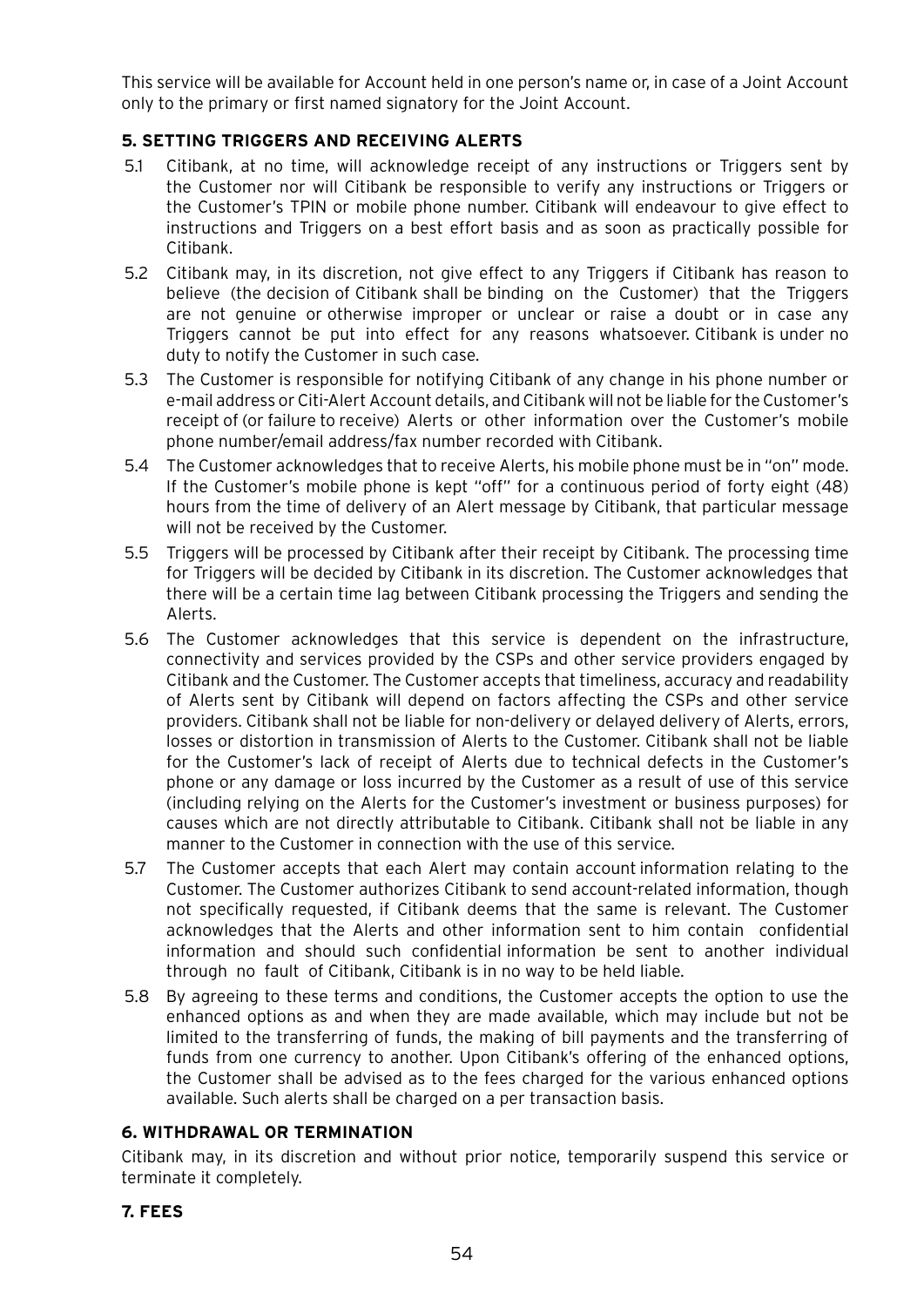Citibank reserves the right to charge the Customer for the service set out herein and such charge, where applicable, shall be debited to the Citi-Alert Account. The Customer may at any time discontinue or unsubscribe from this service. The Customer shall be charged for a full Month even if the Customer discontinues this service anytime during a month. The Customer shall be liable for payment of such airtime or other charges that may be levied by the CSP in connection with receipt of the Alerts as per the terms and conditions of the CSP, and Citibank is in no way concerned with the same or the terms and conditions between any other third party and the Customer.

## **8. DISCLAIMER**

- 8.1 The Customer is solely responsible for protecting his TPIN or APIN and his mobile phone number.
- 8.2 Citibank will not be liable for (a) any unauthorized use of the Customer's TPIN or APIN or mobile phone or for any fraudulent, duplicate or erroneous instructions/Triggers given by the use of the Customer's TPIN or APIN or mobile phone number; (b) acting in good faith on any instructions/Triggers received by Citibank; (c) any error, default, delay or inability of Citibank to act on all or any of the instructions/Triggers; (d) any loss of any information/instructions/Alerts in transmission; or (e) any unauthorized access by any other person to any information/instructions/Triggers/Alerts or any breach of confidentiality.
- 8.3 Citibank will not be concerned with any dispute between the Customer and the CSP or any other third party, and Citibank makes no representation or warranty with respect to the quality of the service provided by the CSP or any third party and makes no guarantee for timely delivery or accuracy of the contents of each Alert or other information.

### **9. DISCLOSURE**

The Customer accepts that all information/instructions/Triggers will be transmitted to and/or stored at various locations and will be accessed by personnel of Citibank (and its affiliates). Citibank is authorised to provide any information or details relating to the Customer or his Account to the CSPs or any service providers insofar as is necessary to give effect to any instructions/Triggers.

## **10. LIABILITY AND INDEMNITY**

The Customer shall not interfere with or misuse in any manner whatsoever this service and in the event of any damage due to improper or fraudulent use by the Customer, the Customer shall be liable for any damages to Citibank. If the Customer notifies Citibank that it wishes to unsubscribe from this service, the Customer shall remain liable for all the Triggers, Alerts and transactions that occur prior to Citibank deactivating the service.

## **I. UNFIXED TIME DEPOSIT**

In addition to the terms, if any, set forth in the completed application form and/or approval letter, the following terms and conditions are applicable to Citibank's Unfixed Time Deposit product and related transactions with Citibank identified below.

The Account which the Customer pledges for the purpose of the Unfixed Time Deposit (referred to herein as the "Pledge Account") is subject to those terms and conditions relating to Accounts set out in Section A in these terms and conditions. The loan provided, secured principally on the Pledge Account (referred to herein as the "Facility") shall be subject to those terms and conditions agreed upon between Citibank and the Customer in relation to a Facility.

The Facility has been made available to the Customer by Citibank for the term of the Facility (the "Term") (as specified in the approval letter or otherwise notified to the Customer by Citibank in writing from time to time). In consideration for the Facility the Customer hereby pledges the deposit in the Pledge Account as security for the repayment of the Facility.

The Customer may draw down funds from the Facility from time to time but the Facility may not exceed the credit limit (being the amount specified in the approval letter or otherwise as notified to the Customer by Citibank in writing from time to time).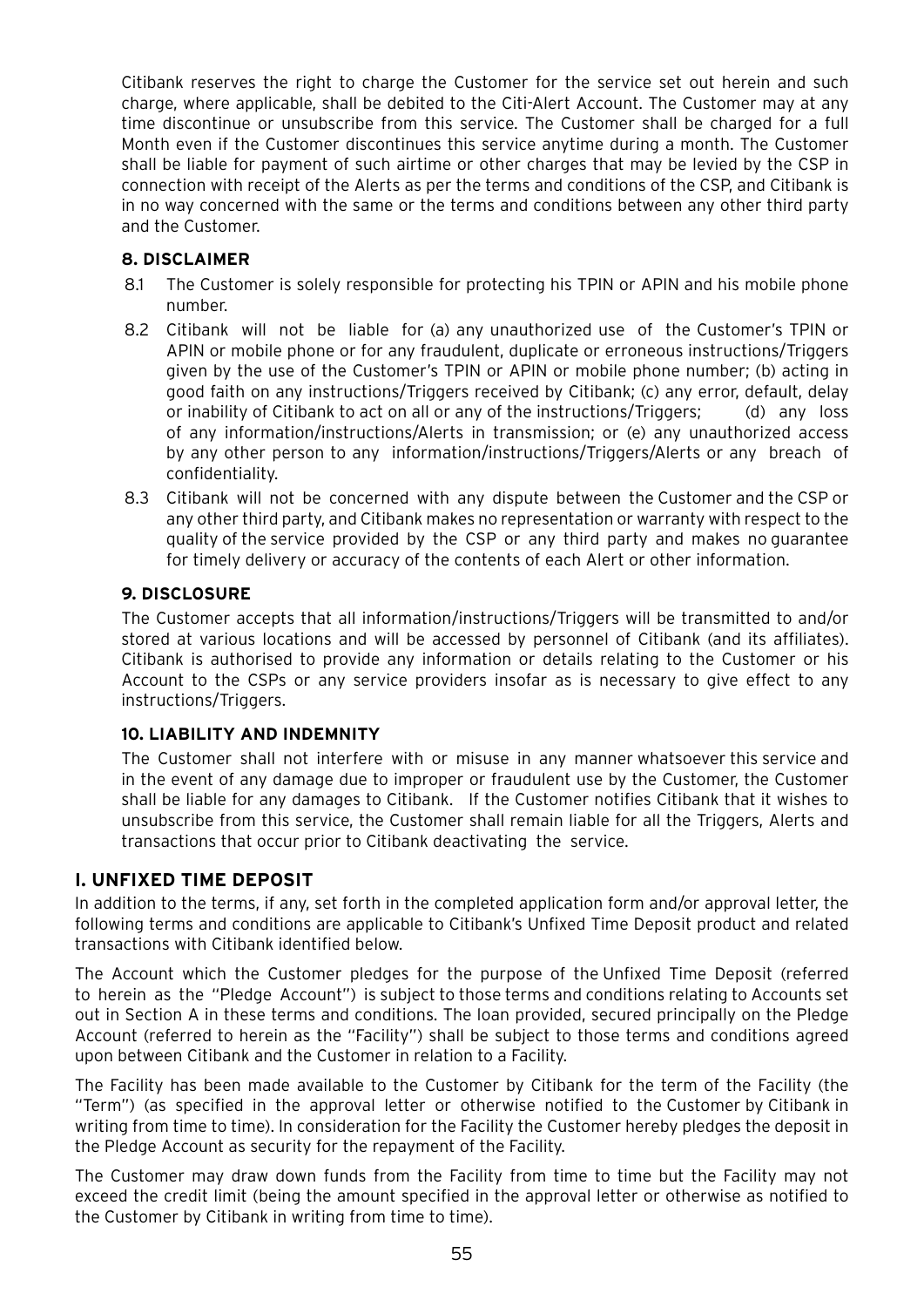- 1) The Customer undertakes to repay the Facility along with all accrued interest, costs, charges and other expenses relating to the Facility.
- 2) Interest on the Facility will be calculated and accrue on a daily basis on the outstanding balance (including the amount outstanding, interest already accrued, costs, expenses and charges) of the Facility.
- 3) The Customer confirms and agrees that Citibank shall have the absolute right to, from time to time, determine the applicable rate of interest for the Facility and appropriate payments under such heads as it deems expedient.
- 4) The Customer hereby pledges the Deposit to Citibank as security for repayment of the Facility. The Customer undertakes not to transfer any funds from the Pledge Account during the Term.
- 5) Upon a default or by giving thirty (30) days prior notice Citibank is hereby authorised to liquidate the Deposit and appropriate monies therefrom towards repayment of the Facility and all other outstanding sums owed to Citibank.
- 6) The Customer shall comply with and be bound by the rules and regulations for the time being and from time to time governing the operation of the Account, the terms of the Facility and the terms and conditions governing the Deposit.
- 7) The Customer shall not close the Pledge Account until the Facility and all other dues payable thereunder or in respect thereof are repaid along with the accrued interest thereon.
- 8) All interest earned on the Deposit shall be credited to the Pledge Account and stand pledged to Citibank.
- 9) The Deposit shall also be security for all other monies that may be due and payable by the Customer to Citibank, including as a surety or co-obliger either, singly or along with any other person.
- 10) The Customer shall not grant any interest in the Deposit to any person other than Citibank.
- 11) The Customer shall inform Citibank, forthwith, of any change in their address or other contact details or status, as and when such change takes place.
- 12) The Customer shall accept as due notification any change in conditions governing the Account or the deposit when sent to the last known address of the Customer as per the records of Citibank.
- 13) The Customer shall assume full responsibility for the genuineness and correctness of the authority of all signatories of the Account and/or the Deposit and/or the Facility and for acts of its signatory(ies).
- 14) Nothing herein contained shall operate to prejudice the rights and remedies of Citibank or prejudice or effect any general or particular lien to which Citibank is by law or otherwise entitled to or operate to prejudice Citibank's rights or remedies in respect of any present or future security, guarantee or obligation given to Citibank by any other person for any of the Customer's indebtedness or liability.
- 15) The Customer indemnifies and shall keep Citibank indemnified, from time to time, and at all times thereafter, against any claims, demands, costs, charges, expenses or any other liabilities of whatsoever nature and howsoever arising out of or in relation to the said lien so created by reason of Citibank having advanced the Facility to the Customer.
- 16) The Deposit and all interest accrued or which may become payable under or by virtue of such Deposit shall be a continuing security for Citibank for the payment and discharge by the Customer to Citibank of all moneys which may be due, owing or accruing from the Customer to Citibank with respect to the Facility.
- 17) Notwithstanding anything herein contained, Citibank shall have a lien over all the assets of the Customer in Citibank's control and a right of set-off against any monies due from Citibank to, either, the Customer or the Customer and to combine all the Customer's Account for recovery of Citibank's dues.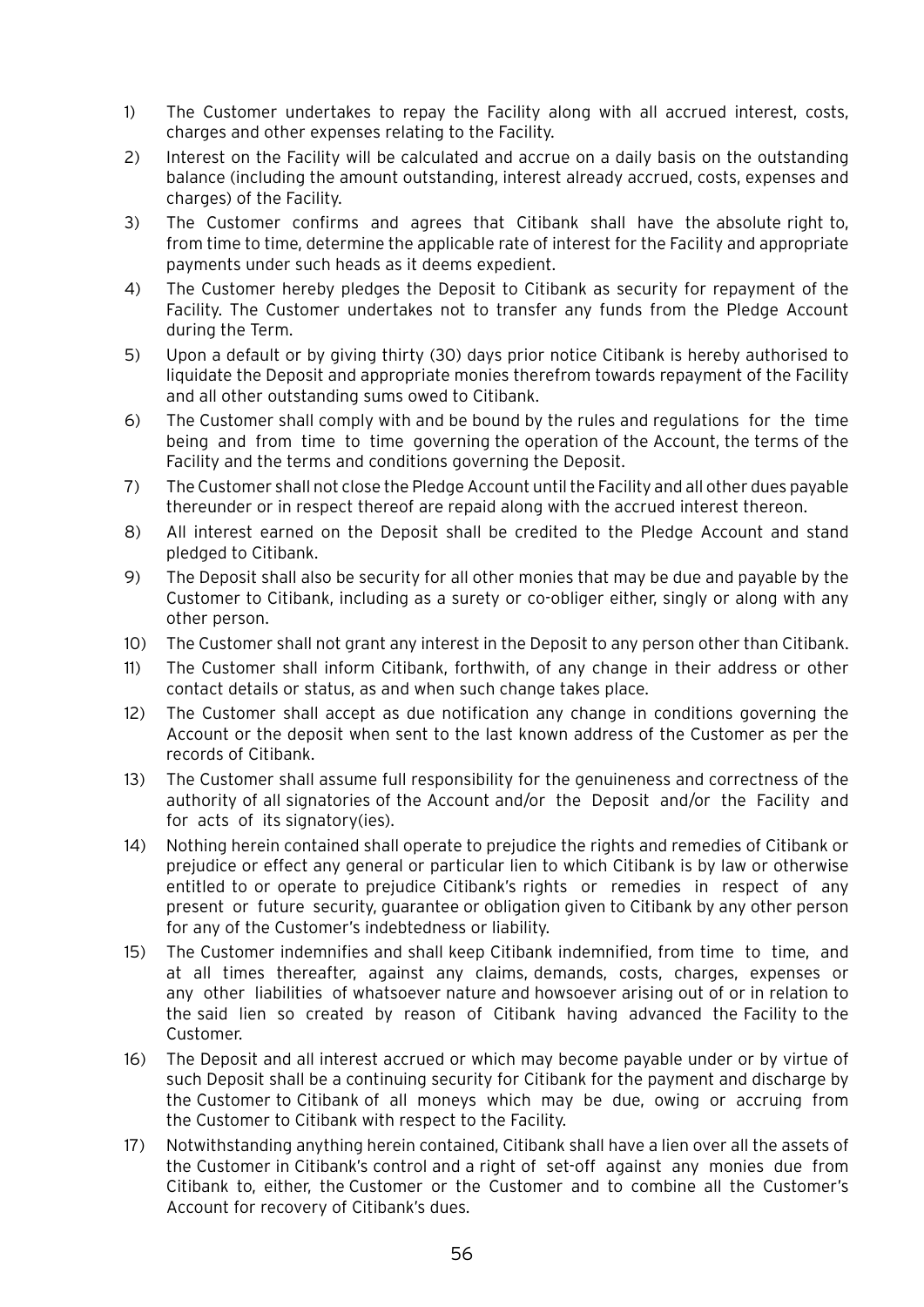- 18) In addition to and without prejudice to any other right or lien enjoyed by Citibank, Citibank will further be entitled at any point of time, and without notice to the Customer, to combine or consolidate all or any of the Customer's Account (including any fixed deposits) held with Citibank and all the credits and liabilities therein and set-off or transfer any sum standing to the credit of any one or more of such Account in or towards satisfaction of any liabilities to Citibank on any Account whatsoever, whether such liabilities are actual or contingent, primary or collateral and whether joint or several.
- 19) Citibank is authorized to renew the Deposit without any reference to the Customer on the expiration of the present term and from time to time thereafter for the same tenor as before unless Citibank has received any contrary instructions from the Customer. This is without prejudice to Citibank's right and discretion to appropriate and adjust the amount of the Deposit together with interest / commission / fee accrued thereon towards all amounts including interests / commission / fee outstanding from the Customer, at any point of time.
- 20) The Customer shall, at its costs, execute and carry out such acts, deeds and things as Citibank may require in relation to the said lien and agree to bear and pay all costs, charges and expenses of and/or incidental to the lien hereby created.
- 21) Citibank has the right to change the bank account number of deposit and/or to split the Deposit.
- 22) These terms shall be governed by and be subject to the laws of the United Arab Emirates.
- 23) Notwithstanding anything to the contrary contained herein, in the event that the applicable rules/regulations applicable on the operation of the Deposit, the Facility and/or Citibank are altered or changed, the same shall stand automatically incorporated in these terms and conditions.

## **J. GENERAL TERMS AND CONDITIONS**

The following terms and conditions are applicable (unless the context requires otherwise) to all Citibank products and services and related products and services referenced in these Terms and Conditions. For purposes of this Section J (unless the context requires otherwise) references to the term "Customer" shall be a reference to a customer of Citibank in its capacity as a Cardmember, Customer, and/or Borrower, hereunder, and references to the term "Product" or "Products" shall be a reference to the Citibank products and services and all related products and services referenced in these Terms and Conditions.

## **1. DISCLOSURE OF INFORMATION**

- 1.1.0 Citibank has a legal obligation of confidentiality towards a Customer except:
	- a. When disclosure of Customer Data is properly imposed by a legal authority; or
	- b. When disclosure is made with the expressed consent of the Customer, or through a representative nominated by the Customer.
- 1.1.1 The Customer hereby consents and irrevocably authorizes and permits Citibank to collect, disclose and furnish, both within and outside the UAE, to the fullest extent permitted by law, information, including but not limited to personal data, financial information, information concerning the Customer or his identity (including, as and where applicable, information concerning the Customer's shareholders, partners, directors and/or beneficial owner(s) and/or their identity (ies)), the Customer's Account, any Products or services availed by the Customer and any information relating to the Customer's affairs (the "Information") to Citibank's headquarters, subsidiaries, affiliates, associates, branches, service providers, assignees, agents, insurers, third party contractors, third party financial institutions, credit verification and credit reporting agencies, credit bureaus, local and industry negative files, debt collection agencies, court(s), tribunal(s), regulatory body(ies), lawyers, auditors, any third party reward, loyalty, privileges or co-branding programme service providers or any co-branding partners of the Citibank and other professional advisors engaged by Citibank or any other entity that Citibank may engage or communicate with for the purpose of providing benefits to you, including promotions, special offers, rewards, administering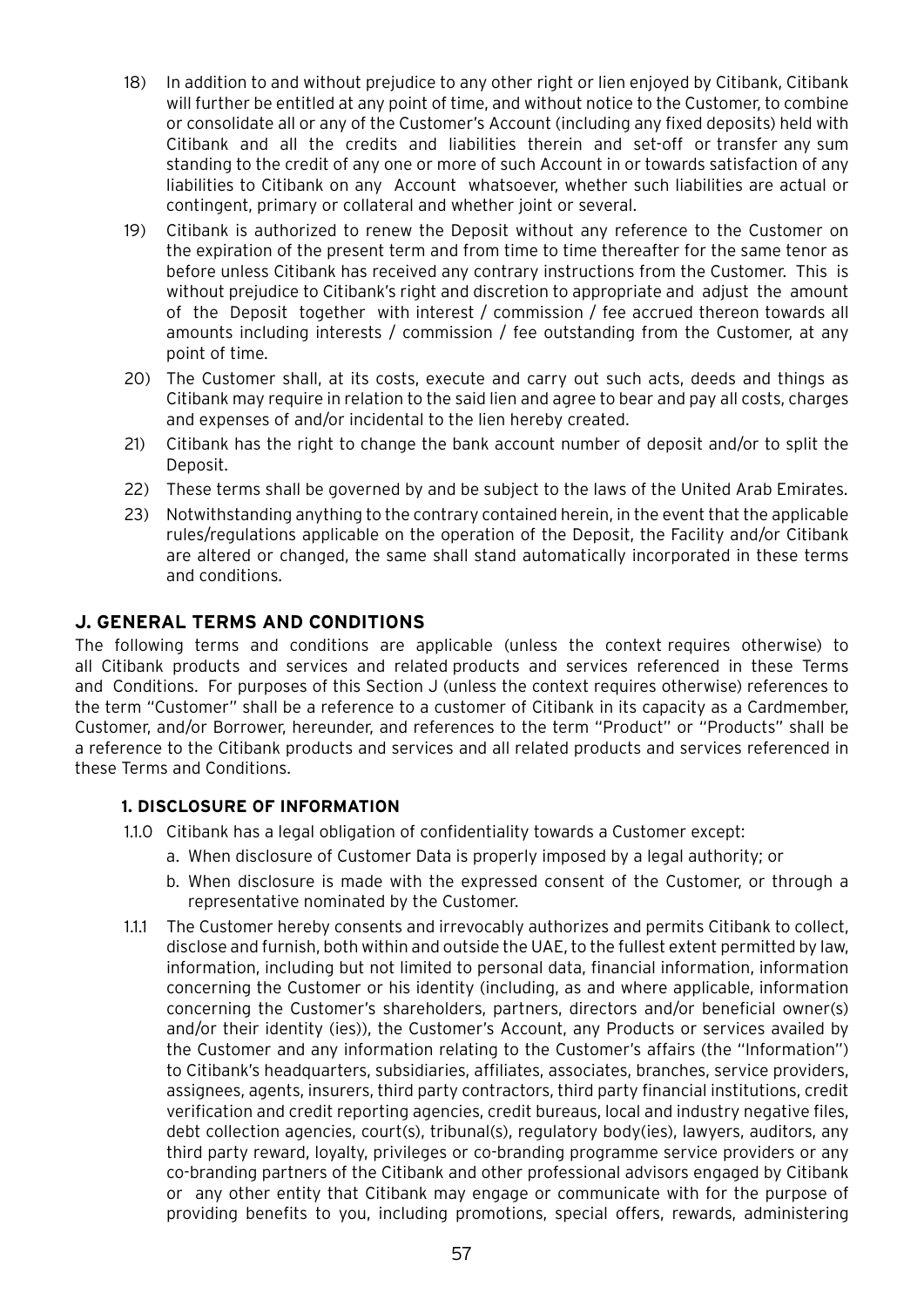contests and competitions, data processing, statistical risk analysis, advice in relation to customer relationships or any other entity in order to enable Citibank to perform its obligations hereunder or under any other agreement to which Citibank is a party or to enforce the Customer's obligations hereunder or otherwise at Citibank's sole discretion. The Customer retains the right to request access to and/or request correction of any data and/or personal data relating to them held with Citibank in writing or via electronic means acceptable to Citibank or via CitiPhone Banking.

- 1.1.2 The Customer further agrees that subject to applicable law, Citibank shall use and disclose the Customer's information including personal information to:
	- a. perform analytics for the following purposes:
		- i. applying differentiated interest rates and fees (where applicable);
		- ii. auto-enrolling the Customer on Citibank's digital apps in order to manage the Customer's Account with a view to improve our service and offerings, including our mobile application, digital account statements, biometric authentication and biometric fraud detection solutions;
	- b. share with our affiliates, vendors and data partners in order to prepare personalized offers of products, services, rewards discounts and privileges with a view to improve your customer experience.
- 1.1.3 Customer's consent for collection and sharing of Information as described above is mandatory and the Customer acknowledges that Citibank may not be able to provide a requested product and/or service if such consent is not given or revoked at any time. A future withdrawal of expressed consent by a Consumer shall not affect the lawfulness of processing of Information based on the prior expressed consent. Unless specified otherwise, the withdrawal shall take effect within 30 calendar days of the Consumer requesting the withdrawal with Citibank.
- 1.1.4 Notwithstanding Clause J 1.2 below and, for the avoidance of doubt, the Customer acknowledges and agrees that Citibank shall, at any time, with or without cause, be at liberty to request, obtain, receive and utilize Information, including any credit report about the Customer (in any manner it deems necessary or appropriate) (and/or its shareholders, partners, directors and/or beneficial owners (as and where applicable) from any third party, including without limitation any credit bureau or credit verification agency. The Customer hereby grants his consent to such request, receipt and utilization.
- 1.1.5 The Customer also irrevocably authorizes and permits Citibank to disclose and furnish the Information in case there are any proceedings brought by Citibank against the Customer or vice versa, or by any third party against the Customer or Citibank in respect of the Customer's Account or transactions with Citibank.
- 1.1.6 The Customer also irrevocably authorizes and permits Citibank to disclose and furnish the Information to advisors or agents of the Customer who need the Information to fulfill their duties and obligations towards the Customer or secure interests or rights of the Borrower, required in respect of any proceedings relating to the Customer's Account and transactions with Citibank, required by a court or other government or official entity, required by a credit bureau or such similar agency or otherwise required by law.
- 1.1.7 The Customer authorizes the disclosure of information in all of the cases mentioned above without the need for prior consent or approval or notification in any manner whatsoever.
- 1.2 Citibank shall have the right to check the credit standing of an applicant for a Product and the Customer under any circumstances whatsoever, whether or not such circumstances relate to or arise out of a Product or an application for a Product. The Customer consents to the disclosure of the last known address of the Customer to any Merchant, bank, financial institution, credit rating agency, or Visa/MasterCard International or its successors and the disclosure of the Card numbers of the new, renewed or Replacement Cards to Merchants and other interested persons.

# **2. INDEMNITY, LIMITATION OF LIABILITY**

2.1 The Customer undertakes and agrees to indemnify Citibank and hold it harmless against any loss, damage, liability, costs and expenses, whether legal or otherwise, which Citibank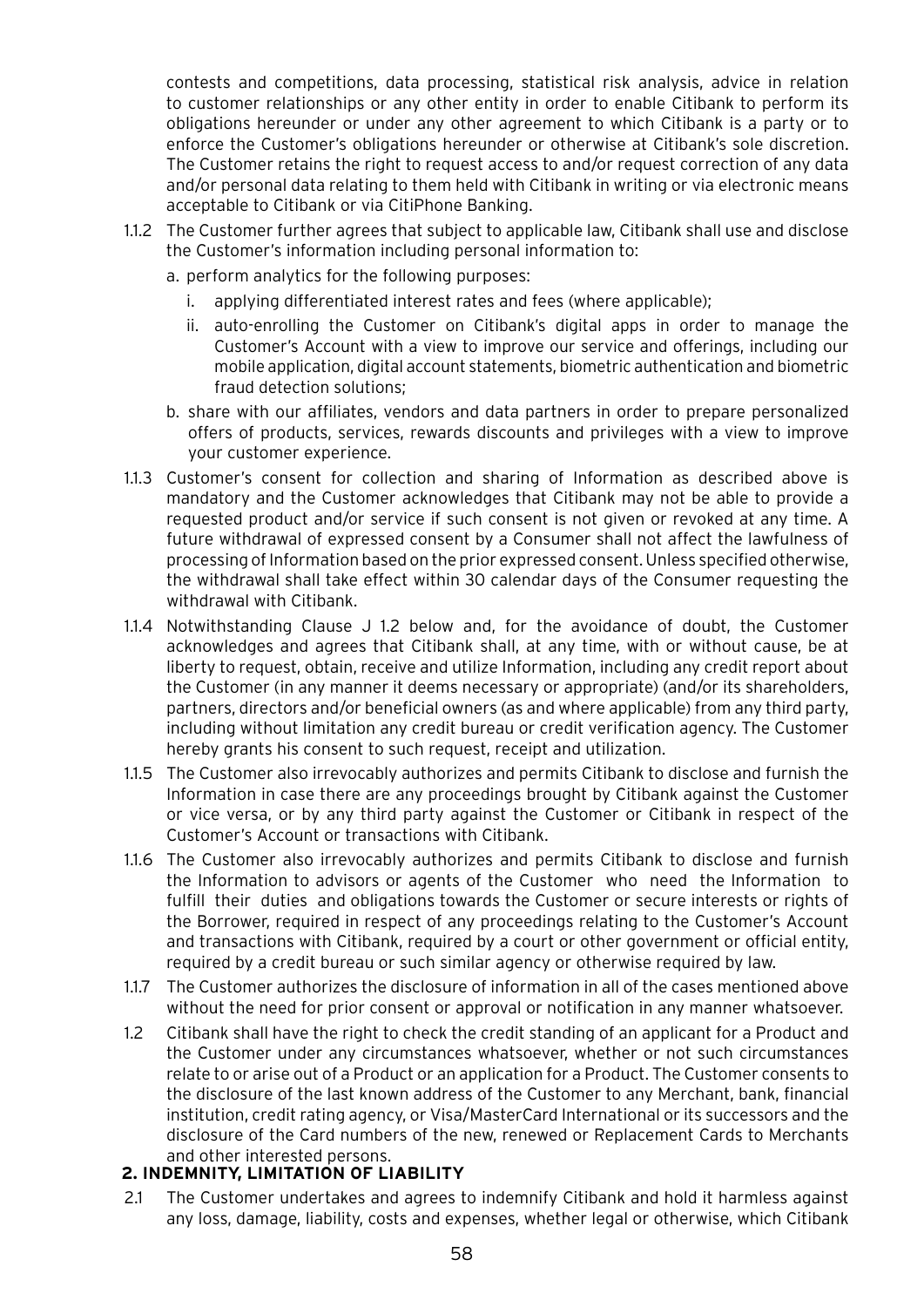may incur by reason of a Product or otherwise under these Terms and Conditions including, without limitation (a) any breach thereof by the Customer, (b) Citibank's processing of standing instructions from the Customer, (c) Citibank's acting on any instructions given by the Customer, or any person purportedly authorized to give instructions on behalf of the Customer, including instructions given by telephone, AVR (as hereinafter defined) or similar means, (d) any imperfection or mechanical failure within the relevant, telephone, AVR or similar systems, (e) the Customer's use of the Citibank ATM card or (f) the enforcement of Citibank's rights as herein provided. All costs and expenses including attorneys' fees incurred by Citibank in enforcing and seeking to enforce these Terms and Conditions or otherwise, may be debited to the Card Account or any other Account of the Customer with Citibank and shall be paid by the Customer. For the avoidance of doubt, the indemnification obligations of the Customer hereunder shall survive the termination of all or any Products.

- 2.2 Citibank shall not have any liability for any indirect, incidental or consequential loss or damages (including loss of profit), even if advised of the possibility of such loss or damages.
- 2.3 Citibank will not be responsible for any failure to perform any of its obligations hereunder if such performance would result in it being in breach of any law, regulation or other requirement of any governmental or other requirement of any governmental or other authority in accordance with which it is required to act or if its performance is prevented, hindered or delayed by a Force Majeure Event; in such case its obligations will be suspended for so long as the Force Majeure Event continues (and no other branch, subsidiary or affiliate shall become liable). "Force Majeure Event" means any event due to any cause beyond the reasonable control of Citibank, such as restrictions on convertibility or transferability, requisitions, involuntary transfers, unavailability of any clearing of payment system, sabotage, fire, flood, explosion, acts of God, civil commotion, strikes or industrial action of any kind, riots, insurrection, war or acts of government.

### **3. ACCELERATION**

To the extent permitted by law, Citibank retains the right to accelerate, without cause, the payment of all or part of any amount payment obligation from or liability of the Customer pursuant to and under the terms of any of Citibank's products or services, by giving thirty (30) days written notice to the Customer requiring such payment.

### **4. RIGHT OF SET-OFF**

- 4.1 In addition to any general right of set-off or other rights conferred by law on Citibank, the Customer agrees that Citibank may in its absolute discretion at any time and without notice, combine or consolidate all or any Account of the Customer with Citibank of whatsoever description and wheresoever located and whether in AED or in any other currency and set-off or transfer any sum standing to the credit of any such Account including a Joint Account with a Supplementary Cardmember or with a joint account holder in or towards discharge of all sums due to Citibank hereunder, and the Customer hereby authorizes Citibank to convert such sums in his Account at Citibank's prevailing exchange rates determined by Citibank at its sole discretion.
- 4.2 If the Customer does not repay such indebtedness to Citibank on its first request, the Customer herewith authorizes Citibank to set off the outstanding balance due from his possessions held as "collateral against credit facilities or loans" without having to notify or inform him beforehand. This authorization is irrevocable and the Customer cannot cancel it without first obtaining Citibank's written consent. Citibank shall have the right always to set off the credit and debit balances of the Customer's Account. The debit balance of any one of the Customer's Accounts will be secured by the credit balance of any of his other Accounts, including Accounts opened in any foreign currency. Citibank may also debit any of the Customer's Accounts opened with the amount of any bills, guarantees, cheques and drawings, given or purchased and signed by the Customer.
- 4.3 For the purpose of enabling Citibank to preserve intact the liability of any party, including the Customer, once a writ or summons has been issued to prove the bankruptcy or insolvency of the Customer or, for such other reason as Citibank thinks fit, Citibank may at any time deposit and retain for such time as Citibank may think prudent any monies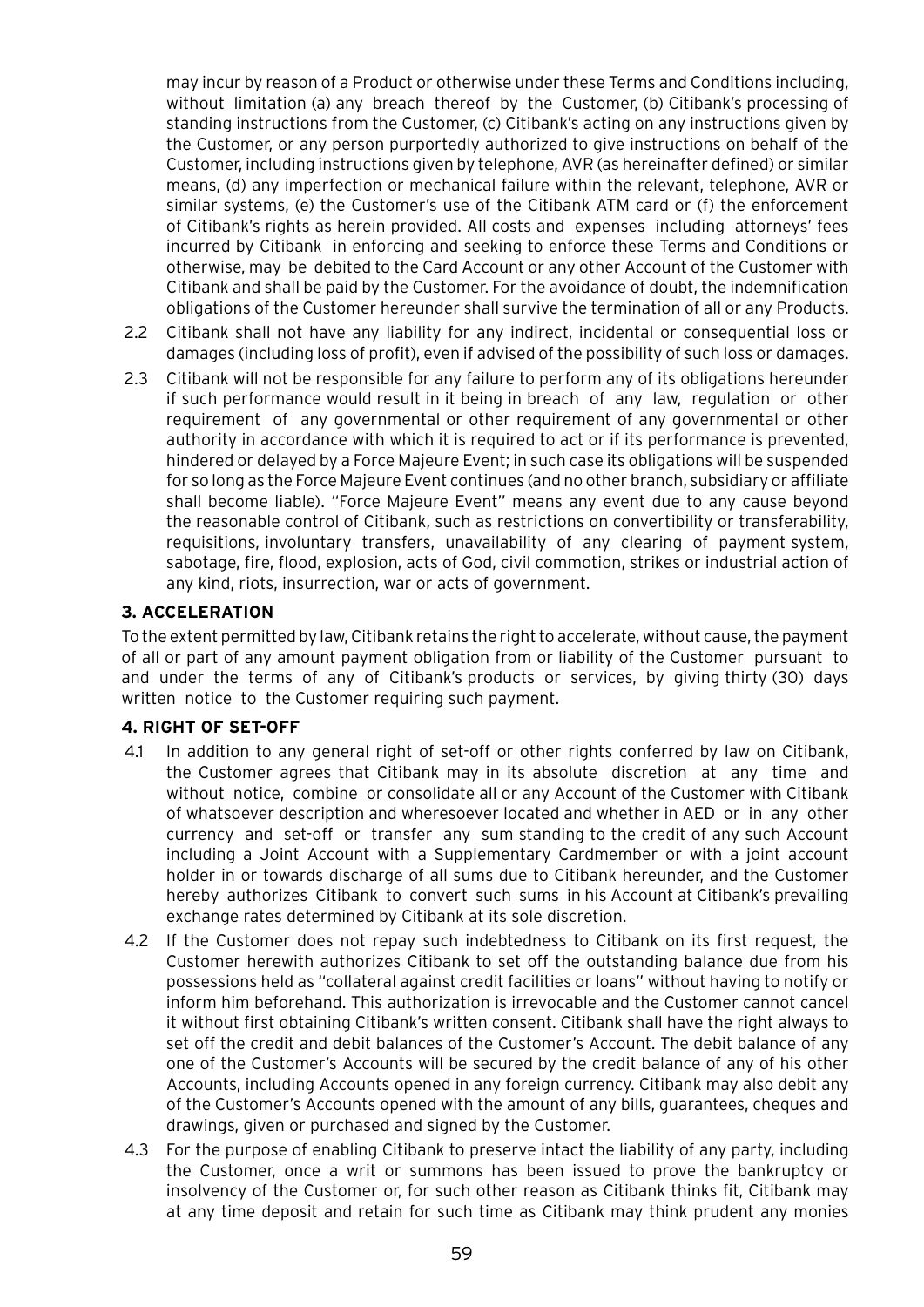received, recovered or realized hereunder or under any security or guarantee to the credit of the Customer, as Citibank may think fit, without any obligation on the part of Citibank to apply the same or any part thereof in or towards the sums due and owing.

- 4.4 Citibank may debit any Account of the Customer of whatever description and wherever located for any charges, fees or expenses payable for services rendered by Citibank and may convert sums in any such Account at Citibank's prevailing exchange rates determined by Citibank in its sole discretion.
- 4.5 All securities and property held by Citibank in the Customer's name, including time deposits, may be held as security for the payment of any amounts due to Citibank from the Customer.

### **5. NOTICES; INSTRUCTIONS; COMMUNICATIONS**

- 5.1 Compliance with laws of country of residence/nationality/work permit: Customers are responsible to know the laws and regulation in the country or jurisdiction in which they reside, have citizenship, work permit, or any connection causing applicability of laws/ regulation on them ("Applicable Jurisdiction"), with regards to their Account and/ or banking activity with Citibank in jurisdiction/s they have Account or transact through ("Banking Jurisdiction"), and Citibank shall not be liable for any loss or claim imposed by the Applicable Jurisdiction on Customers as a result of their non-compliance with any laws, regulations, or legal process of the Applicable Jurisdiction. Customers are responsible for observing and complying with laws, regulations and rules of the Applicable Jurisdiction, including but not limited to any tax, foreign exchange, or capital control, applicable to their Account and/or transactions within the Banking Jurisdictions, as well as reporting and filing requirements of the Applicable Jurisdiction. The Customer understands that Citibank does not provide legal and/or tax advice and is not responsible for advising the Customer on the laws pertaining to a Customer's Account and/or transaction(s).
- 5.2 The Customer must promptly notify Citibank in writing of any changes in employment or phone number or business or address (office or residential) or nationality or residence status or if the Customer intends to be absent from the UAE for more than thirty (30) days.
- 5.3 If the Customer will be absent from the UAE for more than a month, the Card Account and the Monthly Installments or any other amounts due during the absence shall be settled seven (7) days prior to his departure.
- 5.4 If the Customer leaves the UAE to take up residence elsewhere, the Card and Supplementary Card(s) must be returned to Citibank and the Account closed fourteen (14) days prior to the Customer's departure. Upon such termination, the annual fee paid shall not be refundable.
- 5.5 Subject to Clause J.5.11, all Cards, PIN, notices, demands or any other communication under these Terms and Conditions (hereinafter collectively called "Communications") may be delivered personally or sent by ordinary post to the Customer's last known billing or other address and such Communications shall be deemed to be served on the Customer on the day of delivery, if delivered by hand and on the next business day after posting if sent by post. All Communications under these Terms and Conditions sent to one Customer shall be deemed to be Communications sent to all joint Customers. The customer should keep all correspondence relating to the account between themselves and the Bank in a secure place for future reference.
- 5.6 Any instructions conveyed by the Customer through the Automated Voice Response ("AVR") shall be deemed valid and Citibank may act upon and use such records as evidence in a court or other legal proceedings.
- 5.7 Citibank may, in its sole discretion, accept instructions from the Customer by telephone (either through human interface, including CitiPhone Banking, or AVR), allow the Customer to open additional Account with Citibank or purchase products or services from Citibank over the telephone. Telephone instructions (including orders and purchases) to Citibank shall be considered valid and binding on the Customer, and Citibank may act upon instructions conveyed through this method. The Customer agrees in the case of telephone communications that Citibank may require the Customer to enter a password, may ask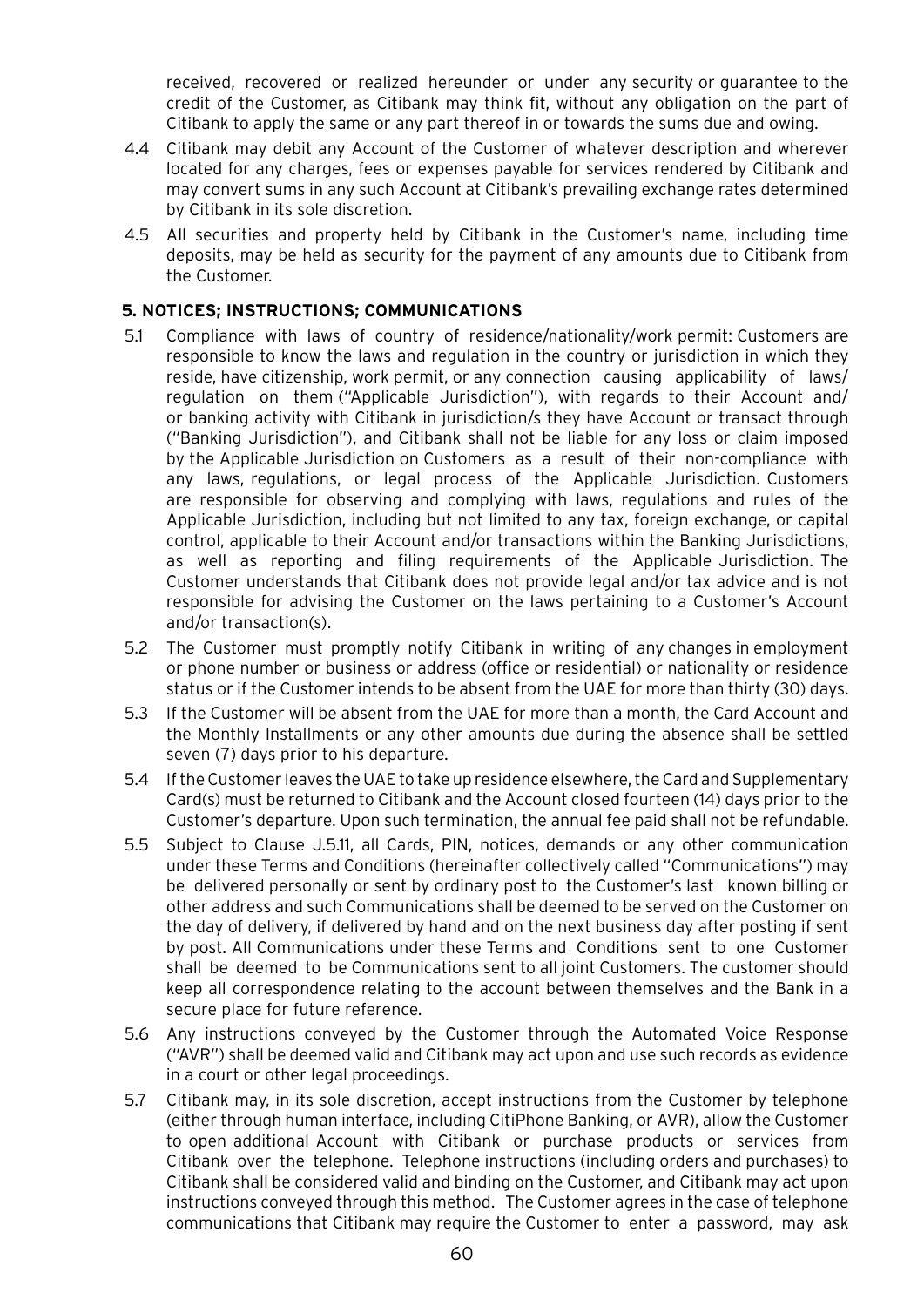the Customer questions about particulars of the Customer's Account including a personal identification number in order to verify the Customer's identity and may require a callback procedure, all as deemed appropriate by Citibank. The Customer irrevocably and unconditionally consents to Citibank recording the Customer's telephone conversations with Citibank to provide evidence of instructions and other verbal communications and accepts that such record may be used by Citibank as evidence in a court of law or any legal proceeding. It is also understood and agreed to by the Customer that only the Customer may communicate instructions over the telephone to Citibank. Citibank does not have to accept telephone instructions by a nominee of the Customers, and the Customer will not allow anyone other than the Customer to make telephone instructions on its behalf. The Customer is obliged to keep any password and any identification number designated by or provided to him hereunder as confidential, and he shall be responsible for any consequence that may arise from the use by other parties of such password. The Customer further understands and agrees that accepting telephone instructions shall at all times be subject to the sole discretion of Citibank and that Citibank may, at its sole discretion, refuse to act based on verbal instructions. The Customer acknowledges that the range of services provided over the telephone may change from time to time.

- 5.8 The Customer understands that Citibank may process any instruction that Citibank believes in good faith to have been issued by the Customer or the Customer's authorized representative(s) and that Citibank will not be obliged to seek confirmation of the authenticity of the instruction.
- 5.9 Citibank shall be entitled to rely on all instructions it believes in good faith to have been issued by or on behalf of the Customer.
- 5.10 If required by Citibank, the Customer must confirm in writing any communications relating to any transaction and to provide originals of all applications and other documents that are, in the sole opinion of Citibank, required or necessary to be provided for the transactions that are initiated by such communications. Such documents shall be delivered to Citibank immediately after the execution of such transactions, and all such documents will bear the wording: "CONFIRMATION COPY - PLEASE AVOID DUPLICATION". Failure to deliver such original

confirmation shall not affect the Customer's liability arising in connection with such communications.

- 5.11 The Customer undertakes to check all notifications of amounts owing to and received from Citibank, including without limitation, Statements. If no objection is received from the Customer within thirty (30) days of dispatch to the Customer of such a notification to the address as it appears in the records of Citibank, then the amounts shown therein will be considered correct and the fact that no objection has been received will be deemed a confirmation of the correctness of the amounts and thereafter no objection can be raised by the Customer in respect of any such amounts.
- 5.12 Citibank may in its sole discretion send advices, confirmations and other communications with respect to a Product or these Terms and Conditions to the Customer's e-mail address provided by the Customer to Citibank. The Customer will bear all risk of harm, loss or damage in connection with the delivery of advices and in such manner. Citibank may use copies, printouts or e-mail and other electronic transmissions and data in any court, arbitral or other legal proceedings.

### **6. GENERAL**

- 6.1 If the Customer avails of any Citibank product offered or made available to the Customer, the Customer, in so doing, confirms that they have agreed to be bound by these Terms and Conditions as amended by Citibank from time to time. For this purpose availing of a product includes activation of a credit card, draw-down or acceptance of a loan, making a payment or receiving funds or otherwise utilizing Citibank's products or services.
- 6.2 The Customer undertakes to sign such further documents and undertake such actions as may be requested by Citibank from time to time.
- 6.3 All charges and fees pursuant to or in connection with a Product and with these Terms and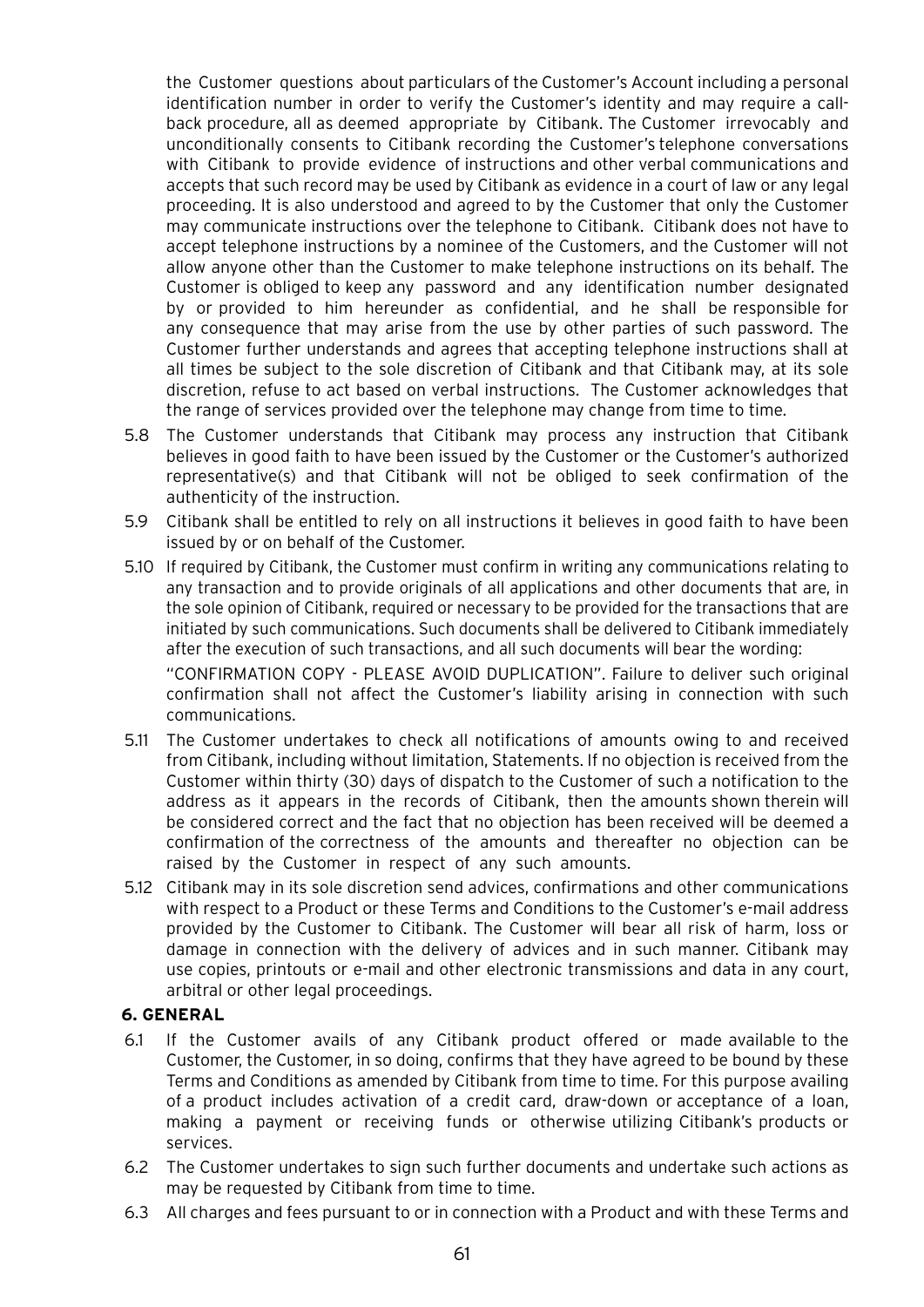Conditions are non-refundable.

- 6.4 The Customer warrants and represents that all information provided to Citibank as part of any application for, or in relation to, any product or service ("Customer Information") is true and accurate and the Customer hereby authorizes Citibank to make such enquiries as it considers necessary to confirm any such information. The Customer hereby undertakes to notify Citibank in writing of any change to the Customer information, which the Customer has provided to Citibank within ten (10) days of such change. In the event that the Customer fails to notify Citibank of a change of address, the address provided by him in the Account Opening Form (the "Permanent Address") and/or the relevant banking service application shall be the selected contact address at which the Customer shall receive all notices, correspondences, and claims in respect of the Account.
- 6.5 No failure and/or delay in Citibank's exercise of any right, power or privilege under these Terms and Conditions shall operate as a waiver thereof, nor shall any single or partial exercise of any right, power or privilege preclude any other or further exercise thereof or the exercise of any other right, power or privilege. The rights and remedies herein provided are cumulative and not exclusive of any rights and remedies provided by law.
- 6.6 Citibank shall be entitled at any time without the consent of the Customer to assign the whole or any part of its rights or obligations under or with regard to a Product and these Terms and Conditions with or without notice to the Customer.
- 6.7 These Terms and Conditions shall be binding upon and enure to the benefit of the respective successors in title and/or permitted assigns of the Customer and Citibank; the Customer may not assign his rights and obligations hereunder or with regard to a Product, and any assignment by the Customer in violation of this undertaking shall be void.
- 6.8 Citibank shall be entitled to appoint an agent to collect all sums due to Citibank from the Customer in connection with a Product or otherwise under these Terms and Conditions.
- 6.9 From time to time and in its sole discretion, Citibank may offer additional benefits and services relating to the Products including without limitation travel insurance, purchase protection and Citialert. All such benefits and services are offered at Citibank's discretion, and Citibank shall have no responsibility for direct, indirect, special, incidental or consequential damages in the event that they are not provided. Citibank may, in its sole discretion, impose, modify and/or discontinue charges and/or terms and conditions for these benefits and services.
- 6.10 Citibank shall have the right to determine the maximum number of CitiDollars; Skywards Miles; Citi Miles and/or similar benefits obtained with respect to a Card from time to time at its sole discretion. However, in any given month, a Cardmember shall only be entitled to CitiDollars; Skywards Miles; Citi Miles and/or similar benefits for transactions carried out up to the extent of the assigned credit limit on the Card. Card Transactions exceeding the assigned credit limit shall not be entitled to earn CitiDollars; Skywards Miles and/or "Citi Miles" during that month. It is clarified that a reference to a "month" as stated in this clause will mean the timeframe between each statement date.
- 6.10 (a) A Cardmember shall not be entitled to obtain Skywards Miles for the following transactions: (i) annual fee payments(s) related to the Cardmember's Citibank VISA or MasterCard Credit Cards and fast track redemptions; (ii) cash advances or any other form of manual or automated cash withdrawal/disbursement; (iii) Finance Charges; (iv) late payment charges; (v) traveler's cheques, money orders balance transfer, repayment of bank loans/fees/charges and/or other unauthorized charges; (vi) purchase of foreign currency; (vii) contributions, premiums or other payments in relation to Invest Plus, Credit Shield/Credit Shield Plus products/programs/any other insurance programs or products that Citibank may choose to offer/distribute; (iix) utility bill payments; (ix) transactions conducted at exchange house(s); (x) purchase of saving certificates, bonds securities and other debt/investment instruments; (xi) transactions conducted on the "government services" category (as defined by VISA/Mastercard, or associated acquiring banks); (xii) transactions that Citibank decides are disputed, erroneous, unauthorized, illegal and/ or fraudulent; (xiii) any transaction undertaken through or using the UAE Direct Debit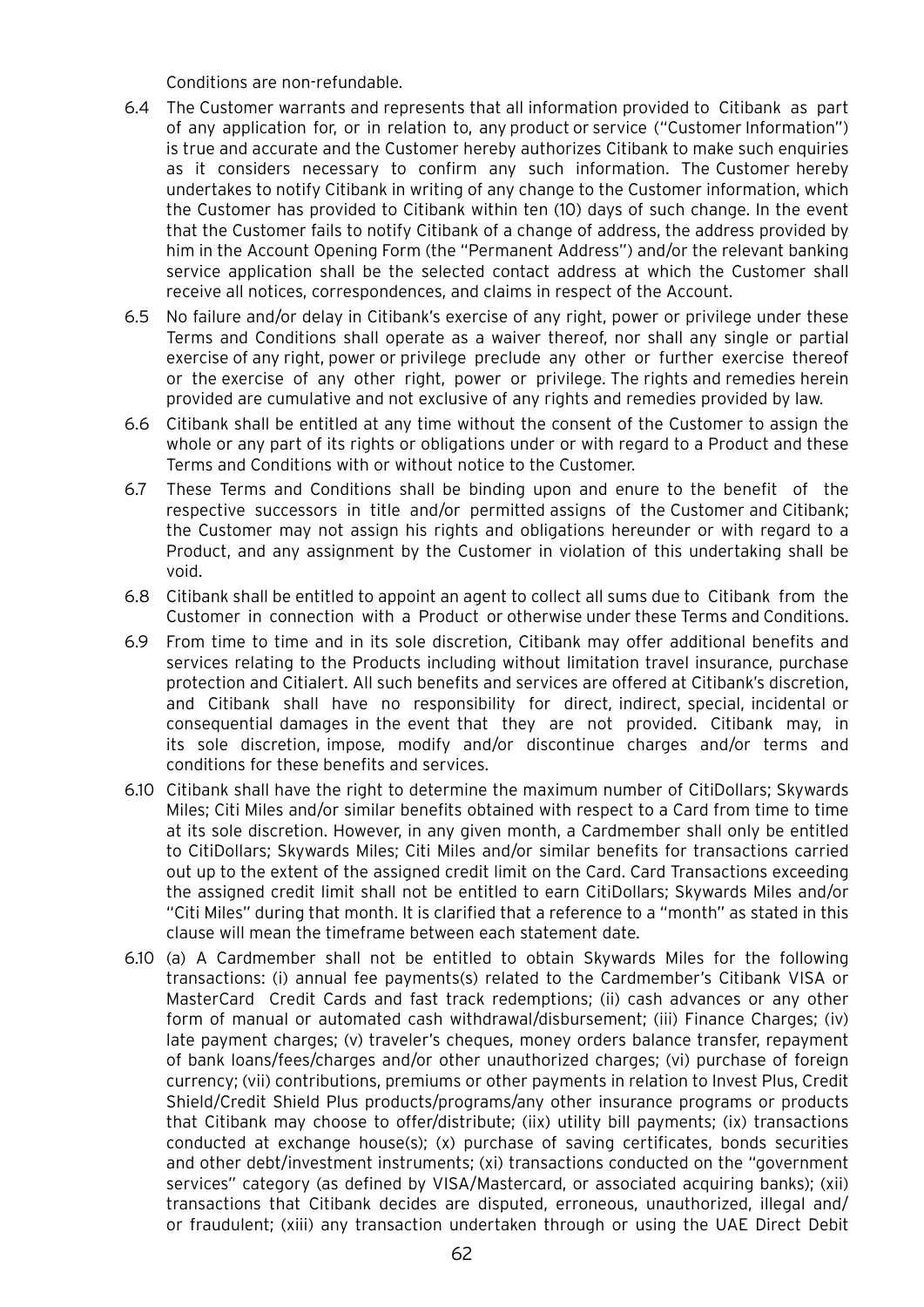System; and (xiv) transactions converted into EIP with a zero percent reducing balance rate per annum. Furthermore, misuse of the Card to effect fictitious transactions through POS terminals at merchant outlets or through other means will not entitle the Cardmember to obtain Skywards Miles.

The list set out herein may be changed by Citibank at any time and at its sole discretion. Citibank's decision as to what constituted an eligible charge shall be final and conclusive.

- 6.10 (b) For the avoidance of doubt, the Card is intended for personal use to conduct retail transactions only. . Whether a Card Transaction qualifies as a "commercial" Card Transation shall be determined by Citibank at its sole discretion. A Cardmember shall remain responsible for obtaining confirmation of the nature of a Card Transaction from Citibank prior to conducting a Card Transaction on his Card. Citibank's determination in such respect shall remain final and binding . Any use of the Card for commercial purposes may entitle Citibank at its sole discretion to terminate the Card.
- 6.10 (c) Citibank shall remain entitled to set thresholds for the transfer of Skywards Miles to a Customer's Skywards account. Skywards miles shall only be transferred to a Cardmember's Skywards account once the threshold (determined by Citibank) is met and based on specific instructions provided by the Cardmember. Such transfer thresholds shall be set by Citibank using its sole discretion and may be subject to change from time to time. Citibank retains the right to cancel or reverse the transfer of Skywards Miles to the Cardmember's Skywards account and/or forfeit the Customer's Skywards Miles in the event that the Cardmember has not settled outstanding amount(s) in relation to his Card. Furthermore, the Skywards Miles transfer thresholds shall need to be fulfilled within a time frame specified by Citibank in order to entitle the Cardmember to request transfer of the same to the Cardmember's Skywards account. Failing the ability of the Cardmember to fulfill the threshold set within such timeframe shall entitle Citibank to forfeit the Skywards Miles earned during such timeframe. Skywards Miles transferred to a Cardmember's Skywards account will be rounded down to the nearest whole number at the time of transfer and the remaining Skywards Miles will be purged.
- 6.10 (d) Citibank shall remain entitled to set specific Skywards Miles earning rate(s) for certain categories of purchases. Such rate(s) and categories will be notified to the Cardmember through the Citibank website, a Statement of Account and/or through Citiphone Banking. It is the Cardmember's responsibility to ensure that he has obtained up-to-date information on the applicable earning rate(s) for a Card Transaction. Furthermore, Card Transactions effected using the Emirates-Citibank Card Accounts on the "grocery stores/supermarkets" category spend (as defined by VISA/MasterCard, or associated acquiring banks) are entitled to earn fifty percent (50%) of the Skywards Miles earned otherwise on other categories of spend.
- 6.11 All payments by the Customer or any guarantor to Citibank under these Terms and Conditions and in connection with a Product shall be made net of any taxes, withholdings, fees, levies or charges.
- 6.12 The Customer consents to the storage and processing of transactions relating to a Product or otherwise to these Terms and Conditions within or outside the UAE and/or to the outsourcing by Citibank of certain services to service providers within or outside the UAE.
- 6.13 With regard to payments hereunder, for cheques drawn on Citibank, there is same day clearing. Cheques drawn on other banks in the same city as Citibank are generally cleared on the following working day. Out of station cheques can generally be cleared in two (2) working days except if the cheque needs to be sent out of station on a collection basis, in which event it can take seven (7) working days or more to obtain value. A collection fee set forth in the Schedule of Fees and Charges plus other bank charges at Citibank's prevailing rates will be deducted from the cheque amount for collection cheques. Citibank reserves the right to: (a) route each item for collection in accordance with Citibank's normal practice; (b) refrain from presenting, demanding, collecting or giving notice of non-payment or dishonour on non-working days; (c) refuse to accept for collection any item presented by the Customer; and (d) debit the Customer's Account for any cheque or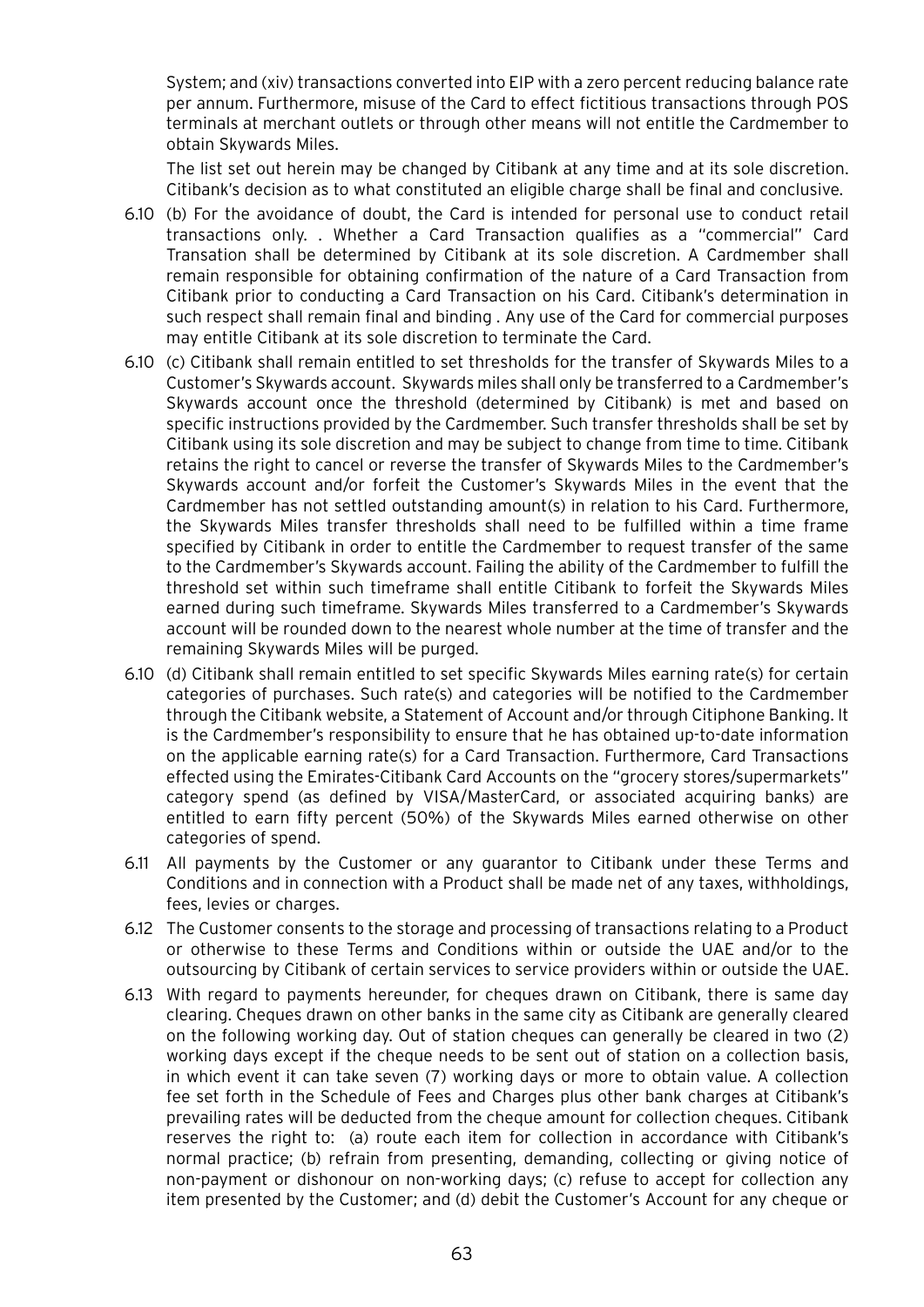instrument credited to it which is not subsequently honored. Funds will be credited to the Customer's Account only on realization, and until such time, Citibank is entitled to exclude the value of the items so credited for the purpose of calculating interest and charges hereunder. Any cash deposits may only be regarded as having been received by Citibank upon the same being credited to the Customer's Account.

- 6.14 The Customer agrees to pay Citibank's then prevailing charges each time a cheque issued against the repayment of any amount or for deposit into an Account of the Customer is returned unpaid for whatever reason.
- 6.15 The Customer acknowledges that the Customer has read these Terms and Conditions and confirms acceptance of all of the terms and conditions hereunder.
- 6.16 In the case of a credit balance in favor of the Customer, if Citibank pays or transfers such amount to the Customer (e.g., in the case of the closure of an Account), it shall charge the Customer the fee listed in the Schedule of Fees and Charges. The Customer hereby acknowledges and agrees that if such fee is greater than the credit balance, there will be a debit balance in the Account. The Customer shall immediately pay Citibank the amount due to Citibank upon receipt of Citibank's advice of the same.
- 6.17 Any guarantor of any of the Customer's obligations hereunder acknowledges and agrees that the rights of Citibank hereunder with regard to the Customer as to setoff, indemnification and disclose of information to third parties shall be applicable herein to the guarantor mutatis mutandis (that is, with the necessary changes to the guarantor and for such purpose the terms "Customer" shall be read and construed as if the term "the guarantor," was substituted therefore.)
- 6.18 Citibank may make any currency conversion at its spot rate of exchange for the relevant currencies at the time of conversion.
- 6.19 The Customer waives any right it may have to immunity from legal proceedings or execution.
- 6.20 Under UAE law a stop payment order must be issued by a UAE court of law, the UAE Central Bank, or a prosecutor.
- 6.21 In the case of death of a Customer, assets of the Customer held by Citibank (such as an Account or as investments) will be frozen and will only be released upon receipt of a UAE court order.
- 6.22 If any payment under these Terms and Conditions or otherwise related to any Product is not paid on its due date of payment, then without prejudice to any other right or remedy of Citibank, the Customer shall be liable to pay delay interest on such delayed payments at the rate set forth on the Schedule of Fees and Charges, plus any other additional fees or charges set forth on the Schedule of Fees and Charges.
- 6.23 The Customer hereby gives Citibank authority to date any undated cheque given by the Customer to Citibank as security for any loan or other product or indebtedness.
- 6.24 The Customer hereby authorizes Citibank to destroy any cheques of the Customer which might be held by Citibank at the end of the tenor or term, subject to repayment of the loan or debt, which such cheques are held as security for.
- 6.25 Citibank and customer (a) agree to permit the use of electronic signatures (within the meaning of Federal Law No.1 of 2006 regarding Electronic Transactions and E-Commerce) (including .pdf files thereof or other electronic transmission), (b) intend that such electronic signatures are equivalent to a handwritten signature and are binding on the customer, (c) are aware that Citibank will rely on the electronic signature, and (d) acknowledge such reliance and waives any defenses to the enforcement of such electronically signed documents based on the fact that a signature is an electronic signature.

### **7. VARIATION OF TERMS & CHANGES IN FEES**

7.1 Citibank may from time to time, in its sole discretion, by giving prior notice to the Customer, by any means as Citibank may deem fit, amend or vary these Terms and Conditions. Such changes shall apply on the effective date specified by Citibank and shall apply to loans,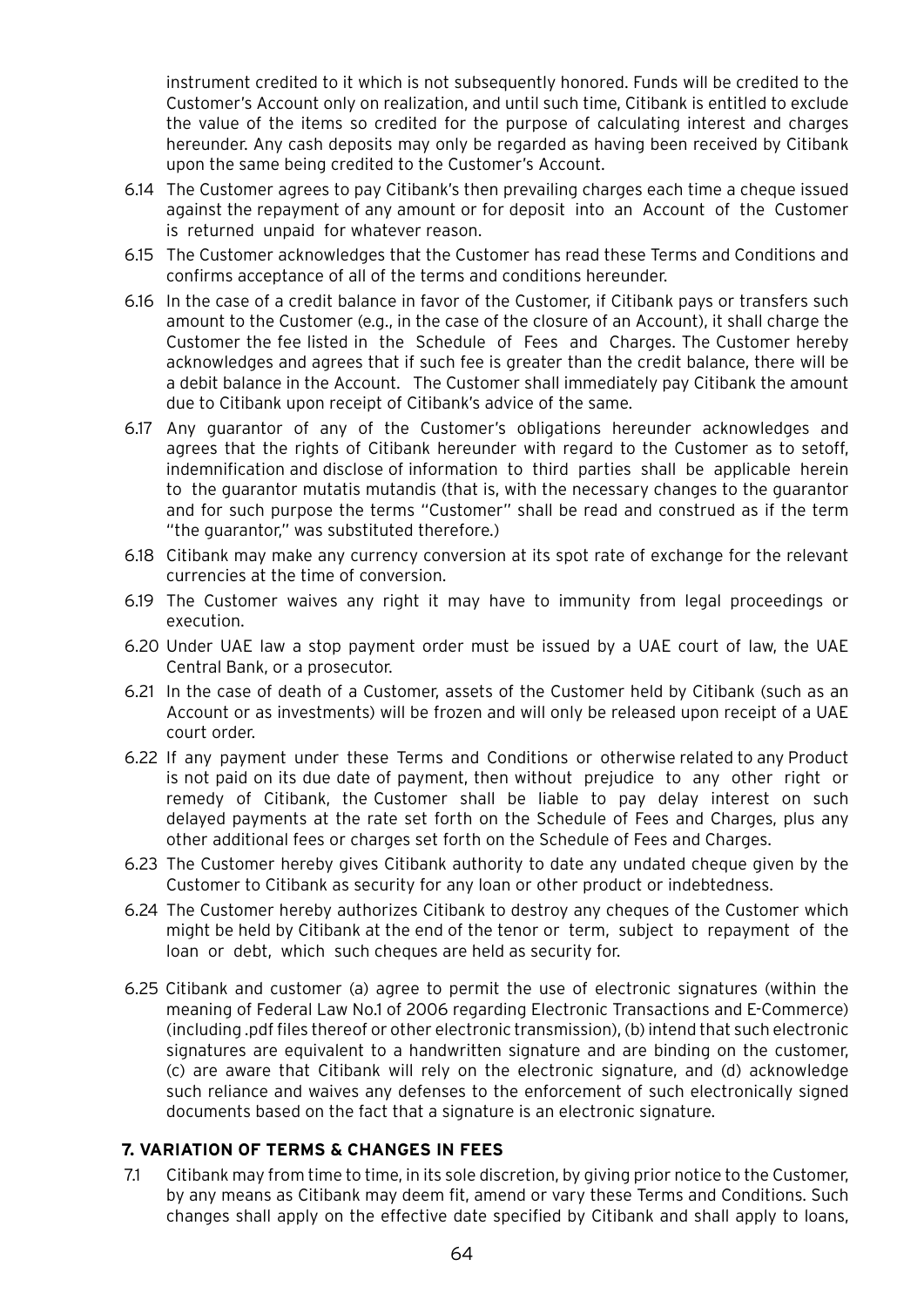unpaid interest, fees, Charges and Card Transactions.

- 7.2 Citibank may, from time to time, change the rate or amount of fees or charges payable by the Customer hereunder and the period of time within which the fees or charges are payable by the Customer hereunder by changing the Schedule of Fees and Charges. Such changes shall apply from the effective date specified by Citibank (or if no date is specified, immediately). The new Schedule of Fees and Charges will be available at Citibank's branches, on its website and upon any request by the Customer to Citibank. Any rate, fee or charge not listed in the Schedule of Fees and Charges will be in accordance with Citibank's prevailing rate, fee or charge for such item, which Citibank may also change from time to time. The Customer may at any time request Citibank's current rate, fee or charge for any particular item. Citibank will notify the Customer of changes to the rates, fees or charges in advance, the Customer acknowledges that it will be obligated to pay any changed rates, fees or charges of Citibank regardless of whether it takes notice of such change.
- 7.3 Citibank may impose any kind of fees and/or charges on any of the banking services provided to the Customer in accordance with the rates specified by the UAE Central Bank.
- 7.4 Retention or use of the Card or any other Product after the effective date of any change of these Terms and Conditions pursuant to Clause J.7.1 or change in the rate or amount of fees or charges pursuant to Clause J.7.2 shall be deemed to constitute acceptance of such changes without reservation by the Customer. If the Customer does not accept the proposed change under Clauses J.7.1 or J.7.2, the Customer must terminate any Loans, stop using the Card and/or any other Product by giving prior written notice to Citibank and as the case may be, repaying in full all amounts outstanding to Citibank and/or returning the Card cut in half to Citibank prior to the Effective Date.

## **8. WAIVER**

8.1 The failure of Citibank to insist in any one or more instances upon the strict performance of any of the provisions of these Terms and Conditions or to take advantage of any of its rights and/or remedies hereunder shall not be construed as a waiver of any of such provisions or the relinquishment of any such rights, which shall continue in full force and effect.

## **9. SEVERANCE**

The invalidity or unenforceability of any part of these Terms and Conditions shall not prejudice or affect the validity or enforceability of the remainder of the provisions herein.

## **10. BANK'S BOOKS AND RECORDS**

- 10.1 The Customer irrevocably waives any right (legal or contractual) which may entitle it to apply for the auditing of Citibank's accounts and records by any court or person, or for the production of Citibank's records, books and accounts to a court or arbitrator. This waiver also includes the absolute relinquishment on the part of the Customer of any right, whether by law or otherwise, of contesting the genuineness of signatures on any of Citibank's transactions or the capacity or competence of the signatory(ies) thereof.
- 10.2 The Customer hereby acknowledges and agrees that Citibank may maintain its records on microfilm or other methods of storage of information and further agrees that the messages, cables, microfilms, microfiche, tapes, computer printouts and photocopies, which may be exhibited by Citibank as an extract from its files, books, records or accounts shall be deemed as legal instruments in evidence and constitute conclusive evidence of the genuineness of the contents thereof, and the Customer hereby irrevocably waives in advance any right whatsoever he may have to raise any objection thereto, whether by virtue of the law or otherwise.

## **11. INTERPRETATION**

11.1 Words importing only the singular number shall include the plural number and vice versa. Where the Account is a Joint Account, references to a single account holder shall be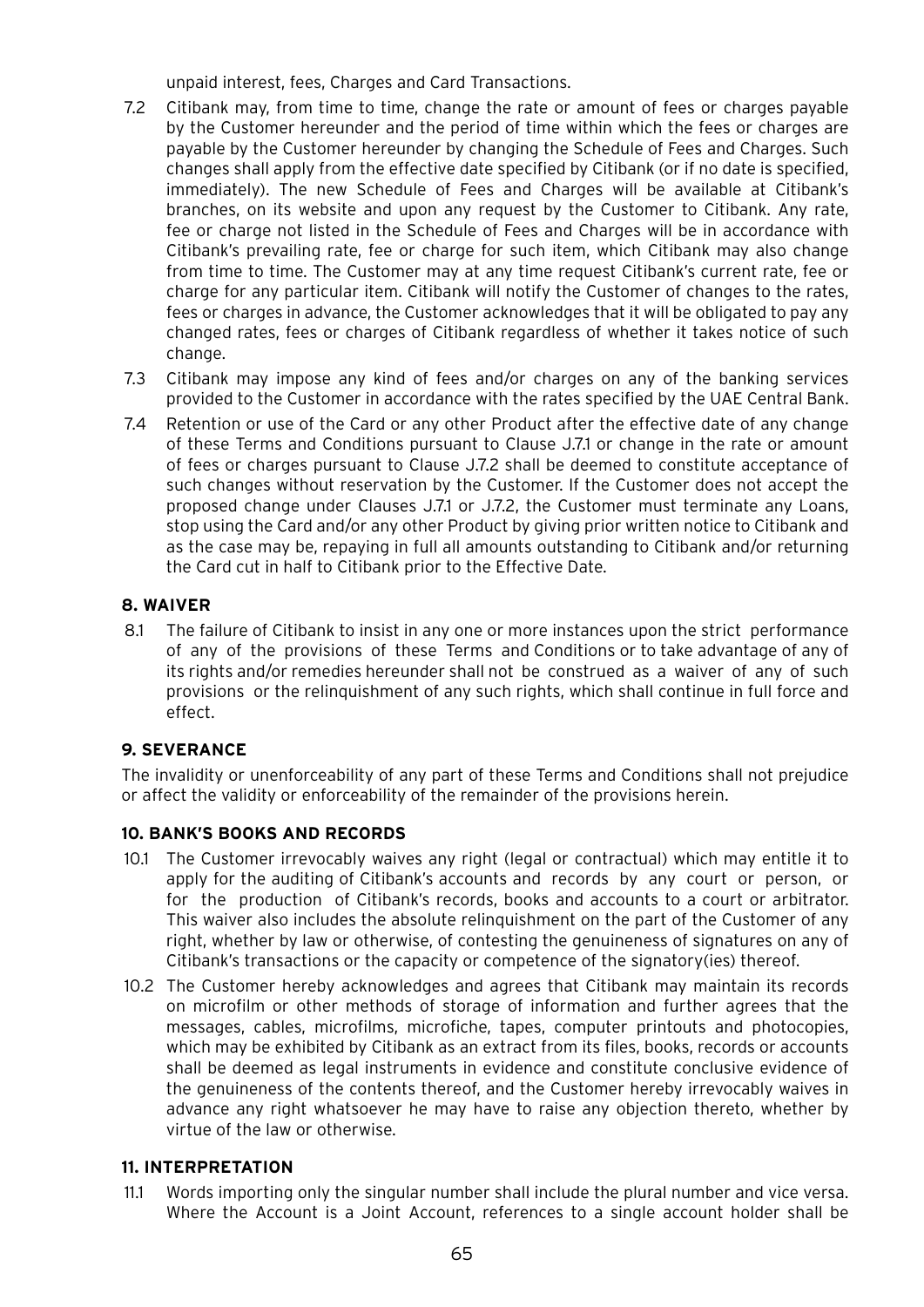references to both

- 11.2 Words importing any gender shall include all genders.
- 11.3 Words importing person shall include a sole proprietor, partnership, firm, company, corporation or other entity.
- 11.4 The headings to the clauses herein shall not be taken into consideration on the interpretation or instruction of these Terms and Conditions.
- 11.5 References to "these Terms and Conditions" shall be understood to be references to the terms and conditions contained in the Customer's completed application form together with the general terms and conditions in Section J and the terms and conditions in Sections A, B, C, D, E, F, G, H, I, and J as applicable. References herein to clauses and sections shall be understood to be references to clauses and sections of these Terms and Conditions.

## **12. INTERNATIONAL SERVICE**

- 12.1 The Customer agrees that if he requests the issuance of a credit card from a branch of Citibank located in another country (hereinafter known as the "Foreign Branch"), such an application is subject to the approval of the Foreign Branch and the issuance of the credit card is an offer, only, for the Customer to accept upon reading and accepting the terms and conditions enclosed therewith and that his signing or usage of such card shall be his acceptance of such an offer and that he shall be bound by the said terms and conditions.
- 12.2 The Customer authorizes Citibank to obtain and disclose to the Foreign Branch all and any information relating to him or to any of his accounts, that the Foreign Branch shall, at its sole discretion, deem necessary for the consideration of such an application by him.

### **13. GOVERNING LAW AND JURISDICTION**

- 13.1 These Terms and Conditions are governed by and shall be construed in accordance with the laws of the UAE.
- 13.2 The Customer irrevocably agrees that the civil courts of the Emirate of Dubai shall have exclusive jurisdiction to hear and determine any suit, action or proceeding and to settle any disputes which may arise out of or in connection with these Terms and Conditions.
- 13.3 Notwithstanding the foregoing, Citibank shall, in its sole and absolute discretion, have the right to file suit or initiate proceedings against the Customer in any other country or jurisdiction anywhere in the world (for the avoidance of doubt, this shall include but shall not be limited to, the Dubai International Financial Centre, and/or any country or jurisdiction in which the Customer may be resident, domiciled or in which the Customer has assets. Citibank may, without limitation, bring, issue, commence or pursue concurrent proceedings in any number of jurisdictions.

### **14. STATEMENT OF ACCOUNT**

- 14.1 Unless otherwise requested, monthly Statements of Account and transaction advices will be provided to the Customer/Borrower/Cardmember as an online-Statement. It is the obligation of Customer/Borrower/Cardmember to ensure the correct email address and phone number is updated in Citibank's records at all times to ensure the Statement of Account is properly received.
- 14.2 If a Customer /Borrower /Cardmember chooses not to receive e-Statements, the Customer/ Borrower/Cardmember must inform Citibank by CitiPhone Banking. Subsequently Citibank shall cease sending e-Statements to such Customer /Borrower /Cardmember and paper Statements shall be provided subject to the payment of the applicable charges and/or fees as set out in the Schedule of Fees and Charges.
- 14.3 Citibank will ensure reasonable security measures before transmitting any information or data to the Customer /Borrower /Cardmember by e-mail, internet or mobile phone.
- 14.4 Citibank shall be deemed to have delivered the Statement of Account to the Customer/ Borrower/Cardmember upon the date of transmission by Citibank of the e-mail Statement and/or online-Statement to the Customer/Borrower/Cardmember's email address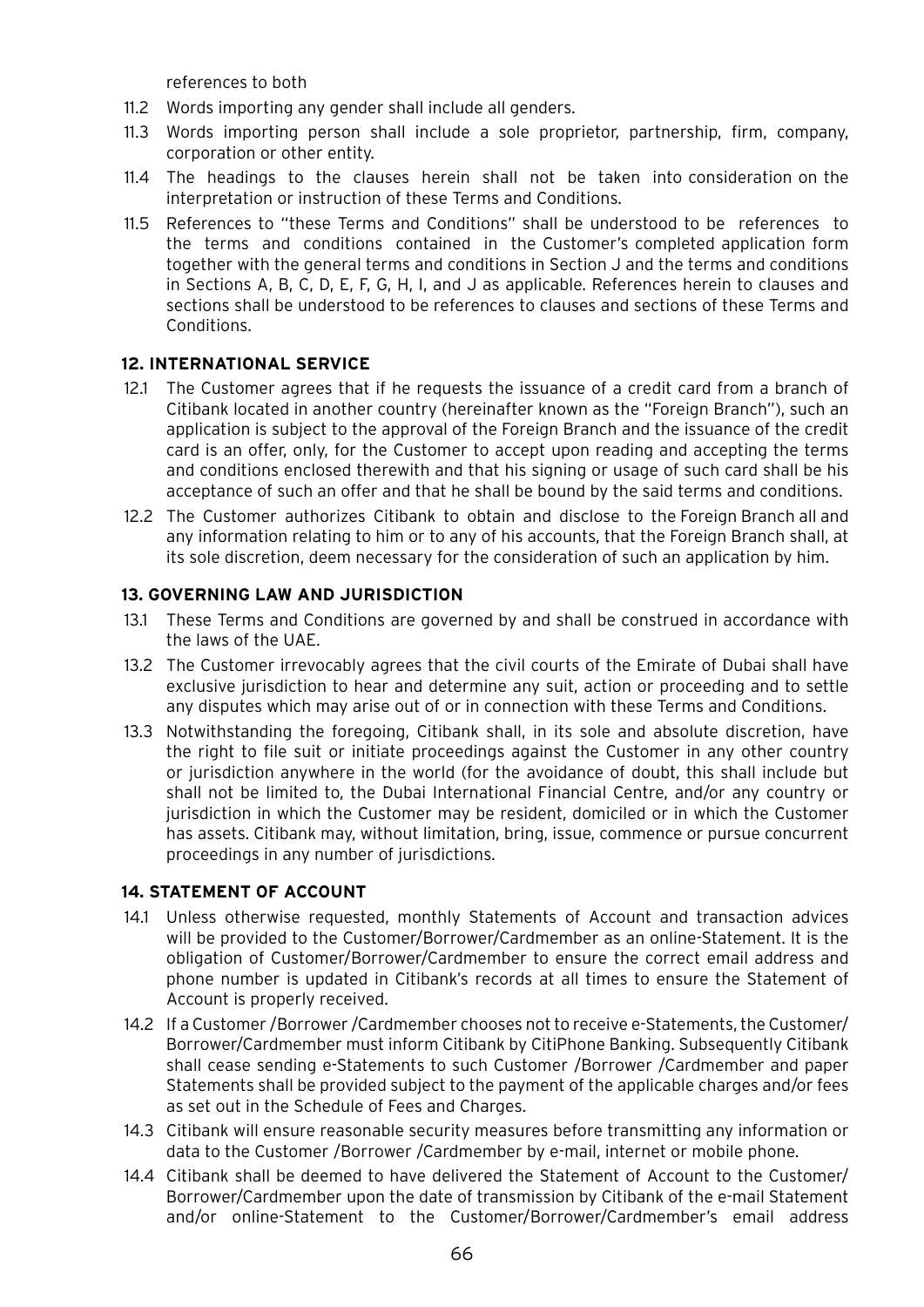registered with Citibank.

- 14.5 The Customer/Borrower/Cardmember shall notify Citibank if they do not receive or are unable to access their Statement of Account and/or report any error or discrepancy in relation to their Statement of Account to Citibank within fifteen (15) days from the date on which such Statement of Account would normally have been sent to the Customer/ Borrower/Cardmember. Otherwise, the Statement shall be deemed duly received, correct and conclusive and the Customer/ Borrower/Cardmember may not thereafter raise any objections to the Statement.
- 14.6 The Customer/Borrower/Cardmember understands and agrees that it shall continue to be liable to Citibank with regard to its contractual obligations irrespective of the delivery (or non-delivery) of the Statement.
- 14.7 The Customer/Borrower/Cardmember releases and discharges Citibank, its employees, officers, representatives and assigns from any liability, claim, demand or damages resulting (either directly or indirectly) from the generation, delivery or handling of the Customer's Statement and/or from any errors, delays in transmission or unauthorized alteration, usage, and/or manipulation of the data contained in a the Statement or otherwise caused as a result of the delivery of a Statement) and further waives all rights, claims, and/or demands against Citibank its employees, officers, representatives and assigns in relation to such liability, claim, demand or damages.
- 14.8 In addition to the above, the Customer/Borrower/Cardmember acknowledges the risk that data received/delivered through the internet/e-mail including any confidential information may be accessed/ seen by third parties. The Customer/Borrower/Cardmember releases and discharges Citibank, its employees,officers, representatives from and waives any right that accrues to the Customer at law against Citibank, its employees, officers, indirectly, due to such unauthorized access by or disclosure of confidential information to third parties.The Customer/Borrower/Cardmember understands and agrees that the storage of information including without limitation, the password, Citibank Account information, transaction activity shall be stored at the Customer /Borrower /Cardmember's risk and liability and Citibank shall not be responsible for any unauthorized access by or disclosure of such information to third parties.

The Customer /Borrower /Cardmember unconditionally and irrevocably undertakes to indemnify and hold harmless Citibank, its employees, officers, representatives and assigns against all losses, costs, damages or expenses arising thereof.

- 14.9 The Customer /Borrower/Cardmember acknowledges that Citibank's books, records and accounts shall be conclusive and binding and that any certificate or Statement of Account issued by Citibank, by computer or under the signature of a person authorized to sign on behalf of Citibank, and any statement taken from the records of Citibank including computer and electronic printouts and telephone recordings shall be final and conclusive evidence against the Customer/Borrower/Cardmember of the correctness thereof in any legal proceedings or otherwise.
- 14.10 The Customer/Borrower/Cardmember agrees that Citibank may in its sole discretion restrict or terminate the Customer/Borrower/Cardmember's use of this service.

Paper based or printed copies of the Statement of Account may be made available to Customer /Borrower/Cardmember upon payment of the applicable fees, as stated in the Schedule of Fees and Charges.

### **15. DORMANT ACCOUNTS**

15.1 In order to make a claim against dormant balances, the Customer must visit a Citibank branch in the UAE and present the original ID with relevant documentation, including the original instrument in case of cheques. Citibank will verify the documentation and proceed as per applicable regulations. Customers are required to retain all correspondence relating to the Accounts held with the Bank in a secure place for future reference and to inform the Bank should the address and contact details mentioned in such correspondence, including any Statement of Accounts is inaccurate.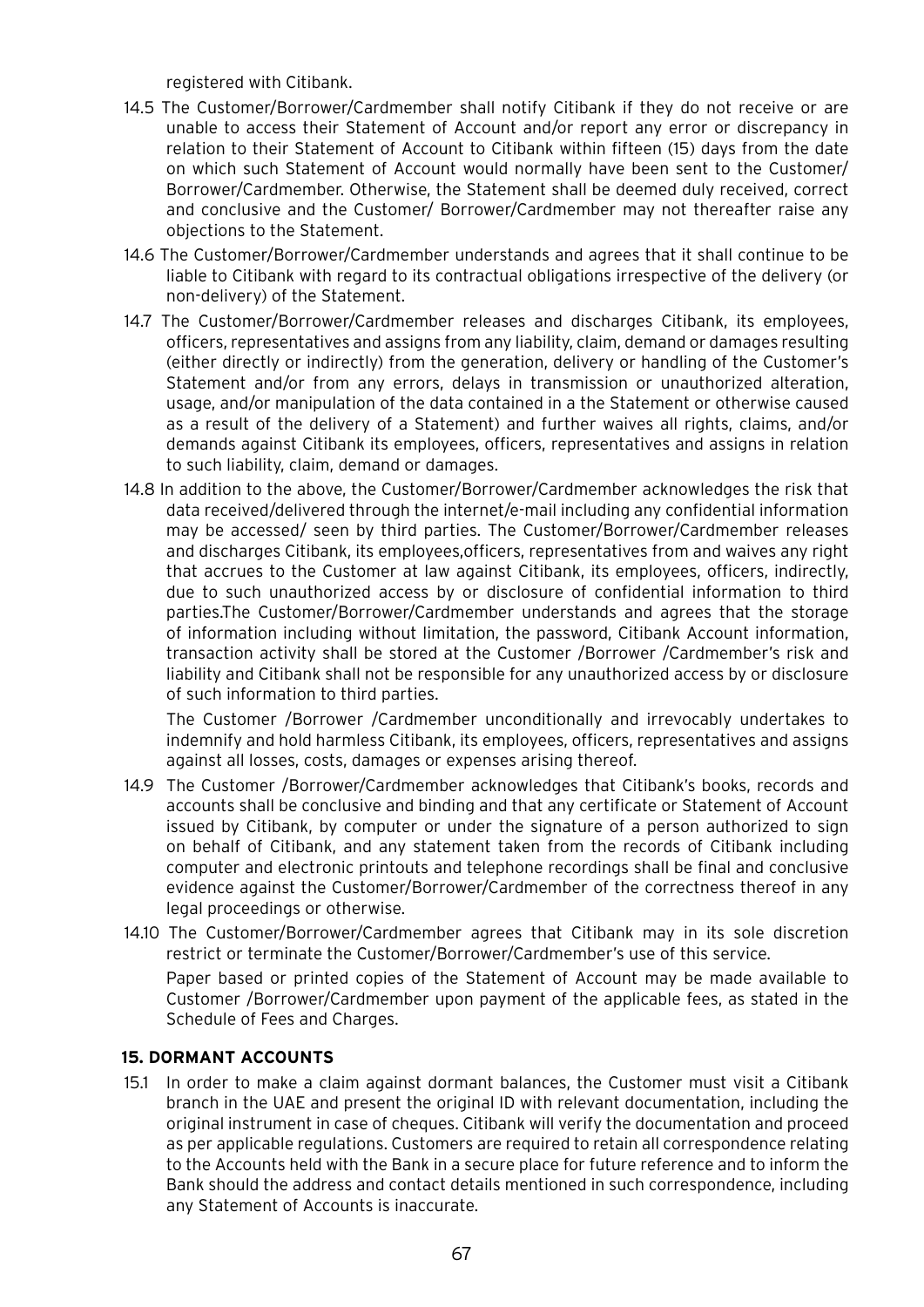- 15.2 In case the Customer has a Safe Deposit Box with Citibank where charges remain outstanding for a period of more than 3 years with no response or alternative arrangements from the Customer and the Customer does not have another active Account with Citibank, the Safe Deposit Box will be considered dormant and contents unclaimed. Citibank will send a final notice to the registered address of the Customer. If no response is received within 3 months of the notice, whether written, electronic or verbal (recorded), Citibank will apply to the Courts to initiate the procedures for opening the safe deposit box and disposal of the contents. If receivables of a dormant Safe Deposit Box remain unclaimed for a period of 5 years from the date of the last transaction on the account, Citibank will transfer the net amount (after deducting charges, if any) to the UAE Central Bank.
- 15.3 Notwithstanding the above and any other provisions regarding Dormant Accounts included in this document, the dormant amounts remain the property of the Customer.
- 15.4 If an account remains dormant for a period of 5 years from the date of the last transaction on the account and Citibank has not received any response from the Customer after three months of attempting to contact him /her following the date the date the account becomes a Dormant Deposit Account, Citibank may transfer relevant unclaimed balances to Central Bank of the UAE as per the applicable regulations.
- 15.5 Once a dormant account is closed and the customer wishes to reactivate the account, the Bank may open a new account for the Customer in accordance with applicable regulations and the Bank's policies, after taking a photocopy of his/her current ID, verifying them with the originals and updating other details of his/ her profile as per the applicable regulations.
- 15.6 If the account is treated as dormant as per the UAE Central bank regulation, the funds may be transferred to the Central bank account and the regulator takes no responsibility for the same. Funds transferred to the Central Bank will no longer generate interest payments by the Bank after the funds are moved to the Central bank account or moved to the internal dormant ledger.The Central Bank shall not be liable for any interest payments on the transferred funds. UAE Central Bank is not legally responsible or obligated in any manner, with any claim whatsoever, related to interest, returns, and/or profits, or other, on funds transferred to the Central Bank.
- 15.7 Once the account becomes dormant as per the UAE Central bank regulations, the banking statements will no longer be generated for the client accounts.
- 15.8 Any unclaimed balances in foreign currencies will be converted to local currency at the prevailing customer rates, prior to the balance transfer to the Central bank. In case of a claim request, the funds will be reimbursed in the AED equivalent amount.

## **16. COOLING-OFF PERIOD**

- 16.1 You have the right to refuse a Citibank product or service during the Cooling-off Period without any penalty and/or providing any reason.
- 16.2 Should you refuse a Citibank product or service within the Cooling-off Period, any fees or charges shall be refunded back to you net of any direct costs already incurred by Citibank. You must settle any outstanding balance/debt (other than fees levied by Citibank) in full immediately.
- 16.3 The Customer is required to notify Citibank of their withdrawal from the product / service within the Cooling-off Period in writing or via electronic means acceptable to Citibank or via CitiPhone Banking.
- 16.4 Citibank may require you to waive your right to a Cooling-off Period for products or services that require immediate execution or may be price sensitive to the time of execution at the point of signing the contract. If you choose to waive your right to a Cooling-off Period, you will no longer be entitled to a refund of fees and/ or charges.

# K. INVESTMENT TERMS AND CONDITIONS

In consideration of the agreement of Citibank N.A. UAE ("Bank") to provide the Services (as defined below) to the Customer, the Customer agrees to the following terms and conditions (as may be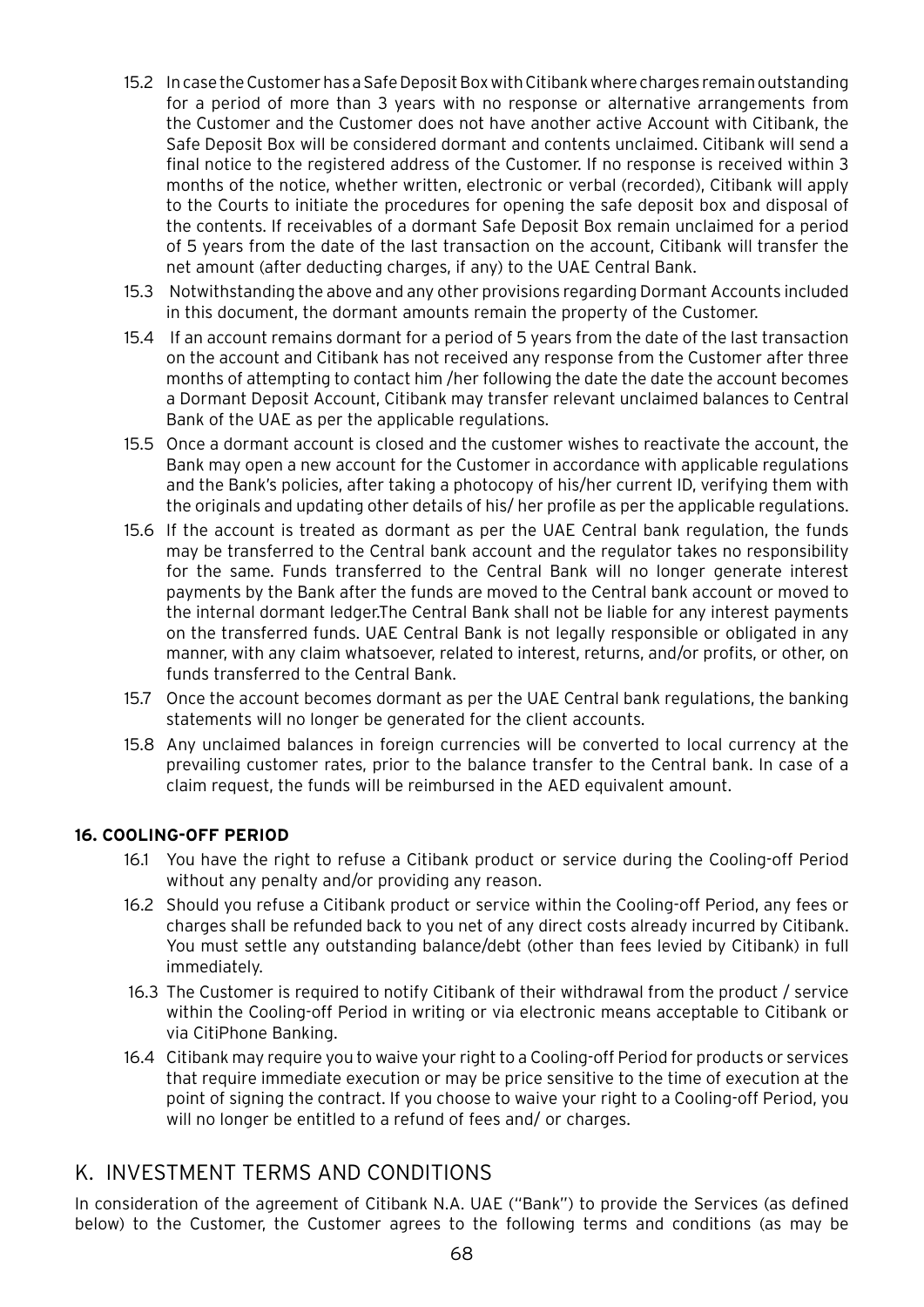amended, modified or supplemented by the Bank from time to time) ("Terms"):

### **1. Interpretation**

**"Account"** means the savings and or current account held by the Customer with the Bank

**"Applicable Laws"** means all applicable statutes, laws and regulations governing the Securities (as defined below), transactions and any other applicable requirements imposed by any competent regulatory body or imposed by or arising under the constitution, rules, regulations, bylaws, customs, usage and interpretations of the stock exchange or market and its clearing house, settlement system or depository, if any, where such transactions are executed or otherwise carried on.

**"Asset"** means any investments or assets held in the Investment Account and/or the Account with the Bank (including anything held by our agents, depository or custodian or on a clearing system) and any rights or benefits relating to those investments, including any income derived on those investments, including, but not limited to Investment Account and/or the Account , contract rights, all documents, instruments and certificates relating to investments and securities, and all related interest, redemptions and distributions and all income, proceeds and products of the above.

**"Bank"** means to Citibank N.A., UAE.

**"Business Day"** means any day on which banks are open for a full range of banking transactions in the UAE and banks are open for business in all the geographic locations required to complete the relevant transaction.

**"Citigroup Organisation"** refers to Citigroup, Inc., Citibank, N.A., Citibank International plc, their branches, subsidiaries, and affiliates, and anyone who succeeds them or to whom they assign their rights.

**"Citi Website"** means the Bank's internet webpage including but not limited to information, text, images, links, sounds, graphics, video and other materials displayed therein registered at www.citibank. ae

**"Denominated Currency"** means the currency in which the Account is denominated, as specified by the Customer in the Investment Account application.

**"Dormant Investment account"** means a closed ended Investment account or a redeemable Investment account where there is no communication from the customer for a period of 3 years final maturity or redemption date, whichever is earlier. An open ended investment account will be treated as Dormant, when the customer's other accounts have been classified as dormant in accordance with the UAE Dormancy regulation.

**"General Account Terms"** means the Citibank General Account Terms and Conditions and the provisions of the Investment Services Agreement, collectively, as amended from time to time.

**"Instruction(s)"** means Purchase Instruction(s) and/or Sale Instruction(s).

**"Investment Account"** means the Securities trading account(s) opened by the Customer with the Bank.

**"Investment Materials"** means the information, research publications, recommendations, text, images, links, sounds, graphics, video and other materials or documents relating to the Securities provided to the Customer by the Bank.

**"Loan Terms and Conditions"** means the separate set of terms and conditions which apply between the Customer and the Bank in the event that the Bank provides loans or credit services to the Customer.

**"Loss"** means any and all losses, damages, costs, charges and expenses of whatsoever nature or howsoever arising, including anticipated, consequential, economic, indirect, punitive and special losses and damages.

**"Purchase Instruction(s)"** means any communication, order, instructions or message received by the Bank from the Customer on a Subscription Form.

**"Redemption Form"** means the instruction form signed by the Customer to sell Securities.

**"Relationship Manager"** means the person(s) identified by the Bank as the Customer's main contact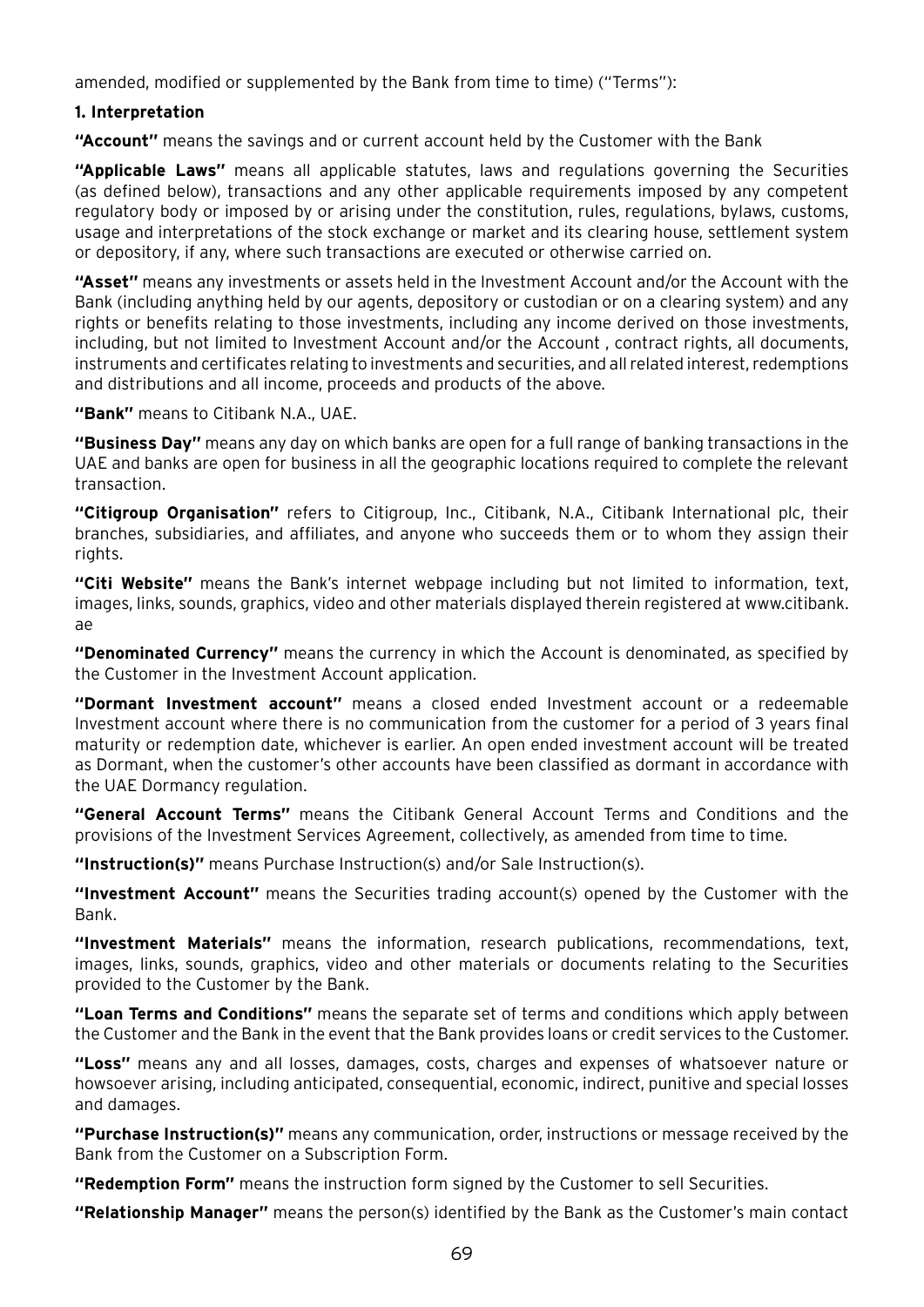at the Bank.

**"Sale Instruction(s)"** means any communication, order, instructions or message received by the Bank from the Customer on a Redemption Form.

**"Sales Planning Tool"** means the computer generated form processed by the Bank's Relationship Manager which assesses the suitability of the transaction for the sale or purchase of Securities

**"Securities"** means any shares, stocks, bonds, equities, foreign exchange, derivatives transactions (including without limitation fixed income products, American depositary receipts and global depositary receipts) or notes or other similar instruments of any kind or issued by anybody, whether incorporated or unincorporated or of any government or government authority or such other financial instrument, in each case and only if the Bank, in the Bank's sole discretion has decided to accept the same as "Securities" for the purposes of these Terms.

**"Services"** means the services provided by the Bank to enable the Customer to trade Securities and includes any other related services provided from time to time under these Terms.

**"Subscription Form"** means the instruction form signed by the Customer to purchase Securities.

**"Terms**" means these terms and conditions as amended from time to time.

Capitalized terms not specifically defined herein shall carry the same meaning as has been ascribed to them in the General Account Terms.

### **2. Applicability and Scope**

- 2.1 These Terms and the Services are subject to the General Account Terms which are deemed incorporated herein. In the event of any inconsistency between these Terms and the General Account Terms, these Terms shall prevail.
- 2.2 The Customer will be able to avail the Services by maintaining an Investment Account with the Bank.
- 2.3 No check book will be issued in relation to the Investment Account. No interest shall be payable by the Bank in respect of the funds in the Investment Account.
- 2.4 The Bank shall be entitled to exercise any of the rights, powers, discretions and/or performance of any functions or obligations under these Terms and/or in relation to the maintenance and operation of any Investment Account on such terms (including power to sub-delegate) as it sees fit, and may employ agents, custodians, sub-custodians, nominees, depositories, managers, advisers and others on terms it may deem fit. The Bank shall appoint such person(s) in good faith but shall not be responsible or liable for any Loss suffered by the Customer as a result of acts, omissions or insolvency of any such person(s).
- 2.5 The Bank shall be entitled at its discretion, but shall not be obliged to open, maintain and/or close an Investment Account or to execute an Instruction received from the Customer. The Bank shall be entitled (but not obliged) to act on the Instructions (however communicated) which the Bank believes to be from the Customer. The Bank shall be entitled to refuse to give effect to any Instruction of the Customer and shall not be obliged to give reasons for such refusal.
- 2.6 If the Customer issues an Instruction, the Bank shall be entitled to pass the Instruction in its capacity as a servicing agent, to the correspondent broker and the Bank may take such measures including effecting payment and settlement in respect of the Instruction as may be necessary to ensure non-default of the Bank's responsibility to the correspondent broker. The Customer shall be responsible for and indemnify the Bank against any and all Loss relating to, arising out of or in connection with all actions which the Bank takes in good faith.
- 2.7 The Customer acknowledges that in the event that the Bank appoints a broker, the Customer accepts all risks arising or consequent from or in relation to the acts or omissions of such broker so appointed and the Customer agrees to be responsible for the same. Without prejudice to the generality of the foregoing, the Customer further agrees and acknowledges that the Bank shall be held free and harmless from any Loss incurred or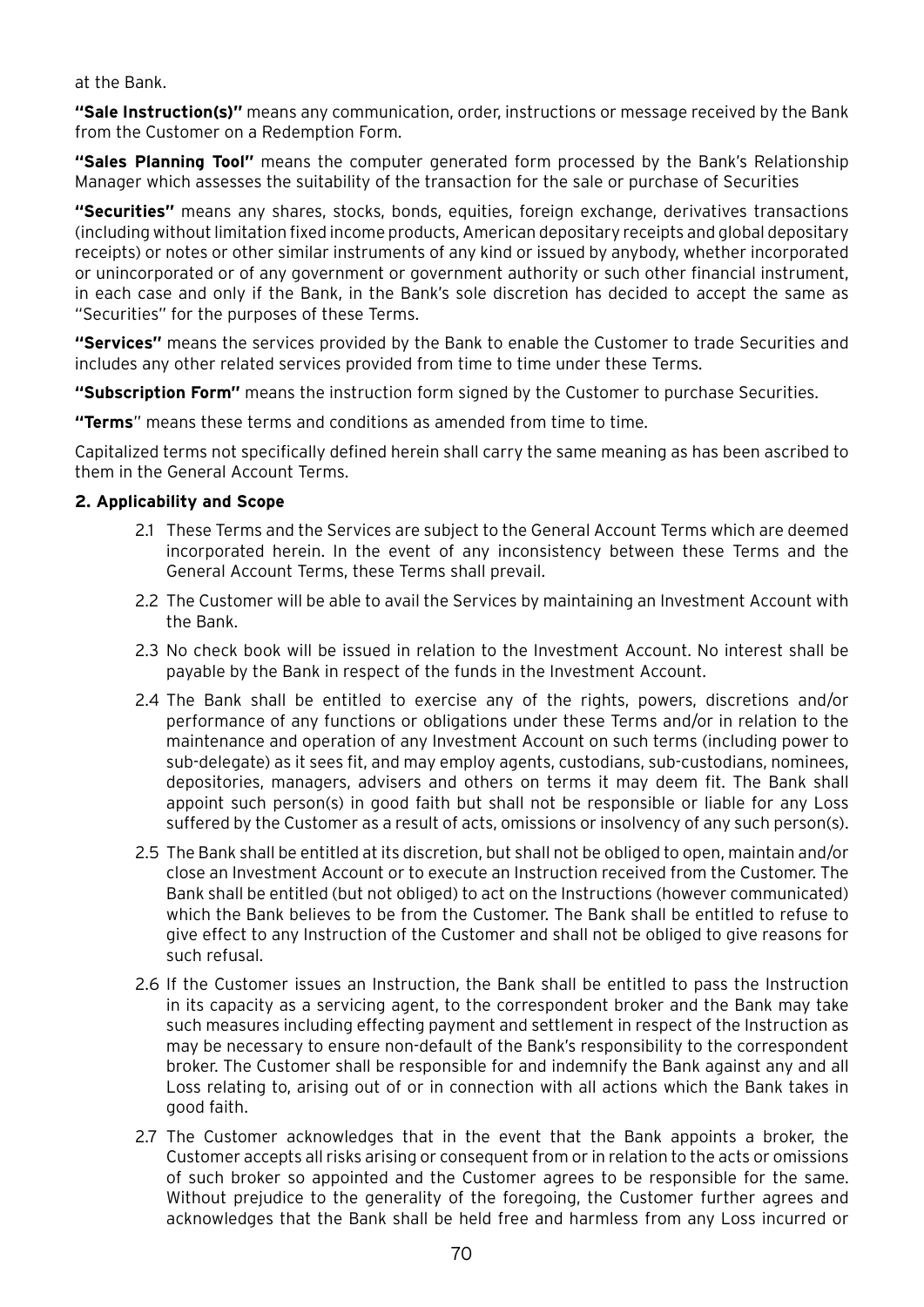suffered by the Customer whether directly or indirectly in relation to, arising out of or in connection with any negligence, misconduct, fraud or willful default or other default, wrongdoing or breach of duty howsoever caused by such broker or such broker's servants, agents or employees.

2.8 The Customer acknowledges and consents that Securities purchased for him may be held in the name of the Bank.

### **3. Charges**

- 3.1 The Customer shall pay to the Bank commissions, charges and fees for the execution of the Instructions. The Customer shall also pay commissions, charges and fees including but not limited to those referred to in the Schedule of Fees applicable for the Customer's use of the Investment Account and/or use of the Services and the performance and/or settlement of any transaction or otherwise for the maintenance of the Investment Account or the provision of any service or facility provided to the Customer in connection with the Investment Account. The Customer can refer to the Citi Website and view the latest version of the Schedule of Fees therein. The Customer will be notified of the indicative amount of commissions, charges and fees applicable in respect of the execution of an Instruction prior to execution. Upon execution, the Customer will be notified of the actual amount to be paid for commissions, charges and fees through a transaction confirmation advice. The Customer shall not be able to cancel or revoke the charges or the transaction. The Bank shall not be obliged to facilitate any Instruction of the Customer unless the Customer has first placed sufficient funds in the Account to effect the transaction and pay all commissions, charges and fees relating to the transaction. The Customer agrees to pay for the transaction and related charges and consents that the Bank shall be entitled to debit the Account and/or such other designated account of the Customer for such sums and any costs involved.
- 3.2 The Customer shall also be liable to pay applicable taxes incurred in connection with any transaction or generally in connection with the Services. The Customer shall be responsible for the reporting requirements under the Applicable Laws in respect of the sale and purchase of any Securities and on account of any transactions conducted under these Terms. The Customer shall be responsible for the reporting requirements in respect of any taxable income derived therefrom to the relevant authorities. The Bank and/or the custodian shall not be responsible to effect the deduction or withholding of any tax or duties in respect of any funds received by it in the form of dividends, interests or proceeds of sale of the Securities but will be entitled to comply with any applicable withholding tax laws. In the event that the Customer deals in the Securities based out of United States of America ("USA"), the Customer recognizes that there could be reporting and other Applicable Laws requirements that need to be fulfilled in respect of transactions pertaining to such Securities. The Customer hereby authorizes the Bank to perform all acts that the Bank deems necessary in order to enable it to adhere with requirements under the Applicable Laws including, without limitation, giving effect to applicable withholding to transact in the USA. In the event that the Bank is called upon by the relevant authorities to comply with such requirements, the Customer shall provide every assistance to the Bank. The Customer shall bear all costs and expenses incurred by the Bank in relation to such compliance by the Bank.
- 3.3 The Customer understands and agrees that coupon and/or interest payments on fixed income securities may be subject to withholding tax if either of the following conditions is met:
	- a). United States (US) registered debt instruments issued before July 18, 1984
	- b). Non-US registered debt instruments issued within the country of incorporation of the issuer
	- c). Preferred Securities that may have a coupon/interest or similar linked payment.

# **4. Customer Information**

4.1 In order for the Bank to comply with its obligations under Applicable Laws, the Customer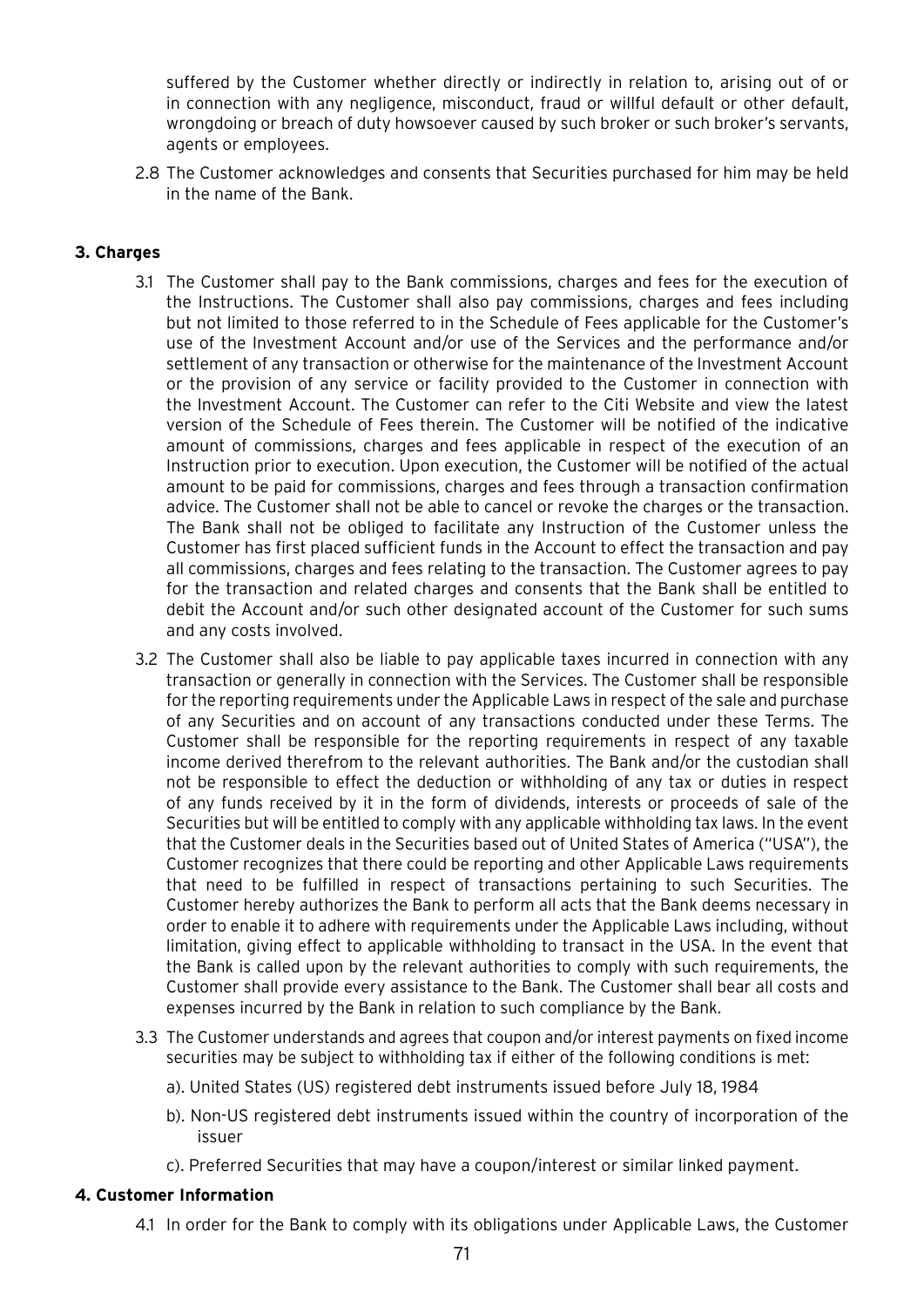will be required to provide any required information.

- 4.2 If the Customer fails to provide the Bank with such information as the Bank may require from the Customer, or if the Bank believes that the information provided is out of date, inaccurate or incomplete, the Bank will not be required to provide the Services to the Customer under these Terms and may terminate the Services and the Investment Account.
- 4.3 In providing the Services to the Customer:
- 4.3.1 it will be the Customer's responsibility to update all information relating to the Customer; and
- 4.3.2 the Bank shall have no responsibility to the Customer if any information the Bank holds is or becomes inaccurate or incomplete, and this may have an adverse effect on the quality of the service provided by the Bank.
- 4.4 The Customer agrees that the Bank may provide the Customer with Investment Material, some or all of which the Bank may not previously have discussed with the Customer and about some or all of which the Customer may not previously have been aware. The Bank may do this using means such as telephone, interactive use of electronic media, email or mail or through the Citi Website or in a meeting with the Customer, subject to Applicable Law. The Customer agrees that the Relationship Manager may make telephone calls or visits to the Customer, provided these are at reasonable times. For the avoidance of doubt the Bank is not responsible for any of the content of the Investment Material.

#### **5. Investment Instructions**

- 5.1 The Customer agrees to comply with all notices, guidelines, rules and instructions pertaining to the use of the Investment Account issued by the Bank including all operating rules specified by the Bank from time to time.
- 5.2 The Customer may (unless it is not appropriate for the type of investment in question or the Bank advises the Customer otherwise) include a price limit for this sale or purchase. If the Customer does not provide a price limit, the Instruction will be executed at the prevailing market price. Each Instruction will automatically expire (if not executed) by the end of the Business Day on which the Bank has received the Instruction, unless the Customer has specifically requested that if an Instruction remain unexecuted by end of a Business Day, the Instruction be executed on the next Business Day.
- 5.3 In relation to Instructions, the Customer agrees that:
	- 5.3.1 each order the Customer places is based on the Customer's own initiative and financial judgement:
	- 5.3.2 the Bank will not be liable for any Loss associated with the Instruction issued by the Customer, even if the Customer based those orders on Investment Material provided by the Bank and/or the Sales Planning Tool
	- 5.3.3 Instructions are subject to all Applicable Law ; and
	- 5.3.4 if a transaction would result in a fractional share, the Bank may adjust the size of the transaction to bring the holding to the nearest whole number of shares.
- 5.4 The Customer will not give orders to sell the Securities unless the Bank holds a corresponding position in the Securities for the Customer.
- 5.5 The Customer will not give orders to buy securities unless there are adequate funds in the Account. If the funds are inadequate, Clause 8 will apply.
- 5.6 The Bank is not obliged to accept any "stop loss" instruction (that is, an instruction to buy or sell an investment when the price of that investment reaches a specified level) and will not be liable if an order is not or cannot be executed.

#### **6. Processing of Instructions**

6.1 The Customer can issue Purchase Instructions by submitting a Subscription Form(s) in person or by e-mail to the Bank's address provided on the Citi Website, or to any other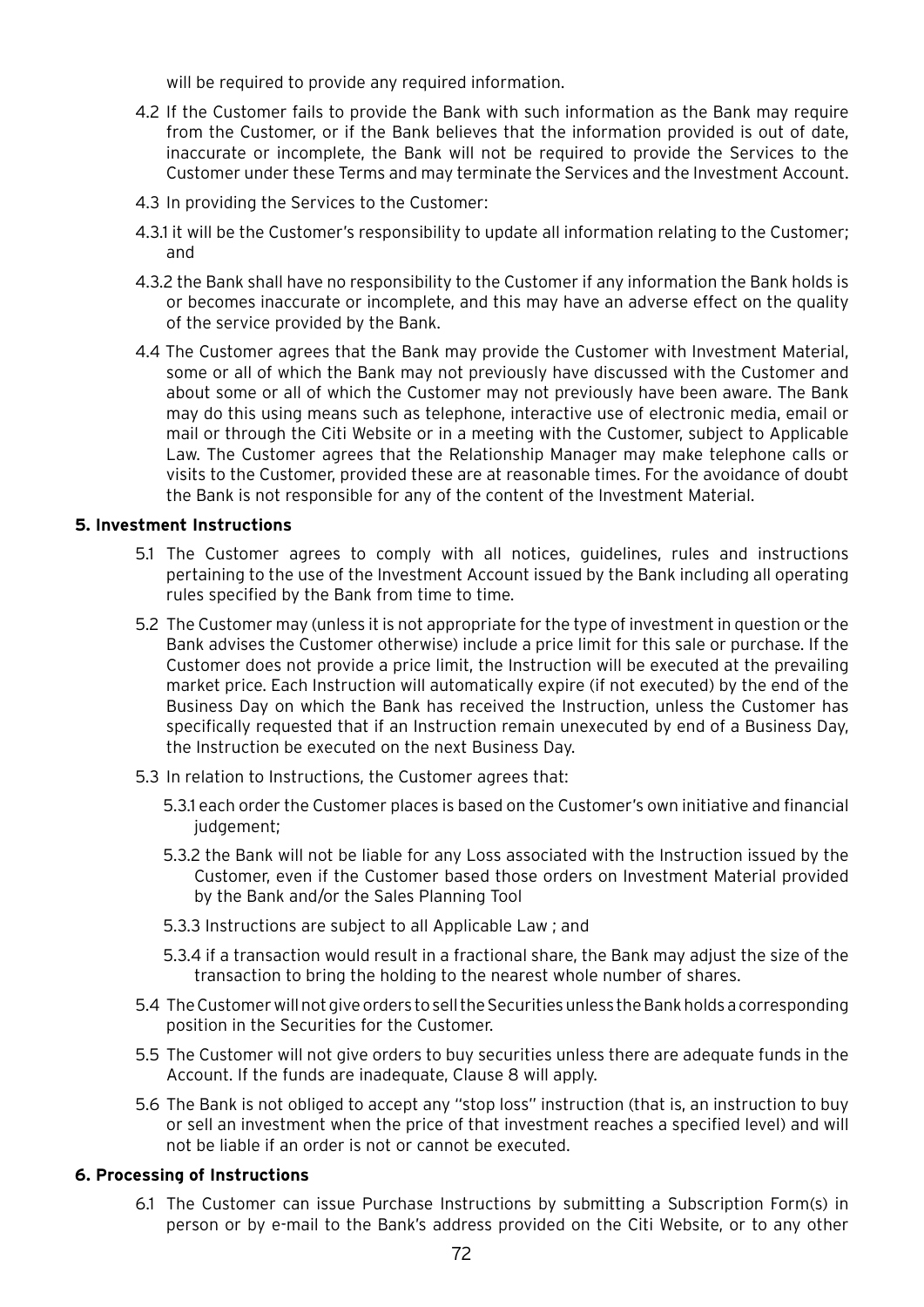address which the Bank shall from time to time notify the Customer, in writing.

- 6.2 The Customer can issue a Sale Instructions by submitting a Redemption Form in person, by mail to the Bank's address provided on the Citi Website or to any other address which the Bank shall from time to time notify the Customer, in writing.
- 6.3 Upon receipt of an Instruction, the Bank shall call the Customer to obtain a verbal confirmation on a recorded line, before executing the Instruction and that the Customer fully understands the terms and conditions related thereto. Upon receipt of the verbal confirmation from the Customer, the Bank may proceed with executing the Instructions in accordance with these Terms. If the Customer has not received a call from the Bank for a verbal confirmation on the Instruction(s), the Instruction may have not been received by the Bank, and accordingly, may have not been executed.
- 6.4 Once a verbal confirmation has been received by the Bank, subject to these Terms the Instruction will be executed by the Bank.
- 6.5 Without prejudice to the generality of the foregoing, the Bank (a) shall use its best efforts to execute all Instructions in accordance with these Terms and the Bank shall not be liable to the Customer for any Loss by doing so; and (b) shall be under no obligation to investigate the authenticity or authority of persons effecting the Instructions. Accordingly, the Bank may treat the Instructions as valid and binding Instructions of the Customer notwithstanding any error, fraud, or lack of clarity in the terms of such Instructions. Any risk of misunderstanding, error or Loss resulting from the use of the Services are entirely at the risk of the Customer and the Bank shall not be liable therefor.
- 6.6 If the Customer wishes to change or cancel an Instruction, the Customer must do so in sufficient time to enable the Bank to receive and act upon such request and before the Bank has made arrangements for processing the original Instruction.
- 6.7 The Bank reserves the right to reject any Instructions, funds transfer orders, payment orders, or requests for changes or cancellations if, in the Bank's sole discretion, it is reasonable to do so.
- 6.8 The Customer may not delegate the authority to issue Instructions.
- 6.9 The Customer agrees and acknowledges that:
	- 6.9.1. The Bank may decline to act on the Customer's Instructions at any time without prior notice or giving any reason therefor, including but not limited to where: (a) the Instruction is ambiguous, incomplete or inconsistent with the Customer's other Instruction(s); (b) the Customer does not reconfirm the Instruction in accordance with Clause 6.3; and
	- 6.9.2 The Bank is entitled to treat the Customer's Instructions as valid and capable of execution until cancelled by the Customer or the relevant stock exchange or if they lapse;
- 6.10 The Customer acknowledges and agrees that the Bank may from time to time impose position or transaction limits (including minimum transaction sizes) on the Investment Account and that the Bank may decline to act on any Instruction at any time without prior notice or giving any reason therefor where the Instruction conflicts with the limits for the Investment Account.
- 6.11 The Bank will process the Instructions only between the hours of 9.00 am and 6.00 pm (UAE time) on a Business Day. In addition, the Bank may effect Instructions involving a foreign element only on days when banks or institutions in the applicable financial markets are open for business in each country concerned.
- 6.12 The Customer agrees that the Bank may rely on the information provided in the Customer's Instructions and the Subscription Form and Redemption Form, and the Customer accepts full responsibility for any errors or ambiguities in such information which may lead to Instructions being rejected or executed incorrectly.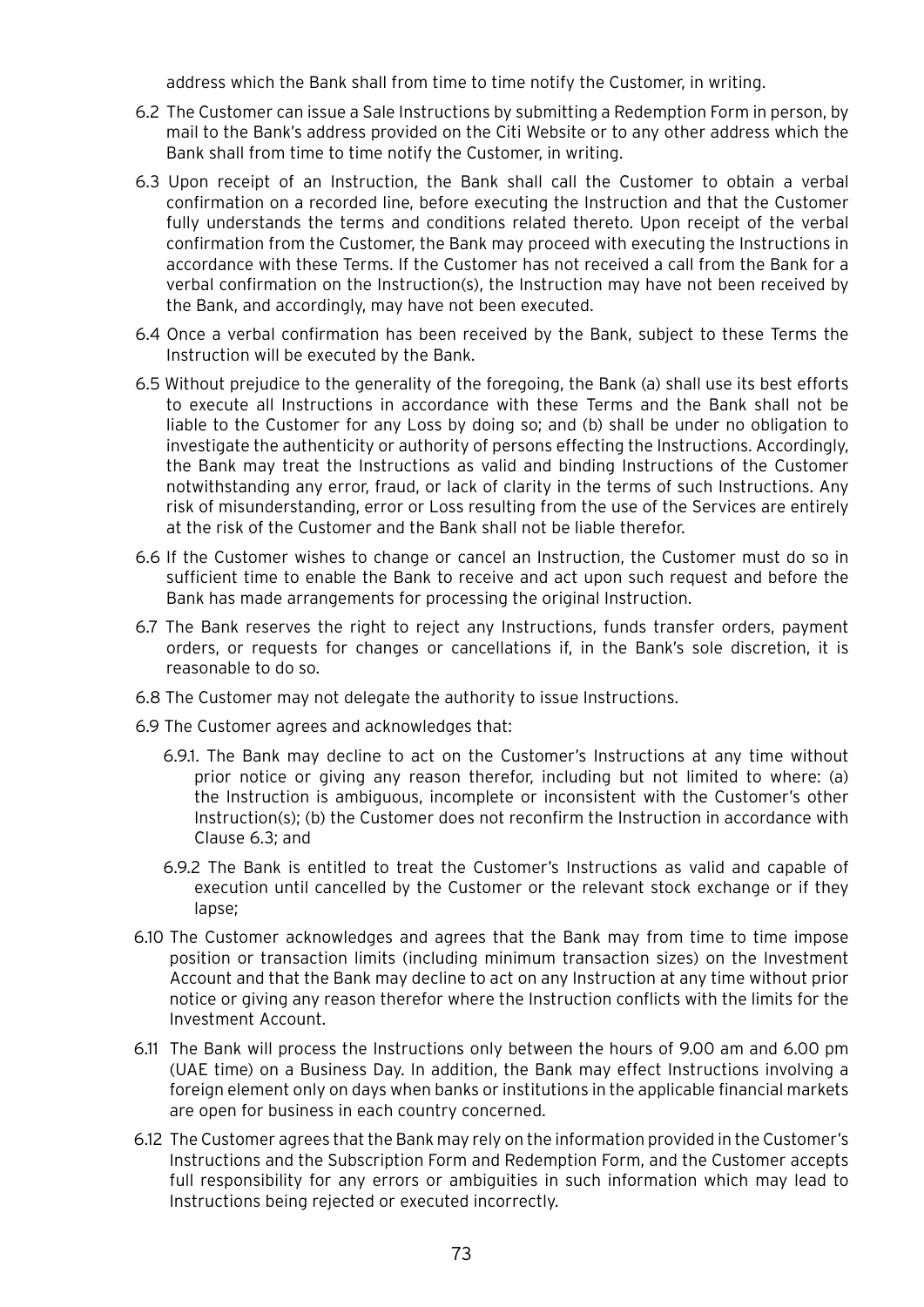- 6.13 The Bank is not required to issue separate notices to the Customer of incoming fund transfers to the Account .
- 6.14 The Customer may give the Bank standing instructions. Any standing instruction the Bank receives from the Customer will remain in effect until the Bank receives a written cancellation or replacement instruction (clearly identified as such), signed by the Customer.
- 6.15 The Customer understands that data transmission may not be protected against disclosure and that there are risks associated with the used or disclosure of data by unauthorised third parties.

#### **7. Confirmations**

- 7.1 The Bank will send the Customer an e-mail and an SMS of the execution of each Instruction.
- 7.2 It is the Customer's responsibility to review the trade confirmations the Bank sends to the Customers and to notify the Bank promptly of any discrepancies. The Bank will be entitled to assume that a trade confirmation is correct and approved by the Customer if the Customer does not object within 48 hours of the Bank sending it to the Customer.
- 7.3 The Customer is not required to acknowledge or confirm the accuracy of the trade confirmations unless the Customer disagrees with the transaction described in the trade confirmations.

#### **8. Insufficient Funds**

- 8.1 If the Customer has insufficient funds within Account to enable the Bank to execute an Instruction, or if a cheque deposited in the Account is returned unpaid for any reason, the Bank may, at its sole discretion:
	- 8.1.1 return the cheque or other instrument unpaid and charge a fee to the Account;
	- 8.1.2 refuse to process the Instructions;
	- 8.1.3 process the Instructions and recover any associated amounts, fees and charges by debiting any account of the Customer with the Bank, or
	- 8.1.4 process the Instructions and create an overdraft in the Account. . Such overdraft will be an unauthorised overdraft Interest on unauthorised overdrafts will be at the Bank's standard rate for unauthorised overdrafts from time to time.
- 8.2 The Customer will be solely responsible for all consequences of not maintaining adequate funds in the I Account.

# **9. Custody**

- 9.1 The Bank may open and maintain a custody account to hold Customer's Securities and such other account(s) as may be necessary for the provision of the Services. The Customer hereby expressly authorizes the Bank to appoint any person as its custodian, agent, nominee, sub-custodian, representative or correspondent hereunder at its discretion, without being liable for the acts or default of such persons provided that the selection of such persons was made by the Bank in good faith.
- 9.2 Securities purchased by the Customer may be registered or held in the name of the Bank or a custodian, sub-custodian or other nominee appointedby the Bank.
- 9.3 Securities purchased by the Customer may be held within or outside the UAE and the Customer is aware that in certain jurisdictions there may be different settlement, legal and regulatory requirements and practices for identification of Securities from those in the UAE. Any Loss arising out of or in connection with the foregoing shall at all times be borne by the Customer.
- 9.4 The Bank or, as the case may be, the custodian shall claim all amounts in respect of cash dividends or interest pertaining to the Customer's Securities held in custody which are known to the custodian or the Bank, as the case may be, to be payable. Such amounts shall be paid to the Customer or held in the Account as and when received by the custodian. The custodian or the Bank, as the case may be, shall not be responsible for claiming any other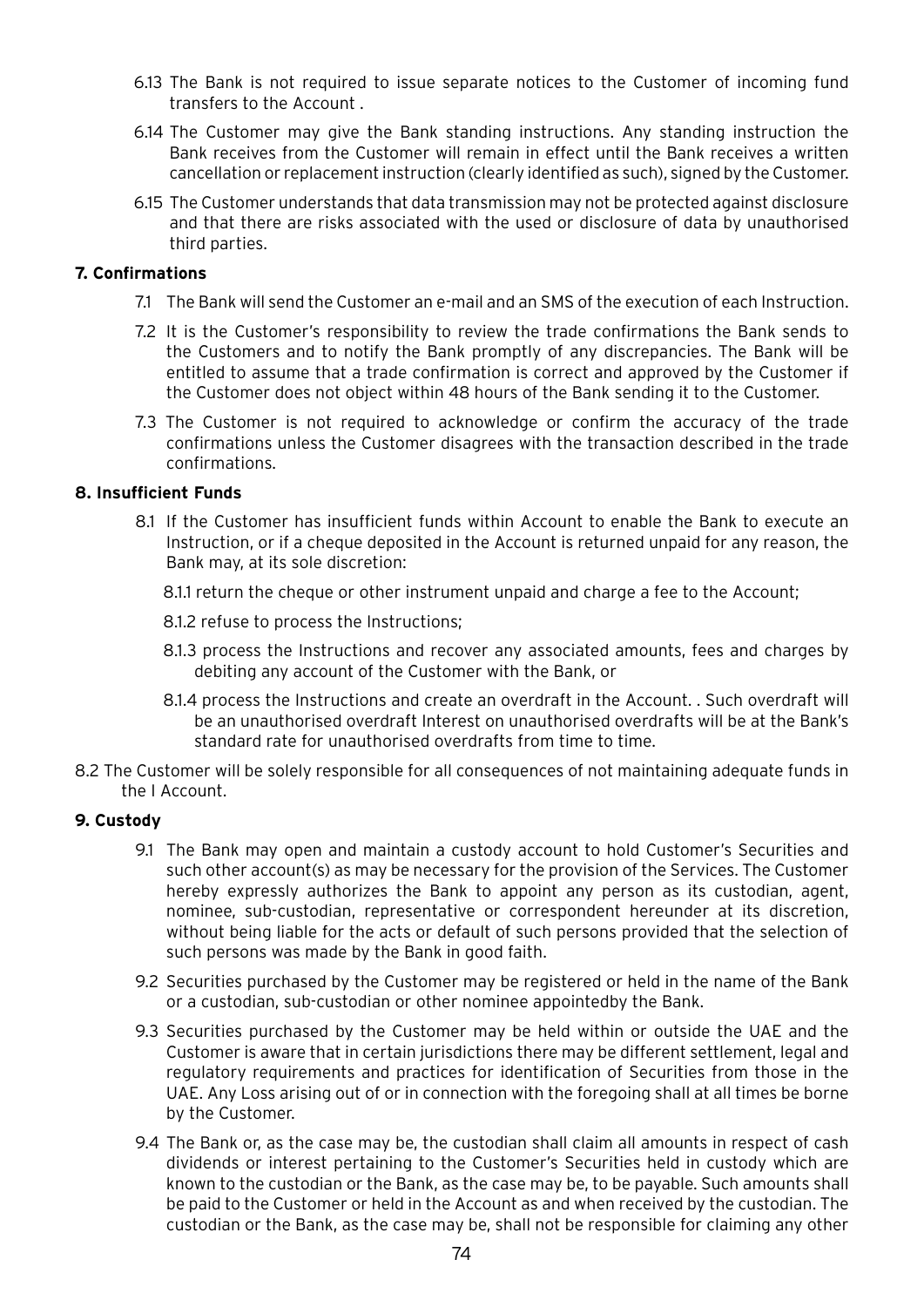entitlement or benefit that the Customer may have under applicable taxation treaties or arrangement on its behalf. The custodian will not be obliged to vote the Securities held by it or otherwise obliged to take any action in relation to the Securities save as stated in these Terms. . For the avoidance of doubt, there will not be any voting or proxy rights at any shareholders or board meetings of any nature attached to any of the Securities.

- 9.5 The custodian may pool the Customer's Securities with the Securities belonging to the Bank and other customers of the Bank. The Customer acknowledges that identical Securities are fungible and the Bank will maintain a record of the Customer's interest in Securities which have been pooled in this manner
- 9.6 All Securities shall be held under custody at the Customer's risk. Any loss or destruction of or any damage to such Securities resulting from circumstances which are beyond the custodian's control shall be borne by the Customer.
- 9.7 The Bank and/or the custodian shall not be obliged to insure the Customer's Securities.
- 9.8 Without prejudice to Clause 3.2, the Customer understands and agrees that the Bank and/ or the custodian may at its sole and absolute discretion deduct or withhold any tax or duties in respect of any funds received by it in the form of dividends, interests or proceeds of sale of Securities.
- 9.9 The Customer shall be liable to pay the Bank, upon demand, all transfer duties and taxes payable upon a transfer of the Securities.
- 9.10Subject to Applicable Laws, the Customer authorizes the Bank and the custodian to pledge, charge or otherwise grant security over any or all of the Customer's Securities held by it.
- 9.11 The Customer agrees that it is a condition precedent to the provision of the Services hereunder that the Securities not be subject to any court order in any jurisdiction which would require the securities to be confiscated, produced or delivered to the court issuing the order. The Customer undertakes to promptly notify the Bank immediately in the event any court order is issued against the Customer or the Securities.
- 9.12 Neither the Bank nor any nominee appointed by it (including but not limited to the custodian) shall be responsible for taking up rights, exercising any conversion or subscription rights, dealings with take-overs or other offers or capital re-organizations, attending meetings or exercising any voting rights with respect to any Securities which the Bank may hold or arrange to be held in custody on behalf of the Customer.
- 9.13 The Bank or, as the case may be, the custodian shall have a lien over the Customer's Securities in its possession pending payment of any amount owed by the Customer to the Bank. In addition to any lien or other rights to which the Bank may be entitled to under any Applicable Law, the Bank shall have a general lien on all the Customer's Securities held or controlled by the Bank or its nominees until the satisfaction of all the Customer's debts, liabilities and obligations (whether actual or contingent) owed to the Bank from time to time.

## **10. Corporate actions T&C changes in relation to certain voluntary corporate actions**

The following changes to investment account terms and conditions will be applicable immediately;

- 10.1. Citibank is not under an obligation to deliver to the Customer any notices concerning corporate actions issued to holders of the Investments, but will use reasonable efforts to notify the Customer in this respect at its discretion and without any assumption of liability. Where such corporate actions were notified, Citibank will exercise rights arising out of Customer's Investments only in the manner determined and instructed by the Customer in writing.
- 10.2. In such situations where notification of corporate actions is not possible or the Customer fails to provide specific written instructions, the Customer agrees that Citibank may refrain from taking any action hence the default option will apply. The Bank shall have no liability for any losses suffered and / or expenses incurred should the Bank not be able to contact and inform the Customer in relation to a corporate action.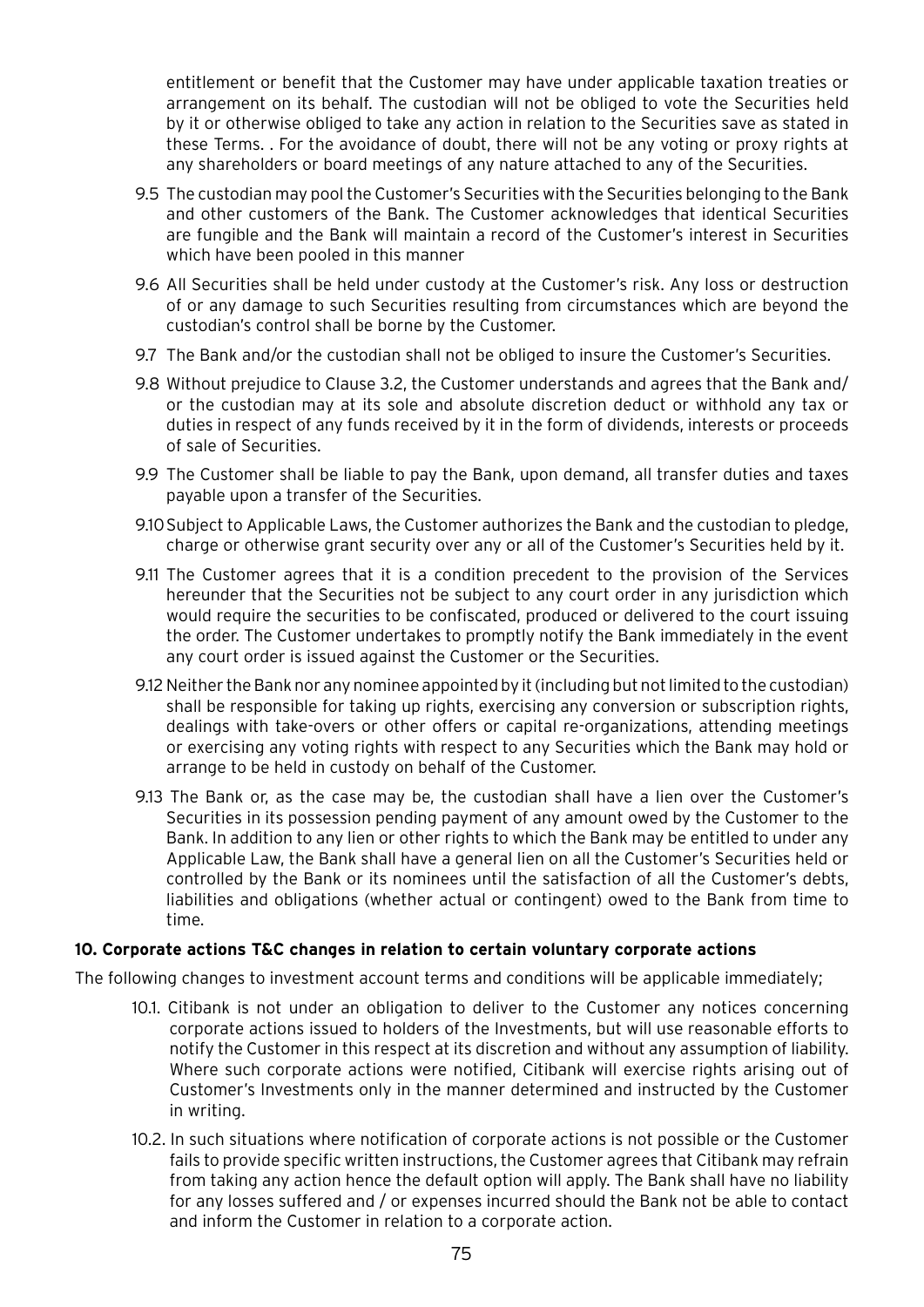- 10.3. In the event that a corporate action refers to Annual General Meetings, the Customer agrees that Citibank will not further inform the Customer or exercise any proxy, voting or other rights on behalf of the Customer and will not bear any responsibility whatsoever. The customer agrees not to receive any shareholder notifications or other shareholder benefits and not to exercise any voting rights attached to the Investments.
- 10.4. In the event that a corporate action refers to Dividend Option or Dividend Reinvestment Option, the Customer agrees that Citibank will not inform the Customer or offer to make a selection and consequently the default option (to receive the dividend in cash) will apply. The final outcome will be communicated to the Customer. The Customer agrees that Citibank will have the right to exercise the default option for such corporate actions received without obtaining a prior consent from the Customer.

#### **11. Joint Accounts**

- 11.1 Investment Accounts may be opened under joint relationships and such Accounts shall be Joint Investment Accounts only
- 11.2 If an Investment Account is in the name of more than one person:
- a) The reference to the 'Customer' shall refer to each person jointly and severally. Unless specified in writing otherwise, the rights and obligations of each Joint Account holder shall be joint and several with respect to the Joint e-Brokerage Account.
- b) The Bank shall be entitled to debit the Account or other account(s) maintained by such persons at any time in respect of any sum howsoever due or owed to the Bank by any person who is named as an owner of the Investment Account; and
- c) No owner of an Investment Account shall be discharged, nor shall such person's liability be affected by any discharge, release, time, indulgence, concession, waiver or consent at any time given by the Bank to another owner of the Investment Account.
- 11.3 Unless otherwise agreed by the Bank, the Instructions, signature on the Subscription Form(s) and/or Redemption Forms or agreement of any one person constituting the Customer shall be deemed to be the Instruction or agreement of all the persons constituting the Customer and any notice or communication addressed and sent by the Bank to any one person shall be deemed to have been addressed and sent to all the persons constituting the Customer and where any person has received or is deemed to have received any such notice or communication, all the persons constituting the Customer shall be deemed to have received the same.
- 11.4 Where the joint relationship is operated with a single signing authority, either Joint Account Holder may apply for opening an Investment Account either through Citibank Online or by issuance of a duly signed written instruction. The application (online or in writing) by a Joint Account Holder shall be sufficient for Citibank to process the request and shall be binding on the other Joint Account holders. No consent of, or notice to, the other Joint Account Holders shall be required for a Joint Account Holder to open a Joint Investment Account. The agreement by a Joint Account Holder to these Terms and Conditions shall be deemed to be an agreement by the other Joint Account Holder(s) to these Terms and Conditions which shall be binding on them.
- 11.5 By agreeing to these Terms and Conditions, the Joint Account Holder opening the Joint Investment Account confirms and warrants that they have been duly authorized by the other Joint Account Holder(s) to open the Joint Investment Account.

## **12. Applicable Laws**

- 12.1 The Customer understands and agrees that all transactions effected under these Terms and all business with the Bank are subject to and are governed by all Applicable Laws. The Bank shall have no obligation to inform the Customer of any Applicable Laws and the Customer agrees that it is the Customer's responsibility to comply with and observe all Applicable Laws.
- 12.2 The Bank is hereby authorized by the Customer to take any action or refrain from taking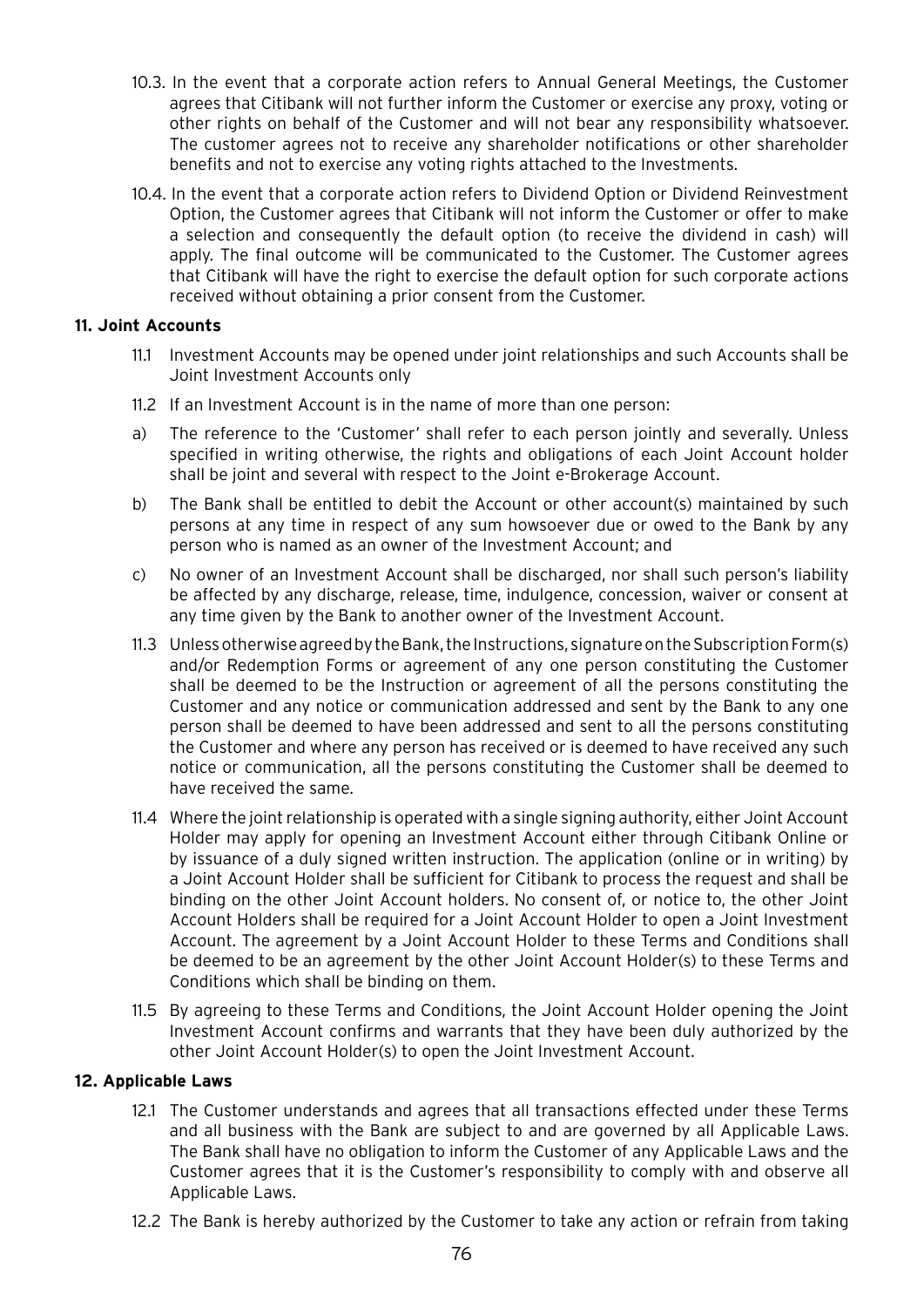any action (including the disclosure of information relating to the Customer or the use of the Services) which it considers appropriate for the purpose of complying with Applicable Laws.

# **13. Limits of Responsibility and Liability**

- 13.1 The Customer acknowledges and agrees that the Services are provided on an "as is" and "as available" basis. The Bank does not warrant the accuracy, adequacy or completeness of the Services and the Bank expressly disclaims liability for errors or omissions or any delays in delivery of the Services. The Bank does not warrant that the Services will be provided uninterrupted or free of errors or provided on a continuous basis.
- 13.2 The Bank shall in no event be liable to the Customer or any other person for any damage, Loss or expense including without limitation, indirect, special or consequential damage or economic loss arising from or in connection with any access, use or the inability to access or use the Services.
- 13.3 The Bank shall not be liable for the failure, inability to perform or lack of liquidity of any contract, market, clearing house, settlement system, depository, financial institution, bank, custodian, nominee, broker, or other third party.
- 13.4 The Customer shall not hold the Bank and/or any third parties nominated by it to perform or provide the Services to be responsible or liable in the event that the Customer is unable to access the Service or process an Instruction in a timely manner.

# **14. Non-Confidentiality**

- 14.1 The Customer hereby expressly authorizes and permits the Bank and its officers, employees and agents to disclose the Customer's information to:
- a) any third party as the Bank may consider necessary in order to give effect to any Instruction, order, information and/or data;
- b) any entity as it deems fit to disclose information including information relating to the Customer's use and utilization of the Services including without limitation, to the Bank's headquarters, subsidiaries, affiliates, associates, branches, assignees and agents; and
- c) any third party including without limitation any exchange, regulator, agent or service provider save as prohibited under applicable law or by a regulator with jurisdiction.

## **15. Banking Secrecy**

The Customer acknowledges and accepts the considerable risks of disclosure involved in carrying out transactions. In addition, the Customer is aware that banking secrecy is not guaranteed with the use of any form of electronic systems. The Customer acknowledges and accepts that all instructions provided by the Customer shall be processed based on such understanding and agreement between the Customer and the Bank. The Customer shall not under any circumstances whatsoever, hold the Bank and/or any third parties nominated by it to perform/ provide Services to be responsible or liable in the event that the Customer is unable to access Service and/or have his/her Instructions processed in a timely manner.

## **16. Force Majeure**

The Bank shall not be liable for non-performance, error, interruption or delay in the provision of the Services or performance of its obligations if such non-performance is in whole or in part, directly or indirectly due to an event or cause beyond its reasonable control which includes without limitation (a) acts of God, nature, fire, lightning, fire, earthquakes and other natural disasters; (b) judgments, legislation, acts, orders, directives, policies, restrictions, regulations, bye laws, prohibitions or measures of any kind on the part of any court, governmental, parliamentary and/or regulatory authority imposed or to be imposed after the fact; (c) power failure; (d) acts of defaults of any telecommunications network operator or telecommunications carriers; and (e) acts of omission of any third party service provider or a party for whom the Bank is not responsible.

## **17. Execution of transactions through third parties**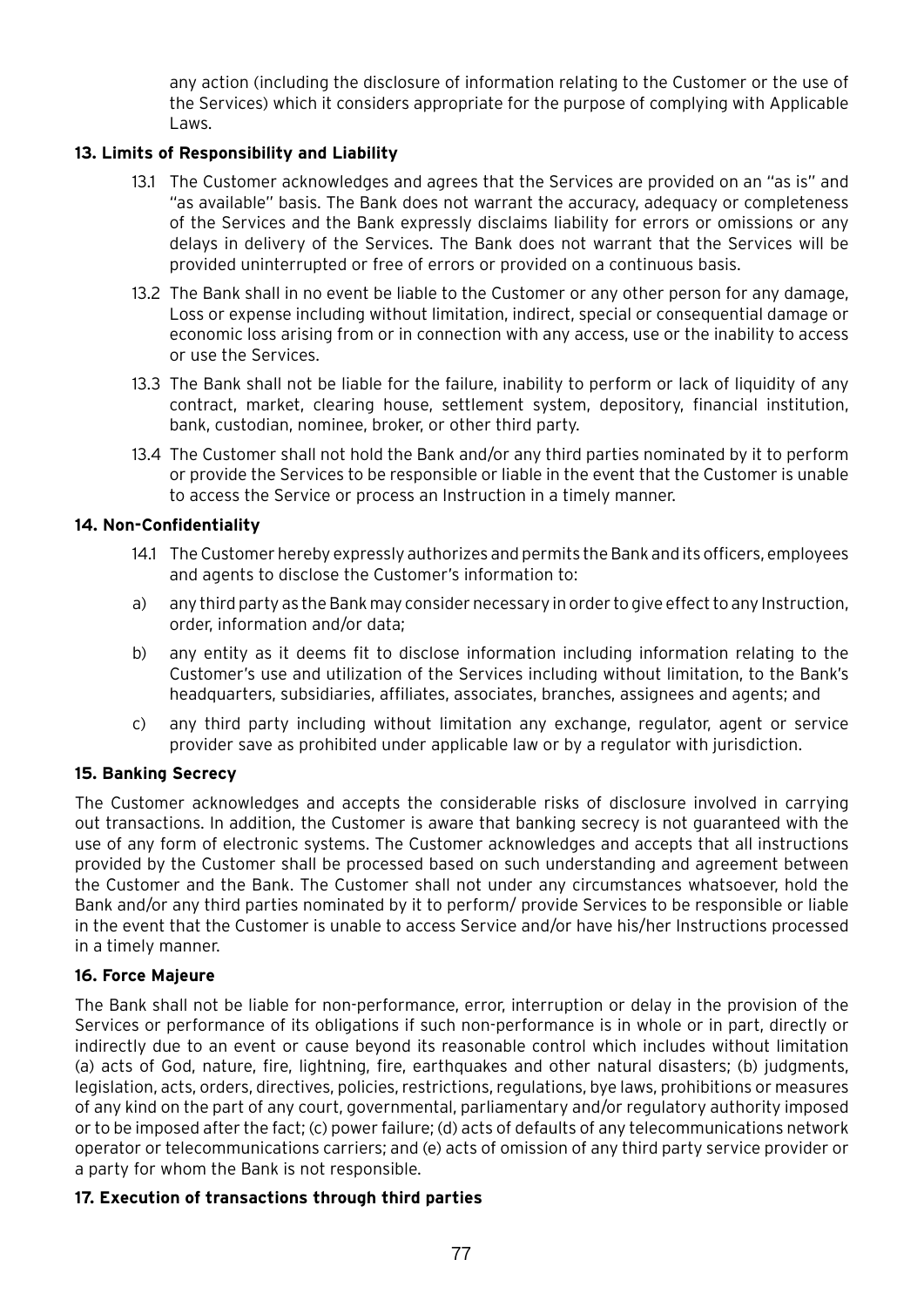- 17.1 Without prejudice to Clause 9, the Bank may execute the Customer's Instructions and transfer funds (where permitted by these Terms) by any conventional means we consider suitable, including banking channels, electronic or manual funds transfer systems, mail, courier, or telecommunications services, or other methods.
- 17.2 The Bank may, without prior notice to the Customer, use the services of any institution, exchange, or correspondent bank in carrying out the Customer's Instructions. The Customer agrees to be bound by the rules and regulations that govern the applicable exchanges and systems for the clearing or wire transfer of payments and to accept their normal charges.
- 17.3 Unless otherwise specified in these Terms, the Bank shall not be responsible for the acts or omissions of any third party system, service or person.

#### **18. Taxes**

- 18.1 Without prejudice to Clause 3, interest, dividends, and other income and capital gains from the Customer's investments may be subject to taxes, including withholding taxes. The Customer agrees that the Bank or a nominee depository may withhold the amount of these taxes from payments to the Customer or for Customer's Account. If the Customer's available Assets in the Account and/or any other account of the Customer with the Bank do not cover the tax liability, the Customer agree to provide the Bank on demand with any additional funds required.
- 18.2 The Customer is solely responsible for paying taxes or withholding taxes related to the Securities held in the Investment Account or arising from the purchase or sale of Securities. The Customer is also responsible for any stamp or excise taxes or estate taxes associated with the Investment Account. If the Bank pays any of these taxes for the Customer, the Customer agree that the Bank may deduct the amount paid directly from the Account. The Bank has no obligation to reclaim for the Customer any excess taxes withheld.

#### **19. Foreign Exchange**

- 19.1 The Customer authorises the Bank to conduct any foreign exchange transactions the Bank may deem necessary to carry out the Instructions, and the Customer agrees to assume all risks associated with foreign exchange and currency conversion.
- 19.2 Where a payment requiring the Bank to effect a currency conversion is made into or out of the Account, the Bank will apply the foreign exchange rates as per the daily published retail foreign exchange rate sheets applicable at the time the currency conversion is executed.
- 19.3 In order that the Bank can settle any of the Customer's debts to the Bank in one currency the Bank may convert any of the Customer's Assets held in another currency. The Bank will make any such conversion at its then prevailing spot selling rate of exchange as appropriate.
- 19.4 If the Bank receives money in a different currency from the Denominated Currency of the Customer's Account, the Bank may convert it into the Denominated Currency as per the daily published retail foreign exchange rate. .
- 19.5 Without prejudice to Clause 19.4, if the Bank is unable to transmit funds to the Customer in the currency in which they are held, the Bank may remit an equivalent amount in US Dollars at the Bank's applicable exchange rate on the date of payment.
- 19.6 The Bank may conduct foreign exchange transactions for the purposes of these Terms with or through the Bank or any Citigroup Organisation and the Bank or any relevant Citigroup Organisation may receive or make a fee, commission, profit or turn in connection with the transaction.

#### **20. Customer's Acknowledgement, Declaration and Consent**

20.1 The Customer hereby acknowledges and consents to the following: (a) the Bank is not undertaking to manage money or provide advice with respect to the value of the Securities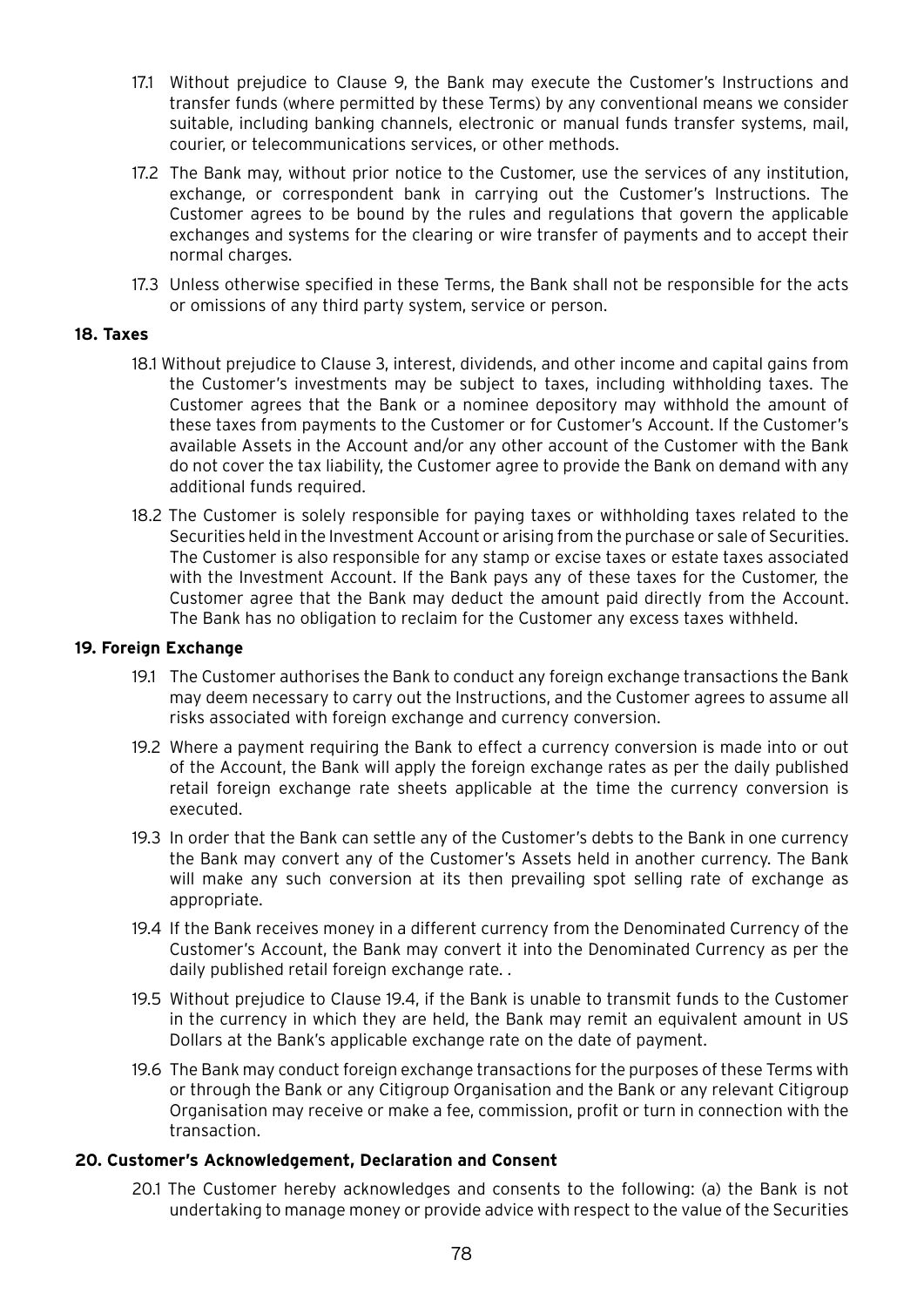or as to the advisability of investing in, purchasing or selling the Securities or to act as a fiduciary with respect to the Investment Accounts; (b) all transactions carried out by the Customer shall be processed through the Sales Planning Tool to determine the suitability of the transaction to be carried out. (c) Bank receives fees in connection with the execution of such transactions. Portfolio review and portfolio assessments are not provided given the nature of the account; (d) The Customer shall be responsible for the consequences of any and all transactions by use of the Services; (e) the Customer acknowledges that various markets maintain differing rules and regulations that apply with respect to the Instructions that may be submitted by the Customer in relation to the Services. To the extent that such rules and regulations apply to the Customer or to transactions effected by the Customer, the Customer understands that the Bank may report such transactions and Customer information to such regulatory authorities as the Bank determines to be necessary or appropriate.

- 20.2 The Customer understands that it is the Customer's responsibility to seek legal and tax advice regarding the legal and tax consequences of transactions. If the Customer changes residence, citizenship, nationality or place of work, it is the Customer's responsibility to understand how transactions are affected by such change and comply with all applicable laws and regulations as and when such becomes applicable. The Customer understands that the Bank does not provide legal and tax advice and is not advising the Customer on the laws pertaining to the transactions.
- 20.3 The Customer understands and acknowledges that the Service is not available to US nationals. The Customer declares that he/she is not a US national. The Customer also agrees that if the Customer is, or becomes a US national, the Bank has the right to close the Investment Account, by giving the Customer thirty (30) days prior written notice to the address registered with the Bank, and to sell the Securities as per prevailing market values, credit the balance to the Customer's account or issue a check to the Customer with the final balance of the Investment Account after settlement of all dues, if any, without the Bank incurring any obligation or liability in respect of such closure and liquidation and/or disclosure or the accuracy thereof.
- 20.4 The Customer understands and acknowledges that the purchase and sale of, and investment in Securities through the e-Brokerage Services is not available to Australian, Canadian, Portuguese, Japanese and/or USA residents. The Customer declares that he/she is not a resident of Australia, Canada, Portugal, Japan and/or USA. The Customer also agrees that if the Customer is, or becomes a resident of Australia, Canada, Portugal, Japan and/ or USA, the Bank has the right to close the account/s, by giving the Customer thirty (30) days prior written notice to the address registered with the Bank and to sell/liquidate the Securities as per prevailing market value/s, credit the balance to the Customer's account or issue a check to the Customer with the final balance of the account/s after settlement of all dues/payable, if any, without the Bank incurring any obligation or liability in respect of such closure and liquidation and/or disclosure or the accuracy thereof.

## **21. Indemnification**

The Customer agrees to indemnify and hold the Bank free and harmless against any claim, demand, cause of action, debt, cost, damage, expense (including reasonable attorney's fees) or liability, arising directly or indirectly from (i) the Customer's use or inability to use the Service; and (ii) any breach by the Customer of any representation, warranty, covenant, procedure or other provisions of these Terms and/or the General Account Terms.

## **22. Security and Rights of the Bank on Default**

22.1 As a continuing security for the prompt and complete payment when due and for any amount which may become due from you to the Bank on any account whatsoever, the Customer acknowledges that the Bank shall have a security interest by way of a pledge over all or any Securities which may from time to time be transferred to, purchased, deposited with or held by the Bank or a nominee depository for the Bank.

22.2 On the occurrence of any of the events specified in Clause 22.3, the Bank shall be entitled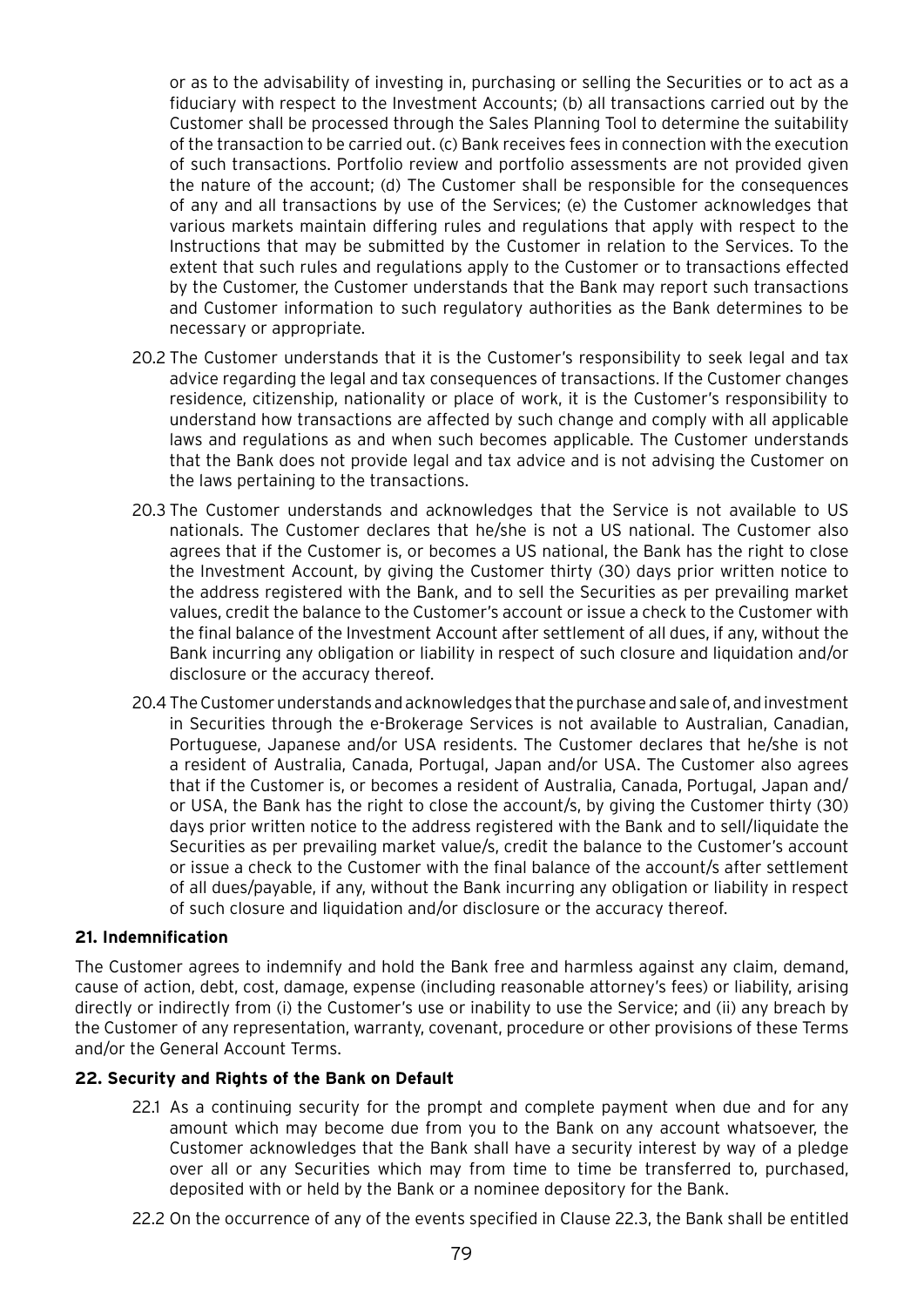(but is not obliged), without prior notice to the Customer, to do any one or more of the following:

- a) sell, realize or dispose of any Securities, subject to Clause 22.1 in such manner to such persons, for such consideration and generally on such terms as the Bank in sole discretion thinks fit, without being responsible for any loss thereby occasioned;
- b) apply any such Securities or net proceeds of any such sale, realization or disposal, after deducting all expenses, in or towards the discharge of the Customer's liabilities to the Bank in such order and manner as the Bank in its absolute discretion thinks fit;
- c) suspend (indefinitely or otherwise) or terminate any account or Bank relationship with the Customer, cancel, close out or otherwise liquidate or accelerate any transaction outstanding between the Customer and the Bank on such terms and in such manner or take any such action for the purpose of covering, reducing or preventing any loss or exposure of the Bank under or in respect of any such suspension, termination or transaction, as the Bank in sole discretion thinks fit;
- d) convert funds in one currency into another currency in such circumstances and at such rates as the Bank reasonably considers appropriate for the purposes of or in connection with the exercise of any of the powers conferred by paragraphs (a) to (c) above;
- e) take any action at the Customer's expense and risk as the Bank deems necessary in the reasonable exercise of the Bank's discretion and any action available under law or equity or in the normal course of business.
- 22.3 The powers conferred by Clause 22.2 shall be exercisable:
- a) if the Customer does not perform any of its obligations under, or comply with any provision of these Terms or if the Customer does not perform any of its obligations under or comply with any provision of any other agreement between the Customer and the Bank whether under any Investment Account or under or in respect of any transaction entered into under these Terms or any such agreement or otherwise;
- b) if for any reason (whether or not similar to the foregoing) the Bank considers that the exercise of the powers conferred by Clause 22.2 is desirable. Any of the foregoing actions may be taken by the Bank without demand or notice to the Customer and the Customer acknowledges that any prior demand or call or notice of the time and place of such actions if any be given, shall not be considered a waiver of the Bank's right to engage in such actions without demand or notice in the future.23. Withholding and Set-Off
- 23.1 For so long as the Customer owes monies or obligations (of whatever nature and howsoever arising) to the Bank, the Bank may at any time withhold any cash or Securities pending full settlement of all such monies or obligations.
- 23.2 Without prejudice to and in addition to any pledge, right of set-off or other similar rights which the Bank may be entitled to exercise over the Securities, monies or other property held in the Investment Account or any other account(s), all such Securities, monies or other property shall be subject to a pledge for the discharge of all obligations due from the Customer to the Bank. Notwithstanding any provision in these Terms or any other agreeent between the Customer and the Bank, the Customer hereby irrevocably directs the Bank to set-off and withhold from and apply receivables on Securities held in the Investment Account or other or monies held any other account(s) of the Customer with the Bank in full or partial settlement of any sum or liability (of whatever nature and in any currency) owed by the Customer to the Bank.

## **24. Termination and Closing of Investment Account**

- 24.1 The Customer can terminate these Terms at any time by giving the Bank a notice in writing at the address specified herein.
- 24.2 The Bank can terminate these Terms by giving not less than 30 days written notice to the Customer, except that, in the event of any breach by the Customer of any provision of these Terms, the Bank shall be entitled to terminate these Terms with immediate effect.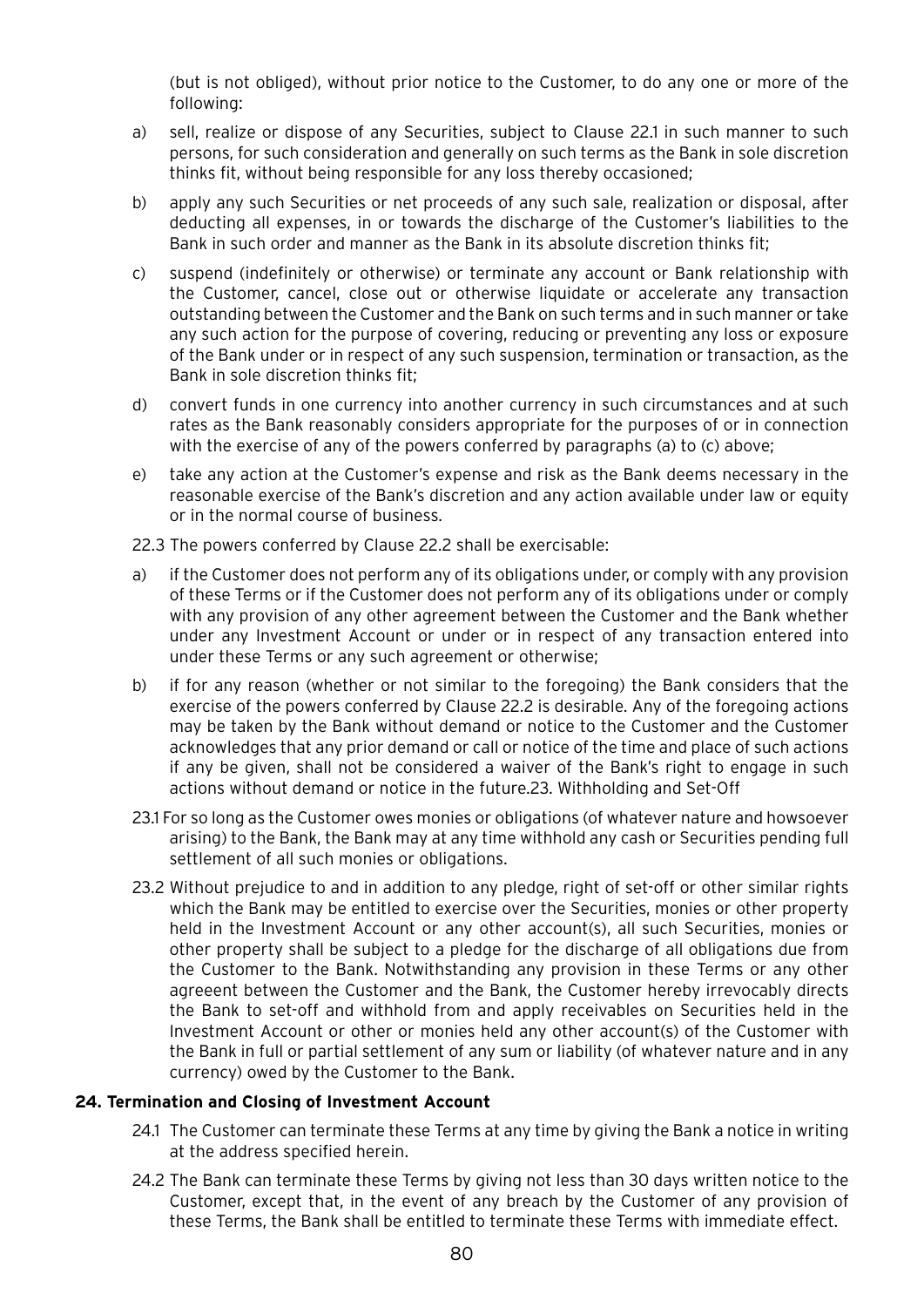- 24.3 These Terms will terminate automatically in the event that the Customer become resident in a country in which the Bank is unable to or does not provide the Services.
- 24.4 The Customer will be responsible for paying all fees, charges, early withdrawal fees and other obligations that remain unpaid upon the termination of these Terms.
- 24.5 Termination of these Terms shall not affect the completion of any transaction initiated before termination, or the repayment of any debt of the Customer to the Bank.
- 24.6 If the Bank has processed a forward contract or any other transaction that will extend beyond termination, the Bank may at its discretion liquidate or continue such transaction and the Bank shall be entitled to retain sufficient funds or Assets for this purpose.
- 24.7 The Investment Account will not be considered closed until all transactions have been completed and all sums due from the Customer to the Bank have been paid. In addition, the Customer must pay the Bank any sum which becomes due after the Investment Account is closed.
- 24.8 When these Terms terminate, the Customer will instruct the Bank:
- 24.8.1 to transfer the securities in the Investment Account to the Customer or to sell them and remit the proceeds of sale to the Customer. If the Customer does not notify the Bank of a preference within ten (10) Business Days of termination, the Bank may at its discretion sell any such Securities and remit the proceeds to the Customer. Any transfer of Securities will be at the Customer's cost; and
- 24.8.2subject to Clause 24.3, to transfer any funds from the Customer's Account to an account specified by the Customer or to send a cheque to the Customer for the funds in the Account.
- 24.9 Termination of these Terms will entitle the Bank to demand repayment of any loans made to the Customer under the Loan Terms and Conditions.

#### **25. Emerging Markets/Country Risk**

- 25.1 Cash or other Assets held for the Customer's Investment Account are payable or deliverable solely at the Citigroup Organisation branch where they are held.
- 25.2 Cash and other Assets are subject to the laws and government regulations of the jurisdiction in which that branch is located.
- 25.3 Restrictions on transfer or conversion, requisitions, involuntary transfers, acts of war or civil strife, or other circumstances beyond the Bank's control may prevent the Bank or other Citigroup Organisation branches from making the Assets available to the Customer. In such circumstances, no other Citigroup Organisation branches will be responsible for payment or delivery.
- 25.4 The term "emerging markets" refers to financial markets of countries whose political, social and economic infrastructure is in the process of change and development.
- 25.5 Political, monetary, fiscal and economic conditions may be subject to rapid and unpredictable change, which may give rise to much greater volatility of exchange rates, interest rates and securities values than is typical of developed economies.
- 25.6 Sovereign (country) risk conditions may arise where, through lack of foreign currency held by the central bank or because of political, economic or other events, exchange controls could be imposed which may prevent the conversion of emerging market currencies into freely convertible currencies. Market quotations may not be readily available and in some circumstances could be unobtainable.
- 25.7 The relatively high interest rates typical of emerging markets' currencies may appear to present attractive investment opportunities. However, high interest rates may be indicative of an inflationary economy, a weakening exchange rate and political and economic uncertainty.

#### **26. Intellectual Property**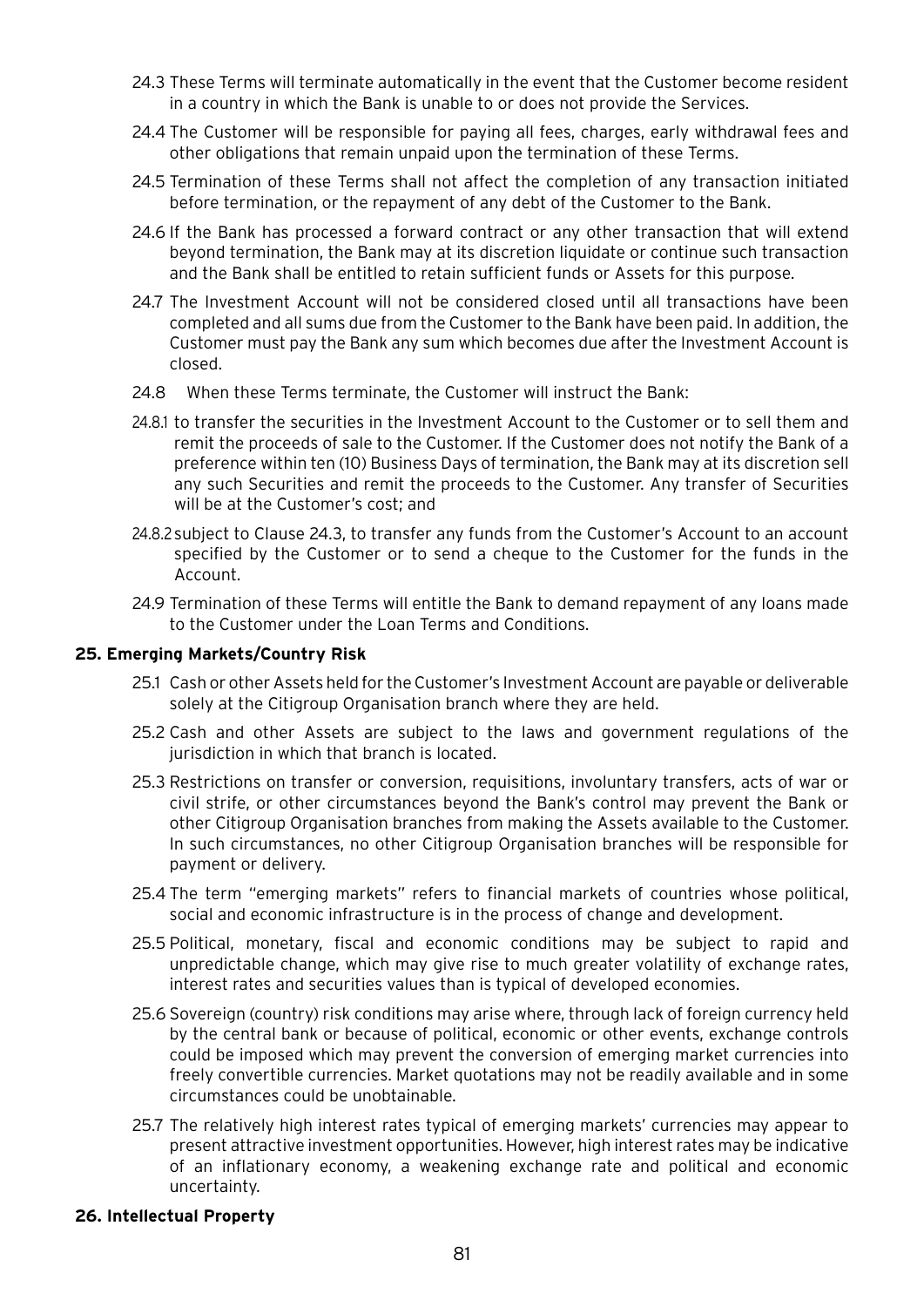- 26.1 The intellectual property rights in or to the Services and the Investment Material utilized for such Service are owned by the Bank, its licensors or service providers. The Bank aggressively enforces its intellectual property rights to the fullest extent of the law.
- 26.2 No part or parts of any Investment Material may be reproduced, distributed, republished, displayed, broadcast, hyperlinked or transmitted in any manner or by any means or stored in an information retrieval system without obtaining prior written permission of the Bank or other applicable copyright owner provided that permission is granted to download, print or use the Investment Material for personal, non-commercial use only, provided further that the Customer does not modify the Investment Materials and that the Customer retains all copyright and other proprietary notices contained in the Investment Materials.

# **27. Governing Law**

Any dispute arising out of or in connection with these Terms, including any question regarding its existence, validity or termination, shall be referred to and finally resolved by arbitration under the Arbitration Rules of the DIFC-LCIA Arbitration Centre, which Rules are deemed to be incorporated by reference into this Clause. The number of arbitrators shall be one. The seat, or legal place, of arbitration shall be the Emirate of Dubai, UAE. The language to be used in the arbitration shall be English. The governing law of the contract shall be the substantive law of the UAE.

# **L. Securities Brokerage Account Terms and Conditions**

# **GLOSSARY OF TERMS**

Transactions conducted via the Citibank N.A. UAE e-brokerage platform are subject to the below mentioned fees and charges. The exact amount of fees and charges will be provided to you upon execution of a transaction in the form of a transaction confirmation advice.

- Accrued interest is the amount of interest that has been accumulated and earned since the last interest payment date. When a bond trades, the buyer pays the seller the accrued interest (a pro rata portion of the next interest payment), which will be subsequently paid to the buyer of the bond.
- Market charges refer to the specific stamp duty, local taxes, and securities fees that some stock exchanges apply. These vary from country to country and market to market as per local regulation and are subject to change without notice.
- Broker charges stand for the fee charged by the market broker upon the execution of the transaction. For equity and bond transactions broker charges apply, as per the bank's Schedule of Charges, available online at www.citibank.ae. The Broker charges are subject to change without notice. You will receive the exact amount of charges payable upon execution of a transaction in the form of a transaction confirmation advice.
- Citibank commission for online brokerage is the bank's commission for executing equity and bond transactions through the bank's online brokerage service. You will receive the exact amount of charges payable upon execution of a transaction in the form of a transaction confirmation advice. Safe keeping charges apply for equities, Exchange Traded Funds (ETFs) and bonds calculated on the average balance of assets under custody and charged quarterly. The Bank's commission and safe keeping charges are available at the Schedule of Charges on the bank's website.

## **GENERAL TERMS & CONDITIONS**

In consideration of the agreement of Citibank N.A. UAE ("Bank") to provide online e-Brokerage Services (as defined below) to the Customer, including electronic trading services in connection with transactions (including purchase, sale and delivery) relating to Securities in respect thereof, through the e-Brokerage Account (as defined below) , the Customer agrees to the following terms and conditions (as the same may be amended, modified or supplemented from time to time) ("Terms"):

## **1. Interpretation**

**"Applicable Laws"** means all applicable statutes, laws and regulations governing Securities transactions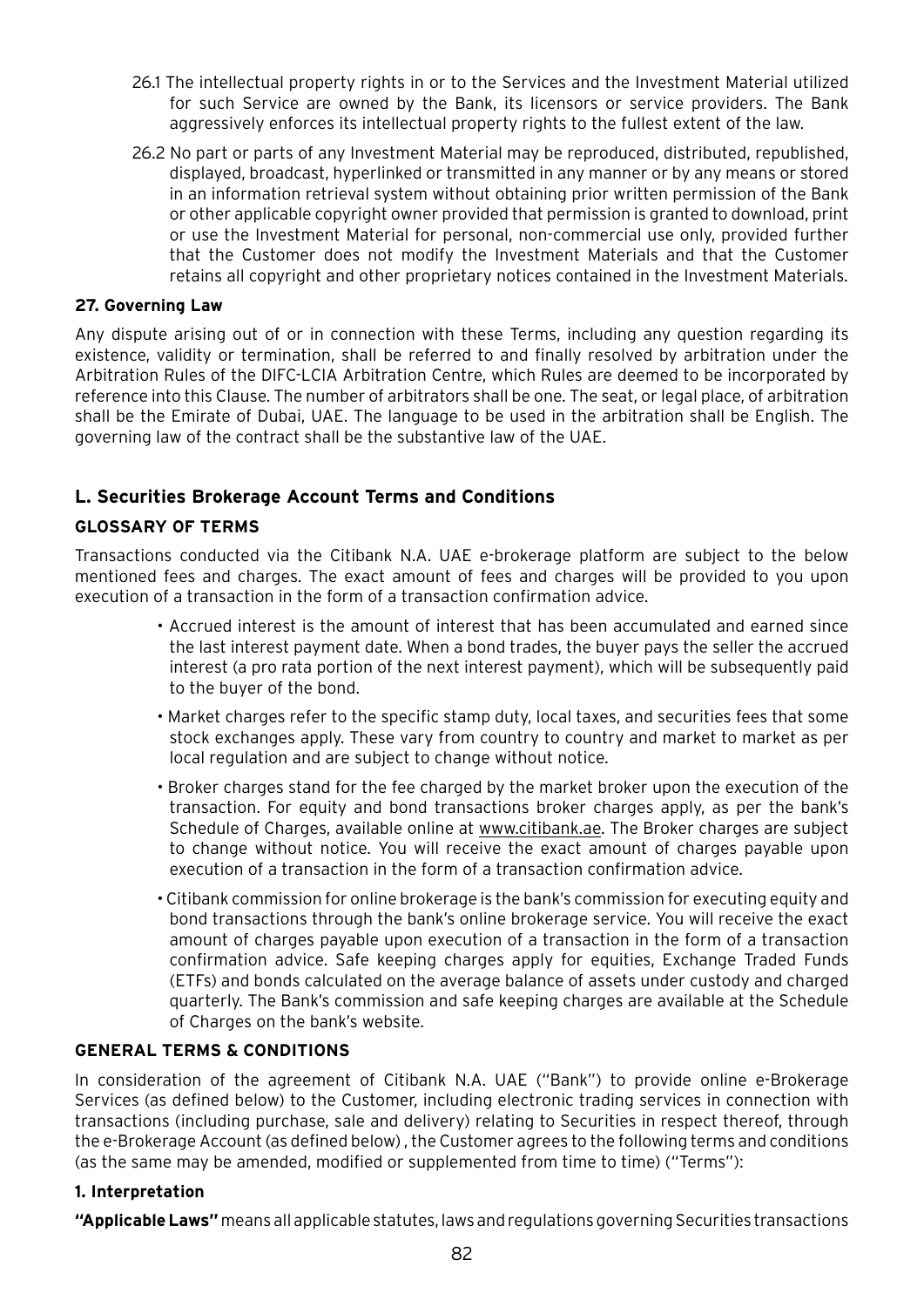and any other applicable requirements imposed by any competent regulatory body or imposed by or arising under the constitution, rules, regulations, bylaws, customs, usage and interpretations of the exchange or market and its clearing house, settlement system or depository, if any, where such transactions are executed or otherwise carried on.

**"Bank"** refers to Citibank N.A., UAE.

**"e-Brokerage Account"** means the e-brokerage Securities trading account opened and maintained by the Customer with the Bank.

**"e-Brokerage Services"** means the electronic trading services, other services and information provided by the Bank (whether directly or through agents nominated by it) from time to time under these Terms via the Citibank Online Services platform offered by the Bank or any other website, computer, telephone, mobile telephone, wireless data networks, electronic mail, internet or other electronic link or other means as may be designated by the Bank from time to time.

**"Electronic Order(s)"** means any communication, instruction or message received by the Bank via the e-Brokerage Services for the purchase or sale of Securities by the Customer or purporting to come from the Customer providing an offer to enter into a transaction, or any request, application or order (in whatever form acceptable to the Bank including through use of Citibank Online Services).

**"Exchange"** means such Securities exchanges as may be included in the e-Brokerage Services from time to time including the relevant clearing facilities of such exchanges.

**"General Account Terms"** means the Citibank General Account Terms and Conditions and the provisions of the Investment Services Agreement, collectively as amended from time to time.

**"Loss"** means any and all losses, damages, costs, charges and expenses of whatsoever nature or howsoever arising, including anticipated, consequential, economic, indirect, punitive and special losses and damages.

**"Securities"** means any shares, stocks, bonds, equities (including without limitation American depositary receipts and global depositary receipts) or notes or other similar instruments of any kind or issued by any body, whether incorporated or unincorporated or of any government or government authority or such other financial instrument, in each case and only if the Bank, in the Bank's sole discretion has decided to accept the same as "Securities" for the purposes of these Terms.

**"Terms"** means these terms and conditions as amended from time to time.

**"Website"** means the internet website provided to enable usage of the e-Brokerage Service including but not limited to information, text, images, links, sounds, graphics, video and other materials displayed therein (the "Materials").

Capitalized terms not specifically defined herein shall carry the same meaning as has been ascribed to them in the General Account Terms.

## **2. Applicability and Scope**

- 2.1 These Terms and the e-Brokerage Services are subject to the General Account Terms which are deemed incorporated herein . In the event of any inconsistency between these Terms and the General Account Terms, these Terms shall prevail.
- 2.2. The Customer will be able to utilize e-Brokerage Services by virtue of maintaining the e-Brokerage Account with the Bank. Such service would primarily entail use of the electronic platform provided by the Bank allowing the Customer to carry out investment transactions relating to Securities including the purchase and sale of Securities listed on selected stock exchanges. The e-Brokerage Services will involve the Customer's use of one or more brokers, custodians and sub-custodians nominated by the Bank in order to allow the Customer direct online access to the e-Brokerage Service. The Bank shall have the discretion, to change brokers, custodians and sub-custodians without providing prior notice to the Customer.
- 2.3 No check book will be issued in relation to an e-Brokerage Account and neither shall such account hold any cash balances No interest or profit payment shall be applicable in respect of the e-Brokerage Account.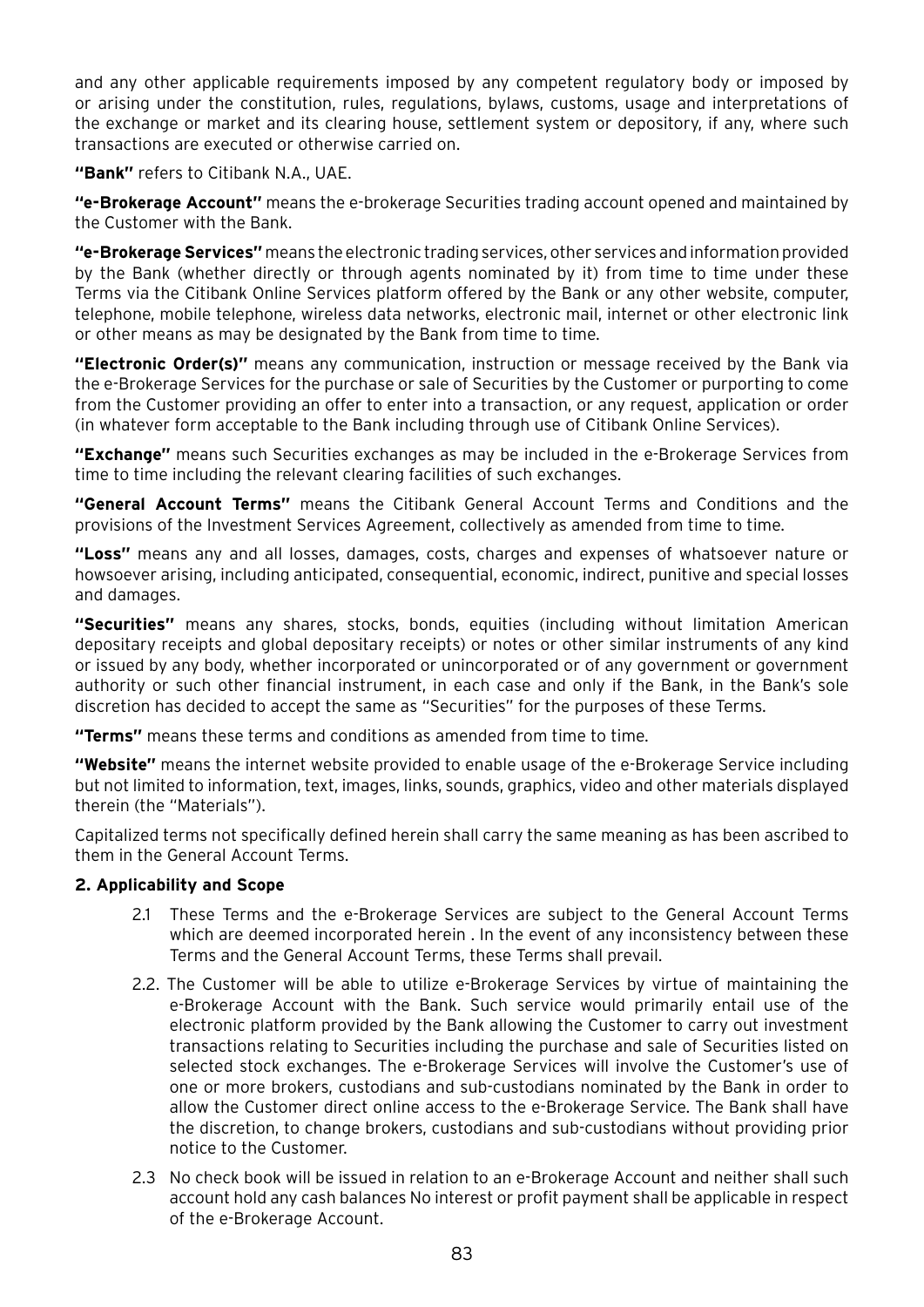- 2.4 The e-Brokerage Account will enable the Customer to place Electronic Orders whereby such orders will be routed by the Bank through brokers appointed by the Bank at its discretion, to entitle Customers to avail the e-Brokerage Services. The Bank would be entitled to exercise any of the rights, powers, discretions and/ or performance of any functions or obligations under these Terms and/or in relation to the maintenance and operation of any e-Brokerage Account(s) on such terms (including power to sub-delegate) as it sees fit, and may employ agents, custodians, sub-custodians, nominees, depositories, managers, advisers and others on terms as it may see fit. The Bank shall appoint such person(s) in good faith but shall not be responsible or liable for any Loss suffered by the Customer as a result of acts, omissions or insolvency of any such person(s).
- 2.5 The Bank shall be entitled at its discretion, but shall not be obliged to open, maintain and/ or close an e-Brokerage Account or to execute an Electronic Order received from the Customer. The Bank shall be entitled (but not obliged) to act on instructions (however communicated) which the Bank believes to be from the Customer. The Bank shall be entitled to refuse to give effect to any order or instruction of the Customer to execute an Electronic Order and shall not be obliged to give reasons for such refusal.
- 2.6 If the Customer issues an Electronic Order through the e-Brokerage Service, the Bank shall be entitled to pass the Electronic Order in its capacity as a servicing agent, to the correspondent broker and the Bank may take such measures including effecting payment and settlement in respect of the Electronic Order as may be necessary to ensure nondefault of the Bank's responsibility to the correspondent broker. The Customer shall be responsible for and indemnify the Bank against any and all Loss relating to, arising out of or in connection with all actions which the Bank takes in good faith notwithstanding actual or anticipatory breach by the Customer of its obligations to the Bank.
- 2.7 The Customer acknowledges that in the event that the Bank appoints a broker, the Customer accepts all risks arising or consequent from or in relation to the acts or omissions of such broker so appointed and the Customer agrees to be responsible for the same. Without prejudic to the generality of the foregoing, the Customer further agrees and acknowledges that the Bank shall be held free and harmless from any Loss incurred or suffered by the Customer whether directly or indirectly in relation to, arising out of or in connection with any negligence, misconduct, fraud or willful default or other default, wrongdoing or breach of duty howsoever caused by such broker or such broker's servants, agents or employees.
- 2.8 The Customer acknowledges and consents that Securities purchased for it may be held in the name of the Bank.

## **3. Charges**

3.1 The Customer shall pay to the Bank commissions, charges and fees for the execution of the Electronic Orders. The Customer shall also pay commissions, charges and fees including but not limited to those referred to in the Schedule of Fees applicable for the Customer's access and/or use of the e-Brokerage Service and the performance and/ or settlement of any transaction or otherwise for the maintenance of the e-Brokerage Account or the provision of any service or facility provided to the Customer in connection with the e-Brokerage Account. The Customer can refer to www.citibank.ae/ebrokerage and view the latest version of the Schedule of Charges therein. The Customer will be notified of the indicative amount of commissions, charges and fees applicable in respect of the execution of an Electronic Order prior to execution. The Customer agrees that up to 5 percent (5%) of the transaction amount will be withheld from the Customer's account for price fluctuations (the 'Withholding'). Upon execution of the transaction, the Withholding will be released and the actual amount to be paid for the price fluctuation including fees and charges from the Withholding will be debited from the Customer's account. The Customer shall not be able to cancel or revoke the charges or the transaction. The Bank shall not be obliged to facilitate any Electronic Order instructed by the Customer unless the Customer has first placed sufficient funds with the Bank. The Customer agrees to pay for the transaction and related charges and consents that the Bank shall be entitled to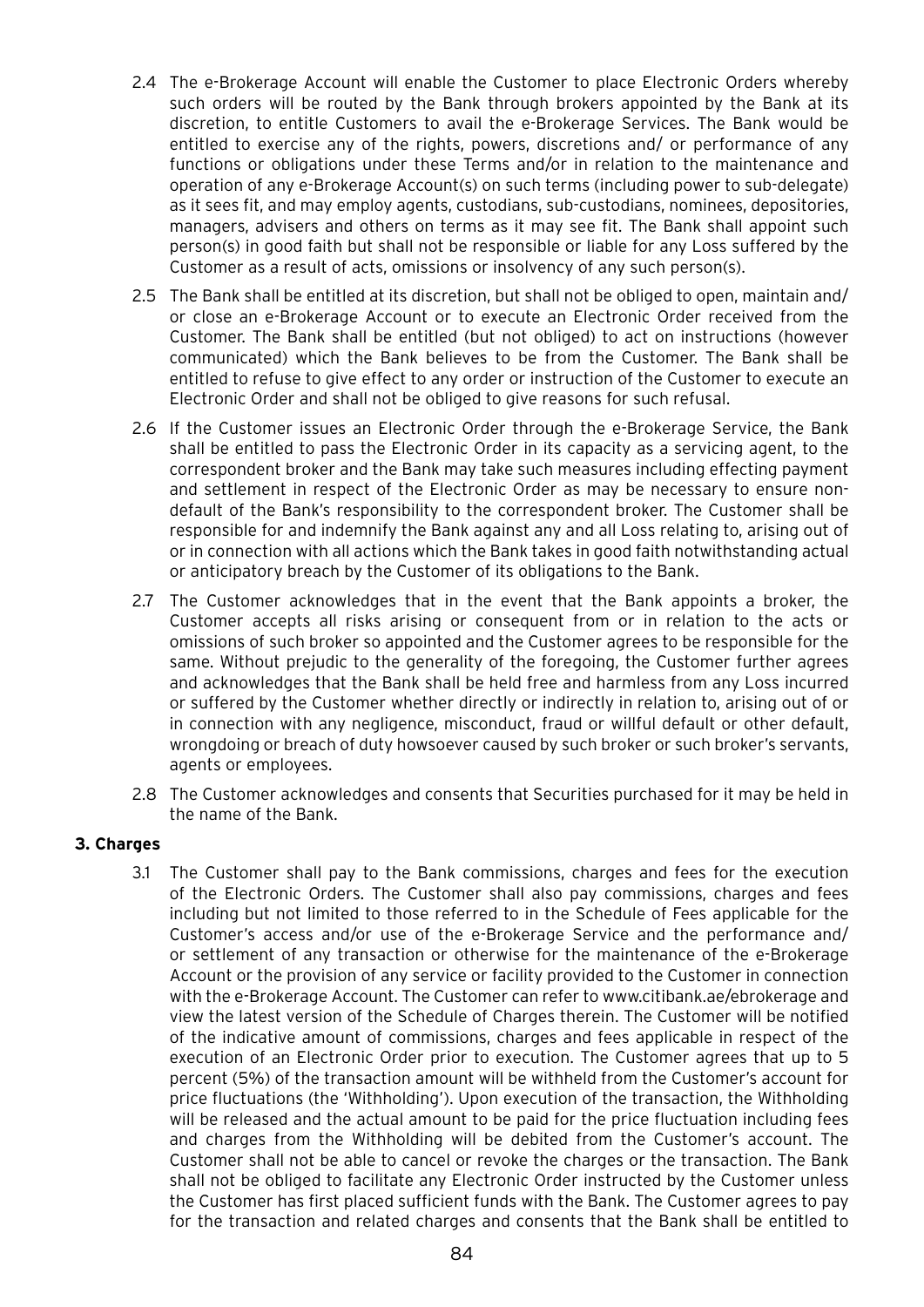debit the Customer's designated account for such sums and any costs involved.

- 3.2 The Customer shall also be liable to pay applicable taxes incurred in connection with the e-Brokerage Services and/or Electronic Orders executed. The Customer shall be responsible for the reporting requirements under Applicable Laws in respect of the sale and/or purchase of any Securities and/or on account of any transactions conducted pursuant to the use of the e-Brokerage Services. The Customer shall be responsible for the reporting requirements in respect of any taxable income derived therefrom to the relevant authorities. The Bank shall not be responsible for neither be obliged to effect the deduction or withholding of any tax or duties in respect of any funds received by it in the form of dividends, interests or proceeds of sale of Securities. In the event that the Customer deals in United States of America, "USA" based Securities, the Customer recognizes that there could be reporting and other Applicable Law requirements that need to be fulfilled in respect of transactions pertaining to such Securities. The Customer hereby authorizes the Bank to perform all acts that the Bank deems necessary in order to enable it to adhere with requirements under Applicable Laws when enabling the Customer to transact in USA and/or other Securities. In the event that the Bank is called upon by the relevant authorities to comply with such requirements, the Customer shall provide every assistance to the Bank in such regard including and not limited to bearing all costs and expenses incurred by the Bank as a result thereof.
- 3.3 The Customer understands and agrees that coupon and/or interest payments on fixed income securities may be subject to withholding tax if either of the following conditions is met:
	- a. United States (US) registered debt instruments issued before July 18, 1984
	- b. Non-US registered debt instruments issued within the country of incorporation of the issuer
	- c. Preferred Securities that may have a coupon/interest or similar linked payment.

## **4. e-Brokerage and Website**

The Customer agrees to comply with all notices, guidelines, rules and instructions pertaining to the use of the e-Brokerage Services issued by the Bank including all operating rules specified by the Bank from time to time and pertaining to use of the Citibank Online Services for utilizing the e-Brokerage Services.

## **5. Electronic Orders**

- 5.1 The Customer agrees and acknowledges that any use or access to the Citibank Online Services to provide an Electronic Order, instruction, information or data shall be deemed to be:
	- (i) Use or access of the Citibank Online Services by the Customer;
	- (ii) Electronic Orders, instructions, information or data transmitted or validly issued by the Customer and the Customer agrees to be bound by any access or use (whether such access or use are authorized by the Customer or not). Furthermore, the Bank shall be entitled (but not obliged) to act upon, rely on or hold the Customer solely responsible and liable in respect thereof as if the same were carried out or transmitted by the Customer.
- 5.2 Without prejudice to the generality to of the foregoing, the Bank (a) shall be entitled to act on any Electronic Orders, instructions, information and/or data transmitted to the Bank via the e-Brokerage Service as the Customer's authentic and duly authorized Electronic Orders, instructions, information and/or data and the Bank shall not be liable for any Loss to the Customer by doing so; and (b) shall be under no obligation to investigate the authenticity or authority of persons effecting the Electronic Orders, instructions, information and/or data transmitted via the e-Brokerage Services. Accordingly, the Bank may treat the Electronic Orders, instructions, information and/or data transmitted via the e-Brokerage Service as valid and binding on the Customer notwithstanding any error,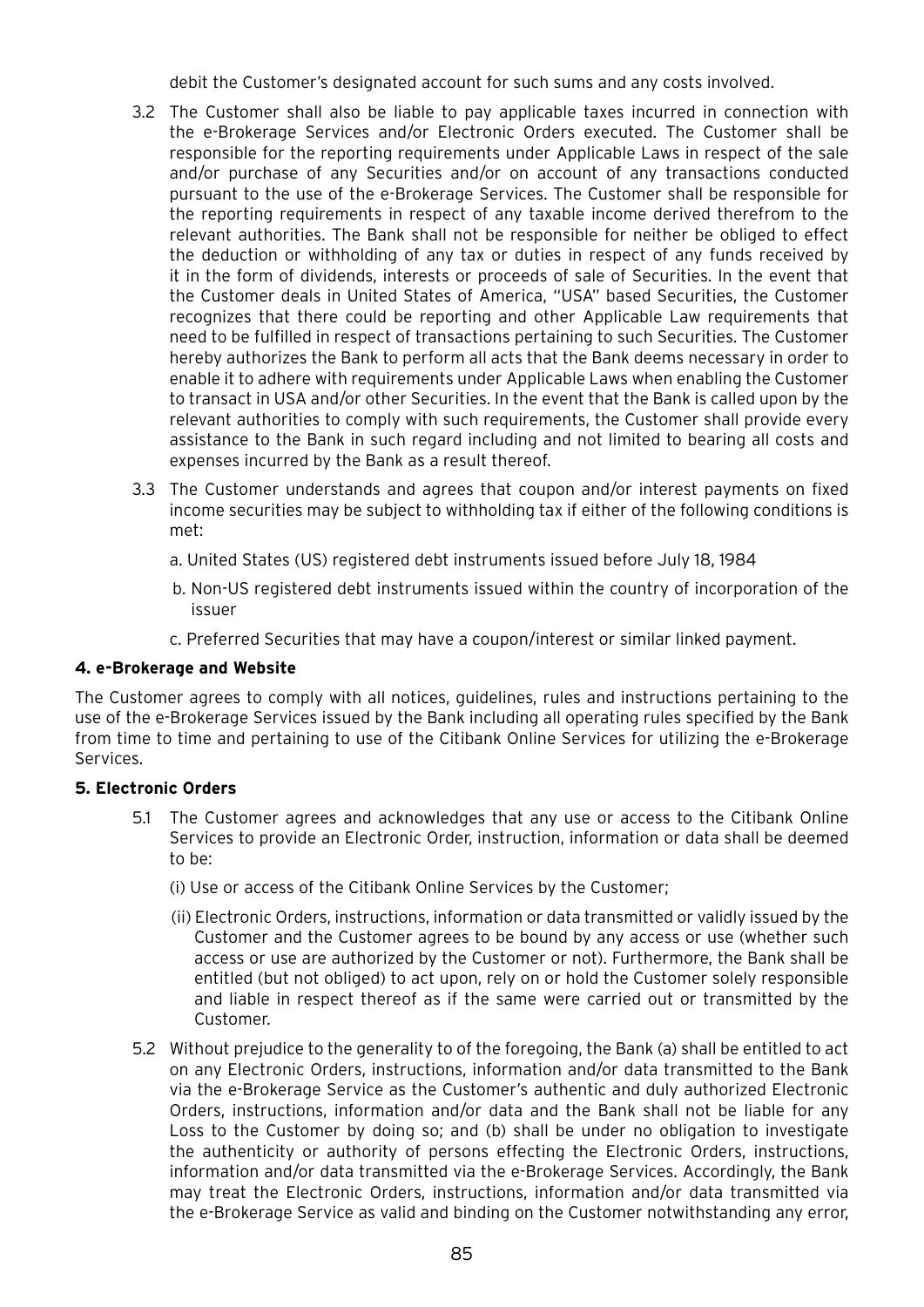fraud, or lack of clarity in the terms of such Electronic Orders, instructions, information and/or data. Any risk of misunderstanding, error or Loss resulting from the use of the e-Brokerage Services are entirely at the risk of the Customer and the Bank shall not be liable therefor.

- 5.3 All Electronic Orders, instructions, information and/or data will be deemed to be irrevocable and unconditional upon transmission through the e-Brokerage Service and the Bank shall be entitled (but not obliged) to effect, perform or process such Electronic Orders, instructions, information and/or data without further consent from the Customer and without any reference or notice to the Customer. Unless the Customer receives a confirmation from the Bank, the related Electronic Order, instructions, information and/ or data sent through the e-Brokerage Service may not have been received by the Bank and accordingly, may have not be carried out or processed. Confirmation of receipt of Electronic Order does not warrant that the related instruction stands executed under the terms specified by the Customer and the Customer shall remain responsible to ensure that transactions recorded in the e-Brokerage Account from time to time are accurate.
- 5.4 The Customer acknowledges and agrees to be liable for all Electronic Orders, instructions, information and/or data processed or effected pursuant to use or purported use of the e-Brokerage Services and waives all rights and remedies against the Bank and its affiliates in respect of any Loss arising out of the unauthorized use of the e-Brokerage Service.
- 5.5 The Customer will not dispute the validity, enforceability or admissibility of any Electronic Order, instructions, information and/or data on the grounds that such instructions are not a written document or not an original document.
- 5.6 The Customer acknowledges and agrees that the Bank may from time to time impose position or transaction limits (including minimum transaction sizes) on the e-Brokerage Account and that the Bank may decline to act on any Electronic Order at any time without prior notice or giving any reason therefor where the Electronic Order exceeds the account limits that may have been prescribed for the e-Brokerage Account.
- 5.6 The Customer agrees and acknowledges that:
- 5.6.1 The Bank may decline to act on the Electronic Order at any time without prior notice or giving any reason therefor, including where: (a) the Electronic Order is ambiguous, incomplete or inconsistent with the Customer's other Electronic Order(s); (b) the Customer does not reconfirm the Electronic Orders after a trading suspension on the Securities subject to the Customer's Electronic Orders has been lifted or where the Electronic Orders has lapsed or stands cancelled by the relevant Exchange or pursuant to market practices;
- 5.6.2The Bank is entitled to treat the Customer's Electronic Orders as valid and capable of execution until cancelled by the Customer or the relevant Exchange or if they lapse.
- 5.7 The Customer agrees that the Electronic Orders and/or data transmitted via the e-Brokerage Service though in electronic form, are original and written documents.

## **6. Hyperlinks**

For the convenience of the Customer, the e-Brokerage Service may include hyperlinks to other websites or content on the internet that are owned or operated by third parties. Such linked websites or content are not under the control of the Bank and the Bank is not responsible for the contents of or the consequences of accessing any such linked website.

# **7. Custody**

- 7.1 The Bank may open and maintain a custody account to hold the Customer's Securities and such other account(s) as may be necessary for the provision of the e-Brokerage Service. The Customer hereby expressly authorizes the Bank to appoint any person to be its custodian, agent, nominee, sub-custodian, representative or correspondent hereunder at its discretion, without being liable for the acts or default of such persons provided that the selection of such persons was made by the Bank in good faith and without negligence.
- 7.2 The Securities may be registered or held in the Bank's name, or in the name of the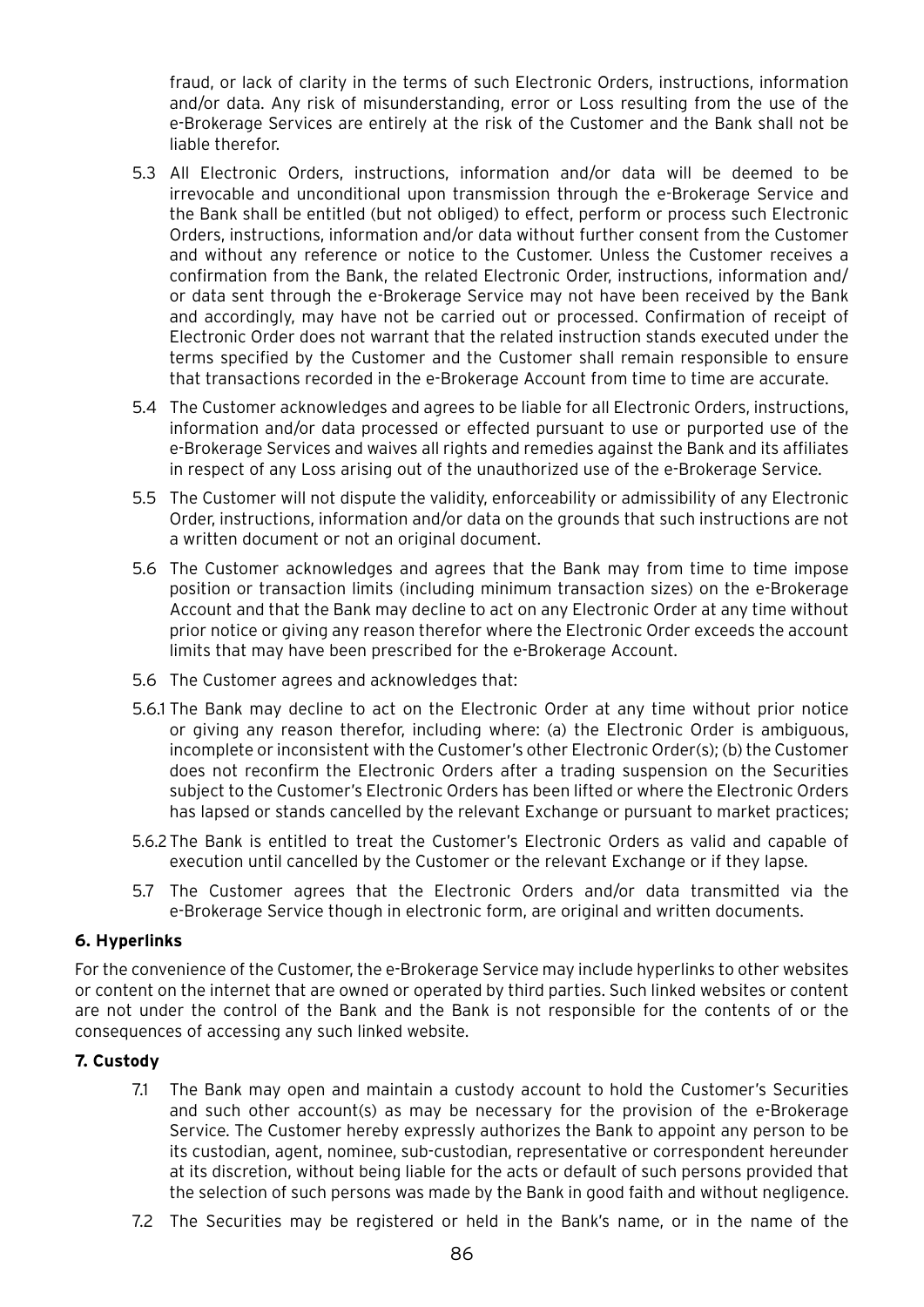custodian or its nominee.

- 7.3 The Securities may be held in custody outside the United Arab Emirates and the Customer is aware that in certain jurisdictions there may be different settlement, legal and regulatory requirements and different practices for separate identification of Securities from those usually prevalent in the United Arab Emirates. Any Loss arising out of or in connection with the foregoing shall at all times be borne by the Customer.
- 7.4 The Bank or, as they case may be, the custodian shall claim all amounts in respect of dividends or interest pertaining to the Customer's Securities held in custody which are known to the custodian or the Bank to be payable. Such amounts shall be paid to the Customer or held in a bank account as and when received by the custodian or the Bank but the custodian or the Bank shall not be responsible for claiming any other entitlement or benefit that the Customer may have under applicable taxation treaties or arrangement on its behalf. The custodian will not be obliged to vote as owner of the Securities held by the custodian in its name or otherwise be responsible to exercise any power arising from the ownership of the Customer's Securities. For the avoidance of doubt, there will not be any voting or proxy rights at any shareholders or board meetings of any nature attached to any of the Securities offered through e-Brokerage Services.
- 7.5 The custodian may pool the Customer's Securities with Securities belonging to the Bank and/or other customers of the Bank. The Customer's should be aware that the Customer's interest in its Securities may not be identifiable by separate certificates or physical documents or equivalent electronic records. However, the Bank will maintain a record of the Customer's interest in Securities which have been pooled in this manner.
- 7.6 All Securities shall be held under custody at the Customer's entire risk. Any loss or destruction of or any damage to such Securities resulting from circumstances which are beyond the custodian's control shall be borne by the Customer.
- 7.7 The Bank and/or the custodian shall not be required to insure the Customer's Securities under the latter's custody.
- 7.8 The Bank and/or the custodian shall not be responsible for any deduction or withholding of any tax or duties in respect of any funds received in the form of dividends, interests or proceeds of sale of Securities which are custodised pursuant to these Terms. Without limiting the foregoing, the Customer understands and agrees that the custodian may at its sole and absolute discretion deduct or withhold any tax or duties in respect of any funds received by it in the form of dividends, interests or proceeds of sale of Securities.
- 7.9 The Customer shall remain responsible to pay the Bank from time to time, upon demand, all transfer duties or taxes payable upon transfer of the Securities.
- 7.10 Subject to Applicable Laws, the Customer authorizes the Bank/custodian to pledge, charge or otherwise grant security over any or all of the Customer's Securities held by it.
- 7.11 The Customer agrees that it is a condition precedent to the providing e-Brokerage Services hereunder that the Securities are not subject to any court order in any jurisdiction which would require the securities to be confiscated, produced or delivered to the relevant court issuing the court order. The Customer undertakes to promptly notify the Bank immediately in the event any court order is issued (or pending) against the Customer and/ or the Securities.
- 7.12 Neither the Bank nor any nomiee appointed by it (including but not limited to the broker/custodian) shall be responsible for taking up rights, exercising any conversion or subscription rights, dealings with take-overs or other offers or capital re-organizations, attending meetings or exercising any voting rights with respect to any Securities which the Bank may hold or arrange to be held in custody on behalf of the Customer.
- 7.13 The Bank and/or the Custodian shall have a lien over any of the Customer's Securities in its possession pending payment of any debt owed by the Customer to the Bank. In addition to any lien or other rights to which the Bank may be entitled to under any Applicable Law, the Bank shall have a general lien on all the Customer's Securities held or controlled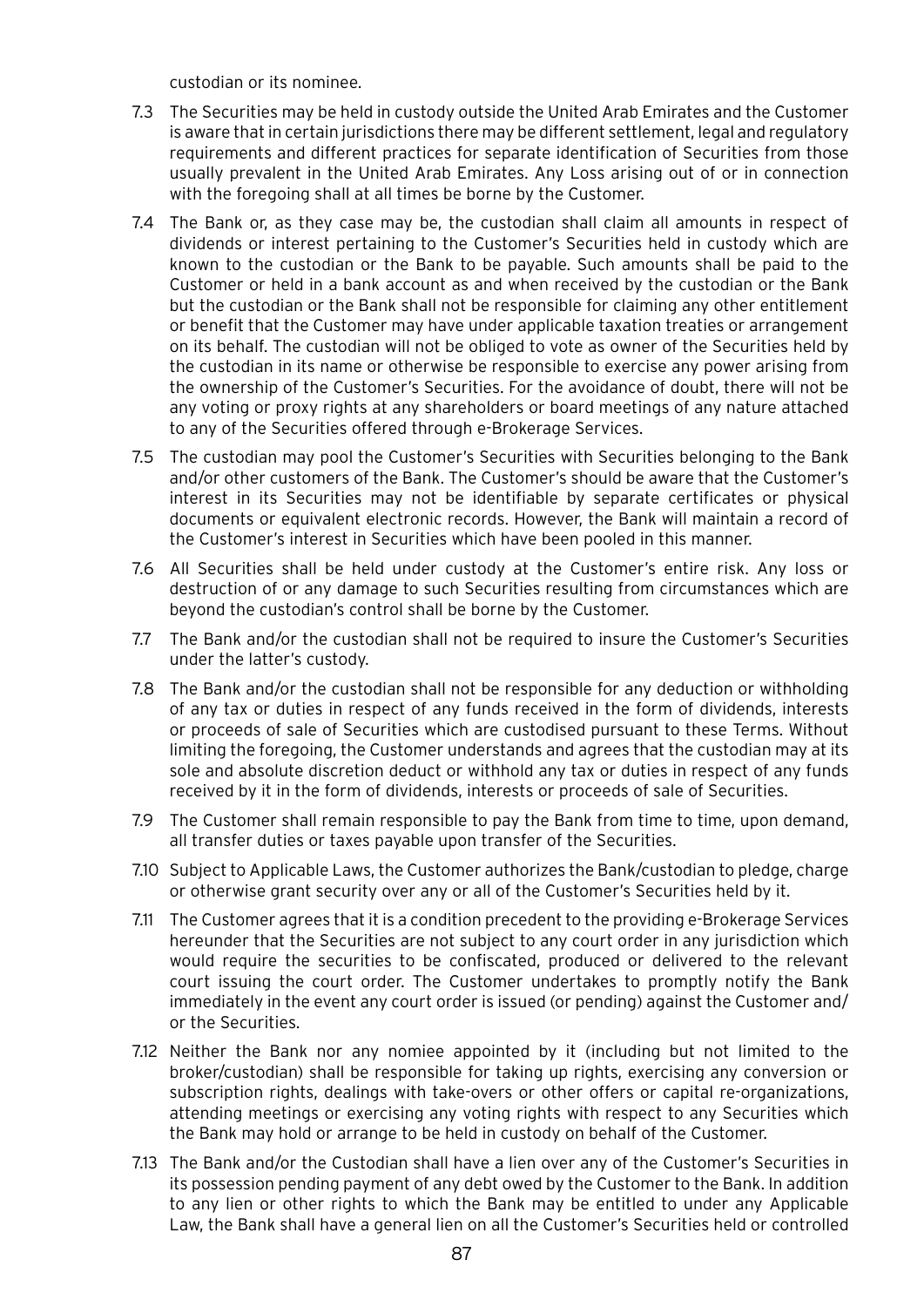by the Bank or its nominees until the satisfaction of the Customer's debt, liabilities and obligations (whether actual or contingent) owed to the Bank from time to time.

#### **8. Research and Recommendation**

- 8.1 The Customer agrees and acknowledges that:
	- (a) The Bank is under no obligation to provide the Customer with research publications or recommendations;
	- (b) If the Customer does receive research publications, the Customer may not receive them at the same time as other customers of the Bank;
	- (c) The Bank is not undertaking to manage money or act as a fiduciary; and
	- (d) Any research publication or recommendation provided to the Customer by the Bank is for information purposes only is not a recommendation to buy, sell or hold the Securities, and shall not serve as a basis for any investment decision.
- 8.2 Although information in any research publication or document which may have been given to the Customer has been obtained from sources that the Bank believes to be reliable, no warranty (express or implied) is made as to the accuracy, completeness or fairness of any such research publication or recommendation therein, all of which are subject to change without notice.

#### **9. Joint Accounts**

- 9.1 e-Brokerage Accounts may be opened under joint relationships and such Accounts shall be Joint e-Brokerage Accounts only
- 9.2 If an e-Brokerage Account is opened or maintained in the name of more than one person:
- (a) The reference to the 'Customer' shall refer to each person jointly and severally. Unless specified in writing otherwise, the rights and obligations of each Joint Account Holder shall be joint and several with respect to the Joint e-Brokerage Account.
- (b) The Bank shall be entitled to debit the e-Brokerage Account or other account(s) maintained by such person/ persons at any time in respect of any sum howsoever due or owed to the Bank by any persons in whose name the e-Brokerage Account is opened or maintained; and (c) No person shall be discharged, nor shall such person's liability be affected by any discharge, release, time, indulgence, concession, waiver or consent at any time given or effected by the Bank.
- 9.3 Unless otherwise agreed by the Bank, the Electronic Orders or agreement of any one person constituting the Customer shall be deemed to be the Electronic Orders or agreement of all the persons constituting the Customer and any notice or communication addressed and sent by the Bank / custodian to any one person shall be deemed to have been addressed and sent to all the persons constituting the Customer and where any person has received or is deemed to have received any such notice or communication, all the persons constituting the Customer shall be deemed to have received the same.
- 9.4 Where the joint relationship is operated with a single signing authority, either Joint Account Holder may apply for opening an e-Brokerage Account either through Citibank Online or by issuance of a duly signed written instruction. The application (online or in writing) by a Joint Account Holder shall be sufficient for Citibank to process the request and shall be binding on the other Joint Account holders. No consent of, or notice to, the other Joint Account Holders shall be required for a Joint Account Holder to open a Joint e-Brokerage Account. The agreement by a Joint Account Holder to these Terms and Conditions shall be deemed to be an agreement by the other Joint Account Holder(s) to these Terms and Conditions which shall be binding on them.
- 9.5 By agreeing to these Terms and Conditions, the Joint Account Holder opening the Joint e-Brokerage Account confirms and warrants that they have been duly authorized by the other Joint Account Holder(s) to singly open the Joint e-Brokerage Account.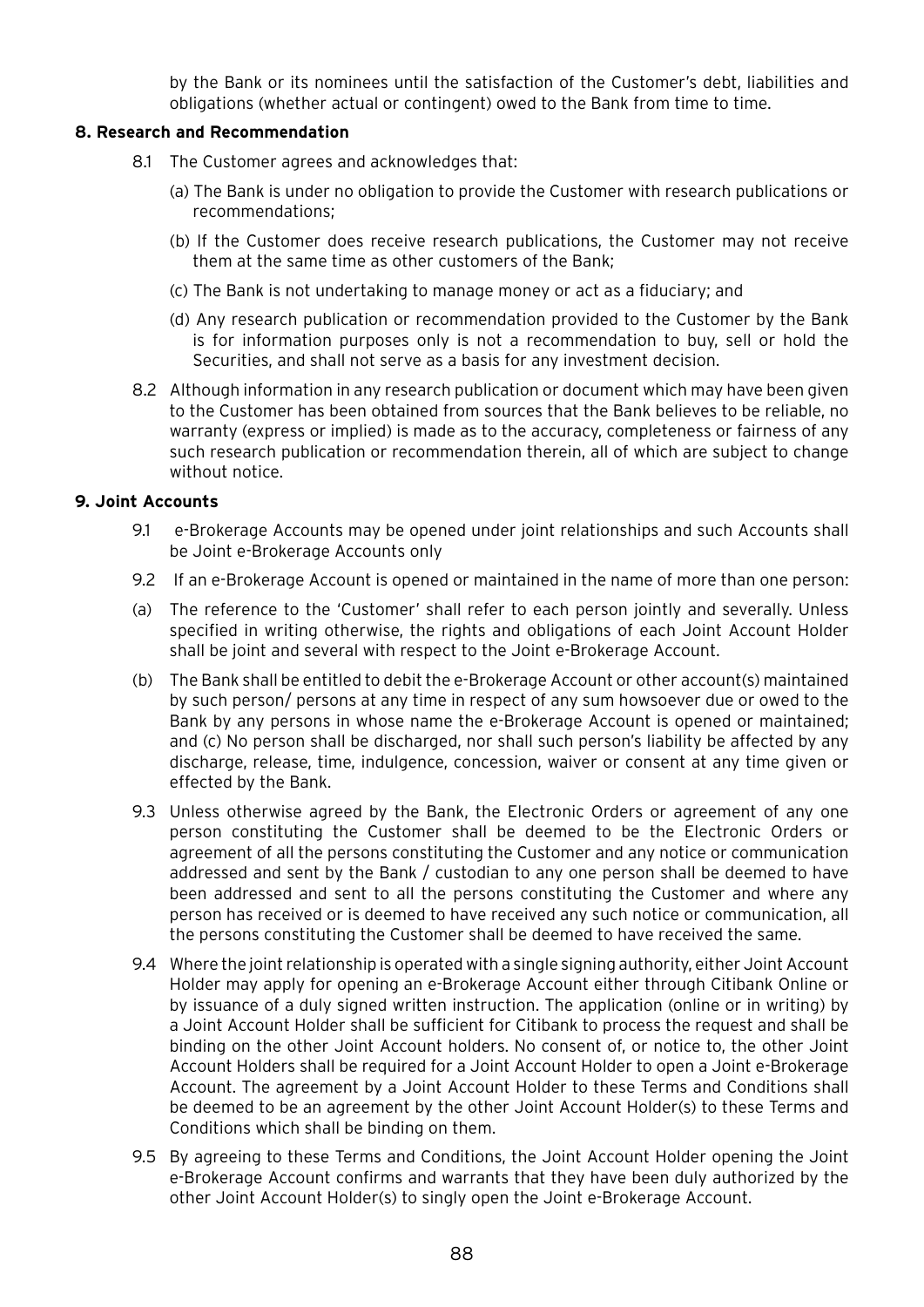# **10. Applicable Laws**

- 10.1 The Customer understand and agrees that all transactions effected under these Terms and all business with the Bank are subject to and are governed by all Applicable Laws. The Bank shall have no obligation to inform the Customer of any Applicable Laws and the Customer agrees that it is the Customer's responsibility to comply and observe all Applicable Laws.
- 10.2 The Bank is hereby authorized by the Customer to take any action or refrain from taking any action (including the disclosure of information relating to the Customer or the use of the e-Brokerage Services) which it considers appropriate for the purpose of complying with Applicable Laws.

# **11. Limits of Responsibility and Liability**

- 11.1 The Customer acknowledges and agrees that the e-Brokerage Services are provided on an "as is" and "as available" basis. The Bank does not warrant the accuracy, adequacy or completeness of the e-Brokerage Services and the Bank expressly disclaims liability for errors or omissions or any delays in delivery of the e-Brokerage Services. Under no circumstances does the Bank warrant that the e-Brokerage Services or any Website utilized for such purposes will be provided uninterrupted or free of errors.
- 11.2 The Bank shall in no event be liable to the Customer or any other person for any damage, Loss or expense including without limitation, indirect, special or consequential damage or economic loss arising from or in connection with any access, use or the inability to access or use the e-Brokerage Services.
- 11.3 The Bank shall not be liable in respect of the performance or liquidity of any contract, market, clearing house, settlement system, depository, financial institution, bank, custodian, nominee, brokers, or other third party.

## **12. Non-Confidentiality**

- 12.1 The Customer hereby expressly authorizes and permits the Bank and its officers, employees and agents to divulge and reveal or disclose the Customer's information to:
	- (a) any third party as the Bank may consider necessary in order to give effect to any Electronic Order, instruction, information and/or data;
	- (b) any entity as it deems fit to disclose information including information relating to the Customer's use and utilization of the e-Brokerage Services including without limitation, to the Bank's headquarters, subsidiaries, affiliates, associates, branches, assignees and agents; and
	- (c) any third party including without limitation any exchange, regulator, agent or service provider save as prohibited under the United Arab Emirates laws or by the Central Bank of the United Arab Emirates.

## **13. Banking secrecy**

The Customer acknowledges and accepts the considerable risks involved in carrying out electronic transactions using the internet and/or similar means. In addition, the Customer is aware that banking secrecy is not guaranteed with the use of such electronic systems. The Customer acknowledges and accepts that all instructions provided by the Customer shall be processed based on such understanding and agreement between the Customer and the Bank. The Customer shall not under any circumstances whatsoever, hold the Bank and/or any third parties nominated by it to perform/ provide the e-Brokerage Services to be responsible or liable in the event that the Customer is unable to access the e-Brokerage Service and/or process an instruction in a timely manner.

## **14. Force Majeure**

The Bank shall not be liable for non-performance, error, interruption or delay in performance of any of its obligations, in the provision of the e-Brokerage Services if this is due in whole or in part, directly or indirectly to an event or failure which is beyond its reasonable control which includes without limitation (a) acts of God, nature, fire, lightning, fire, earthquakes and other natural disasters; (b) judgments,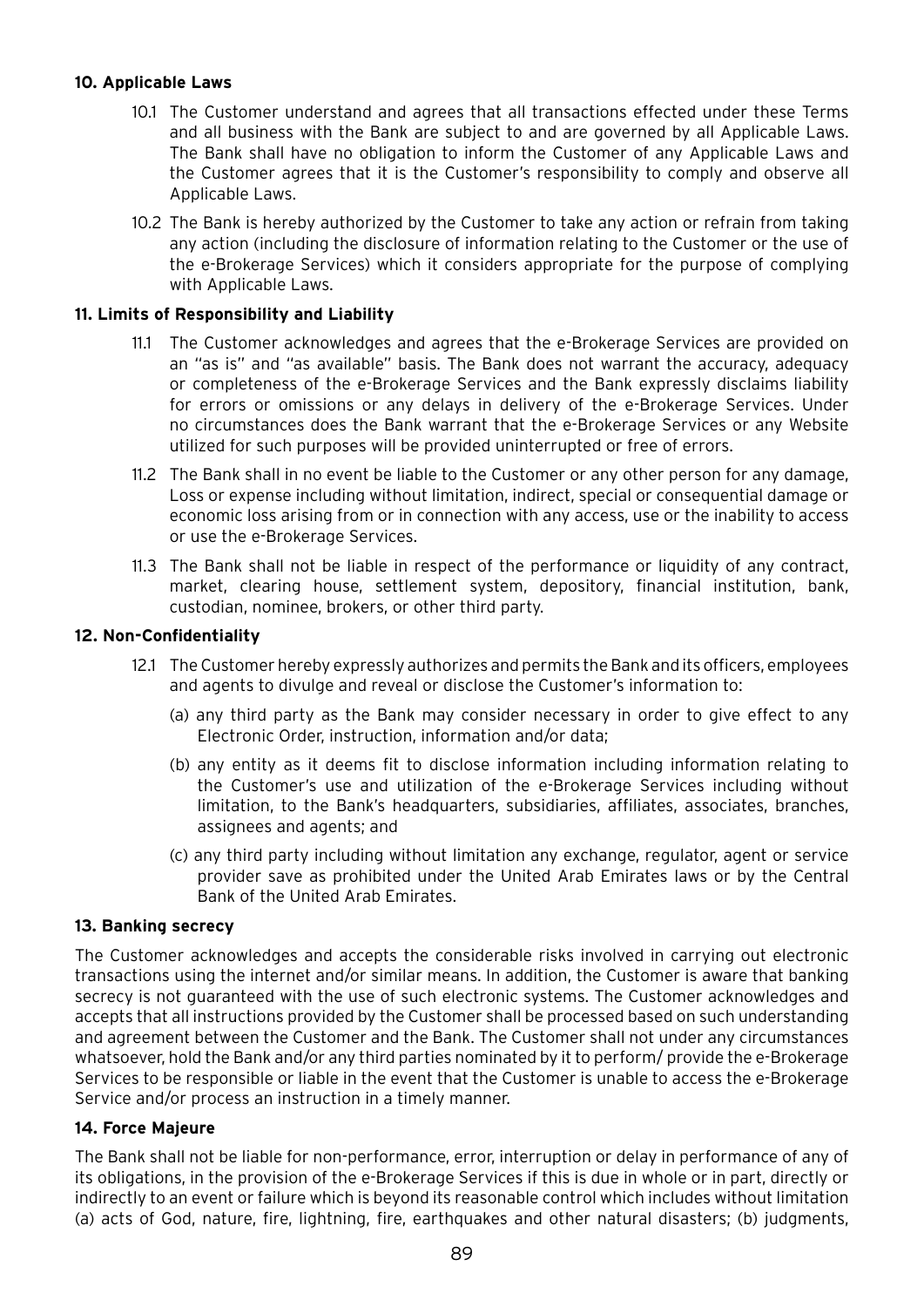legislation, acts, orders, directives, policies, restrictions, regulations, bye laws, prohibitions or measures of any kind on the part of any court, governmental, parliamentary and/or regulatory authority imposed or to be imposed after the fact; (c) power failure; (d) acts of defaults of any telecommunications network operator or telecommunications carriers; and (e) acts of omissions of any third party service provider or a party for whom the Bank is not responsible.

# **15. Discontinuation of access and use of the e-Brokerage Service**

The Customer agrees that the Bank may, at its sole discretion, deny the Customer access to the e-Brokerage Services with immediate effect for breach of this Agreement. The bank may from time to time suspend provision of e-Brokerage Services for maintenance and other reasons.

## **16. Customer's Acknowledgement, Declaration and Consents**

- 16.1 The Customer hereby acknowledges and consents to the following: (a) the Bank is not undertaking to manage money or provide advice with respect to the value of Securities or as to the advisability of investing in, purchasing or selling Securities or to act as a fiduciary with respect to any e-Brokerage Accounts; (b) all transactions carried out by the Customer with respect to e-Brokerage Services shall be deemed as being carried out on an Account Relationship. In an Account Relationship relating to e-Brokerage Services, the Bank will provide the Customer with access to the e-Brokerage Account solely to allow for the execution of trading transactions pertaining to a range of products that are available across select markets. (c) Bank receives fees in connection with the execution of such transactions. Portfolio reviewed and portfolio assessments are not provided given the nature of the account; (d) The Customer shall be responsible for the consequences of any and all transactions by use of the e-Brokerage Services; (e) the Customer acknowledges that in various markets that are maintain differing rules and regulations that apply with respect to the Electronic Orders or transactions that may be entered into by the Customer in relation to the e-Brokerage Services. To the extent that such rules and regulations apply to the Customer or to transactions effected by the Customer, the Customer understands that the Bank may report such transactions and Customer information to such regulatory authorities as the Bank determines to be necessary or appropriate.
- 16.2 Customer understands that it is his/her responsibility to seek legal and/or tax advice regarding the legal and tax consequences of his/her transactions. If Customer changes residence, citizenship, nationality or place of work, it is his/her responsibility to understand how his/her investment transactions are affected by such change and comply with all applicable laws and regulations as and when such becomes applicable. Customer understands that the Bank does not provide legal and/or tax advice and is not advising him/her on the laws pertaining to his/her transactions.
- 16.3 The Customer understands and acknowledges that the purchase and sale of, and investment in Securities through the e-Brokerage Services is not available to USA nationals. The Customer declares that he/she is not a USA national. The Customer also agrees that if the Customer is, or becomes a USA national, the Bank has the right to close the account/s, by giving the Customer thirty (30) days prior written notice to the address registered with the Bank, and to sell/liquidate the Securities as per prevailing market value/s, credit the balance to the Customer's account or issue a check to the Customer with the final balance of the account/s after settlement of all dues/payable, if any, without the Bank incurring any obligation or liability in respect of such closure and liquidation and/or disclosure or the accuracy thereof.
- 16.4 The Customer understands and acknowledges that the purchase and sale of, and investment in Securities through the e-Brokerage Services is not available to Australian and/or USA residents. The Customer declares that he/she is not a resident of Australia and/or the USA. The Customer also agrees that if the Customer is, or becomes a resident of Australia and/or the USA, the Bank has the right to close the account/s, by giving the Customer thirty (30) days prior written notice to the address registered with the Bank and to sell/liquidate the Securities as per prevailing market value/s, credit the balance to the Customer's account or issue a check to the Customer with the final balance of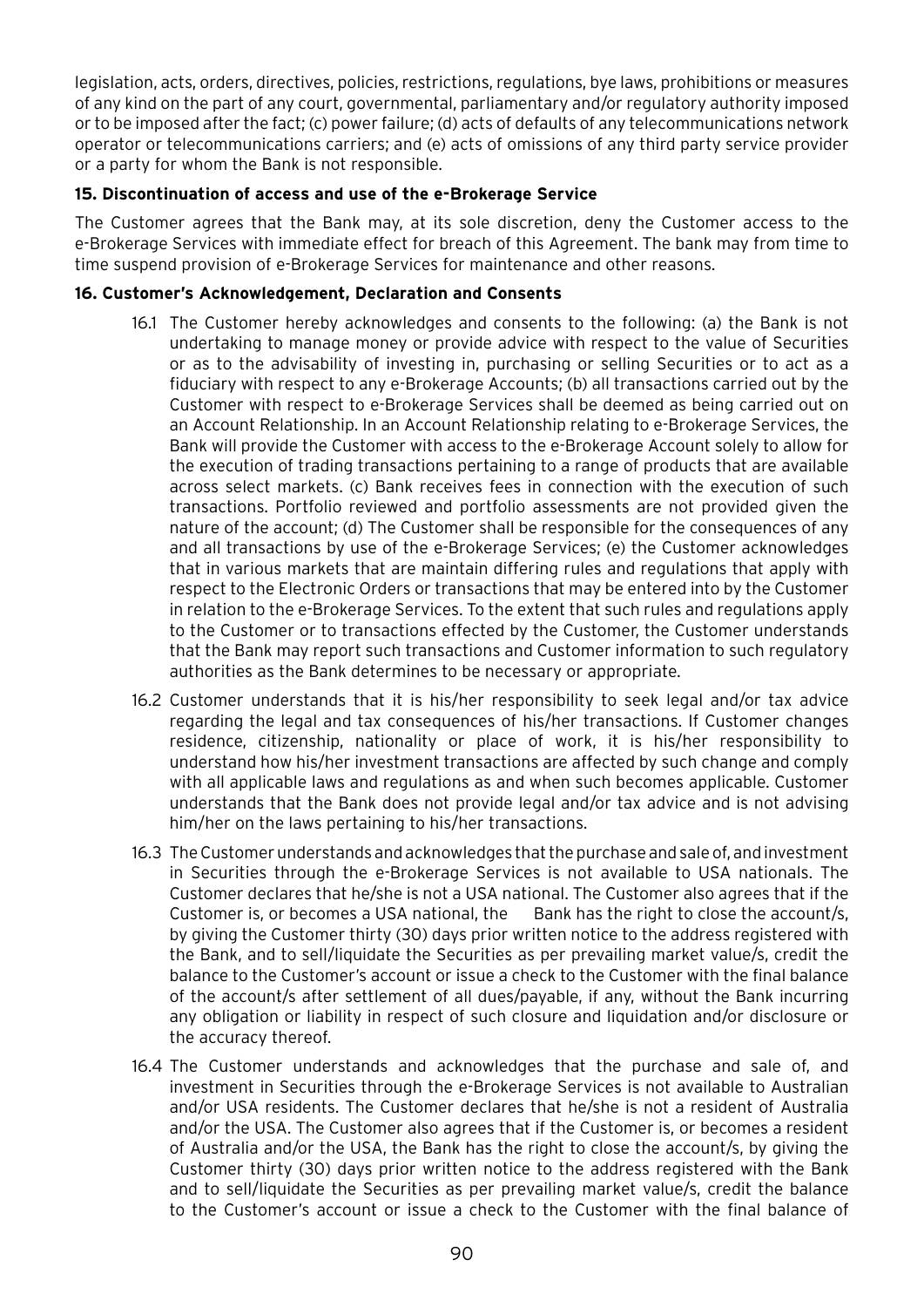the account/s after settlement of all dues/payable, if any, without the Bank incurring any obligation or liability in respect of such closure and liquidation and/or disclosure or the accuracy thereof.

16.5 The Customer understands and acknowledges that the purchase and sale of, and investment in Securities through the e-Brokerage Services is not available to Australian, Canadian, Portuguese, Japanese and/or USA residents. The Customer declares that he/she is not a resident of Australia, Canada, Portugal, Japan and/or USA. The Customer also agrees that if the Customer is, or becomes a resident of Australia, Canada, Portugal, Japan and/ or USA, the Bank has the right to close the account/s, by giving the Customer thirty (30) days prior written notice to the address registered with the Bank and to sell/liquidate the Securities as per prevailing market value/s, credit the balance to the Customer's account or issue a check to the Customer with the final balance of the account/s after settlement of all dues/payable, if any, without the Bank incurring any obligation or liability in respect of such closure and liquidation and/or disclosure or the accuracy thereof.

#### 16.6 Japanese Residents

The Customer acknowledges that investment products are not available for Japanese residents. The Customer agrees that if the Customer is, or becomes, a Japanese resident, Citibank has the right to close the account/s, sell/liquidate the investment/s as per prevailing market value/s, credit the balance to Customer`s account or issue a check to Customer with the final balance of the account/s after settlement of all dues/payables, if any, without Citibank incurring any obligation or liability in respect of such closure and liquidation and/or disclosure or the accuracy thereof.

#### 16.7 Portuguese Residents

The Customer acknowledges that investment products are not available for Portuguese residents. The Customer agrees that if the Customer is, or becomes, a Portuguese resident, Citibank has the right to close the account/s, sell/liquidate the investment/s as per prevailing market value/s, credit the balance to Customer`s account or issue a check to Customer with the final balance of the account/s after settlement of all dues/payables, if any, without Citibank incurring any obligation or liability in respect of such closure and liquidation and/or disclosure or the accuracy thereof.

## 16.8 Canadian Residents

The Customer acknowledges that investment products are not available for Canadian residents. The Customer agrees that if the Customer is, or becomes, a Canadian resident, Citibank has the right to close the account/s, sell/liquidate the investment/s as per prevailing market value/s, credit the balance to Customer`s account or issue a check to Customer with the final balance of the account/s after settlement of all dues/payables, if any, without Citibank

incurring any obligation or liability in respect of such closure and liquidation and/or disclosure or the accuracy thereof.

16.9 From 1 January 2017, as a result of the application of U.S. tax regulations under Section 871(m) of the U.S. Internal Revenue Code that impose U.S. federal income tax on "dividend equivalent amounts" paid or deemed paid with respect to derivatives or other financial instruments that directly or indirectly reference one or more U.S. equity securities, including certain indices that include U.S. equities (together, "871(m) Covered Products"), you have agreed not to use any services available to you through Citibank to enter into any transaction or series or combination of transactions which, based on your knowledge or understanding, may involve 871(m) Covered Products, except with respect to any account that you hold with Citigroup Global Markets Inc. (a "CGMI Account"). Transactions involving 871(m) Covered Products are not permitted by Citibank, except for transactions entered into, held, carried or transferred into a CGMI Account, and are classified by Citibank as "Ineligible Transactions". You have agreed to promptly notify Citibank if you become aware that a transaction or series or combination of transactions is or may be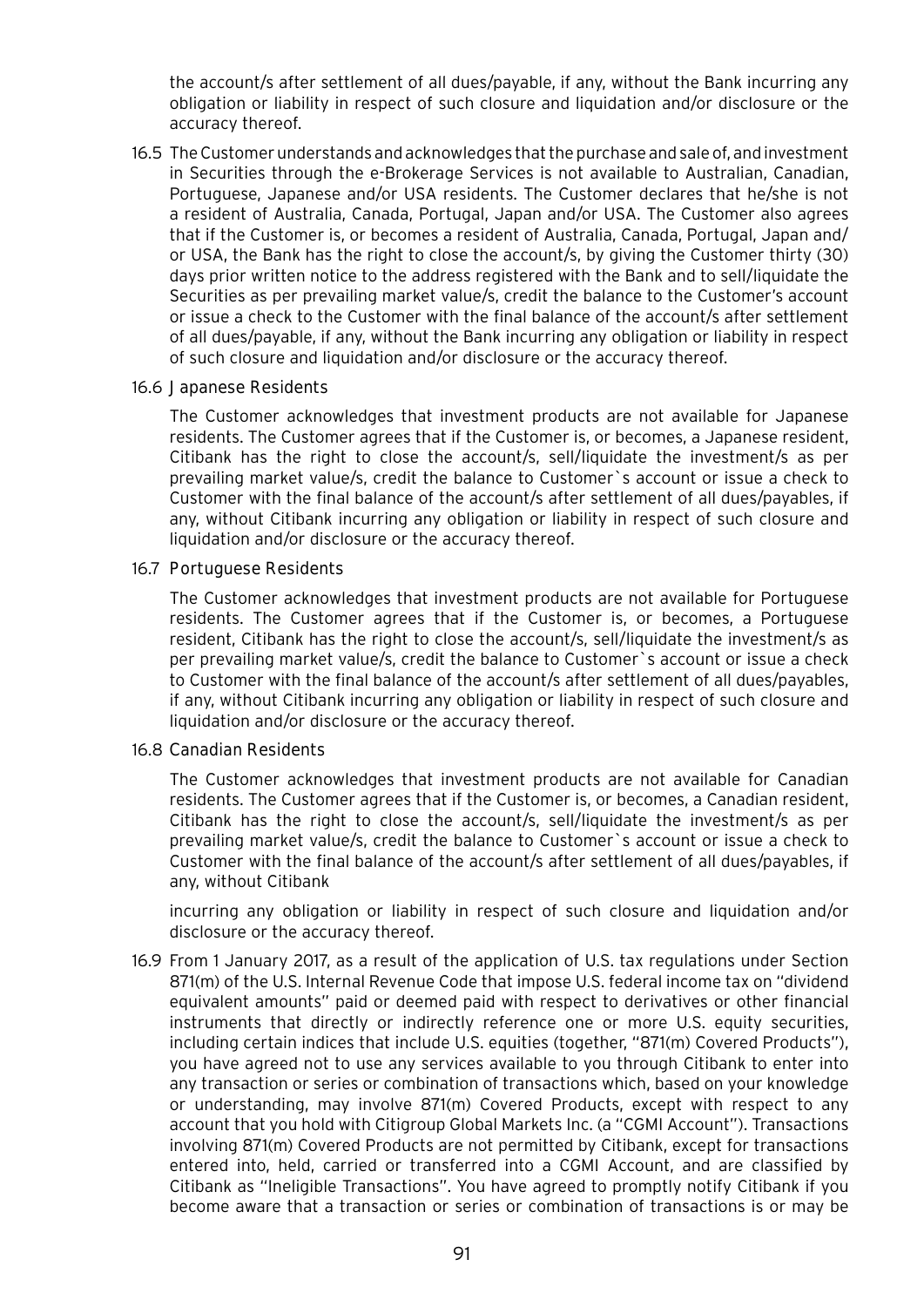deemed to be an Ineligible Transaction and to instruct any third party not to transfer or settle Ineligible Transactions into your account. If Citibank determines, acting reasonably and in good faith, that it has entered into, holds, carries or has accepted transfer of an Ineligible Transaction for you or on your behalf, it may at any time, without notice (except to the extent required by applicable law), sell, redeem, close out, terminate (for Citi issued structured notes), sell (for third party issued structured notes), terminate (for products other than structured notes) or otherwise dispose of the Ineligible Transaction prior to its maturity (for all structured notes) without liability and at your cost and expense and take any action, exercise any rights or satisfy any liabilities arising in respect of the Ineligible Transaction as it may deem advisable or expedient, including by withholding tax from payments on the transaction, deducting cash from your accounts or selling your assets in order to pay the tax. You will be solely liable for, and will indemnify Citibank against, any taxes imposed under Section 871(m) with respect to any Ineligible Transaction.

## **17. Indemnification**

The Customer agrees to indemnify and hold harmless the Bank and defend any action brought against the Bank with respect to any claim, demand, cause of action, debt, cost, damage, expense (including reasonable attorney's fees) or liability, arising directly or indirectly from (i) the Customer's use of or inability to use, the e-Brokerage Service and/or the Citibank Online Services; and (ii) any breach by the Customer of any representation, warranty, covenant, procedure or other provisions of these Terms and/or the General Account Terms.

#### **18 Security and Rights of the Bank on Default**

- 18.1 As a continuing security for the prompt and complete payment when due and for any amount which may become due from you to the Bank on any account whatsoever, the Customer acknowledges that the Bank shall have a security interest by way of general lien over all or any Securities which may from time to time be transferred to, purchased, deposited with or held by the Bank or a nominee depository for the Bank.
- 18.2 On the occurrence of any of the events specified in clause 18.3, the Bank shall be entitled (but is not obliged) to, without prior notice to the Customer, do any one or more of the following:
	- (a) sell, realize or dispose of any property, subject to clause 18.1 in such manner to such persons, for such consideration and generally on such terms as the Bank in its absolute discretion thinks fit, without being responsible for any loss thereby occasioned;
	- (b) apply any such property or net proceeds of any such sale, realization or disposal, after deducting all expenses, in or towards the discharge of the Customer's liabilities to the Bank in such order and manner as the Bank in its absolute discretion thinks fit;
	- (c) suspend (indefinitely or otherwise) or terminate any Account or Bank relationship with the Customer, cancel, close out or otherwise liquidate or accelerate any transaction outstanding between the Customer and the Bank on such terms and in such manner or take any such action for the purpose of covering, reducing or preventing any loss or exposure of the Bank under or in respect of any such suspension, termination or transaction, as the Bank in its absolute discretion thinks fit;
	- (d) convert funds from one currency into another currency in such circumstances and at such rates as the Bank reasonably cos appropriate for the purposes of or in connection with the exercise of any of the powers conferred by paragraphs (a) to (c) above; and/or
	- (e) take any action at the Customer's expense and risk as the Bank deems necessary in the reasonable exercise of the Bank's discretion and any action available under law or equity or in the normal course of business.
- 18.3 The powers conferred by Clause 18.2 shall be exercisable:
- (a) if the Customer does not perform any of its obligations under, or comply with any provision of these Terms or if the Customer does not perform any of its obligations under or comply with any provision of any other agreement between the Customer and the Bank whether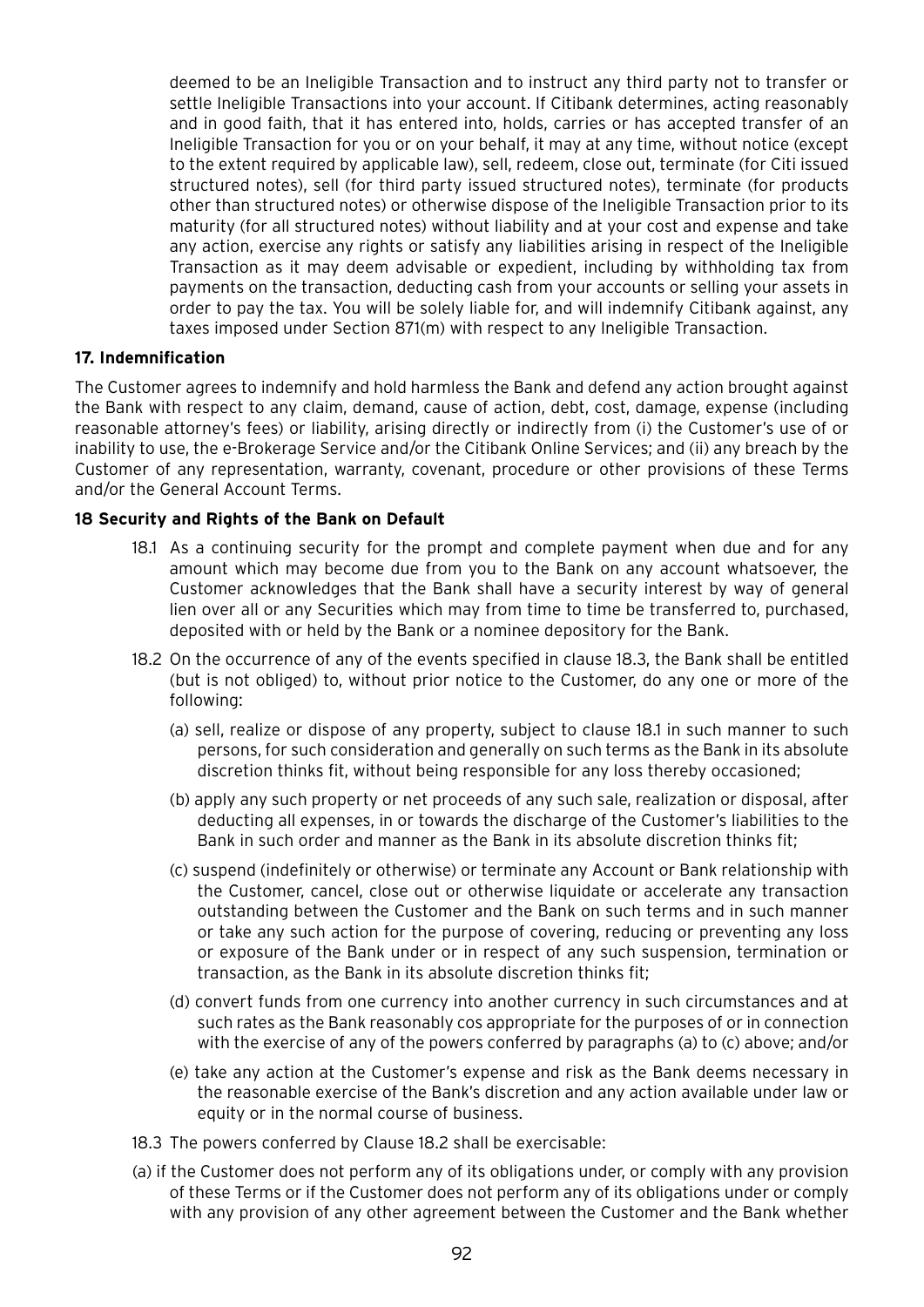under any Account or under or in respect of any transaction entered into under these Terms or any such agreement or otherwise;

(b) if for any reason (whether or not similar to the foregoing) the Bank considers that the exercise of any of powers conferred by clause 18.2 desirable for its protection.

Any of the foregoing actions may be taken by the Bank without demand or notice to the Customer and the Customer acknowledges that any prior demand or call or notice of the time and place of such actions if any be given, shall not be considered a waiver of the Bank's right to engage in such actions without demand or notice as herein provided.

#### **19. Withholding and Set-Off**

- 20.1 For so long as the Customer owes monies or obligations (of whatever nature and howsoever arising) to the Bank, the Bank may at any time withhold any cash or Securities pending full settlement of all such monies or obligations.
- 20.2 Without prejudice to and in addition to any general lien, right of set-off or other similar rights which the Bank may be entitled to exercise over the Securities, monies or other property held in the e-Brokerage Account or any other account(s), all such Securities, monies or other property shall be subject to a general lien for the discharge of all obligations due from the Customer to the Bank. Notwithstanding any provision in these Terms or any other agreement between the Customer and the Bank, the Customer hereby irrevocably directs the Bank to set-off and withhold from and apply receivables or monies held in the e-Brokerage Account and/or any other account(s) with the Bank and in whole or partial payment of any sum or liability (of whatever nature or in other currencies) owed by the Customer to the Bank.

## **20. Term/Termination**

These Terms shall continue in effect until terminated by either party upon thirty (30) days prior written notice, except that, in the event of any breach by the Customer of any provision of these Terms, the Bank shall be entitled to terminate these Terms with immediate effect.

## **21. Intellectual Property**

- 21.1 The intellectual property rights in or to the e-Brokerage Service, the Website and the Material utilized for such service are owned by the Bank, its licensors or service providers. The Bank aggressively enforces its intellectual property rights to the fullest extent of the law.
- 21.2 No part or parts of the Website or any Materials may be reproduced, distributed, republished, displayed, broadcast, hyperlinked or transmitted in any manner or by any means or stored in an information retrieval system without obtaining prior written permission of the Bank or other applicable copyright owner provided that permission is granted to download, print or use Material for personal, non-commercial use only, provided further that the Customer does not modify the Materials and that the Customer retains all copyright and other proprietary notices contained in the Materials.

## **21. Governing law**

Any dispute arising out of or in connection with these Terms, including any question regarding its existence, validity or termination, shall be referred to and finally resolved by arbitration under the Arbitration Rules of the DIFC-LCIA Arbitration Centre, which Rules are deemed to be incorporated by reference into this Clause. he number of arbitrators shall be one. The seat, or legal place, of arbitration shall be the Emirate of Dubai, UAE. The language to be used in the arbitration shall be English. The governing law of the contract shall be the substantive law of the UAE.

# **M. INVESTMENT SERVICES AGREEMENT**

# **INTRODUCTION**

In consideration of Citibank N.A., United Arab Emirates (hereinafter called "Citibank") agreeing to open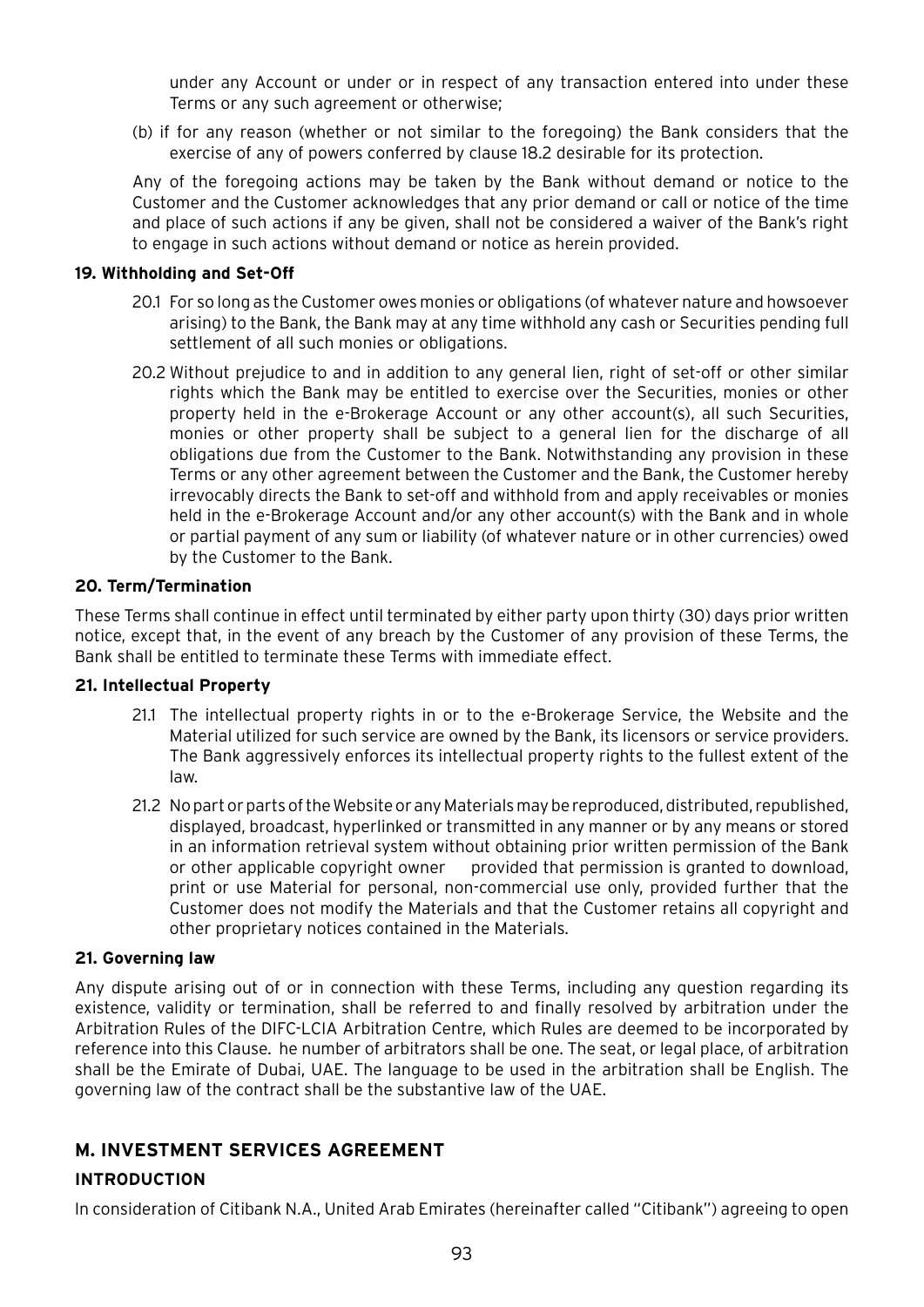Account(s) and/or make available and/or any investment product (the "Product") or service thereunder to the applicant (hereinafter called the "Customer") at the Customer`s request, the Customer hereby agrees to the following terms and conditions (the "Terms and Conditions");

# **CITIBANK INVESTOR ACCOUNT SERVICE**

In addition to the Terms and Conditions, if any set forth in the completed application form and/or approval letter, the following Terms and Conditions are applicable to Citibank`s investor account service and related transactions with Citibank.

In consideration of Citibank making available the investor account service, in respect of the Customer`s investments (the "Investments") to be held in an account with Citibank (the "Account" or the "Customer`s Account"), to the Customer on the request of the Customer, the Customer hereby acknowledges, accepts and understands the following:

# **1. APPOINTMENT AS SERVICING AGENT**

The Customer hereby appoints Citibank as servicing agent in all Investment transactions on the Customer`s behalf including purchases, conversions and redemptions. As the Customer`s servicing agent, Citibank may, in Citibank`s sole discretion, establish minimums, limitations, restrictions and charges for the Account different from those which apply to investors through other servicing agents. Except as otherwise agreed in writing, Citibank`s appointment will be governed solely by these terms and conditions and Citibank shall have no responsibility to the Customer other than as stated in these Terms and Conditions.

# **2. ACCOUNT RELATIONSHIP TYPES**

The types of Products and services which the Customer may receive with respect to the Account shall depend on the Account Relationship Type. The Account Relationship Type depends on the information the Customer chooses to provide Citibank in relation to the personal circumstances, Product category knowledge and experience of the Customer. In instances where the Customer has more than one Account with Citibank, each account may represent a different Account Relationship Type. Both parties hereto recognize and accept that the Customer may have different objectives for different Accounts. The Account Relationship Types are described in point 2.1 and 2.2.

2.1 Account Relationship (Recommended)

In a Recommended Account Relationship, the Customer will be able to receive recommendations from Citibank and also carry out transactions, in relation to a wide range of Products depending solely on the decision and discretion executed by the Customer. Citibank does not directly receive a fee for such advice; however, Citibank receives a fee in connection with the execution of the said transaction. It is clarified that the Customer is under no obligation whatsoever to follow or adhere to the recommendation provided by Citibank and that the Customer shall at all times remain responsible for the consequences of any Investment decision made with respect to the Account.

Recommended Account Relationships address the following:

- (i) Completion of a comprehensive Customer risk profile. (Information relating to the Customer`s Investment objectives, financial situation and knowledge).
- (ii) This is not a fiduciary relationship and as a result, Citibank will not be under any obligation to provide ongoing advice in relation to the Customer`s Investment(s). Citibank will be under no obligation to bring investment opportunities to the Customer`s attention or to update the information or advice provided unless the Customer instructs Citibank in writing to maintain the Investments under continuous review and provide specific recommendations from time to time.
- (iii) Citibank is not obliged to provide continuous monitoring of the Customer`s Investment(s) and neither to provide periodic portfolio reviews unless: (a) it is required by local laws or regulations; or (b) Citibank has specifically agreed with the Customer in writing to provide such service.
- (iv) For Recommended Account Relationships, any recommendation provided to the Customer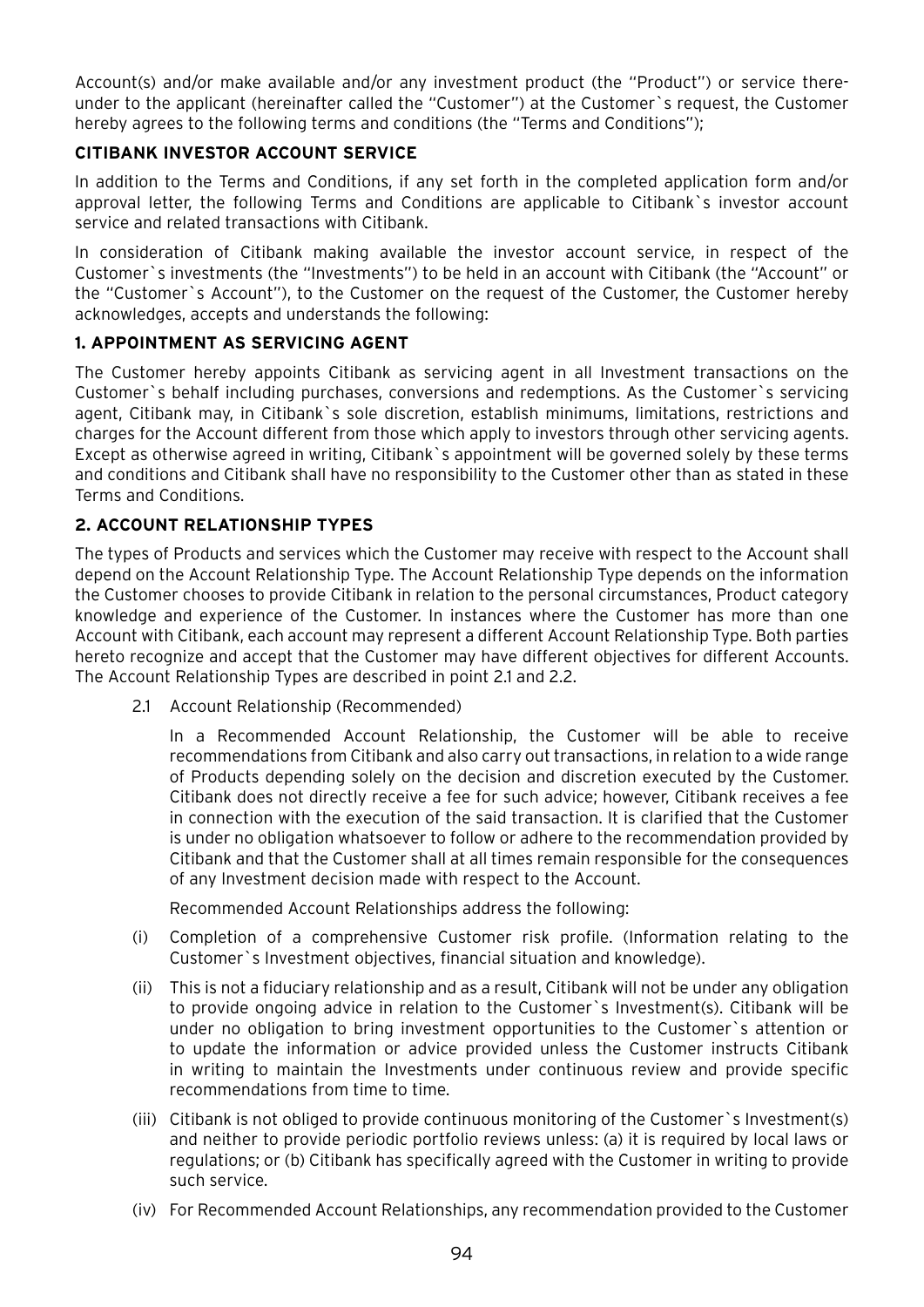may be affected by any trading transactions executed within the Customer`s Account (for instance, limitations resulting from the applicability of Investment related assessments/ reviews).

2.2 Account Relationship (Trading)

In a Trading Account Relationship, Citibank will provide the Customer with access to Investment(s) and Product(s) solely to allow for the execution of trading transactions pertaining to a more limited range of Products than are available in an Account Relationship. It is clarified that any Investment decision carried out by the Customer with respect to the Account shall be at the sole discretion of the Customer and without recommendation or advice by Citibank. The Customer shall at all times remain responsible for the consequences of such decision.

Citibank receives a fee in connection with the execution of such transactions. Citibank shall not provide Investment related reviews and/or assessments to the Customer given the nature of Account.. Customer`s profile as stated in point 3 hereto, for an Account Relationship, in addition to personal information, will consist only of information related to the Customer`s product-category knowledge so as to establish the range of Products available to the Customer within the Account.

# **3. PROFILING**

The Customer understands and agrees that in order for Citibank to make available the investor account service, to the Customer, it may require the Customer to provide information relating to the Customer including but not limited to personal circumstances and Investments knowledge. Furthermore, the Customer understands and agrees that Citibank will not be required to provide the Customer with the investor account service as stated herein in the event that the Customer

fails to provide Citibank with such information, or if Citibank believes that the information provided is out of date, inaccurate or incomplete.

# **4. EXECUTION OF TRADE**

The Customer understands and agrees that Citibank retain(s) the right to refuse to execute a Customer-requested transaction if it deems that the Customer has insufficient knowledge (or has provided insufficient information to be able to determine knowledge with respect to the transaction) to clearly understand the risks associated with the proposed transaction. In Recommended Account Relationships, Citibank may in its discretion, however being at no obligation in such regard (i)

perform regular or periodic risk based assessments of transactions or Accounts, and (ii) as a result of these assessments, suggest that the Customer should not execute a given transaction.

# **5. NO GUARANTEES, INSURANCE OR ADVICE; RISK DISCLOSURE**

5.1 The Customer understands and agrees that (i) Citibank does not guarantee the performance of Investments, (ii) The Customer will make his/her own Investment decisions and will be solely responsible for this decision, (iii) in implementing the Customer`s instructions in respect of any Investment, Citibank is not in any way endorsing the Customer`s decision and is under no duty to comment to the Customer as to the advisability of any such Investment, (iv) participating in Investments is risky and carries inherent risks of loss, (v) past performance is not an indication of its future performance, (vi) Citibank will not be liable for any imperfection, mechanical failure or other failure within the relevant cable, telephone or postal systems; and (vii) Citibank will not be liable for any failure to perform obligations hereunder to the extent that such performance is prohibited by any laws applicable to Citibank, or to the extent such performance is restricted or prohibited by government act, force majeure event, or smiliar causes beyond Citibank`s control. Citibank will execute customer`s trades on a best effort basis, and Citibank shall not be liable for any delays/losses caused therein for any reasons. (vi) Citibank will not be liable for any imperfection, mechanical failure or other failure within the relevant cable, telephone or postal systems; and (vii) Citibank will not be liable for any failure to perform obligations hereunder to the extent that such performance is prohibited by any laws applicable to Citibank, or to the extent such performance is restricted or prohibited by governmental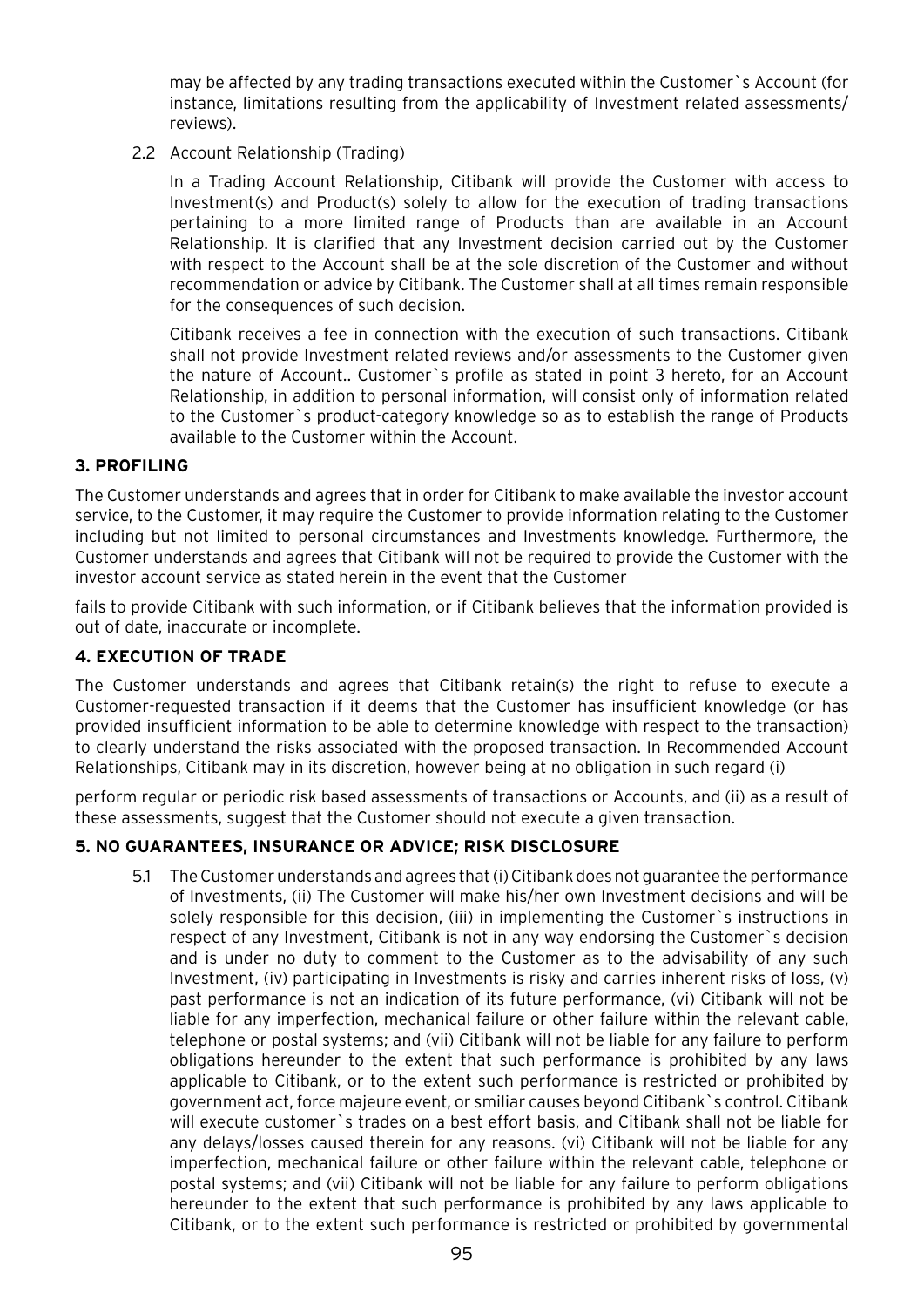act, force majeure event, or similar causes beyond Citibank's control. Citibank will execute customer's trades on a best effort basis, and Citibank shall not be liable for any delays/ losses caused therein for any reasons.

- 5.2 The Customer understands that investments are not bank deposits and are not guaranteed or endorsed by, and do not constitute the obligation of Citibank N.A., Citigroup or any of their affiliate, and not insured by Government or governmental agencies, unless specifically stated otherwise.
- 5.3 The Customer understands and agrees that Citibank may consolidate the Customer`s purchase orders with those of other investors and, on the Customer`s behalf and as the Customer`s nominee, hold title in Citibank`s name to Investments made on the Customer`s instructions.

## **6. REPRESENTATION AND WARRANTIES**

- 6.1 The Customer represents and warrants to Citibank that (i) The Customer is not a "United States Person" and will not transfer any units in any Investment to any such person, described as any of the following; (1) a United States citizen or resident or US Greencard holder; (2) a corporation, partnership or other entity organized or existing under the laws of any state, territory or possession of the United States; (3) an estate or trust of which any executor, administrator or trustee is a United States Person; (4) an agency or branch of a foreign entity located in the United States; (5) a discretionary or non-discretionary account held by a fiduciary for the benefit or account of a United States Person or (6) a foreign partnership or corporation formed by a United States Person principally for the purpose of investing in unregistered securities. Where the Customer transfers investments to a United States Person or becomes a United States Person (such transfer or change being determined by Citibank in its discretion) Citibank may liquidate the Customer`s holding, settle any amounts due to Citibank and refund the balance (if any) to the Customer (ii) The Customer has full legal capacity, power, authority and right to enter into and perform this Agreement and, if the Customer is other than an individual, this Agreement has been duly authorized by all necessary corporate and other actions, (iii) The Customer has duly executed and delivered this Agreement and (iv) this Agreement constitutes the Customer`s valid and binding obligation enforceable against him/her in accordance with its terms. The Customer represents that all information provided to Citibank as part of any application for, or in relation to, any product or service is true and accurate and the Customer hereby authorizes Citibank to make such enquiries as it considers necessary to confirm any such information.
- 6.2 It will be the Customer`s responsibility to update the information provided to Citibank in relation to the profiling details, including changes to Investment objective, risk tolerance and knowledge. The Customer shall remain responsible to read and understand all materials, disclosures and confirmation statements in connection with the Product(s)/ Investment(s) and to execute transaction(s) based on a full understanding of the same. The Customer shall at all times remain solely responsible for any Investment decision made by the Customer.
- 6.3 U.S. PERSONS

The Customer agrees that if the Customer is, or becomes, a national, resident or taxpayer of the United States of America, Citibank has the right a) to close the account/s, sell/ liquidate the investment/s as per prevailing market value/s, credit the balance to customer`s account or issue a check to customer with the final balance of the account/s after settlement of all dues/payables, if any, and/or b) to disclose to governmental authorities in the United States of America details of all transactions in the Customer`s Account(s), without Citibank incurring any obligation or liability in respect of such closure and liquidation and/or disclosure or the accuracy thereof.

In the event that the customer shall become a US Person, the customer shall notify Citibank N.A. UAE in writing immediately and in any event within 30 days from the date of change. The customer agrees that Citibank N.A. UAE shall be entitled to do all the acts and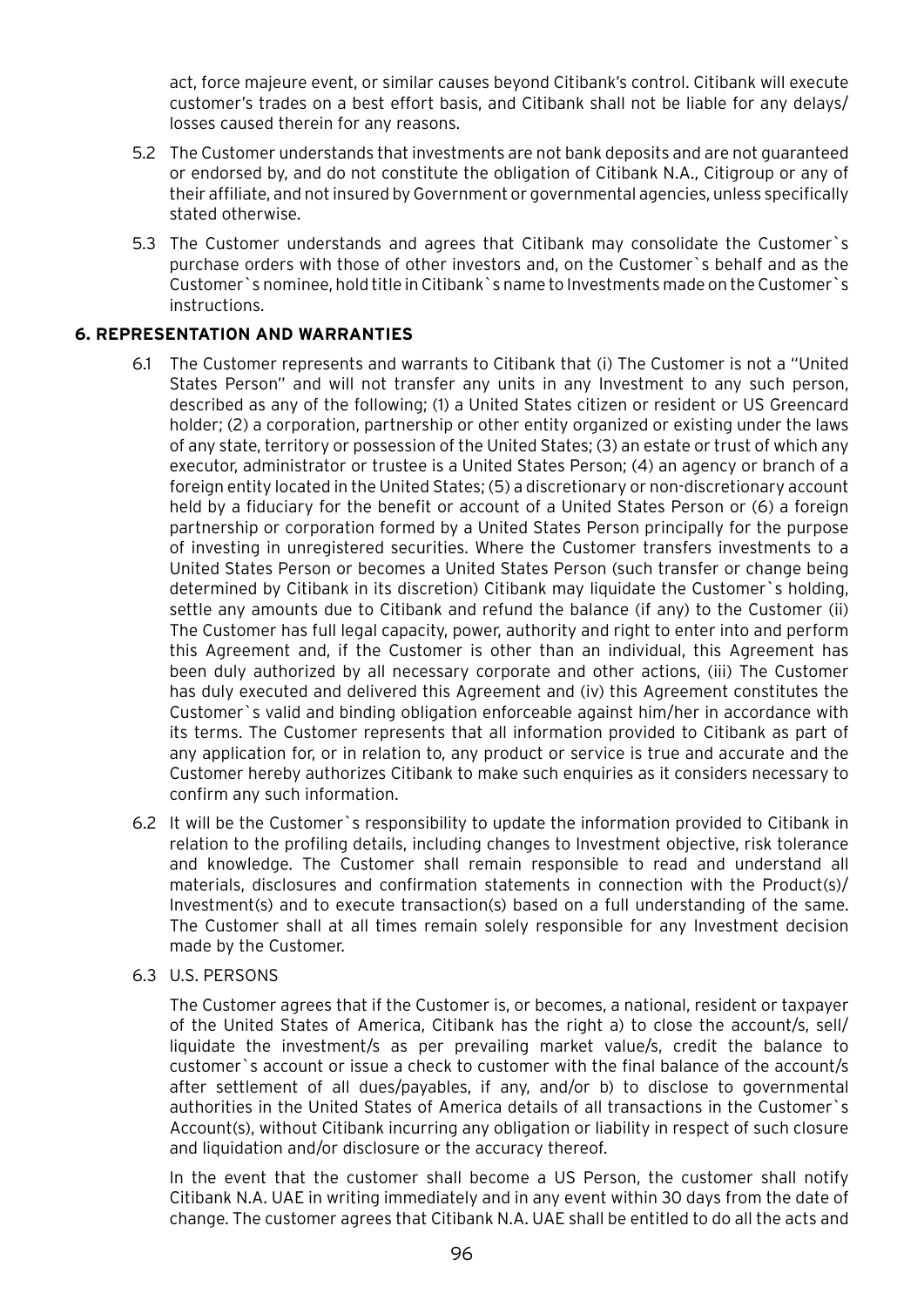things it deem(s) necessary to comply with applicable US law, including but not limited to a liquidation of the affected assets. The customer agrees to bear all costs and expenses incurred by Citibank N.A. UAE as a result thereof.

#### 6.4 AUSTRALIAN RESIDENTS

The Customer acknowledges that investment products are not available for Australian residents. The Customer agrees that if the Customer is, or becomes, an Australian resident, Citibank has the right to close the account/s, sell/liquidate the investment/s as per prevailing market value/s, credit the balance to Customer`s account or issue a check to Customer with the final balance of the account/s after settlement of all dues/payables, if any, without Citibank incurring any obligation or liability in respect of such closure and liquidation and/or disclosure or the accuracy thereof.

#### 6.5 IRISH RESIDENTS

The Customer acknowledges that investment products domiciled/registered in Ireland are not available to Irish residents. The customers agrees that if the Customer is, or becomes, an Irish resident and has investments into products domiciled/registered in Ireland, Citibank has the right to close the account/s, sell/liquidate the investment/s as per prevailing market value/s, credit the balance to Customer`s account or issue a check to Customer with the final balance of the account/s after settlement of all dues/payable, if any, without Citibank incurring any obligation or liability in respect of such closure and liquidation and/or disclosure or the accuracy thereof.

#### 6.6 JAPANESE RESIDENTS

The Customer acknowledges that investment products are not available for Japanese residents. The Customer agrees that if the Customer is, or becomes, a Japanese resident, Citibank has the right to close the account/s, sell/liquidate the investment/s as per prevailing market value/s, credit the balance to Customer`s account or issue a check to Customer with the final balance of the account/s after settlement of all dues/payables, if any, without Citibank incurring any obligation or liability in respect of such closure and liquidation and/or disclosure or the accuracy thereof.

## **7. SUBSCRIPTION**

The Customer understands that Citibank will customarily transmit his/her initial subscription order within a reasonable time frame following its receipt. However, if

the Customer has not made collected funds available to Citibank for such initial subscription, the Customer understands and agrees that Citibank may delay transmitting the Customer's initial subscription order until Citibank receives the collected funds. Citibank will execute customer`s trades on a best effort basis, and

the Citibank shall not be liable for any delays/losses caused therein for any reasons.

## **8. ADDITIONAL INVESTMENTS**

The Customer may also instruct Citibank to make additional investments for him/her from time to time in writing, or automatically or on a regular basis through his/her enrollment in any automatic investment plan Citibank may offer. However, if the Customer has not made collected funds available to Citibank for any such purchase, he/she understands and agrees that Citibank may delay transmitting his/her subscription order or cancel such order.

## **9. SALE REDEMPTION/CONVERSION**

- 9.1 The Customer may instruct Citibank from time to time to sell/redeem some or all of the Customer`s investments. The Customer may also instruct Citibank from time to time to convert the Customer`s Investments into other Investments.
- 9.2 In the case of a redemption, the Customer will direct Citibank either to credit the proceeds of the redemption to the Customer`s Account with Citibank or to send a cheque to the Customer`s order to the address Citibank has for the Customer in their records. In the case of a conversion, the Customer will direct Citibank as to new investments. The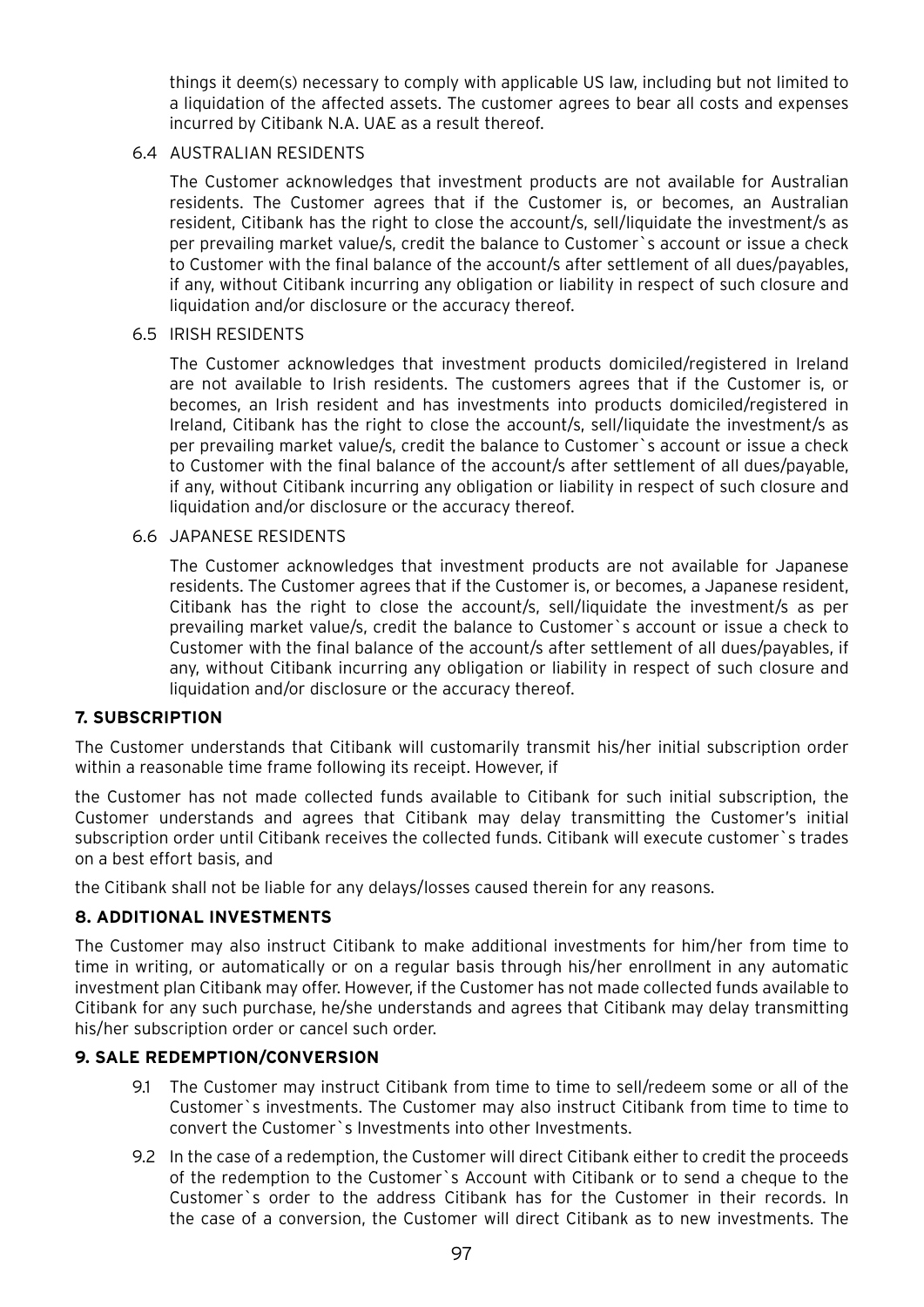Customer understands that Citibank will customarily transmit the Customer`s redemption or conversion order within a reasonable time frame following its receipt. The customer understands and agrees that Citibank may delay the redemption or conversion of any investment until the funds the Customer has given Citibank to purchase it are collected. Citibank will execute customer`s trades on a best effort basis, and Citibank shall not be liable for any delays/losses caused therein for any reasons.

9.3 If the Customer has instructed Citibank to make an Investment for which Citibank`s instruction on the application requires the maintenance of a minimum balance, the Customer agrees at all times to maintain in the Account at least such minimum balance. If the balance drops below the required minimum balance amount, the Customer understands and agrees that Citibank may terminate this Agreement and close the Customer`s Account in a manner provided for closing and termination in point 15.

# **10. CHARGES**

- 10.1 In the event the Customer wishes to purchase or sell any particular investment or to inquire or amend any particulars relating to any account the Customer may have with any depository bank/fund, fund manager/investment house/issuer of any investment product (the "Investment Entity"), or to enquire or amend any particulars relating to any Investment the Customer holds, the Customer agrees that Citibank may on the Customer`s instructions, make the necessary administrative and facilitative arrangements to do the same (including arrange for the transfer of funds from the Customer`s Account or such other account as the Customer shall instruct) and to debit the Customer`s Account for any charges, commissions, fees, any other cost involved; and/or to credit the Customer`s Account (or such other account as the Customer shall instruct) with the sale proceeds less any charges, commissions, fees, and any other cost involved.
- 10.2 The Customer agrees to pay Citibank a fee for the services performed under this Agreement, and the Customer also consents to Citibank receiving a fee from any Investment Entity (where applicable) in respect of Citibank performing such services on the Customer`s behalf. Citibank shall not be obliged to perform any services on the Customer`s behalf unless the Customer has first placed sufficient funds with Citibank to meet the costs aforementioned.
- 10.3 Citibank shall be entitled by written notice to the Customer to state or vary from time to time the terms upon which Citibank are prepared to perform the above mentioned administrative and facilitative services on the Customer`s behalf.
- 10.4 The Customer agrees Citibank and/or the branches, affiliates, and/or subsidiaries of Citibank may make or receive a fee, commission or other compensation (in cash or in kind) in connection with Customer`s Investment purchase. Sales persons and employees of Citibank may also paid in fee or otherwise receive a commission or other compensation (in cash or in kind) in connection with the Investment.

# **11. PURCHASE, EXCHANGE AND REDEMPTION PROCEDURES**

The Customer agrees to follow the procedures Citibank establishes for purchase, conversion and redemption orders, including procedures, under certain circumstances, for accepting the Customer`s telephone instructions. To provide a record of instructions, the Customer understands and agrees that Citibank may, at its discretion, record the Customer`s telephone instructions to Citibank. The Customer agrees to use the instruction forms Citibank provides to the Customers for all the Customer`s written purchase, conversion and redemption orders. Citibank may delay transmitting any of the Customer`s instructions until Citibank has received them in proper form.

## **12. TELEPHONE INQUIRIES**

Citibank will provide a telephone number so that the Customer can inquire about the status of the Customer`s Account, including the Investment standing to the credit of the Customer`s Account and the Account balance, the Customer agrees that Citibank may respond to such inquiries and furnish the requested information to any persons claiming to be the Customer, provided Citibank has followed its normal customer verification procedures.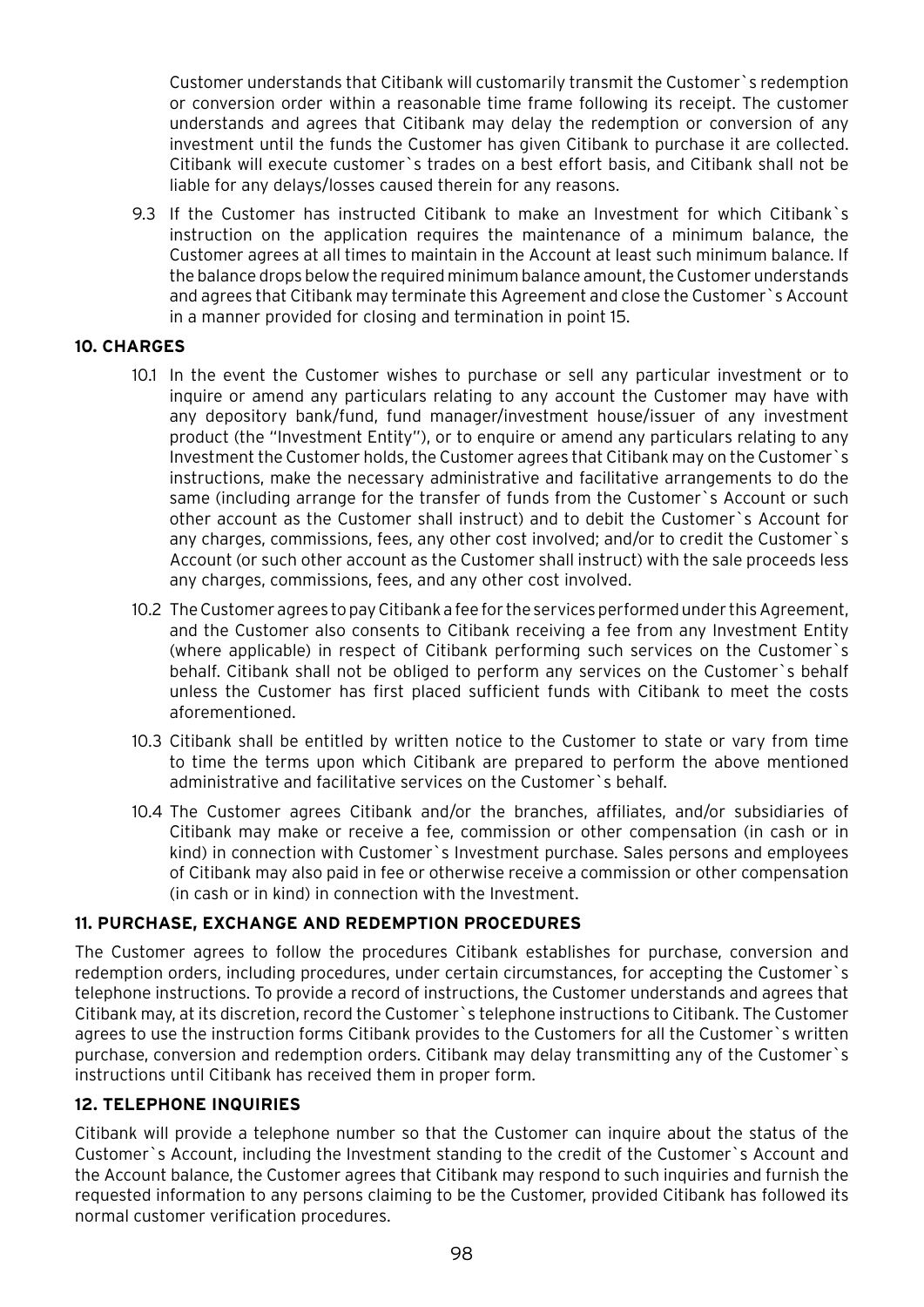## **13. VERBAL INSTRUCTIONS**

- 13.1 While Citibank shall be obliged to accept any verbal instructions, Citibank shall be authorized to act on any verbal including telephonic instructions received from any person purporting to be the account holder or the authorized person/agent thereof (as notified by the Customer to Citibank in writing) and quoting the appropriate telephone personal identification number ("TPIN") and the Account number.
- 13.2 The Customer hereby indemnifies Citibank against any improper/fraudulent instructions and/or verbal telephonic instructions purported to be received from the Customer and/or the Customer`s authorized representative. The Customers hereby irrevocably indemnifies Citibank against any adverse claim being made and/or prejudice being caused to Citibank which may have resulted from fraudulent instructions, errors/defects in the copy of the instructions or verbal or telephonic instructions on which Citibank may have acted upon in good faith.
- 13.3 If Citibank acts on the receipt of the aforesaid communication and in the event of any prejudice and/or loss being caused to the Customer, Citibank will not be held liable or responsible.
- 13.4 The Customer understands that Citibank reserves the right not to carry out any such instruction if Citibank has any doubt whatsoever regarding it's authenticity or if in Citibank`s opinion it is unlawful or improper or for any other reason as may be decided by Citibank. Further, the Customer indemnifies Citibank and holds Citibank indemnified against any consequences, claims, actions, proceedings or losses whatever that may arise or be incurred by reason of Citibank`s taking or refusing to take any action upon receiving telephonic or instructions in respect of any account(s). The Customer understands that the telephonic instructions may be recorded by Citibank and may be used as evidence in a court of law and authorize Citibank to do so.

# **14. STATEMENTS**

- 14.1 Each month Citibank will send the Customer a statement of the Customer's Account listing all transactions for the statement period. Citibank will also arrange to send separate confirmations of individual purchases, redemptions and conversions. The Customer will notify Citibank promptly of any errors in such statement and confirmations. Citibank may omit sending the customer a statement for any six months where the Customer`s Account has had a zero balance and no activity. The Customer understands that if the Customer has selected to have distributions reinvested any such distributions will be confirmed to the Customer in the Customer`s statement.
- 14.2 The Customer will notify Citibank in writing of any incorrect details within thirty (30) days of the dispatch. If Citibank does not hear from the Customer within this period of time, Citibank may consider that the Customer is in agreement with the balance indicated on the statement and Customer irrevocably agrees and undertakes not to make any claim or raise any dispute with regard thereto after the expiry of the aforesaid period.

## **15. ACCOUNT CLOSING/REDEMPTION UPON TERMINATION**

- 15.1 The Customer understands and agrees that redemption of al investments will not automatically terminate the Investment Account Service or close the Customer`s Account. Any fees or charges normally assessed on an active account will continue to be assessed even if the account has a zero balance. Citibank has and reserves its right to terminate/ close the account at any time.
- 15.2 The Customer may terminate the Investment Account Service provided to the Customer and close the Customer`s Account by giving Citibank thirty (30) days advance written notice.
- 15.3 Citibank may, in Citibank`s sole discretion, terminate the Investment Account Service provided to the Customer and close the Customer`s Account at any time, effective upon notice to the Customer.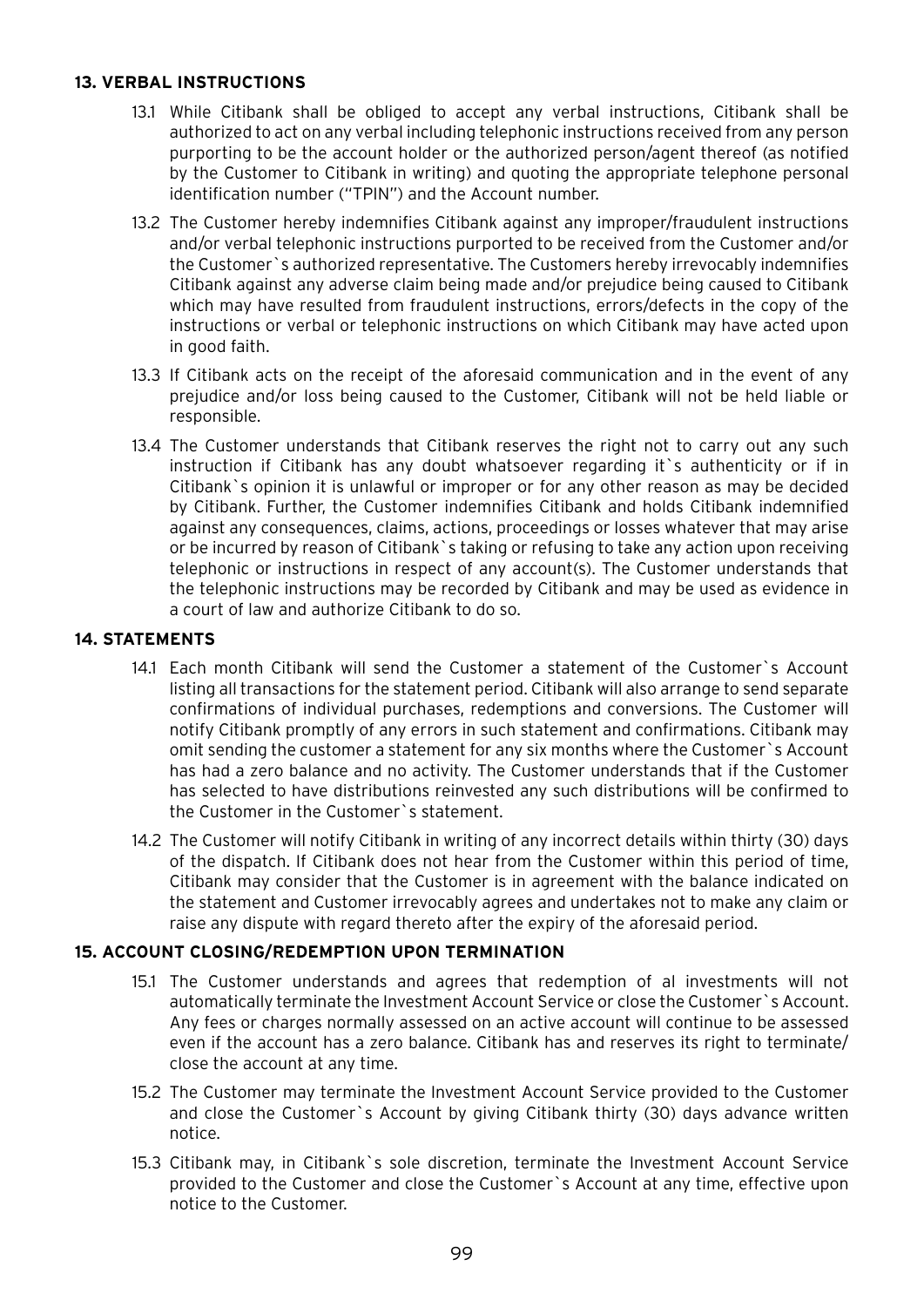- 15.4 Prior to termination or close of the customer account/s, Citibank is authorized to redeem/ sell/liquidate all of the Customer`s investments according to the notice to be sent by Citibank, or transfer all of the Customer`s Investments to another servicing agent the Customer designates.
- 15.5 Redemption/conversion of Investments pertaining to joint accounts in instances of termination or closure of Customers` Account(s) will be executed based on receipt of instructions from any one of account holders.

## **16. ACCOUNT DOCUMENTATION**

The Customer's Account will not be opened until all documentation required by Citibank is received. Citibank will notify the Customer if the Customer`s application is missing documentation.

## **17. JOINT ACCOUNT**

- 17.1 Investment Accounts may be opened under joint relationships and such Accounts shall be Joint Investment Accounts only
- 17.2 If the Customer`s Account used for funding investments is a joint account, each Customer authorizes Citibank to, follow the instructions of any Joint Account holder without obtaining the consent of other Joint Account holders under that joint relationship. Unless otherwise specified in writing, each Joint Account holder will be fully liable for any amounts due to Citibank under these terms and conditions, and each other Joint Account holder(s) hereby agree that Citibank may sue any or all of them for these amounts in respect of which each Joint Account holder shall be joint and severally liable.
- 17.3 In order for Citibank to be able to provide investor account services under Joint Accounts, Citibank will carry out profiling as stated in point 3 with the Customer who would, for the purposes of the determining the Account Relationship Type, be considered or deemed as the "primary account holder" or "primary decision maker", on the basis of Customer`s preference / convenience. All Joint Account holders are required to sign and execute the risk profiling form jointly, indicating that they are in mutual agreement to the risk profile responses provided by the designated primary account holder or primary decision maker. Alternatively, each account holder may sign separate profiling forms for the joint account and any other account(s) they may hold with us. If the joint accountholders opt for the first option, all transactions executed in respect of the joint account by any of the joint account holders shall be assessed in accordance with the profiling details provided by, and knowledge of, the primary account holder or primary decision maker. If the jointaccountholders opt in for the second option, all transactions executed in respect of the joint account by an accountholder shall be as per the risk profile of the primary account holder, and the knowledge of the person conducting the trade, i.e. a secondary accountholder without knowledge of a particular product may not be able to carry out transactions in relation to that product, and all Joint Account holders hereby agree to this arrangement.
- 17.4 Unless each Joint Account holder has instructed Citibank in writing to accept only instructions signed by all Joint Account holders, each Joint Account holder of a Joint Account has sufficient authority individually to carry out transactions and issue instructions pertaining to that Joint Account.
- 17.5 Where the joint relationship is operated with a single signing authority, either Joint Account Holder may apply for opening an Investment Account either through Citibank Online or by issuance of a duly signed written instruction. The application (online or in writing) by a Joint Account Holder shall be sufficient for Citibank to process the request and shall be binding on the other Joint Account holders. No consent of, or notice to, the other Joint Account Holders shall be required for a Joint Account Holder to open a Joint Investment Account. The agreement by a Joint Account Holder to these Terms and Conditions shall be deemed to be an agreement by the other Joint Account Holder(s) to these Terms and Conditions which shall be binding on them.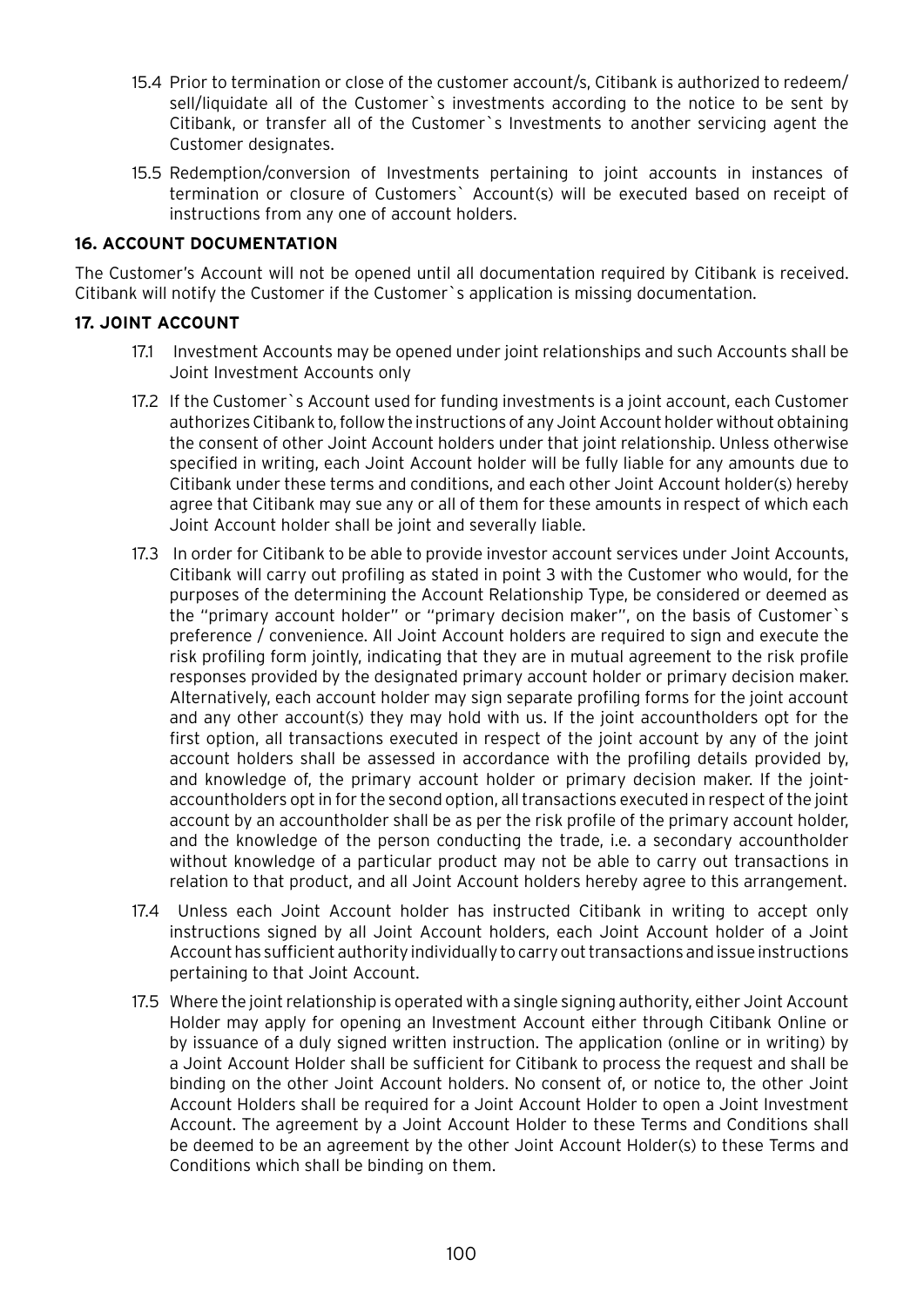- 17.6 By agreeing to these Terms and Conditions, the Joint Account Holder opening the Joint Investment Account confirms and warrants that they have been duly authorized by the other Joint Account Holder(s) to singly open the Joint Investment Account.
- 17.7 Unless specified in writing otherwise, the rights and obligations of each Joint Account Holder shall be joint and several with respect to the Joint Investment Account.

# **18. INDEMNITY; LIMITATION OF LIABILITY**

- 18.1 The Customer undertakes and agrees to indemnify Citibank and hold it harmless against any loss, damage, liability, costs and expenses, whether legal or otherwise, which Citibank may incur by reason of a Product or otherwise under these Terms and Conditions including, without limitation (a) any breach thereof by the Customer, (b) Citibank`s processing of standing instructions from the Customer, (c) Citibank`s acting on any instructions given by the Customer, or any person purportedly authorized to give instructions on behalf of the Customer, including instructions given by telephone, AVR (as hereinafter defined) or similar means, (d) any imperfection or mechanical failure within the relevant telephone, AVR or similar systems, (e) the Customer`s use of the Citibank ATM card or (f) the enforcement of Citibank`s rights as herein provided. All costs and expenses including attorney`s fees incurred by Citibank in enforcing and seeking to enforce these Terms and Conditions or otherwise, may be debited to the Card Account or any other accounts of the Customer with Citibank and shall be paid by the Customer. For the avoidance of doubt, the indemnification obligations of the Customer hereunder shall survive the termination of all or any Products.
- 18.2 Citibank shall not have any liability for any indirect, incidental or consequential loss or damages (including loss of profit), even if advised of the possibility of such loss or damages.

# **19. RIGHT OF SETOFF**

- 19.1 In addition to any general right of set-off or other rights conferred by the law to Citibank, the Customer agrees that Citibank may in its absolute discretion at any time and without notice, combine or consolidate all or any accounts of the Customer with Citibank of whatsoever description and wherever located and whether in AED or in any other currency and set-off or transfer any sum standing to the credit to any such accounts including a joint account with a Supplementary Card member or with a joint account holder in or towards discharge of all sums due to Citibank hereunder, and the Customer hereby authorizes Citibank to convert such sums in his/her account at Citibank`s prevailing exchange rates determined by Citibank at its sole discretion.
- 19.2 All securities and properly held by Citibank in the Customer`s name, including time deposits, may be held as security for the payment of any amounts due to Citibank from the Customer.

## **20. GENERAL/INTERPRETATION**

- 20.1 References to general/combined Terms and Conditions or "Terms and Conditions" shall be understood to be reference to the Terms and Conditions contained in the Customer`s completed application form together with the general/combined Terms and Conditions delivered to the customer, which is available upon request at branches and at internet banking site of Citibank, www.citibank.com.ae.
- 20.2 Any subject not covered or partially covered here will be governed by respective provision/s of the general Terms and Conditions. In case of a conflict between terms and condition/s here and general Terms and Conditions, provision of this form will supersede.
- 20.3 Customer agrees that, by conducting action/s or using services/products offered s/he further confirms that the Terms and Conditions is received, read, understood and agreed with. Customer acknowledge/s that the Terms and Conditions may be changed by Citibank from time to time and is available upon request and at the internet website of Citibank (www.citibank.ae).
- 20.4 In the case of dispute, the English text of these Terms and Conditions is to be taken as valid and binding on the parties thereto and in the case of difference or discrepancy between the English text and the text in any other language, the English text shall prevail.